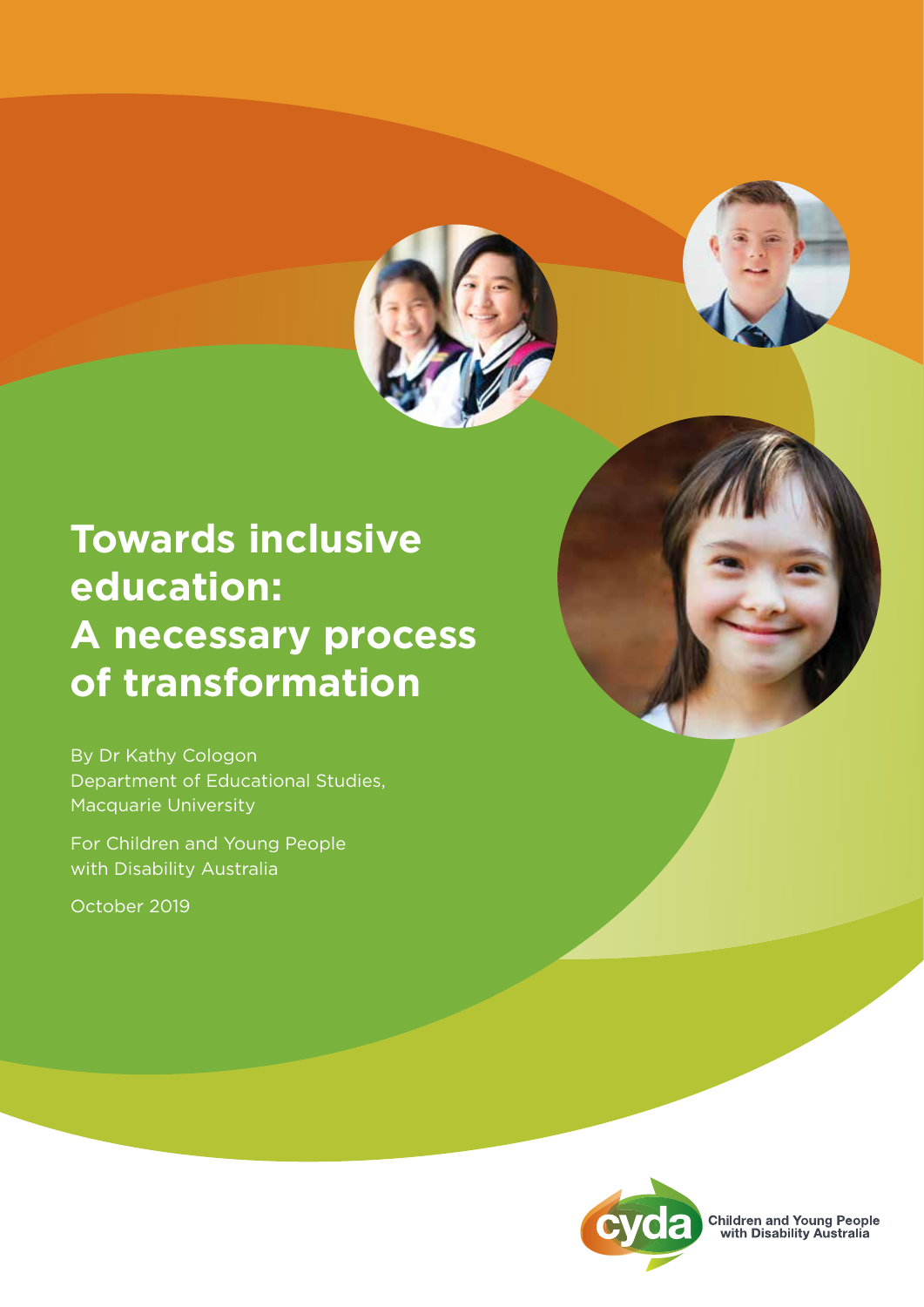#### Suggested citation

Cologon, K. (2019) Towards inclusive education: A necessary process of transformation. Report written by Dr Kathy Cologon, Macquarie University for Children and Young People with Disability Australia (CYDA)

ISBN: ISBN-13: 978-0-646-80949-6

#### Acknowledgements

Children and Young People with Disability and Dr Kathy Cologon would like to acknowledge the traditional custodians of the lands on which this report has been written, reviewed and produced, whose cultures and customs have nurtured and continue to nurture this land since the Dreamtime. We pay our respects to their Elders past, present and future. This is, was, and always will be Aboriginal land.

We would like to express our thanks to Associate Professor Bob Jackson, Professor Sally Robinson, and Dr Zinnia Mevawalla who provided peer reviews for this manuscript. The thoughtful, comprehensive and helpful reviews were useful in strengthening this work.



**Australian Government Department of Social Services** 

This activity received grant funding from the Australian Government.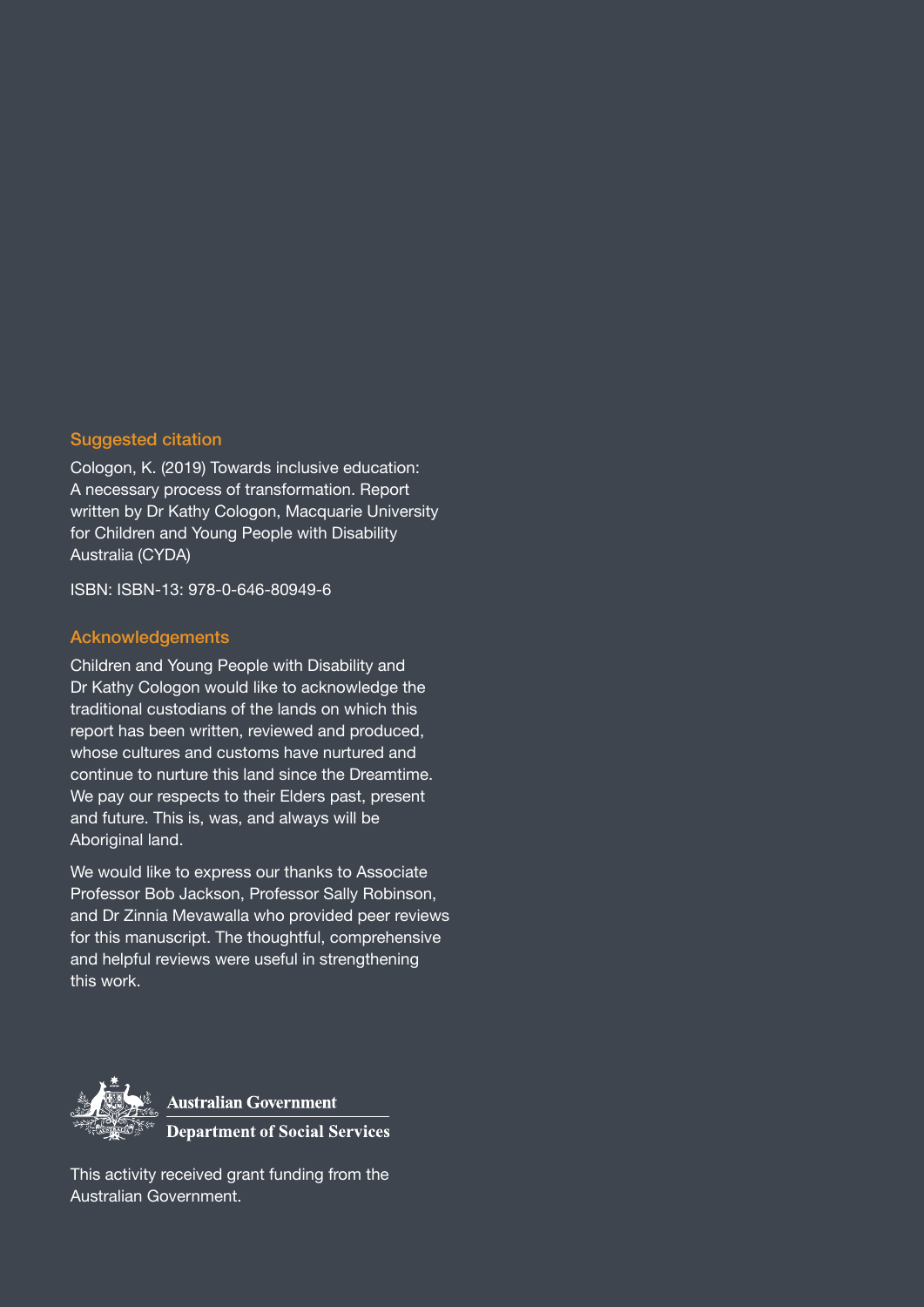# **Contents**

| CHAPTER 1 • TOWARDS INCLUSIVE EDUCATION: AN INTRODUCTION      | 2   |
|---------------------------------------------------------------|-----|
| CHAPTER 2 • THE OUTCOMES OF INCLUSIVE EDUCATION               | 7   |
| CHAPTER 3 • DEFINING INCLUSIVE EDUCATION                      | 16  |
| CHAPTER 4 • ILLUSIONS OF INCLUSION                            | 26  |
| CHAPTER 5 • UNCOVERING ABLEISM IN EDUCATION                   | 34  |
| CHAPTER 6 · BROKEN PROMISES AND FURTHER BARRIERS TO INCLUSION | 38  |
| CHAPTER 7 • 'UN-OTHERING': TRANSFORMATION TOWARDS INCLUSION   | 42  |
| <b>REFERENCES</b>                                             | 56. |
|                                                               |     |

# $\boldsymbol{u}$

Inclusive education involves valuing and facilitating the full participation and belonging of everyone in all aspects of our education communities and systems.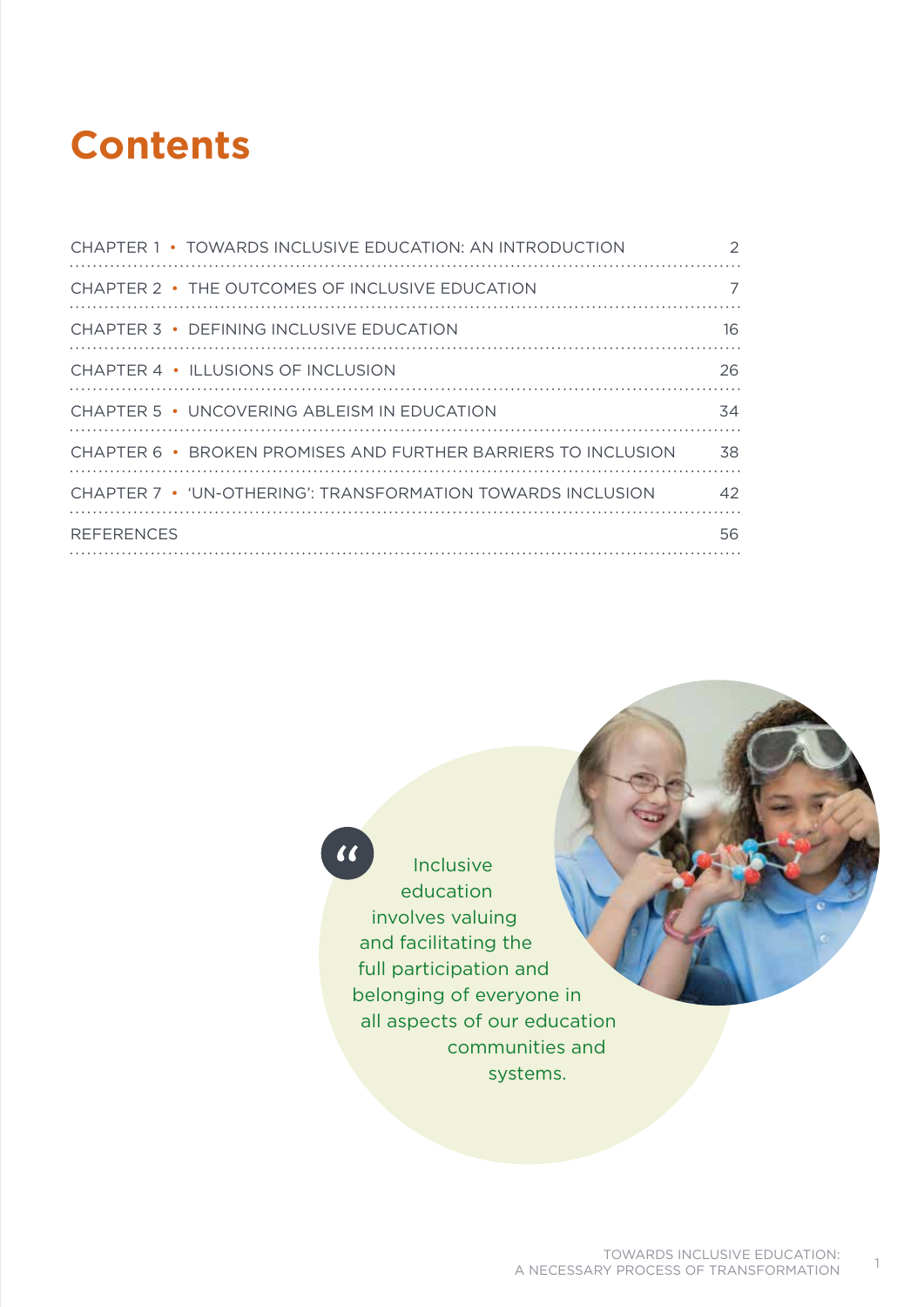## **CHAPTER ONE**

 $\bullet$ 

**Towards inclusive education: An introduction**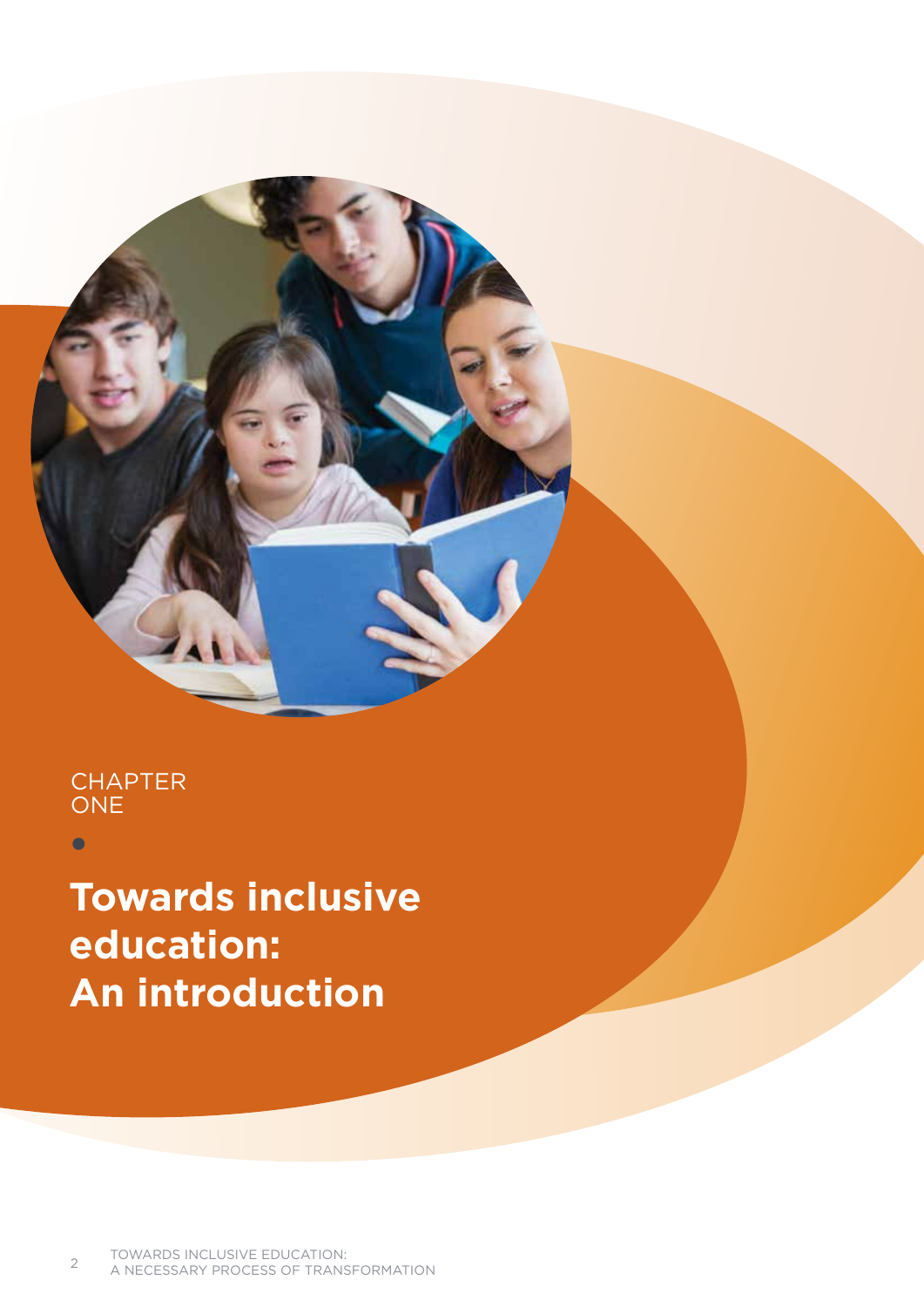Inclusive education involves valuing and facilitating the full participation and belonging of everyone in all aspects of our education communities and systems.

No one is excluded as supports for inclusion are embedded within everyday educational practices.<sup>1</sup> Inclusive education is about everyone learning together, *in all our diversity*. This means that *everyone* has genuine opportunities to learn *together*, with support as needed, and all students are meaningfully involved in all aspects of the curriculum, thus making inclusion a *shared* experience.2 There is no 'type' of student 'eligible' (nor 'ineligible') for inclusion – inclusion is about, with and for *all of us*. Inclusive education involves upholding the dignity of each student in belonging, participating and accessing ongoing opportunities, recognising and valuing the contribution that each student makes, and supporting every student to flourish.<sup>3</sup>

There is no 'other' in inclusion. At its core, inclusion requires recognising and acting upon the realisation that there is no 'them' and 'us'. There is only 'us', and thus an 'us' to which, in our diversities, we all belong. This understanding of our shared humanity is fundamental to bringing about inclusive education.<sup>4</sup>

Recognising our shared humanity does not in any way infer 'sameness'. Inclusion is not about pretending that we are all the same. A focus on sameness involves processes of assimilation, which are not only contrary to, but form a serious barrier to, inclusion.<sup>5</sup> Instead, inclusion is about valuing, celebrating and sharing our differences as we embrace every aspect of the complexity of human diversities and recognise that we are all equal in our 'differentness'.<sup>6</sup>

To be inclusive requires directly and actively rejecting common myths of 'normal' or 'typical' ways of thinking, being and doing, and recognising that education needs to be open and responsive to the vast range of 'differences' among humans. This is not to deny the many shared ways of being, but rather to identify that there is never only one way – or one 'right' way – to develop or 'be'. Rather than creating systems and practices for which each person must shape themselves or be *shaped* to fit – or else be excluded – education systems and pedagogies need to be transformed to be open to, value, and be shaped for the many ways of being human.

 $\overline{\mathcal{U}}$ 

There is no 'type' of student 'eligible' (nor 'ineligible') for inclusion – inclusion is about, with and for *all* of us.

#### Background and method

In 2013 Children and Young People with Disability Australia (then Children with Disability Australia) published an extensive systematic literature review examining the evidence base for inclusive education.<sup>7</sup> That review was intended to provide a firm basis from which to inform research-based advocacy and policy development. In sum, the findings were that while it was clearly established that all people have the right to an inclusive education, and that when inclusive education occurs the outcomes are positive for everyone involved, there remained many ongoing barriers to the realisation of this right in the lived experience of students and families.

Current efforts towards inclusion are impeded by a lack of understanding of inclusive education and frequent misappropriation and co-opting of the term. Additional barriers include negative and discriminatory attitudes and practices, the lack of a clear and genuine national commitment to inclusive education, insufficient support to facilitate inclusive education, and inadequate education and professional development in inclusive education for teachers and other professionals. Critical to addressing these barriers is recognising and disestablishing ableism at all levels of education systems and settings.<sup>8</sup> Ableism, which is examined in detail in chapter five, is a term increasingly used to describe the process by which people are excluded and viewed and treated as 'not one of us'. The term 'ableism' is used in the same way as 'racism' and 'sexism' to describe the process of negatively stereotyping individuals or groups on the basis of a perceived 'difference' and, often, discriminating based on such stereotypes at individual and systemic levels.<sup>9</sup> Using the term 'ableism' creates a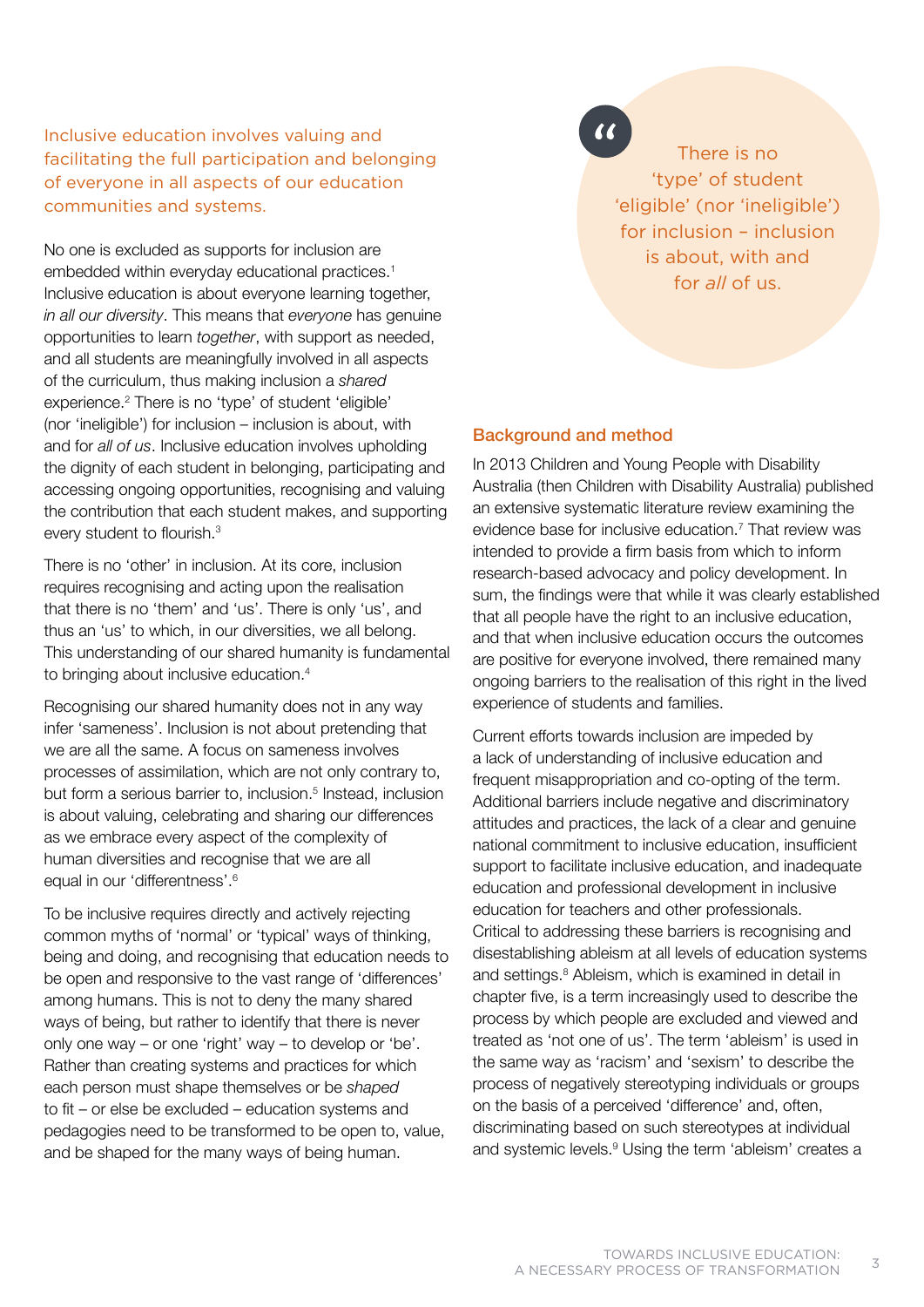space to enable the often-subconscious process of devaluing those of us who experience 'disability' to be called out and held up to conscious scrutiny as a starting point for disestablishing ableism.

This review of the research, in keeping with all other existing reviews and meta-analyses dating back over many decades<sup>10</sup>, reveals a consistent lack of evidence to suggest any benefit of segregated education. By contrast, a considerable body of research was identified demonstrating the benefits of inclusive education. Despite these well-known findings, which have been persistent for more than half a century, current research nationally and internationally shows that segregated education not only continues but is increasing.<sup>11</sup>

Building on the research base for inclusive education outlined in the first edition, this second edition consists of an extensive systematic literature review. It examines evidence across six decades and incorporates more than 400 research papers, relevant treaties and reports, to further explore the existing barriers and the possibilities for addressing these to bring about the realisation of inclusive education.

It should be noted that there are many further pressing issues that are important to inclusive education that fall outside the scope of this present edition. However, this is not to suggest that these matters are unimportant. There are a number of gaps in the literature identified within, and further research is urgently needed to address these gaps.

The research that is examined within this report addresses the outcomes of inclusive education for all students. This includes students with a wide range of disability labels, including students labelled with 'severe', 'profound' and 'multiple' 'disabilities'. Given the frequent misperception that the research evidence does not concern 'some' students, it is important to make it clear at the outset that this report addresses the evidence regarding students across the full range of labels. Inclusive education is about *all* students, not only some.

It is also important from the outset to recognise the many students, families, teachers, educators, paraprofessional educators, principals, directors, education department staff and others who work tirelessly every day to support inclusive education. There are many challenges and raising the issues identified within the research should not be read as a criticism of individuals; rather, it is an attempt to draw to light important issues that require careful consideration if inclusive education is to become a reality in Australia.

#### What has changed since we first did this work?

In the time since the publication of the first edition in 2013, there have been a range of relevant inquiries and reports within Australia, along with a host of recommendations and a number of relevant policy changes. Additionally, the United Nations Committee on the Rights of Persons with Disabilities has produced *General Comment 4* (*GC4*), which explains Article 24 of the Convention on the Rights of Persons with Disabilities (CRPD) on Inclusive Education.<sup>12</sup> The CRPD articulates the rights of people who experience disability and clearly states that these rights are not optional nor privileges. As outlined in chapter three, despite the frequent and ongoing confusion around the term, and loose interpretation and application<sup>13</sup>, 'inclusive education' has been unambiguously defined in *GC4*. The advent of *GC4* is one of many efforts towards bringing inclusive education to a reality in the time since the first edition. Nonetheless, it unfortunately remains the case that the right to a full and inclusive education is not afforded to many children and young people who experience disability, and serious and ongoing violations of the rights of children and young people continue.14 Given the positive impact of genuine inclusive education, this highlights the need for continued advocacy and policy change in this area.<sup>15</sup>

The once radical notion of inclusive education has been so 'tamed' and 'domesticated' that 'special' education is now often misrepresented as 'inclusive education'.<sup>16</sup> And yet, in a simultaneous contradiction, it seems that the lines between proponents of segregated and inclusive education have been, perhaps even more boldly, drawn in the sand. However, there is no equality in segregation. The myth of 'separate but equal' was debunked through the civil rights movement in North America in the 1950s –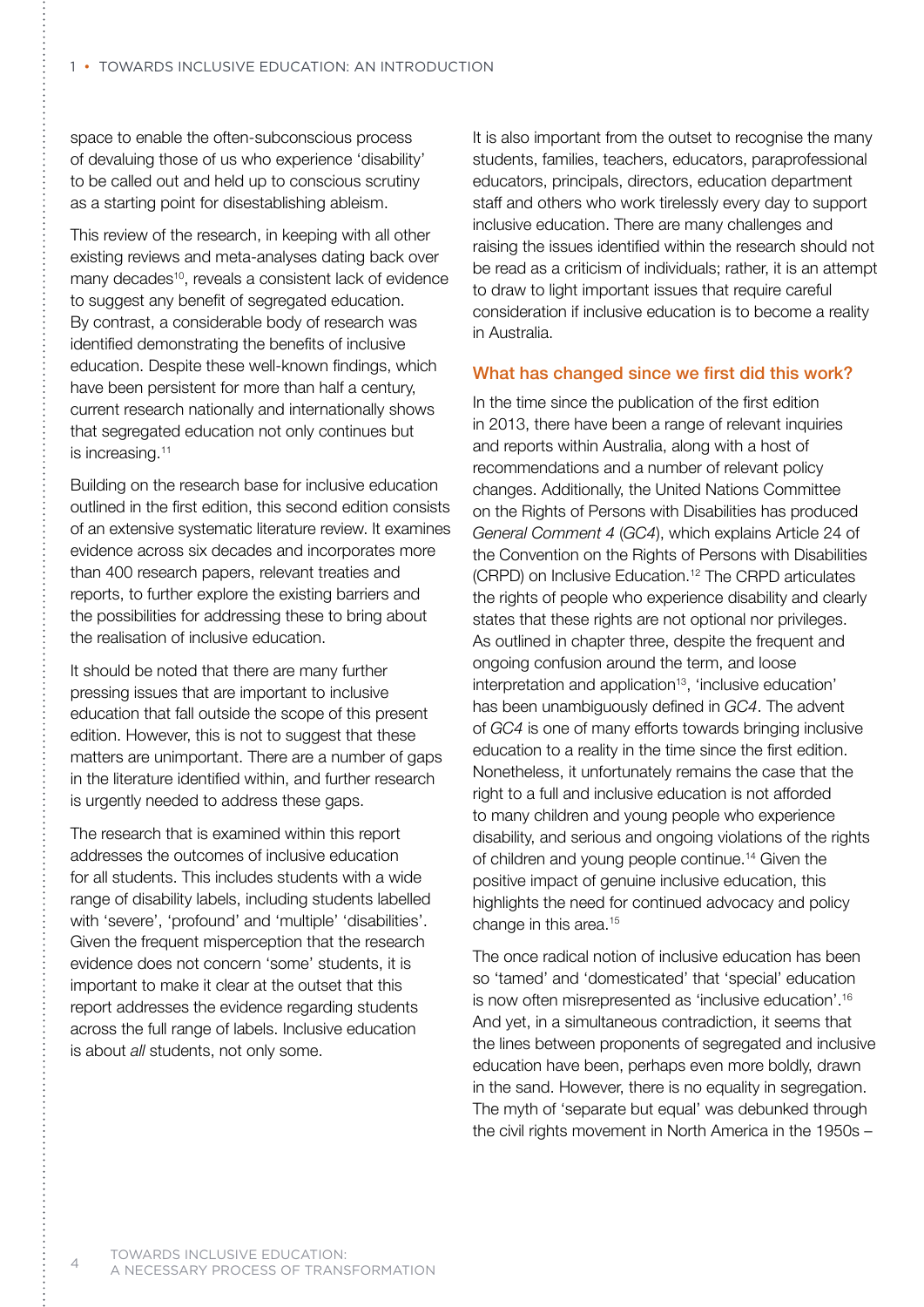famously through successful litigation intended to end 'racially'-based segregated education in *Brown v Board of Education of Topeka* (347 US 483, 1954). It is more than time to extend that recognition to all children and young people who experience disability, including all those constructed as disabled through disproportionate representation of people belonging to other minority groups within 'special' education.17 For example, the overrepresentation of Aboriginal and Torres Strait Islander peoples in special education.18

Nearly six years on from the publication of the first edition, the research evidence brings us to the same overall conclusion: inclusive education has positive benefits for everyone. And yet, barriers continue to prevent its realisation for many children and young people throughout Australia and across the world.19 To bring about the promise of inclusive education requires substantial change. Inclusive education is not a process of relabelling past practices and systems. As Slee argues, "…inclusive education is a call for a reformulation of schooling wherein 'special' and 'regular' are jettisoned and the segregation of students with disabilities is seen as a relic of a bygone age". 20 The time for this change is upon us.

#### An overview of this report

There are many key considerations in understanding inclusive education and the evidence base supporting it. In this report some of the most pressing issues are explored in light of the existing research literature. While it is not possible in one volume to address all the critical issues involved in the realisation of inclusive education, the focus areas in this report are intended to provide a clear understanding of what inclusive education is and why it is important, and to explore key factors in realising the right to education for all.

In this chapter, I have provided a brief rationale and overview to set the context for this report. In chapter two I present the research evidence regarding the outcomes of inclusive education. In the subsequent chapters, I engage with some of the key barriers that are currently preventing the realisation of inclusive education. To do so, in chapter three I begin with an in-depth consideration of common myths and confusions, and address what inclusive education actually means. I then explore this further in chapter four, in light of the current illusions of

inclusion and the impact of presenting segregation as inclusion. To address the key barriers to inclusion that are clearly identified within the research, conscious disestablishment of ableism is required. Consequently, in chapter five, I examine ableism in education and consider the implications in progressing towards genuine inclusion within and beyond education settings and systems. In chapter six I unpack the concepts of macro and microexclusion to support a deeper understanding of inclusion and exclusion in practice. Finally, in chapter seven, I draw together the research evidence to identify a series of policy recommendations and steps for moving forward towards the transformation required to bring about inclusive education in reality.

The report is developed sequentially, thus it works well to read from start to finish. However, each chapter is also presented in such a way as to enable it to be read independently. In this way it is my hope that you, the reader, can dip in and out as is most helpful to you at any given point in time. Inclusion is a journey; we never fully arrive as we can always become more inclusive. Bringing about genuine inclusive education is often challenging and takes commitment and ongoing efforts. At the same time, inclusion is lived out in everyday moments and, in that sense, is often easy and is also natural. Much like the 'project' of making a life out of our existence, engaging in the 'project' of inclusion requires starting from where we are now and moving forward, one step at a time. We can always be more inclusive, but we can also always find the ways in which we are, or are ready to be, inclusive right now. That is our starting point. From wherever you are starting, I hope you will find this report helpful in your journey towards inclusion.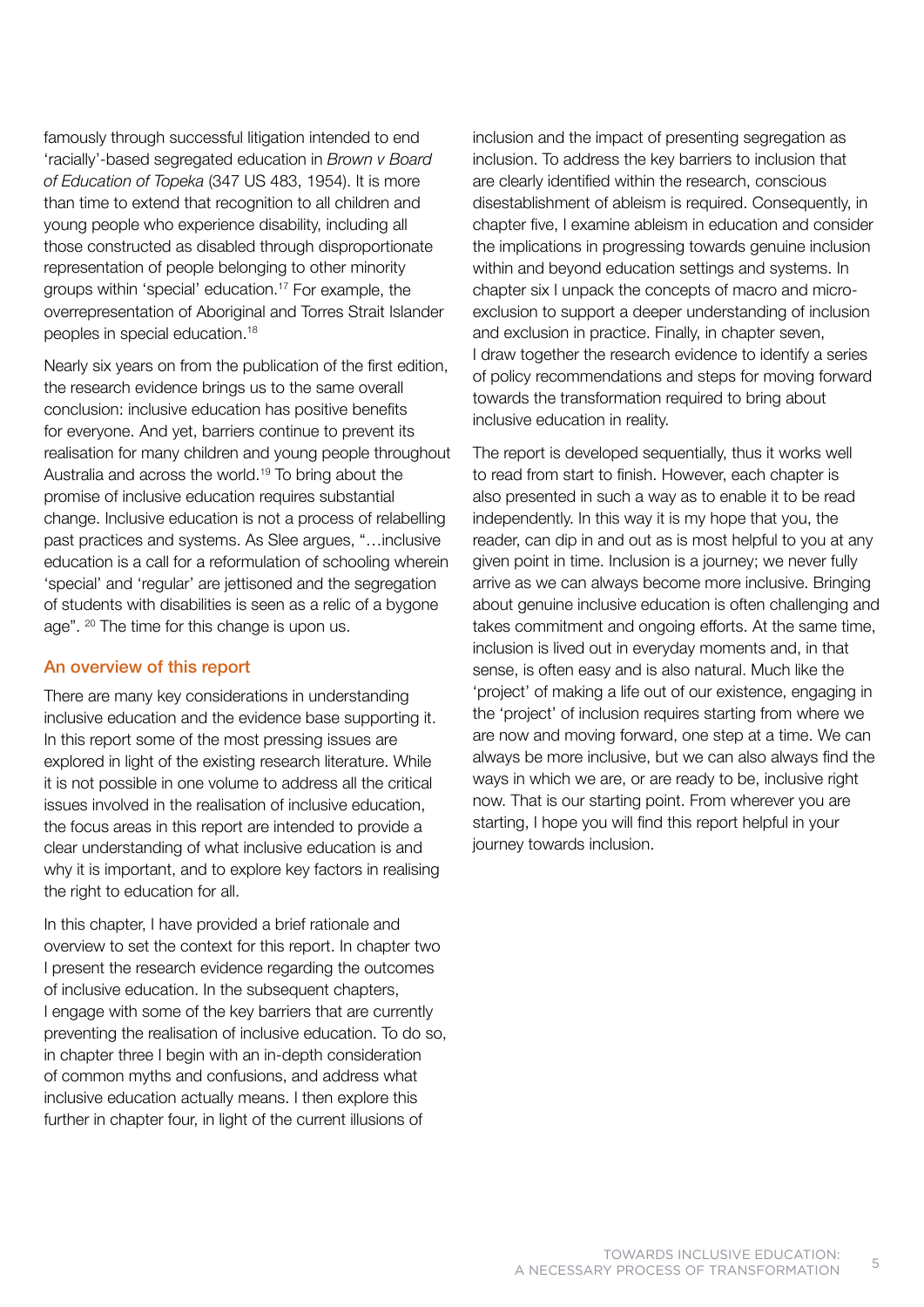#### 1 • Towards inclusive education: An introduction

- 1 UN General Assembly, 2016
- 2 *Ibid*
- 3 Agbenyega & Klibthong, 2014; Cologon, 2014a
- 4 Cologon, 2014b
- 5 Slee, 2001
- 6 Bevan-Brown, 2013; Cologon, 2014b; Lalvani, & Bacon, 2019
- 7 Cologon, 2013a
- 8 Ableism, which is examined in detail in chapter five, involves an 'othering' process through which a stigmatised 'them' is created in contrast to a superior 'us' through the construction of a 'normal' and valued person and an 'inferior other'.
- 9 Cologon, & Thomas, 2014
- 10 For example, see: Australian Research Alliance for Children & Youth (ARACY), 2013; Calberg, & Kavale, 1980; Dunn, 1968; Hehir, Grindal, Freeman, Lamoreau, Borquaye, & Burke, 2016; Jackson, 2008; SWIFT Center, 2017; Wang, & Baker, 1985
- 11 Australian Institute of Health and Welfare (AIHW), 2017; Anderson, & Boyle, 2015; Graham, & Sweller, 2011; Guldberg, Parsons, MacLeod, Jones, Prunty, & Balfe, 2011; Shaw, 2017; Valle, Connor, Broderick, A. Bejoian, & Baglieri, 2011
- 12 UN General Assembly, 2016
- 13 D'Alessio, Grima-Farrell, & Cologon, 2018
- 14 Brede, Remington, Kenny, Warren, & Pellicano, 2017; Children and Young People with Disability Australia (CYDA), 2017; Poed, Cologon, & Jackson, 2017; UNESCO Institute for Statistics (UIS) and UNICEF, 2015
- 15 Cologon & Salvador, 2016; Iacono, Keeffe, Kenny, & McKinstry, 2019; Mackenzie, Cologon, & Fenech, 2016
- 16 D'Alessio, Grima-Farrell, & Cologon, 2018
- 17 Annamma, 2018; Cooc & Kiru, 2018; Coutinho & Oswald, 2000; Graham, 2012; Hosp & Reschly, 2004
- 18 Graham, 2012
- 19 Filmer, 2008; Jelas, & Ali, 2014; UNESCO, 2013
- 20 Slee, 2018a, p. 82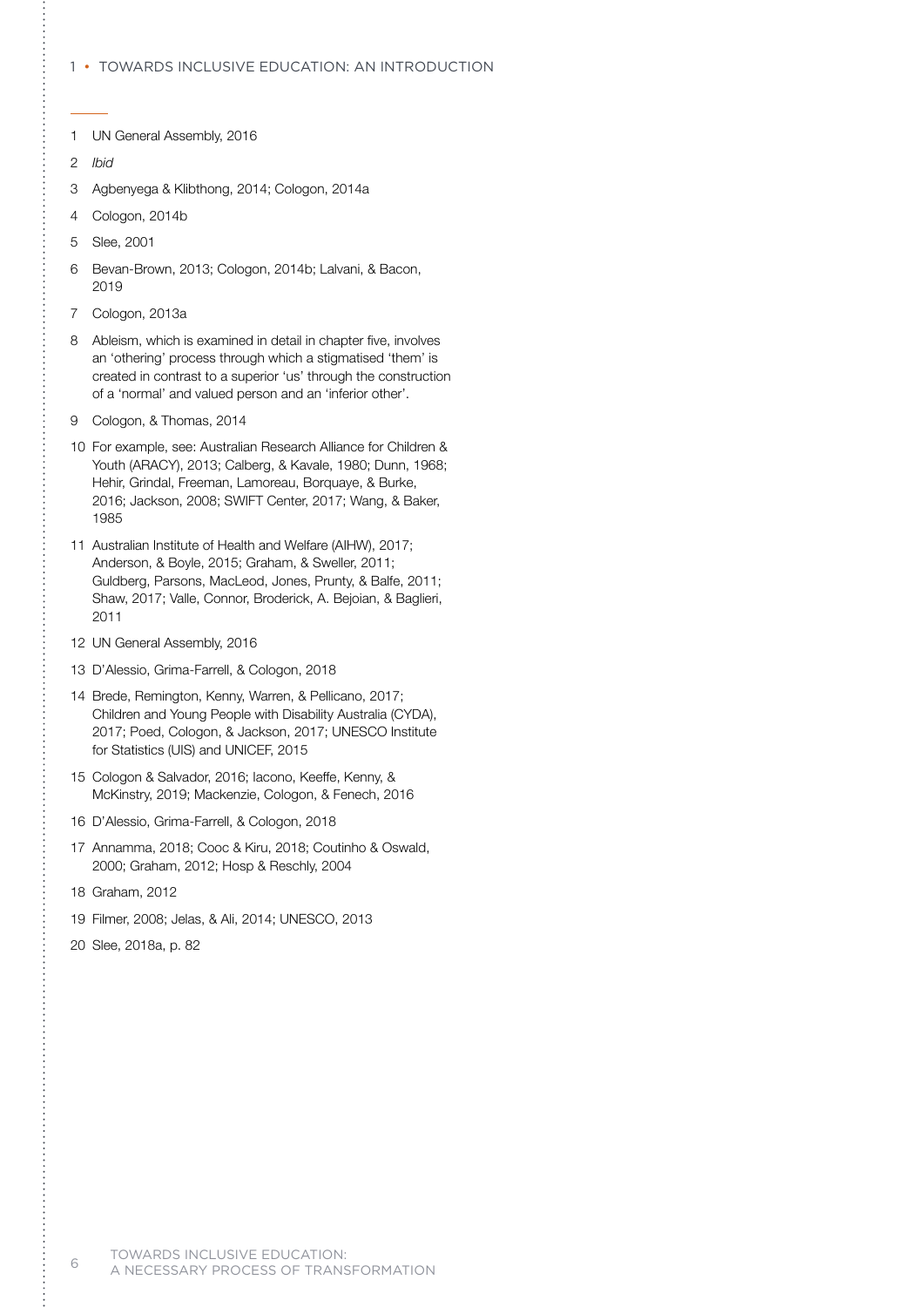# **CHAPTER TWC**

**The outcomes of inclusive education**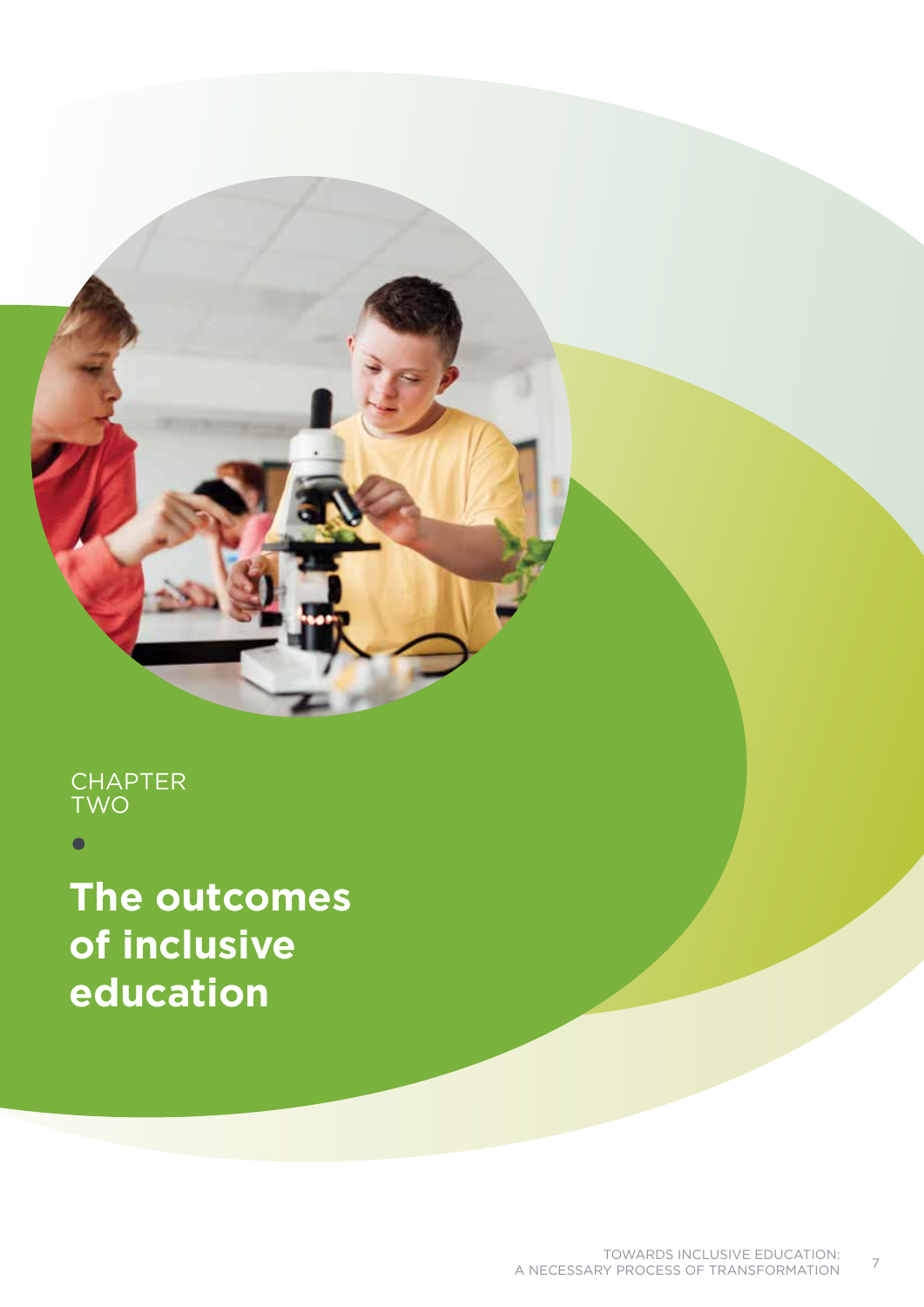*"Inclusive education can now be justified as an approach supported philosophically, in international declarations, and empirically through research on its efficacy."*<sup>21</sup>

In this chapter, I outline the evidence base on the *outcomes* of inclusive education. When considering these outcomes there are a number of challenges. Discriminatory attitudes and practices pose serious barriers to research into inclusive education. Many research studies, purporting to examine inclusive education, in reality explore practices of segregation and exclusion<sup>22</sup> (micro or macro<sup>23</sup>). For that reason, in reviewing the research in this chapter, terms like 'mainstream education' are used. In progressing inclusive education there is a strong need to move to genuine and full inclusive education, and for this to be reflected in all research. Additionally, as a consequence of a myriad of factors, education settings frequently engage in reactive responses to the enrolment of students who experience disability, rather than proactively in processes of transformation for inclusion of all students.<sup>24</sup> Despite these issues, a considerable and growing body of research evidence supports inclusive education.<sup>25</sup>

In addition to positive outcomes for social justice and sense of community and belonging, research provides evidence of positive outcomes of inclusive education for social, academic, communication and physical development in students who do and do not experience disability. Inclusive education has also been found to have additional benefits for not only learning but also maintaining and generalising learning between and across settings compared with segregated education settings.<sup>26</sup>

The 2016 systematic review of the evidence for inclusive education by Harvard academic Thomas Hehir and his colleagues concluded "there is clear and consistent evidence that inclusive educational settings can confer substantial short- and long-term benefits for students with and without disabilities".27 Similarly, consistent with findings over more than half a century, in a recent study Cole and colleagues find clear academic benefits of inclusive education.<sup>28</sup>

Decades of research  $\alpha$ demonstrates that inclusive education has benefits for the academic, communication, positive behavioural and social development of students labelled with 'severe' and 'multiple' 'disabilities'.

Additionally, in a 2017 meta-analysis, Szumski and colleagues found positive academic benefits of inclusive education for students who do not experience disability, at all levels of schooling.29 For students who do not experience disability, research finds that inclusive education results in: enhanced learning opportunities and experiences; education that is more sensitive to differing student needs; growth in interpersonal skills and greater acceptance and understanding of human diversity; and increased flexibility and adaptability.<sup>30</sup> Furthermore, inclusive education has benefits for teachers in the form of improved teaching practices, with all the benefits that entails.31 Nonetheless, segregated schooling is not only continuing, but also increasing.32

Troublingly, there is a common belief that education is really only for 'some people', and thus that there are 'some people' who are 'too disabled' to be included. Unsurprisingly, this common misperception goes hand in hand with (and is often used as a justification for) widespread segregation of students labelled as having 'severe' and 'multiple' 'disabilities'.<sup>33</sup> However, despite the misunderstandings and the associated discrimination, research evidence tells a different story. In fact, aside from the ethical and philosophical concerns regarding excluding students who have been categorised as 'too disabled' for inclusion, decades of research demonstrates that inclusive education has benefits for the academic, communication, positive behavioural and social development of students labelled with 'severe' and 'multiple' 'disabilities'.34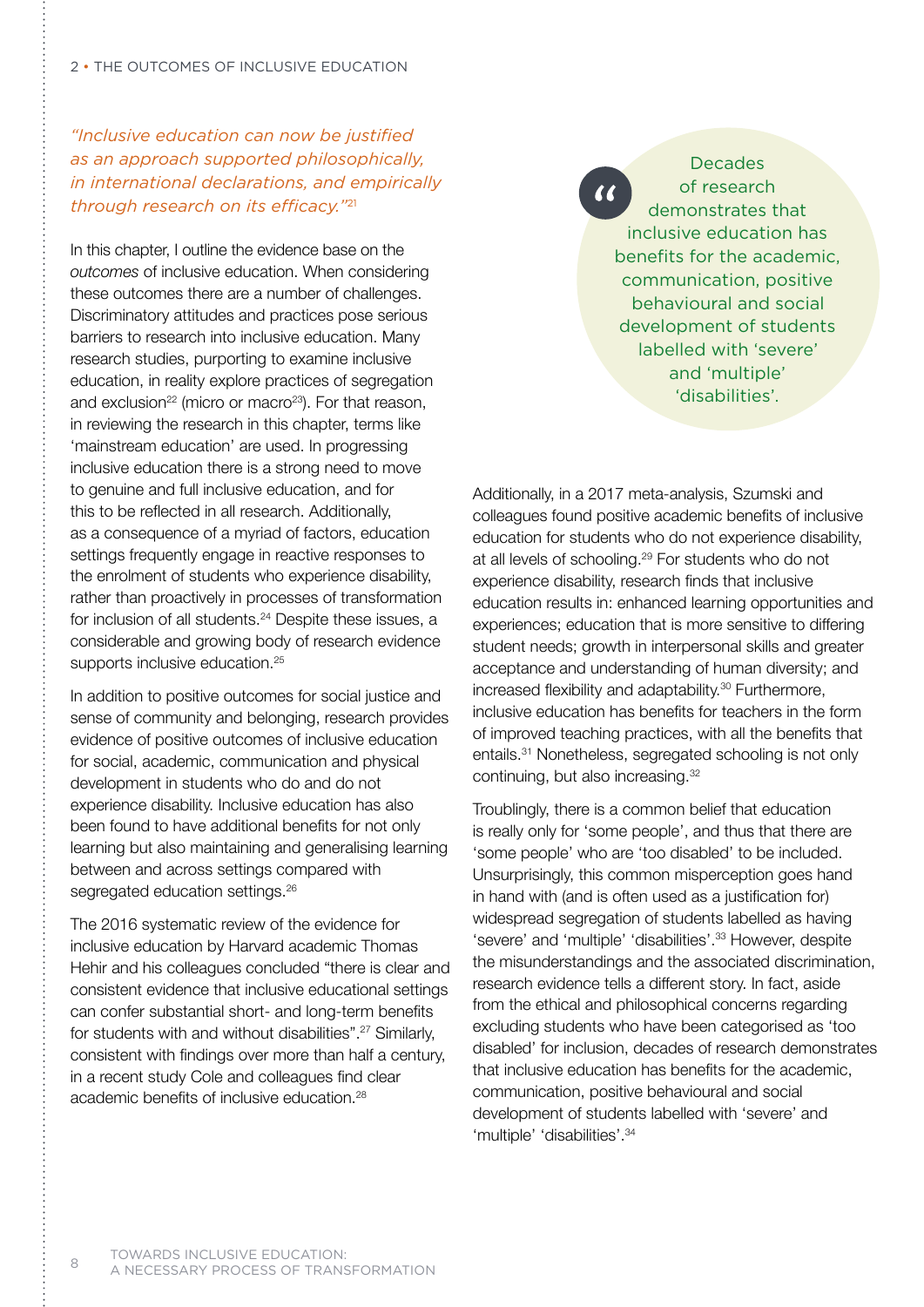Another common issue raised about inclusive education is the concern about the impact of including *all* students on the education of students who do *not* experience disability. However, contrary to common fears, research provides clear evidence of positive benefits of including everyone together, with no detrimental effects.<sup>35</sup>

As noted in chapter one, the research discussed in this report explores the outcomes of inclusive education for all students, including children and young people labelled with a wide range of disability labels or categorised with 'severe' and 'multiple' 'disabilities'. Given the frequent misperception that the research evidence does not concern 'some' students, it is important to make it clear at the outset that this report addresses the evidence regarding students across the full range of labels. Inclusive education is about *all* students, not only some.

#### Relationships, interaction and belonging

The importance of relationships between students and teachers, as well as amongst students, is well established, and known to affect social, emotional and academic outcomes.36 Whether the result of micro or macro-exclusion, as Connor and Goldmansour write, "[w]ith segregation comes devaluation, a loss in cultural capital for individuals. This form of disempowerment actively disadvantages students who have been labelled as disabled".37

Exclusion negatively affects children and young people who experience disability, their peers, and the adults who engage with them, resulting in marginalisation, stigmatisation and often bullying and abuse.<sup>38</sup> Students who experience disability have been found more likely to be socially isolated by their peers and at higher risk of being bullied than students who do not experience disability.39 However, while a common assumption is that abuse and bullying occurs only in 'mainstream' settings, this is factually incorrect.<sup>40</sup> Research provides evidence that despite higher teacher-student ratios and greater supervision, the full range of bullying occurs in 'special' settings.<sup>41</sup> While there is some variation in individual studies<sup>42</sup>, particularly based on teacher or parent ratings, growing evidence suggests that children and young people who attend 'special' settings are more likely to experience bullying than their peers in 'mainstream' settings, and that inclusive education is a key factor in reducing or eliminating bullying.<sup>43</sup>

Inclusive education facilitates social development in children and young people who do and do not experience disability.44 Research evidence suggests that genuinely inclusive education allows students to build and develop friendships that they might not have considered or encountered otherwise.45 It also facilitates improved attitudes between students who do and do not experience disability.46 Inclusive settings encourage higher levels of interaction than segregated settings,<sup>47</sup> which results in more opportunities for children and young people to establish and maintain friendships.48 The more time a student spends within an inclusive setting, the greater the social interaction.<sup>49</sup> In turn, this leads to better outcomes for social and communication development.50

The growing body of research into the outcomes of inclusive education for social development has also found that inclusion results in a more positive sense of self and self-worth for students who do and do not experience disability.51 Perhaps as a consequence of this, students educated in inclusive settings have also been found to be more likely to enrol in post-secondary education.<sup>52</sup> Inclusive education leads to a sense of belonging.<sup>53</sup> increased likelihood to be part of a school group,54 and to a self-concept not only as a receiver of help, but also as a giver of help.<sup>55</sup> For students who do and do not experience disability, inclusive education has been shown to result in more advanced social skills.<sup>56</sup>

Teachers frequently cite 'challenging behaviour' as their biggest concern regarding fulfilling their role.<sup>57</sup> Given the importance of the role of teachers in relation to supporting positive behaviour, and the challenges that

> **Genuinely** inclusive education allows students to build and develop friendships that they might not have considered or encountered otherwise.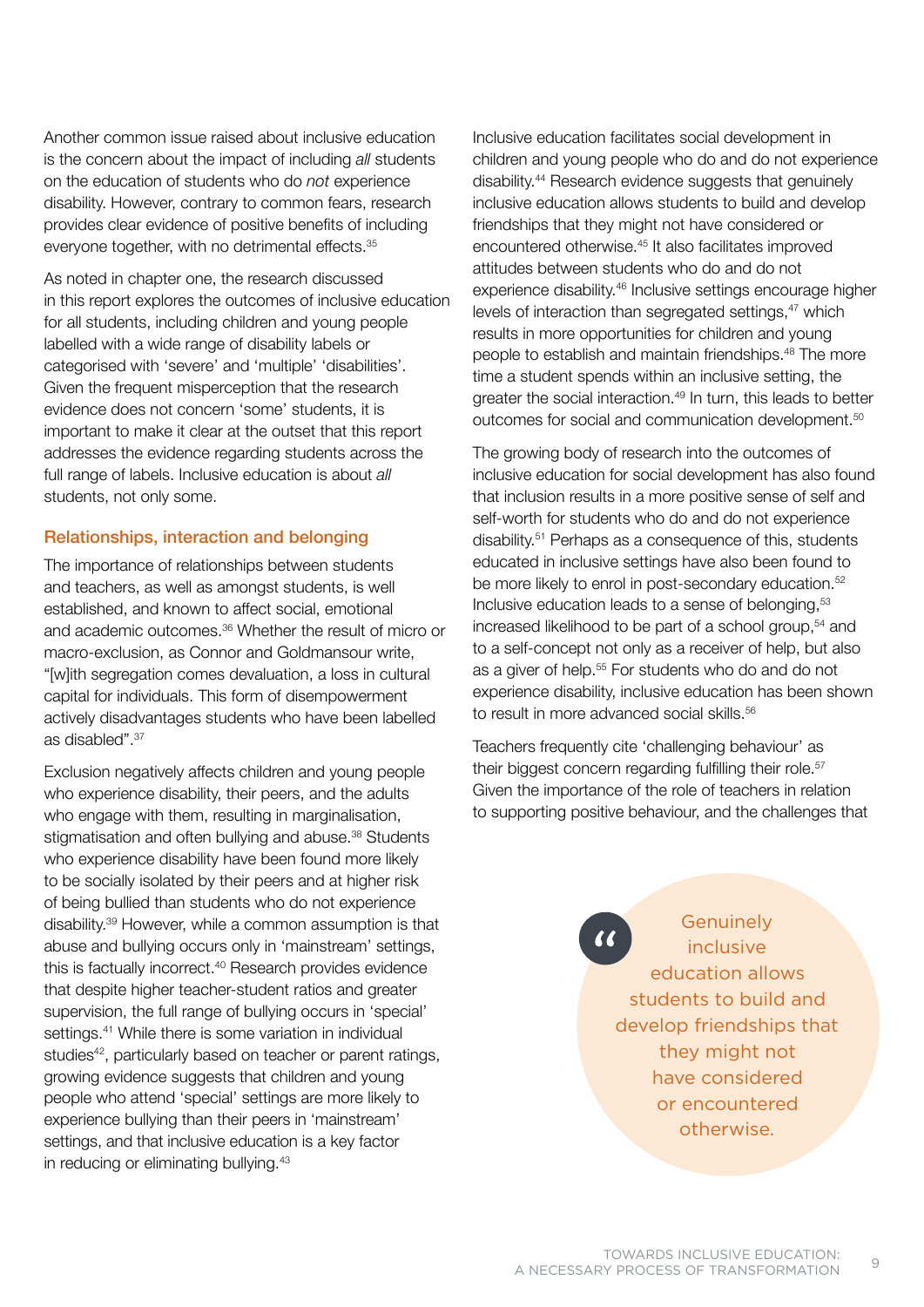$\alpha$ Research shows that students who experience disability who are educated in 'mainstream' settings demonstrate better academic and vocational outcomes.

can be presented through behaviour, this is unsurprising. However, research investigating actual student behaviour compared with teacher concerns highlights a disconnect between the level of concern and the reality of classroom behaviour<sup>58</sup>. This appears, in part, to be attributed to the manufactured but unsubstantiated broader social 'panic' about 'out of control' behaviour of students in schools.59 Nonetheless, it has been reported in two studies from North America that the presence – though not genuine inclusion of – a disproportionate number of students labelled with severe emotional and behavioural disorders grouped within the same classroom can have a detrimental classroom impact.<sup>60</sup> Specifically in these studies, teachers reported higher levels of negative behavioural outcomes across the classroom.61 However, this negative impact was found to be directly related to and mitigated by teacher factors.<sup>62</sup>

Overall, research provides evidence that inclusive education leads to improved behavioural development in students who do and do not experience disability, with less 'challenging' or 'disruptive' behaviour in inclusive settings<sup>63</sup> and students less likely to receive a "disciplinary referral".<sup>64</sup> In a meta-analysis of the research on inclusive education, Szumski and colleagues found no negative outcomes of the presence of students labelled with 'emotional and behavioural disorders', despite the frequent hypotheses to the contrary.<sup>65</sup>

Children and young people who participate in inclusive education have been found to be more independent during and following schooling, including more likely to live independently post-school.<sup>66</sup> Additionally, students who participate in inclusive education have been found to develop qualities such as patience and trust, and to become more aware of and responsive to the needs of others than students in non-inclusive settings.67 Inclusive education supports students in developing increased awareness and acceptance of diversity and understanding of individuality.68

#### Academic outcomes

As Hehir and colleagues note:

 "*There is strong evidence that students with disabilities benefit academically from inclusive education. The academic impacts of inclusion have been studied in many ways with many different populations of students around the world. Multiple systematic reviews of the scholarly research literature indicate that students with disabilities who were educated in general education classes academically outperformed their peers who had been educated in segregated settings.*"69

In regards to academic outcomes, again, research findings contrast with the common assumption that the higher teacher-student ratios, as well as some teachers being trained in 'special' education, would result in better academic outcomes in segregated 'special' schools or classes. In fact, research shows that students who experience disability who are educated in 'mainstream' settings demonstrate better academic and vocational outcomes when compared with students educated in segregated settings.<sup>70</sup> Research also demonstrates benefits for educational attainment, with students who are educated in 'mainstream' settings nearly five times more likely to graduate at the expected time than students in segregated settings.<sup>71</sup>

Students who experience disability who are educated in 'mainstream' settings have been found to score higher on achievement tests and perform closer to grade average than students in segregated settings.72 Research provides evidence for better outcomes in reading, writing and mathematics.73 Additionally, it has been argued that inclusive education stimulates learning in that more time is spent on academic learning in 'mainstream' than segregated schools.74 Students educated in 'mainstream' schools are given opportunities to engage at higher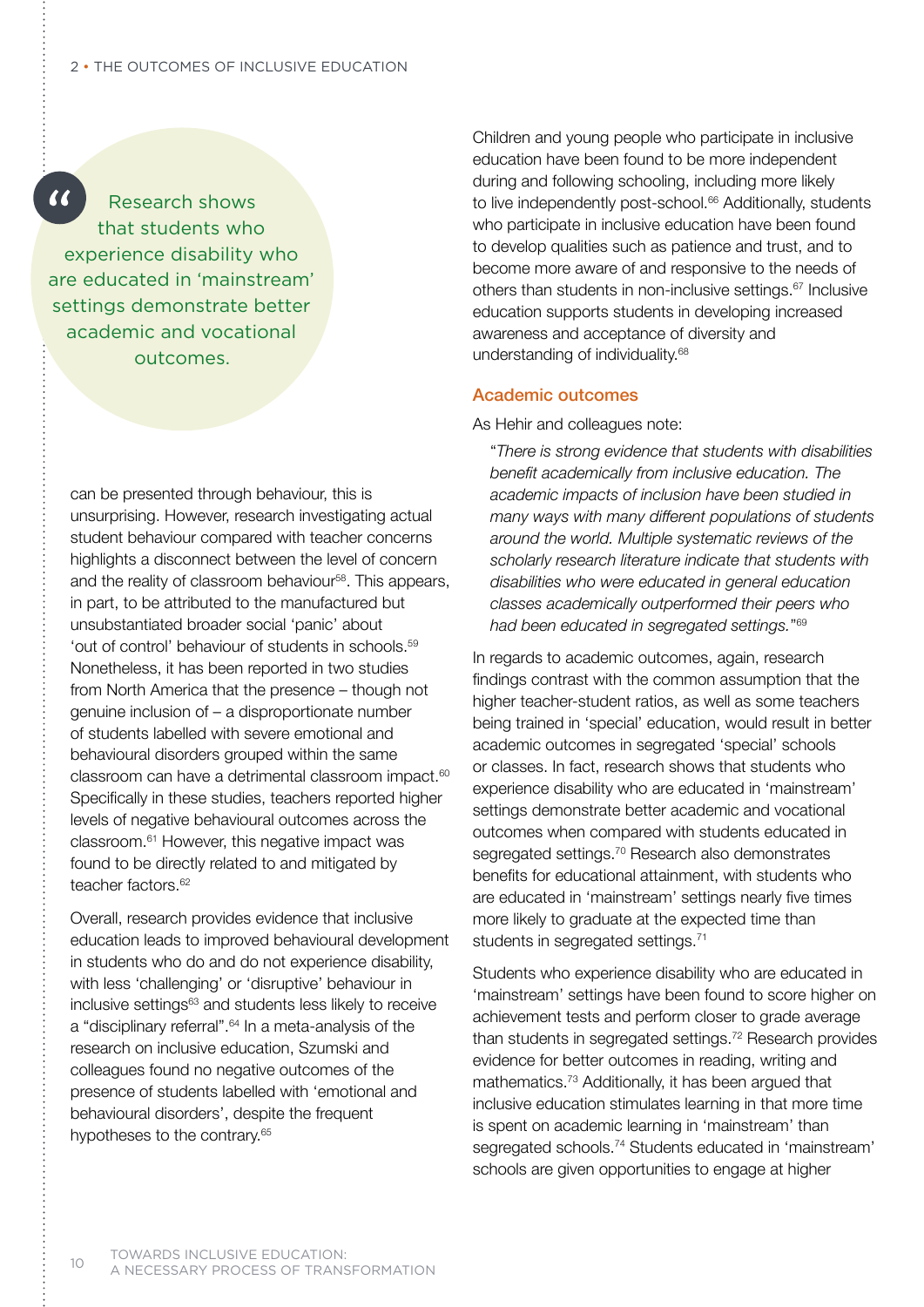academic levels and to achieve outcomes that may not otherwise be possible.75 As noted above, students who attend 'mainstream' settings have enhanced educational attainment, increased post-secondary education, and are also more likely to be engaged in competitive employment.76

Students who do not experience disability have also been found to have equal or better academic outcomes in inclusive settings compared with students participating in non-inclusive settings.77 Furthermore, inclusive teachers engage all students in more higher-order thinking, questioning and dialogical interactions than non-inclusive teachers.78 In inclusive settings, students who do and do not experience disability have been found to receive higher-quality instruction that is better suited to individual needs, particularly through small group work.79

#### Outcomes for communication and language

Successful shared communication is at the core of participation in education.<sup>80</sup> However, people who use augmentative and alternative communication (AAC) are frequently excluded and subjected to demeaning assumptions.81 These factors highlight the importance of transformation for inclusion in the area of communication.

Communication and language development in students who do and do not experience disability has been found to be enhanced through inclusive education.<sup>82</sup> Support for inclusive peer communication has been found to be particularly important.<sup>83</sup> Students in inclusive settings have been shown to increase independent communication, mastery of AAC strategies, and increased speech and language development when provided with appropriate support for inclusive education.<sup>84</sup>

 $\alpha$ 

In inclusive settings, students who do and do not experience disability have been found to receive higher-quality instruction that is better suited to individual needs.

Enhanced communication and language leads to greater independence and initiation of interactions, and increased active participation.<sup>85</sup> Consequently, it appears that inclusive education supports communication and language development, which in turn supports greater inclusion. Appropriate support to develop and implement AAC strategies is essential to inclusive education for many people.<sup>86</sup>

Ensuring that 'communication partners' are supported to develop communication skills is essential for enabling shared communication.<sup>87</sup> As den Houting, writing about understandings of and attitudes towards neurodiversity, notes, "[p]roviding a non-speaking autistic person with an alternative method of communication may give them a voice, but they will only truly stop being disabled when others listen".<sup>88</sup>

#### Physical development

Inclusion within physical education is an important consideration for the implementation of inclusive education. The ableist foundations of physical education have been identified and strongly critiqued.<sup>89</sup> However, limited research has considered the outcomes of inclusive education for physical development. Nonetheless, existing research provides evidence to suggest that inclusive education contributes positively towards the physical development of students who experience disability. For example, students who experience disability who are educated in 'mainstream' settings show gains in motor development and have a higher degree of independence.90 Inclusion in 'mainstream' education settings has been found to encourage participation and provide more opportunities to observe and learn through the 'power of the peer', as well as to learn through trial-and-error.91 This may enhance opportunities for physical development. Inclusive education provides access to a broader range of learning activities, which can stimulate physical development and enhance students' experiences.<sup>92</sup>

In research considering students' perspectives on inclusion in physical activities, students report that when they are actually included this provides an entry point for play, leisure activities, and friendship and creates a sense of legitimate participation.<sup>93</sup> Research has explored the negative outcomes for students when they are excluded from physical education.<sup>94</sup> However, multiple international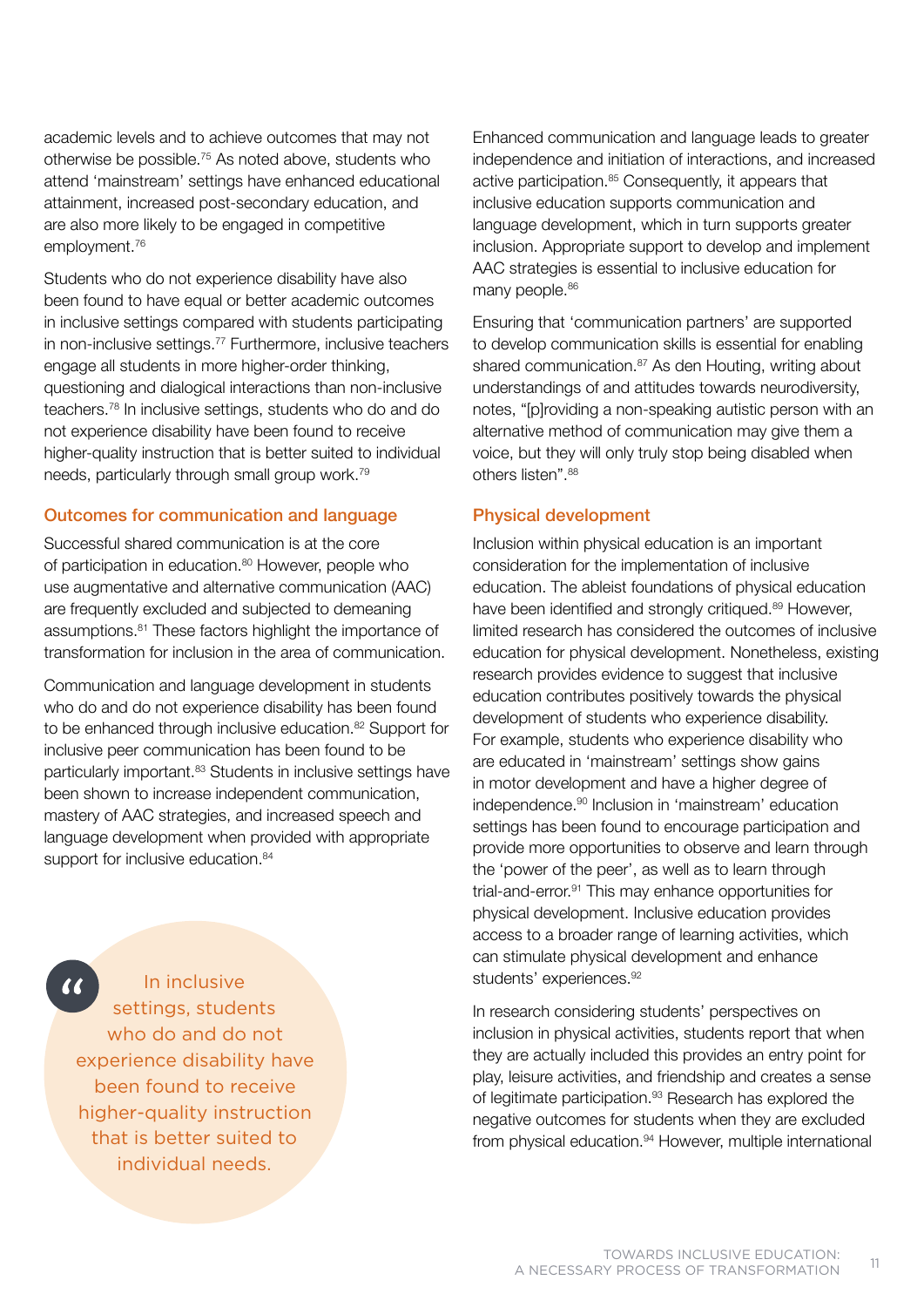$\alpha$ The education of teachers to be equipped and prepared to teach all students – in a fully inclusive manner – is essential to inclusive education.

reviews have found that when students who experience disability are included in physical education and provided with appropriate support the outcomes are positive for all students involved.95

#### The outcomes of inclusive education for teachers

It is not only the practices, but also the beliefs and attitudes of teachers and others, that have been found to be critical to preventing or facilitating inclusive education.96 Indeed, the education of teachers to be equipped and prepared to teach all students – in a fully inclusive manner – is essential to inclusive education. $97$ 

Overall, research provides evidence that inclusive education results in higher quality education for students who do and do not experience disability.<sup>98</sup> However, the benefits of inclusive education are not only for children and young people. Research has found that through participation in inclusive education, teachers experience professional growth and increased personal satisfaction.<sup>99</sup> Additionally, developing skills to enable the inclusion of students who experience disability results in higher-quality teaching for all students and more confident teachers.<sup>100</sup>

Despite the positive outcomes of inclusive education for teachers, research also finds that teachers may hold a number of concerns about it, particularly in relation to inadequate support and resources, fear

or lack of confidence in teacher knowledge and competency, and concerns about positively supporting the behaviour of diverse groups of students.<sup>101</sup> Consequently, teachers are sometimes initially reluctant to participate in inclusive education and may feel that they are not equipped for the challenges involved. However, research has also found that teachers develop confidence in their ability to be inclusive, and increase their positive attitudes towards inclusion, through experience and support.<sup>102</sup>

Teachers often feel that inclusion will be a bigger challenge or struggle than it actually is in practice. As Kliewer writes:

 "*Two concerns are commonly voiced among professionals who express resistance to inclusion. This first is that the needs of children will not be met amid the complex dynamics of a general education setting. The second is that the needs of children with disabilities will require an excessive amount of directed resources that take away from the educational experiences of children without disabilities … neither concern is valid in a thoughtfully structured, well-resourced classroom.*"103

#### Families and inclusive education

There is a considerable body of research exploring the negative impact of exclusion on families. Research provides evidence demonstrating that families frequently experience stigmatisation and a host of barriers when they seek to have their children included – so much so that parents frequently experience the notion of 'choice' as a furphy.104 Similarly, the experience of stigmatisation and exclusion is common for parents who experience disability.105 Research involving families in Australia who have one or more children labelled 'disabled' finds that inclusive education is important to families and that while there are many barriers, when the families experience inclusive education this leads to:

 "*…happiness, a positive outlook on life, progress and development for the family, feelings of pride and of being valued and simply that inclusion was a wonderful experience. The desire for respect for every child, for inclusion to be 'ordinary' and for their children to be viewed simply as children was important to the families.*"106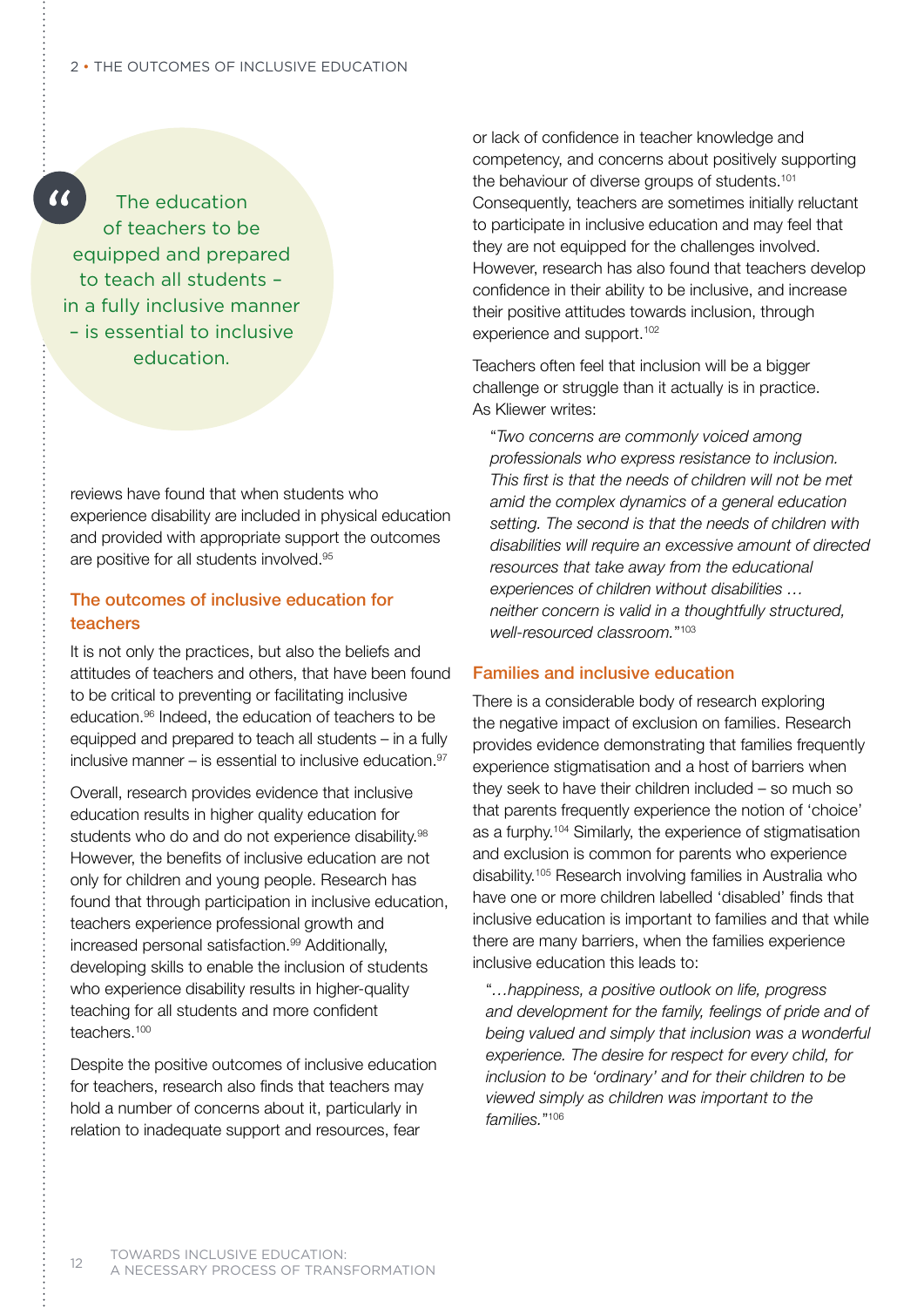Families identify positive attitudes towards inclusive education, inclusive relationships and strengths-based approaches as essential to facilitating inclusive education.107 Genuine collaboration and respectful partnerships have been found to facilitate inclusion<sup>108</sup>, and yet families frequently face a lack of responsiveness to their needs and wishes.<sup>109</sup> Some research suggests that when children are included this may support parents in feeling more confident to return to work.<sup>110</sup> Additionally, the experience of genuine inclusive education contributes to parents' psychological and economic well-being.111 Inclusive education, when it does occur, is often the result of considerable parent advocacy and many families strongly desire inclusive education for their children. For families, the path to achieving this is often an unnecessarily difficult one.<sup>112</sup> It is frustrating for families to have to continually advocate for the inclusion of their child in the school and community<sup>113</sup>, despite inclusive education being a fundamental right for everyone, and particularly in light of the weight of evidence demonstrating the positive outcomes.

#### A note on some research limitations

Many of the studies discussed in this chapter explore situations where a student has been 'included into' or 'integrated into' an existing setting, rather than reflecting a genuinely inclusive setting transformed to provide the best possible education for all of its students (chapter four will discuss this distinction further). Nonetheless, these examples demonstrate the positive outcomes that are possible when steps towards inclusive education are taken. Given that so much existing research compares integration and segregation, the lack of any research showing the superiority of segregation over 'mainstreaming' indicates that even poorly-done inclusion in the form of integration is still better. If the barriers currently inhibiting the realisation of genuine inclusion were to be addressed it seems likely that the outcomes would be even more positive. As transformation of education settings and systems occurs, ongoing research is required to further develop a clear understanding of the outcomes as education systems become more genuinely inclusive.

At the same time, in the face of the widespread positive outcomes of inclusive education, as outlined throughout this chapter, the exclusionary realities of current education systems and settings should be seriously questioned by policymakers and practitioners. There are a range of barriers that currently stymie the realisation of inclusion. One key and persistent issue is the plethora of misunderstandings of inclusion. In chapter three we move to unpacking these misunderstandings and clearly identifying the meaning of inclusive education as both a concept and pedagogy.

- 21 Loreman, 2014, p. 460
- 22 Szumski, Smogorzewska, & Karwowski, 2017
- 23 Micro and macro-exclusion are described in detail in chapter five. Micro-exclusion refers to exclusionary practices within so-called inclusive settings or experiences. Macro-exclusion refers to segregation outside of 'mainstream' education settings or exclusion from any formal schooling.
- 24 Giangreco, & Suter, 2015
- 25 Hehir, Grindal, Freeman, Lamoreau, Borquaye, & Burke, 2016; Szumski, Smogorzewska, & Karwowski, 2017; Sharma, Forlin, Deppeler, & Guang-Xue, 2013
- 26 Causton-Theoharis, Theoharis, Orsati, & Cosier, 2011
- 27 Hehir, Grindal, Freeman, Lamoreau, Borquaye, & Burke, 2016, p. 2
- 28 Cole, Murphy, Frisby, Grossi, & Bolte, 2019
- 29 Szumski, Smogorzewska, & Karwowski, 2017
- 30 Ainscow, & Cesar, 2006; Dessemontet, & Bless, 2013; Farrell, Dyson, Polat, Hutcheson, & Gallannaugh, 2007; McGregor & Vogelsberg, 1998; Odom, & Diamond, 1998; Purdue, Ballard, & MacArthur, 2001; Rouse, & Florian, 2006; Szumski, Smogorzewska, & Karwowski, 2017
- 31 Hehir, Grindal, Freeman, Lamoreau, Borquaye, & Burke, 2016
- 32 Shaw, 2017
- 33 Browder, Spooner, Ahlgrim-Delzell, Harris, & Wakeman, 2008; Graham & Sweller, 2011; Kleinert, Towles-Reeves, Quenemoen, Thurlow, Fluegge, Weseman, & Kerbel, 2015; Kurth, Morningstar, & Kozleski, 2014; Morningstar, Allcock, White, Taub, Kurth, Gonsier-Gerdin, Ryndak, Sauer, & Jorgensen, 2016
- 34 For example, see: Boutot & Bryant, 2005; Browder, Spooner, Ahlgrim-Delzell, Harris, & Wakeman, 2008; Carter, Moss, Hoffman, Chung, & Sisco, 2011; Dessemontet, Bless, & Morin, 2012; Feldman, Carter, Asmus, & Brock, 2015; Fisher, & Meyer, 2002; Foreman, Arthur-Kelly, Pascoe, & King, 2004; Hunt, McDonnell, & Crockett, 2012; Kurth & Mastergeorge, 2012; Ruppar, Allcock, & Gonsier-Gerdin, 2017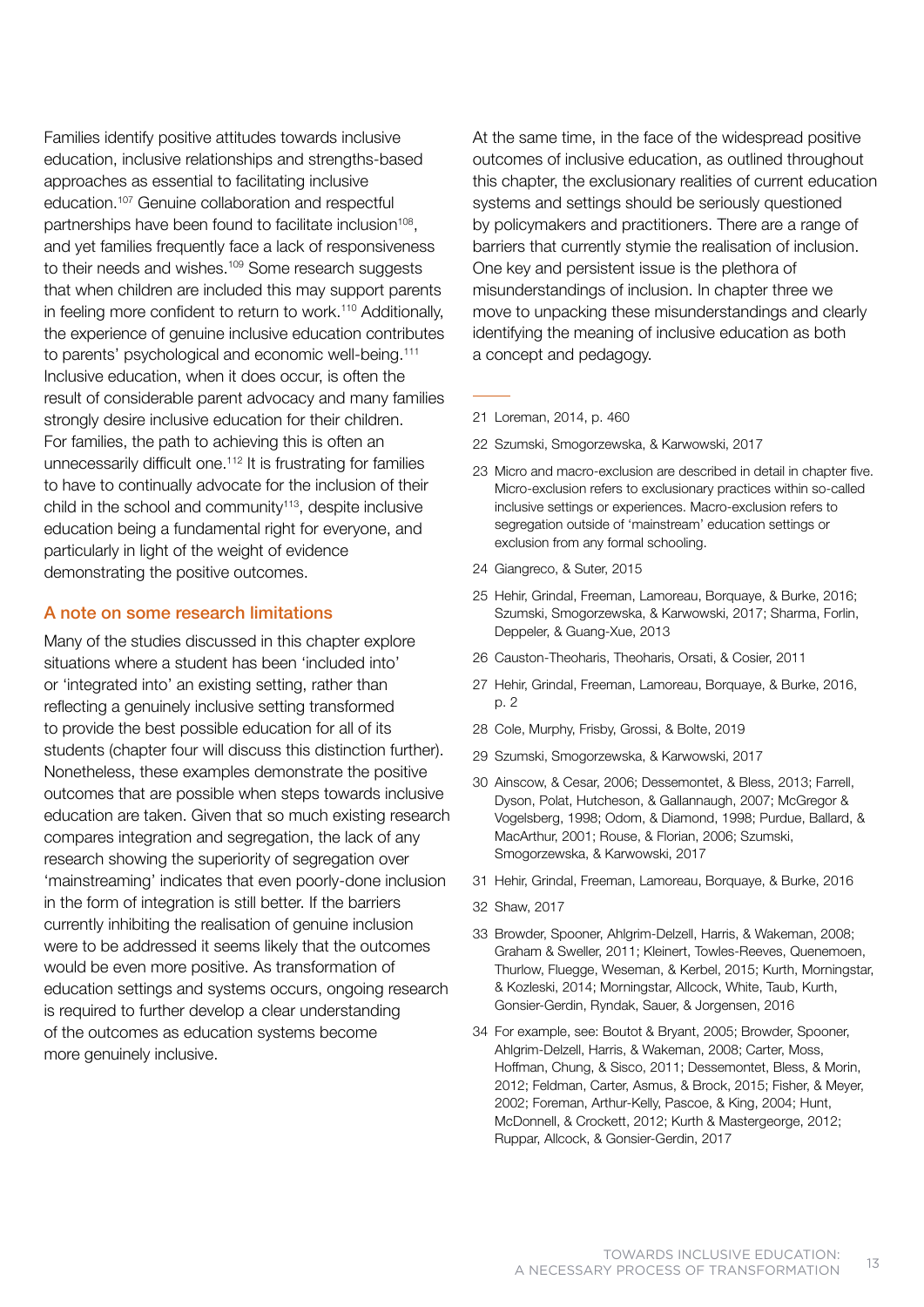- 35 Szumski, Smogorzewska, & Karwowski, 2017
- 36 Downer, Sabol, & Hamre, 2010; Gregoriadis, & Grammatikopoulos, 2014; Hamre, & Pianta, 2001; O'Connor, & McCartney, 2007; Ostrosky, Laumann, & Hsieh, 2006; Thijs, Koomen, Roorda, & Hagen, 2011; Spilt, Koomen, & Mantzicopoulos, 2010
- 37 Connor, & Goldmansour, 2012, p. 31
- 38 Biklen, & Burke, 2006; Curcic, 2009; United Nations Children's Fund (UNICEF), 2013; UNESCO Institute for Statistics (UIS) and UNICEF, 2015
- 39 Rossetti, 2014
- 40 Davis & Watson, 2000; Queensland Parents for People with a Disability (QPPD), 2003; Rose, Monda-Amaya, & Espelage, 2011; Torrance, 2000
- 41 Rose, Monda-Amaya, & Espelage, 2011; Torrance, 2000
- 42 For example, see: Humphrey & Hebron, 2015; Woods & Wolke, 2004
- 43 Rose, Monda-Amaya, & Espelage, 2011
- 44 Baker-Ericzén, Mueggenborg, & Shea, 2009; Finke, McNaughton, & Drager, 2009; Hanline & Correa-Torres, 2012; Hehir, Grindal, Freeman, Lamoreau, Borquaye, & Burke, 2016; Jordan, Schwartz, & McGhie-Richmond, 2009; Kliewer, 1998; Odom, Buysse, & Soukakou, 2011; Schwab, 2015; Stahmer, Akshoomoff, & Cunningham, 2011; Stahmer, Carter, Baker, & Miwa, 2003; Stahmer & Ingersoll, 2004
- 45 Finke, McNaughton, & Drager, 2009; Hehir, Grindal, Freeman, Lamoreau, Borquaye, & Burke, 2016
- 46 Consiglio, Guarnera, & Magnano, 2015; Hehir, Grindal, Freeman, Lamoreau, Borquaye, & Burke, 2016
- 47 Antia, Jones, Luckner, Kreimeyer, & Reed, 2011; Baker-Ericzén, Mueggenborg, & Shea, 2009; Flewitt, Nind, & Payler, 2009; Fox, Farrell, & Davis, 2004; Giangreco, Dennis, Cloninger, Edelman, & Schattman, 1993; Hehir, Grindal, Freeman, Lamoreau, Borquaye, & Burke, 2016; Odom, Buysse, & Soukakou, 2011; Theodorou, & Nind, 2010
- 48 Hollingsworth & Buysse, 2009; Palmer, Fuller, Arora, & Nelson, 2001; Stahmer, Carter, Baker, & Miwa, 2003
- 49 Antia, Jones, Luckner, Kreimeyer, & Reed, 2011
- 50 Finke, McNaughton, & Drager, 2009; Jordan, Schwartz, & McGhie-Richmond, 2009; Stahmer, Carter, Baker, & Miwa, 2003
- 51 Diamond & Huang, 2005; Fitch, 2003; Hehir, Grindal, Freeman, Lamoreau, Borquaye, & Burke, 2016
- 52 Baer, Daviso, Flexer, Queen, & Meindl, 2011
- 53 Hehir, Grindal, Freeman, Lamoreau, Borquaye, & Burke, 2016; Miller, 2009; Odom, Buysse, & Soukakou, 2011; Petriwskyj, 2010
- 54 Hehir, Grindal, Freeman, Lamoreau, Borquaye, & Burke, 2016
- 55 Jordan, Schwartz, & McGhie-Richmond, 2009; Hehir, Grindal, Freeman, Lamoreau, Borquaye, & Burke, 2016
- 56 Baker-Ericzén, Mueggenborg, & Shea, 2009; Hehir, Grindal, Freeman, Lamoreau, Borquaye, & Burke, 2016
- 57 Cologon, 2012; Graham & Spandagou, 2011; McMahon, & Harwood, 2016; Sullivan, Johnson, Owens, & Conway, 2014
- 58 *Ibid*
- 59 *Ibid*
- 60 Fletcher, 2010; Gottfried, 2014
- 61 *Ibid*
- 62 *Ibid*
- 63 Finke, McNaughton, & Drager, 2009; Hehir, Grindal, Freeman, Lamoreau, Borquaye, & Burke, 2016; Kliewer, 1998; Mogharreban & Bruns, 2009; Stahmer, Akshoomoff, & Cunningham, 2011; Stahmer, Carter, Baker, & Miwa, 2003
- 64 Hehir, Grindal, Freeman, Lamoreau, Borquaye, & Burke, 2016, p. 16
- 65 Szumski, Smogorzewska, & Karwowski, 2017
- 66 Baker-Ericzén, Mueggenborg, & Shea, 2009; Hehir, Grindal, Freeman, Lamoreau, Borquaye, & Burke, 2016; Stahmer, Akshoomoff, & Cunningham, 2011
- 67 Diamond & Huang, 2005; Finke, McNaughton, & Drager, 2009; Giangreco, Dennis, Cloninger, Edelman, & Schattman, 1993; Stahmer, Carter, Baker, & Miwa, 2003; Nikolaraizi, Kumar, Favazza, Sideridis, Koulousiou, & Raill, 2005
- 68 Cole, Murphy, Frisby, Grossi, & Bolte, 2019; Baker-Ericzén, Mueggenborg, & Shea, 2009; Diamond & Huang, 2005; Finke, McNaughton, & Drager, 2009; Hanline & Correa-Torres, 2012; Hollingsworth, Boone, & Crais, 2009; Kliewer, 1998, Kliewer, 2008; Palmer, Fuller, Arora, & Nelson, 2001; Stahmer, Carter, Baker, & Miwa, 2003
- 69 Hehir, Grindal, Freeman, Lamoreau, Borquaye, & Burke, 2016, p. 13
- 70 de Graaf, Van Hove, & Haveman, 2013; Finke, McNaughton, & Drager, 2009; Giangreco, 2009; Kliewer, 1998; Kliewer, 2008; Myklebust, 2006; Peetsma, Vergeer, Karsten, & Roeleveld, 2001; Stahmer & Ingersoll, 2004; Tanti Burlo, 2010; Vakil, Welton, O'Connor, & Kline, 2009; Vianello, & Lanfranchi, 2009
- 71 Schifter, 2015
- 72 Cole, Murphy, Frisby, Grossi, & Bolte, 2019; Peetsma, Vergeer, Karsten, & Roeleveld, 2001; Vakil, Welton, O'Connor, & Kline, 2009
- 73 de Graaf, Van Hove, & Haveman, 2013; de Graaf & van Hove, 2015; Hehir, Grindal, Freeman, Lamoreau, Borquaye, & Burke, 2016; Kliewer, 1998; Kliewer, 2008; Peetsma, Vergeer, Karsten, & Roeleveld, 2001
- 74 de Graaf, Van Hove, & Haveman, 2013; Kliewer, 1998; Kliewer, 2008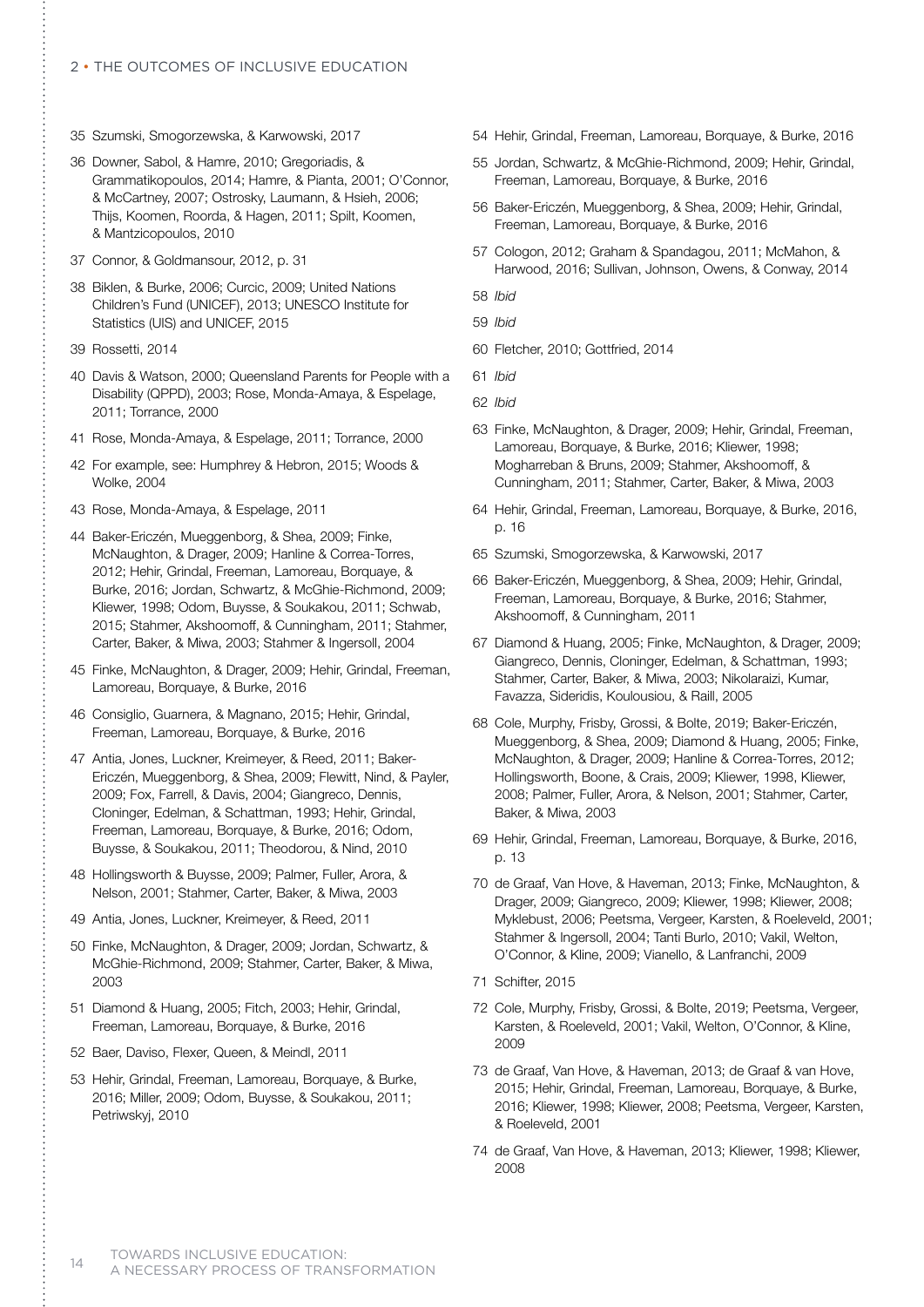- 75 Finke, McNaughton, & Drager, 2009; Fox, Farrell, & Davis, 2004; Giangreco, Dennis, Cloninger, Edelman, & Schattman, 1993; Jordan, Glenn, & McGhie-Richmond, 2010; Jordan, Schwartz, & McGhie-Richmond, 2009
- 76 Hehir, Grindal, Freeman, Lamoreau, Borquaye, & Burke, 2016
- 77 Dessemontet, & Bless, 2013; Farrell, Dyson, Polat, Hutcheson, & Gallannaugh, 2007; Kalambouka, Farrell, Dyson, & Kaplan, 2007; Kliewer, 1998; Kliewer, 2008; McGregor, & Vogelsberg, 1998; Odom, Buysse, & Soukakou, 2011; Odom & Diamond, 1998; Purdue, Ballard, & MacArthur, 2001; Szumski, Smogorzewska, & Karwowski, 2017
- 78 Jordan, Glenn, & McGhie-Richmond, 2010
- 79 Jordan, Schwartz, & McGhie-Richmond, 2009
- 80 Cologon, & Mevawalla, 2018
- 81 Light & McNaughton, 2015
- 82 Baker-Ericzén, Mueggenborg, & Shea, 2009; Finke, McNaughton, & Drager, 2009; Fisher & Shogren, 2011; Giangreco, Dennis, Cloninger, Edelman, & Schattman, 1993; Hart, & Whalon, 2011; Hehir, Grindal, Freeman, Lamoreau, Borquaye, & Burke, 2016; Iacono, Chan, & Waring, 1998; Johnston, McDonnell, Nelson, & Magnavito, 2003; Justice, Logan, Lin, & Kaderavek, 2014; Kliewer, 1998; Kliewer, 2008; Peetsma, Vergeer, Karsten, & Roeleveld, 2001; Stahmer, Akshoomoff, & Cunningham, 2011; Stahmer, Carter, Baker, & Miwa, 2003
- 83 Hart & Whalon, 2011; Kliewer, 1998; Stahmer, Carter, Baker, & Miwa, 2003
- 84 Fisher & Shogren, 2011; Iacono, Chan, & Waring, 1998; Johnston, McDonnell, Nelson, & Magnavito, 2003; Kliewer, 1998; Kliewer, 2008; Stahmer & Ingersoll, 2004
- 85 Johnston, McDonnell, Nelson, & Magnavito, 2003; Stahmer & Ingersoll, 2004
- 86 Hanline, & Correa-Torres, 2012; Iacono & Cologon, 2014
- 87 Kent-Walsh, Murza, Malani, & Binger, 2015
- 88 den Houting, 2019, p. 272
- 89 Barton, 2009; DePauw, 1997; Evans, 2004
- 90 Fox, Farrell, & Davis, 2004; Stahmer, Carter, Baker, & Miwa, 2003
- 91 Biklen, 2000; Theodorou & Nind, 2010
- 92 Theodorou & Nind, 2010
- 93 Spencer-Cavaliere & Watkinson, 2010
- 94 Qi & Ha, 2012
- 95 *Ibid*
- 96 Avramidis & Kalyva, 2007; Berlach, & Chambers, 2011; Carlson, Hemmings, Wurf, & Reupert, 2012; Cologon, 2012; Curcic, 2009; Emam & Mohamed, 2011; Forlin, & Chambers, 2011; Graham & Spandagou, 2011; Hemmings & Woodcock, 2011; Hsieh, Hsieh, Ostrosky, & McCollum, 2012; Jordan, Schwartz, & McGhie-Richmond, 2009; Kalyanpur, 2011; Kasa-Hendrickson & Kluth, 2005; Price, 2009; Sharma, Moore, & Sonawane, 2009; Sharma, Loreman, & Forlin, 2012; Sharma, Forlin, Deppeler, & Guang-Xue, 2013; Thaver & Lim, 2014; Varcoe, & Boyle, 2014; Villa, Van Tac, Muc, Ryan, Thuy, Weill, 2003
- 97 Agbenyega & Klibthong, 2014; Appl & Spenciner, 2008; Avramidis & Norwich, 2002; Baglieri, 2008; Cologon, 2012; Dart, 2006; Deng, & Poon-McBrayer, 2012; Emam & Mohamed, 2011; Faamanatu-Eteuati, 2011; Forlin, Keen, & Barrett, 2008; Hemmings & Woodcock, 2011; Kraska & Boyle, 2014; Rutherford, 2012; Rutherford, 2016; Sharma, Forlin, & Loreman, 2008; Sharma, Loreman, & Forlin, 2012; Shippen, Crites, Houchins, Ramsey, & Simon, 2005; Suculoğlu, Bakkaloğlu, Karasu, Demir, & Akalın, 2013; Szumski, Smogorzewska, & Karwowski, 2017
- 98 Baker-Ericzén, Mueggenborg, & Shea, 2009; Jordan & Stanovich, 2001; Jordan, Glenn, & McGhie-Richmond, 2010
- 99 Finke, McNaughton, & Drager, 2009; Giangreco, Dennis, Cloninger, Edelman, & Schattman, 1993
- 100 Cologon, 2012; Hehir & Katzman, 2012; Jordan & Stanovich, 2001; Jordan, Glenn, & McGhie-Richmond, 2010
- 101 Avramidis & Norwich, 2002; Cologon, 2012; Emam & Mohamed, 2011; Forlin & Chambers, 2011; Forlin, Keen, & Barrett, 2008; Hemmings & Woodcock, 2011; Hsieh, Hsieh, Ostrosky, & McCollum, 2012; Jordan, Schwartz, & McGhie-Richmond, 2009; Kim, 2013; Sharma, Forlin, & Loreman, 2008; Suculoğlu, Bakkaloğlu, Karasu, Demir, & Akalın, 2013; Thaver & Lim, 2014; Varcoe & Boyle, 2014
- 102 Alhassan, 2014; Avramidis & Norwich, 2002; Chiner & Cardona, 2013; Cologon, 2012; Giangreco, Dennis, Cloninger, Edelman, & Schattman, 1993; Jordan & Stanovich, 2001; Jordan, Glenn, & McGhie-Richmond, 2010; Purdue, Ballard, & MacArthur, 2001
- 103 Kliewer, 2008, p. 135
- 104 Baker-Ericzén, Mueggenborg, & Shea, 2009; Lilley, 2013; Palmer, Fuller, Arora, & Nelson, 2001; Poed, Cologon, & Jackson, 2017; Runswick-Cole, 2008
- 105 Kilkey & Clarke, 2010; Robinson, Hickson, & Strike, 2001
- 106 Cologon, 2014a, p. 95
- 107 *Ibid*
- 108 Mortier, Hunt, Leroy, van de Putte, & van Hove, 2010
- 109 Cologon, 2014a; Hollingsworth & Buysse, 2009; Komesaroff, 2007
- 110 Jordan, Glenn, & McGhie-Richmond, 2010
- 111 Mayer, 2009
- 112 Cologon, 2014a; Mann, 2016; Runswick-Cole, 2008
- 113 Cologon, 2014a; Mogharreban & Bruns, 2009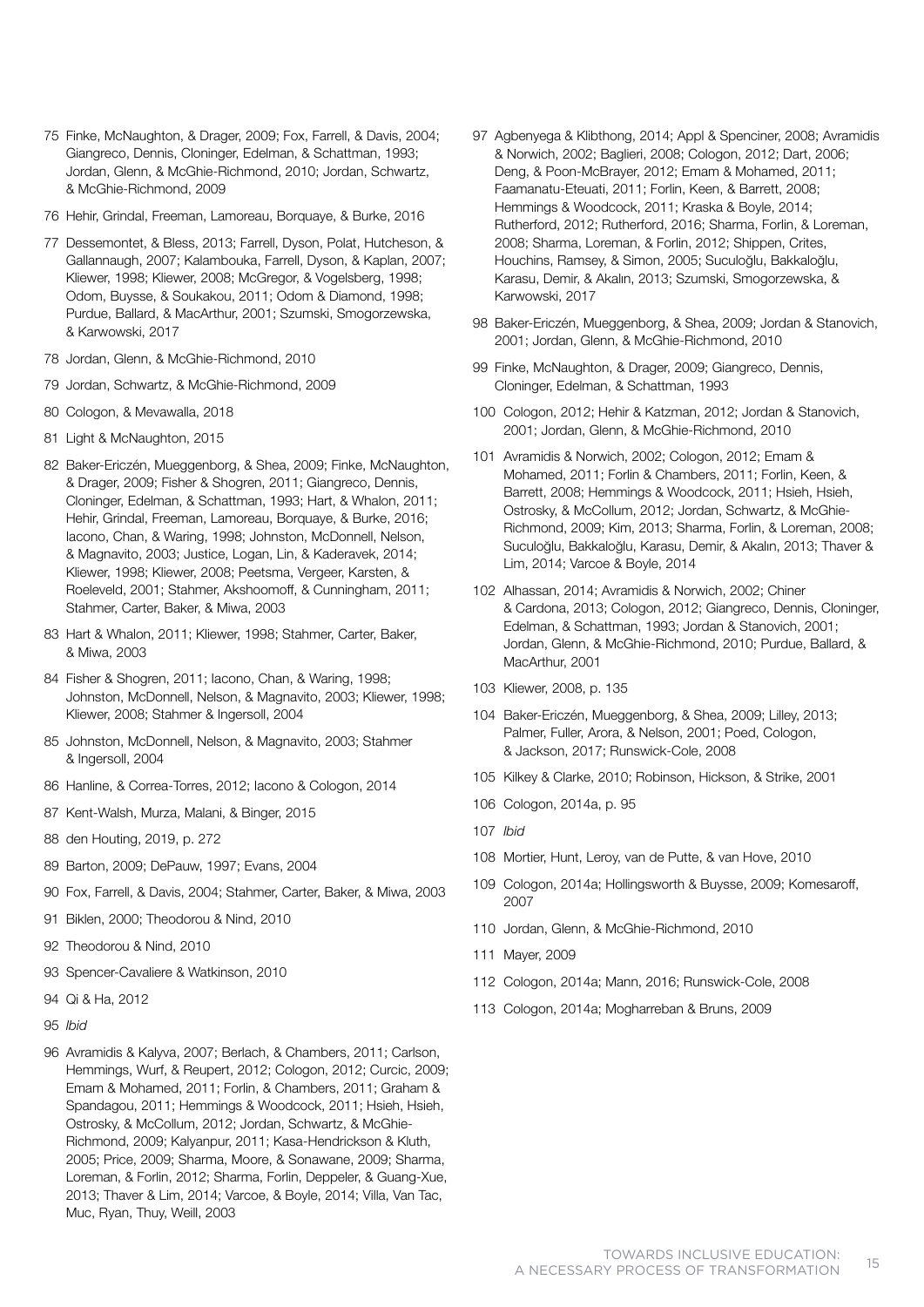## **CHAPTER THRE**

 $\bullet$ 

# **Defining inclusive education**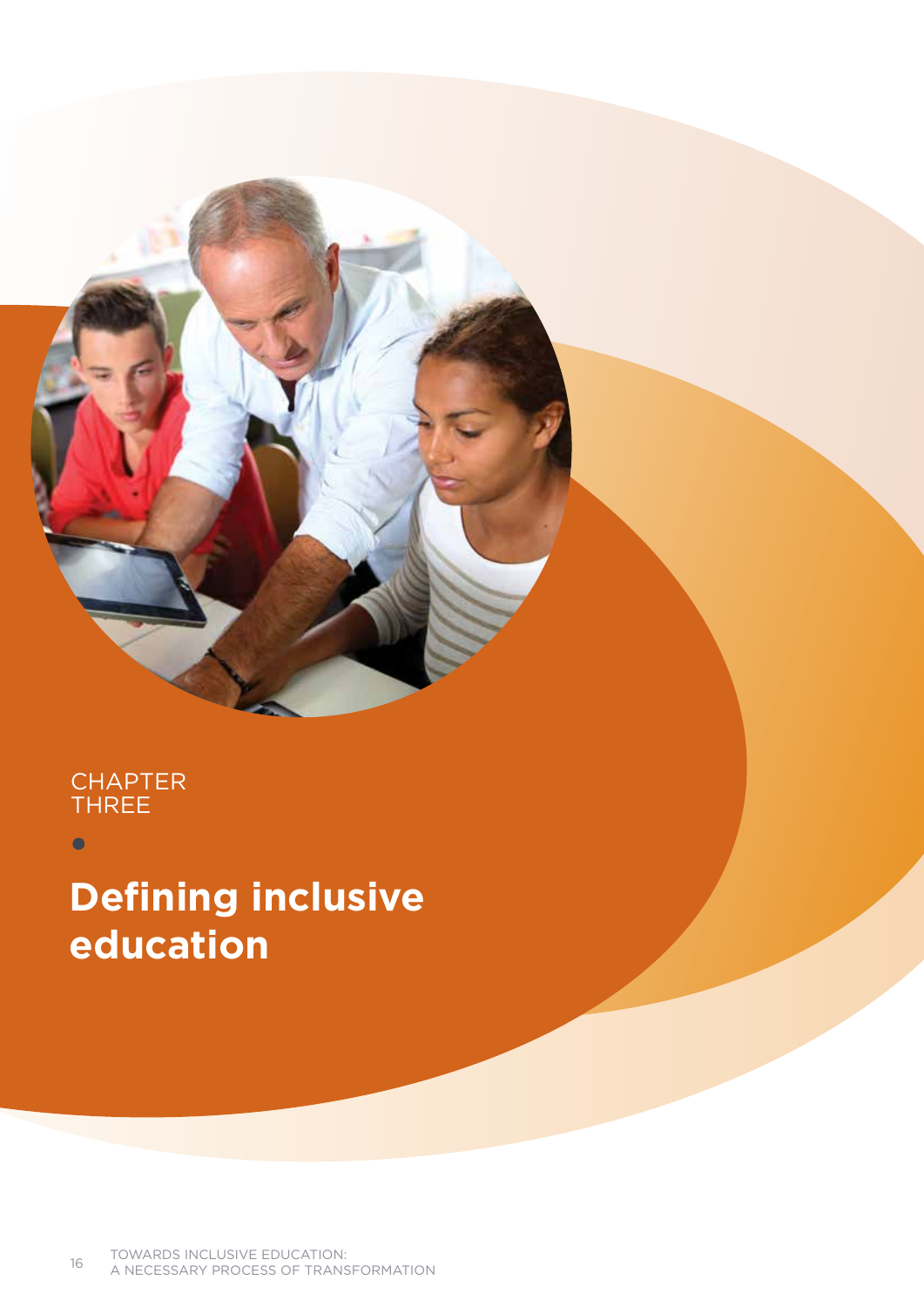### *"It is not our differences that divide us. It is our inability to recognize, accept and celebrate those differences."*<sup>114</sup>

As clearly identified in chapter two, there are important benefits of inclusive education for everyone. However, in working towards inclusion for all, it is essential to clarify common misunderstandings of inclusive education that form barriers to its realisation. In this chapter I draw on the current literature to outline such misunderstandings, contrasted with a clear and internationally-accepted definition of inclusive education.

As noted in chapter one, inclusive education involves valuing and facilitating the full participation and belonging of everyone in all aspects of our education communities and systems. No one is excluded; supports for inclusion are embedded within everyday educational practices.<sup>115</sup> Inclusive education is about everyone learning together, *in all our diversity*. This means that everyone has genuine opportunities to learn *together*, with support as needed, and all students are meaningfully involved in all aspects of the curriculum – thus making inclusion a *shared* experience.116 There is no 'type' of student 'eligible' (nor 'ineligible') for inclusion – inclusion is about and for *all of us*. Inclusive education involves upholding the dignity of each student in belonging, participating and accessing ongoing opportunities, recognising and valuing the contribution that each student makes, and supporting every student to flourish.<sup>117</sup>

When inclusion is misconstrued as assimilation (as is the case with integration), it becomes about changing or 'fixing' *students* to 'fit' within existing structures, systems and practices.<sup>118</sup> Assimilation ends up focussing on who is, or who can be changed to be, a close enough 'fit'. Inclusion, instead, can be understood as 'fitting' educational opportunities, settings, experiences and systems to the full diversity of students and embracing and celebrating diversity as a positive and rich learning resource.

Assimilation is not inclusion, instead it is *exclusion* and needs to be recognised as such. When the term 'inclusion' is co-opted and misused to represent exclusion and segregation it becomes about entrenching the idea that there is a 'them' and an 'us' – an 'us' to which only some people are eligible to belong. There is nothing inclusive about segregation.

 $\alpha$ **Acknowledging** that inclusive education is about all of us underlines the importance of ensuring that none of us are excluded.

Acknowledging that inclusive education is about all of us underlines the importance of ensuring that none of us are excluded. Exclusion is a disempowering process through which we are constructed as an 'Other', and by inference as a 'lesser' or 'inferior' Other.<sup>119</sup> Paradoxically, the very need to focus on inclusion naturally implies exclusion, thus to understand inclusive education it is important to consider who is included and into what, and likewise who is excluded, from what, and why. Or as Best, Corcoran and Slee put it: "Who's in? Who's out? Who decides? What are we going to do about it?"<sup>120</sup>

#### Inclusion and 'dis-belonging'

Efforts towards inclusion need to be undertaken with a clear awareness of the risks, and potential paradox, of identifying any one group of people as 'the excluded' or 'the included'. The notion of 'dis-belonging' highlights the problematic and entrenched assumption that has come to underpin the word 'inclusion', whereby the association between inclusion and the experience of disability results in "taken-for-granted assumptions that the 'natural' position of [people who experience disability] is one of dis-belonging".121 Additionally, the use of the term 'inclusion' can slip easily and rapidly into a marker of the "'boundaries' of who is and is not normal (i.e. eligible to be 'included') and who is 'different'".<sup>122</sup> This can result in exclusionary approaches whereby 'special' practices and programs are developed for 'special' students, rather than a focus on transforming existing education practices, programs and systems to be inclusive of *all* students and all forms of diversity.<sup>123</sup> As explored in chapter five, ableism involves this devaluing and dehumanising process from which consciously or subconsciously a 'them' and 'us' is created whereby some people are constructed as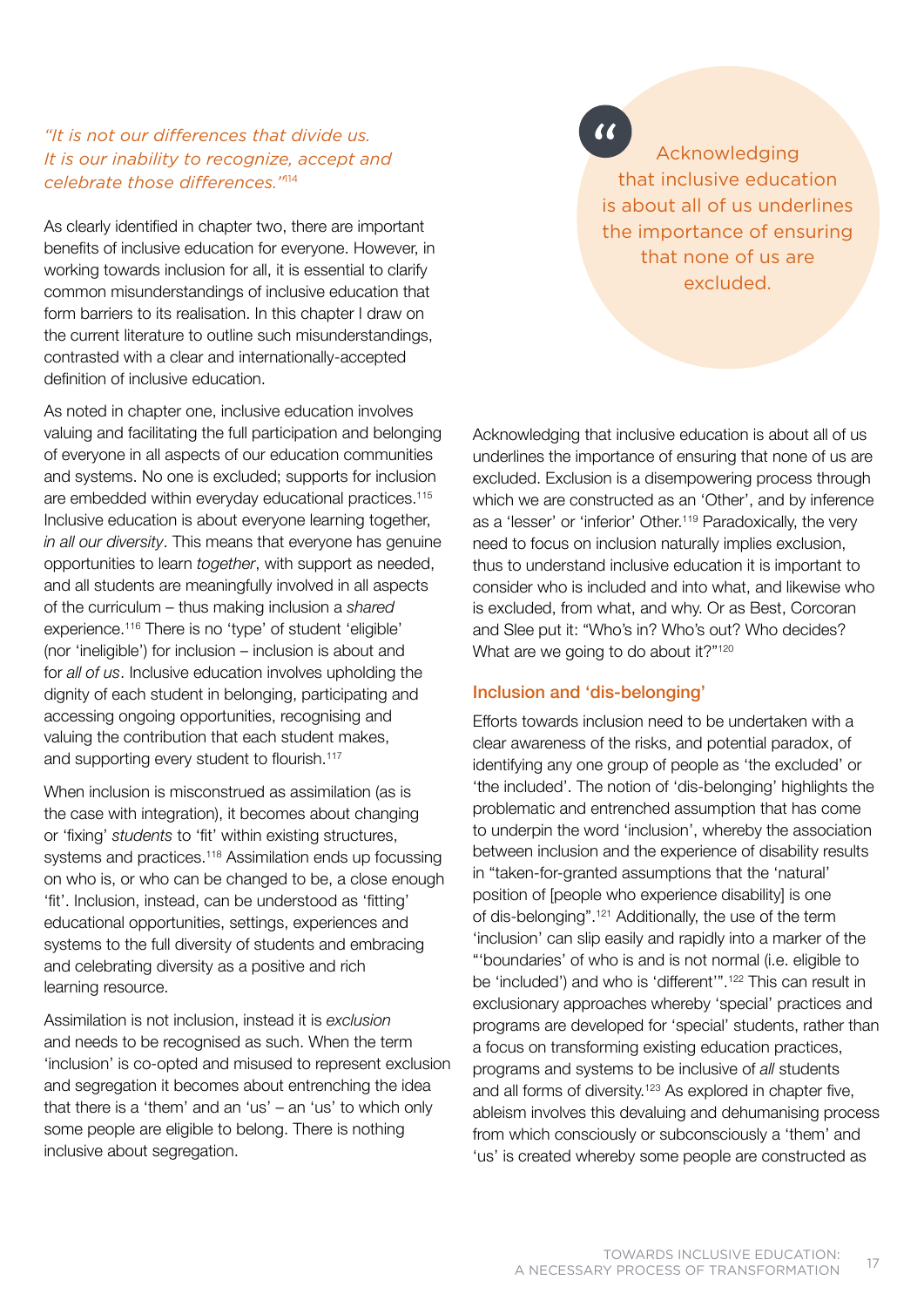an 'Inferior Other', as lesser, as undesirable or undesirably 'different', as diminished, as needing to be 'fixed' or changed, as sub-human.

These assumptions of dis-belonging and 'difference' live in the ableist 'underlife'. As in, the seemingly invisible but heavily present ableist beliefs, attitudes and accepted 'truths' that – often subconsciously – guide our thoughts, actions and social systems, with considerable implications for the legislation, policy and practice that is consequently accepted. The assumption that children and young people who experience disability may be better placed in a 'special' education setting and the acceptance of the parallel systems of segregated 'special' and 'mainstream' education is a key example of the playing out of these unquestioned ableist beliefs. Indeed, as Hodge and Runswick-Cole write, "[b]y definition the term mainstream places some children outside these services with the presumption that their requirements can only be met within some minority specialist provision".<sup>124</sup> In direct contrast to such presumptions, inclusive education involves transforming "…ordinary settings so that they can respond to the totality of the student requirements, rather than viewing education as ameliorating individual 'needs'".125 It is a shift that would result in an *assumption of inclusion*, rather than perpetuating the ongoing 'question mark' that hangs over the heads of many students whereby their eligibility to participate in their education setting and experiences is conditional and always, though often subtly, under review.



In this report, the discussion of inclusive education is focused on the inclusion of children and young people who experience disability. This is not intended to suggest that inclusive education is only about people who experience disability, nor to unthinkingly reproduce dis-belonging, but it is an essential discussion because those of us who experience disability are frequently excluded from many aspects of society – including within education. Additionally, as Erevelles contends, segregated schooling engenders this dis-belonging.<sup>126</sup> Given that segregation on the basis of 'disability' is, arguably, the last remaining 'respectable' form of segregation in schooling, it needs to be directly and urgently addressed as a matter of civil rights.

It follows then that since by its very definition inclusive education is about everyone, it should not be necessary to specifically recognise the right of people who experience disability to an inclusive education – after all, *all people are people*. However, "for some people these rights are conceived as natural, while for others these same rights are conceived as 'privileges'".127 People who experience disability are the largest minority group in the world.128 People who experience disability are also amongst the most excluded.129 Even within anti-oppression and anti-bias movements and pedagogy, disability is frequently left unaddressed.130 Consequently, particular attention to ending violations of the rights of people who experience disability is required.

As Slee writes, "[e]xclusion resides deep in the bones of education".131 This has wide-reaching implications for people who experience disability who are frequently excluded as a consequence of the ease with which 'disability labels' form a path to creating a 'them'. While labels in and of themselves are not always or necessarily problematic – and can instead be used as powerful positive identity markers and advocacy tools – unfortunately in practice labels are frequently used to pathologise individuals and to justify exclusion. The fundamental role that education plays in creating paths for genuine participation in all other aspects of life underscores the significance of inclusion or exclusion in education.132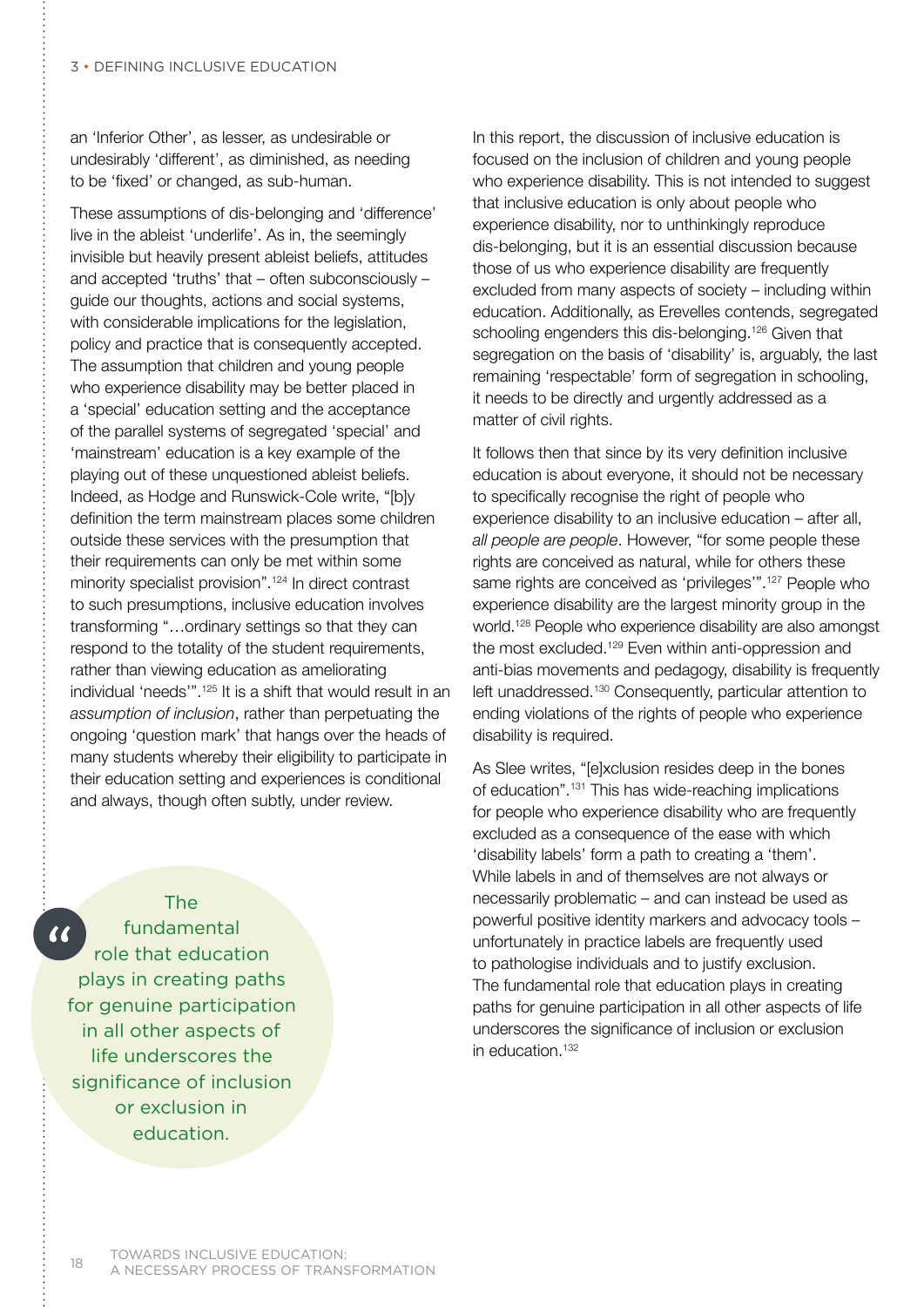### The national and international imperative for inclusion

There has been sustained and growing interest in inclusive education nationally and internationally for some time now.133 The World Conference on Education for All, held in Jomtien, Thailand in 1990, and the *1990 World Declaration on Education for All*, made at the conclusion of the conference<sup>134</sup>, played an important role in highlighting the exclusion of many students worldwide and progressed international discussions around inclusion and inclusive education.135 This, along with the *Salamanca Declaration 1994*, the World Education Forum in Dakar, Senegal in 2000, the *Biwako Millennium Framework 2002*, and international conventions, particularly the *United Nations Convention on the Rights of the Child 1989* and the *United Nations Convention on the Rights of Persons with Disabilities* (CRPD), along with national initiatives such as the *2008 Melbourne Declaration on Educational Goals for Young Australians* (currently under review), amongst others, provide the backdrop to current research, policies and practices regarding inclusive education.

Despite this sustained and widespread interest, inclusive education has continued to be a vexed issue and it sometimes seems there are as many definitions of inclusive education put forward as there are people using the term. However, as outlined in chapter one, the CRPD provides an overarching international, and legally binding, definition. Additionally, *GC4* on Article 24 of the CRPD outlines in detail the meaning of inclusive education, thus while the individual *experience* of inclusion and exclusion may differ, the CRPD no longer leaves room for individual *opinion* to determine the definition. The application of the CRPD in legislation, policy and practice also creates an important opportunity to identify and address current situations where exclusion and segregation are being masqueraded as 'inclusion'.

Article 24 of the CRPD clearly identifies the right of every person who experiences disability to participate fully in an inclusive, quality education on an equal basis with people who are not labelled disabled. Specifically, this involves the right to inclusive education at all levels of education, intended to support "the full development of human potential and sense of dignity and self-worth, and the strengthening of respect for human rights, fundamental freedoms and human diversity".136 Additionally, the

 $\alpha$ **Inclusive** education cannot mean education within a segregated education class or setting... all forms of segregation and integration constitute *exclusion*

realisation of the right to education requires ensuring accommodations will be made and support will be provided to "facilitate effective education … consistent with the goal of full inclusion".<sup>137</sup>

*GC4* on Article 24 of the CRPD further explicates the meaning of inclusive education as "a process of systemic reform" and structural change in which change takes place with the intention of creating genuinely participatory and equitable learning experiences.138 Inclusive education involves enabling all people to access general education settings and providing quality education on an equal basis with all people in the community in which they live.139 Additionally, inclusive education does not merely involve the presence of people who do and do not experience disability within the same location but rather requires support to be provided *within* the 'general' education system to ensure that each person has access to opportunities to maximise academic and social development.140 Inclusive education "values the well-being of all students, respects their inherent dignity and autonomy, and acknowledges individuals' requirements and their ability to effectively be included in and contribute to society".<sup>141</sup>

Importantly, the CRPD definition of inclusion also goes on to outline that no form of segregation or integration constitutes inclusive education. This distinction is key to defining what inclusive education is, and to clarifying ongoing, problematic and pervasive confusions that serve to perpetuate segregation. It is made explicitly clear in *GC4* that inclusive education cannot mean education within a segregated education class or setting and that all forms of segregation and integration constitute *exclusion* and entail disability-specific discrimination.<sup>142</sup>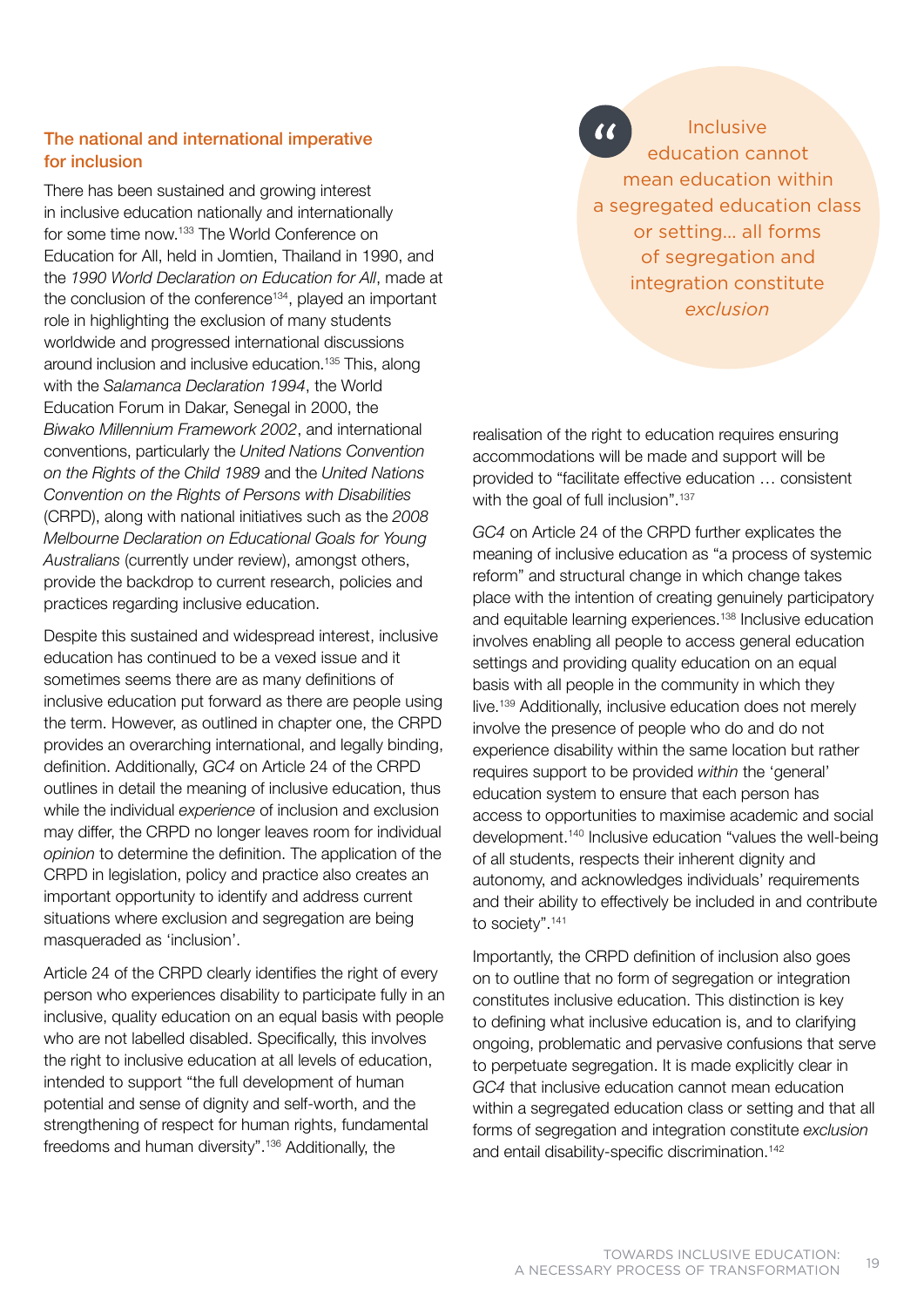As explained in *GC4*:

- "*Segregation occurs when the education of students with disabilities is provided in separate environments designed or used to respond to a particular impairment or to various impairments, in isolation from students without disabilities.*
- *Integration is the process of placing persons with disabilities in existing mainstream educational institutions with the understanding that they can adjust to the standardized requirements of such institutions.*"143

And, in contrast to both segregation and integration, inclusion is defined as follows:

• "*Inclusion involves a process of systemic reform embodying changes and modifications in content, teaching methods, approaches, structures and strategies in education to overcome barriers with a vision serving to provide all students of the relevant age range with an equitable and participatory learning experience and the environment that best corresponds to their requirements and preferences. Placing students with disabilities within mainstream classes without accompanying structural changes to, for example, organization, curriculum and teaching and learning strategies, does not constitute inclusion. Furthermore, integration does not automatically guarantee the transition from segregation to inclusion.*"144

#### The national legislative implications

Having ratified the CRPD, Australia is committed and legally obliged to respect, protect and fulfil the rights articulated within this treaty, including the right to inclusive education. Thus "to adopt appropriate legislative, administrative, budgetary, judicial, promotional, and other measures toward the full realization of the right", including provision of assistance and services as required to bring about inclusive education.145 This requires acting upon the long-held recognition that inclusive education is a right for every person – it is neither conditional, nor a privilege reserved for only *some* of us.146

In its 2018 combined second and third periodic report under the CRPD, the Australian Government noted its commitment to inclusive education from early childhood through to adulthood, consistent with the CRPD.147 However, in relation to the fundamental core of Article 24 of the CRPD, for which phasing out all forms of segregated education is necessary, the Australian Government goes on to state that:

 "*In respect of the Committee's comments urging States Parties to 'achieve a transfer of resources from segregated to inclusive environments', Australia's view is that a State Party will meet its obligations under article 24 through an education system that allows for funding of different education modalities so students with disability are able to participate in a range of education options including enrolment in mainstream classes in mainstream schools with additional support, specialist classes or units in mainstream schools and specialist schools.*"148

As Bacchi outlines, while policy is generally perceived as the means for guiding positive action, it not only represents intended action but also inaction.149 In this instance, for example, what the Australian governments intend to do, as well as intended inaction in key areas.

Policy is politically driven and both reflects and informs the dominant culture within any given context.<sup>150</sup> Policy and culture play a critical role in facilitating inclusive education.151 As Johnstone and Chapman argue, "[p]olicy serves to legitimise, sanction, encourage, and disseminate desired practice".152 Problematically then, alongside common misunderstandings of inclusive education, the fact that the conflation of 'special' education and inclusive education continues on official levels, with examples of all forms of segregation being misrepresented as inclusion, is therefore unsurprising. The presenting of state 'inclusion' awards to segregated schools in Queensland and Victoria, as has been the case in past years, is but one example.<sup>153</sup> Additionally, it is not uncommon when asking about inclusive education to be pointed to segregated education settings, and particularly to special units, as examples of the efforts of a government on this front, despite the reality that these examples in no way represent inclusion. The current emphasis on increasing segregated placements by the NSW State Government<sup>154</sup> and in 2019 budget announcements by the Queensland State Government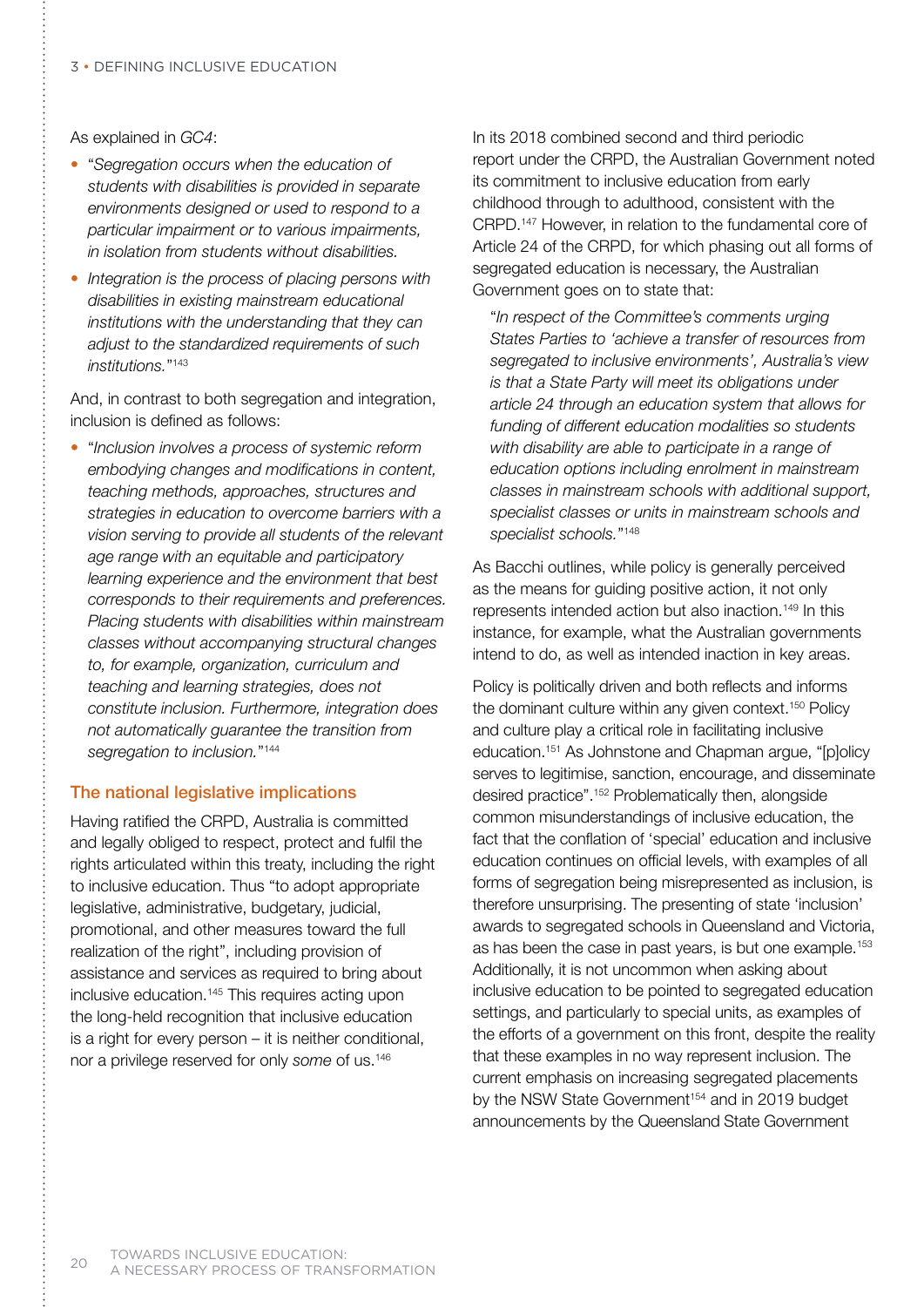(contrary to its inclusion policy) is an example of this concerning trend.155 The increasing segregation nationally puts Australia out of step with other nations, for example with North America, where segregation is decreasing.<sup>156</sup>

#### How should we live – together

Strong philosophical and moral arguments have been made for many decades regarding the importance of and right to inclusive education for all people under all circumstances. While this argument of inclusive education as a *moral* right is sometimes questioned,<sup>157</sup> the fact remains that inclusive education is a universal *human* right. Additionally, when identifying and recognising the full humanity of every person, arguments against inclusive education as a moral right fail to be convincing.

Montaigne, an influential 16th century French philosopher, engaged in an in-depth exploration of questions about how, as people, we can live ethical lives and make choices with integrity. For Montaigne, this question of honour was integral to the ongoing and essential question of 'how should we live?'. When considering inclusion, the question then becomes "how should we live *together*".158 At its core, inclusive education is about how, as human beings, we wish to live with each other. Or as Slee suggests, inclusive education "invites us to think about the nature of the world we live in, a world that we prefer and our role in shaping both of these worlds".159 This requires active and ongoing recognition and embracing of our shared humanity. It also requires a conscious rejection of the ongoing temptation to seemingly 'make easy' what is hard by dehumanising those of us, who by the nature of some form of stigmatisation,

Efforts to address this ableist dehumanisation are needed at every level of society.

can easily be (mis)constructed as an 'Inferior Other', from which point all manners of segregation and abuse begin to be justified. Efforts to address this ableist dehumanisation are needed at every level of society.

#### Expectations, attitudes and beliefs

Misinformation and (ableist) low expectations combine to continually limit opportunities for people who experience disability.160 In contrast to common belief, children notice 'difference' from a very young age.161 Research provides evidence demonstrating that at very young ages children demonstrate internalised cultural preferences, prejudices and social hierarchies reflective of the communities in which they live, including making unsolicited prejudiced statements about community members.<sup>162</sup> In research involving children aged between two and six years of age, Watson provides evidence of ableist enculturation demonstrated through children's conversations and behaviours as they construct people who experience disability as tragic and pathologised 'others'.163 The development of these entrenched prejudices from early in the childhood years creates a vicious cycle that inhibits social cohesion. Fostering inclusion throughout the childhood years has the potential to break this cycle164, thus making formal schooling an important focus area for developing inclusion. However, the views and behaviours of children and young people are highly influenced by adult views and behaviours and thus adults need to take seriously the need for change in themselves.<sup>165</sup> As discussed above, inclusive education is about every student's right to be a valued member of society and to be provided with equal opportunities to actively participate in and contribute to all areas of learning.<sup>166</sup> In conflict with this, inclusion is often misunderstood as an 'added extra' or a 'special effort' born out of kindness or charity.

Inclusive education requires recognising impairment as one of many forms of human diversity, and welcoming and, as noted earlier, viewing diversity as a rich resource rather than a problem.<sup>167</sup> Inclusive education, therefore, creates a situation where all people can be valued and experience a sense of belonging and where all people have genuine opportunities to flourish.<sup>168</sup>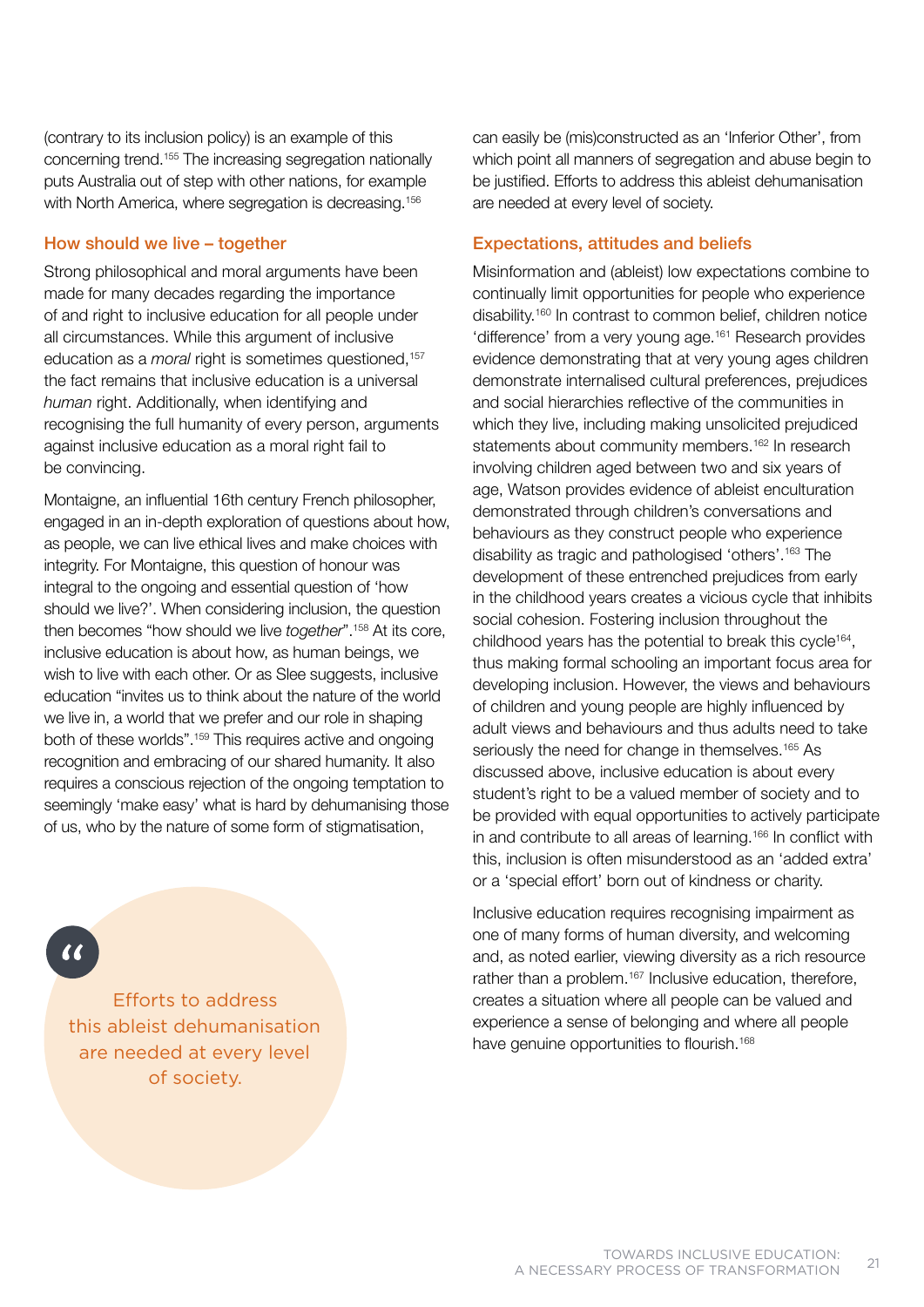#### Inclusion for democratic citizenship

Inclusive education requires ongoing engagement with removing barriers to active involvement and participation in shared learning and full and valued membership in all aspects of the community.169 This requires all participants within an education setting to be open to listening and learning together – and this includes listening and learning together with children and young people.170 Sapon-Shevin brings into perspective the bigger picture of inclusion, of which inclusive education is one key component:

 "*[I]nclusion is not about disability, nor is it only about schools. Inclusion is about social justice. What kind of world do we want to create and how should we educate children for that world? What kinds of skills and commitments do people need to thrive in a diverse society?*"171

Inclusive education, then, is one aspect of the realisation of democratic social values.172 Respect for difference, collaboration, valuing families and community, and viewing all students as active and valued participants who have the right to be heard and provided with equitable access to education, are all factors identified by Australian educators as essential to inclusive education for all students.173

# $\overline{\mathcal{U}}$

Inclusion is often misunderstood as an 'added extra' or a 'special effort' born out of kindness or charity.

#### Family perspectives

Inclusive education is also about engaging inclusively with families.<sup>174</sup> In an inclusive community, families and the roles they play are valued. However, it is not the responsibility of an excluded person and their family to create change for inclusion, but rather inclusion is a shared community endeavour.175 Families who experience disability have identified the lived experience of inclusive education as belonging, participation, opportunity and recognised contribution.176 Additionally, families have identified inclusion as being accepted as "just one of the group", as something that families have to work towards, and as something that is increasing over time.177 However, families also identify many challenges in working with education settings towards the goal of inclusive education.178 As discussed in chapters two and six, while the continuation of segregated education is often presented as important to enable family 'choice', this notion is not only problematic in light of the fundamental human right to inclusive education, but has been revealed as a ruse through family experiences that demonstrate time and again the pressure on families to segregate, and extensive experiences of gatekeeping.179

In research in Italy, where all students have been educated together since all special schools were closed and segregated education ended in 1977, one final-year high school student shared his understanding of inclusion: "Inclusion is about the whole of life – the way we live together as people for the whole of life".<sup>180</sup> This understanding of inclusive education as one aspect of broader inclusion in society draws our thinking towards an understanding that inclusive education is an ongoing process.181 When a student enrols in an education setting, this is the beginning (not the endpoint) of the processes of inclusion.182 Placing a student who experiences disability into a 'mainstream' setting without undertaking transformation for inclusion does not change understandings of 'disability' or 'difference' and can simply transfer the idea of 'special' students from a segregated setting to being segregated within a 'mainstream' setting.183 As families who experience disability have identified, in addition to presence, genuinely belonging – with all that belonging entails – is fundamental to inclusion.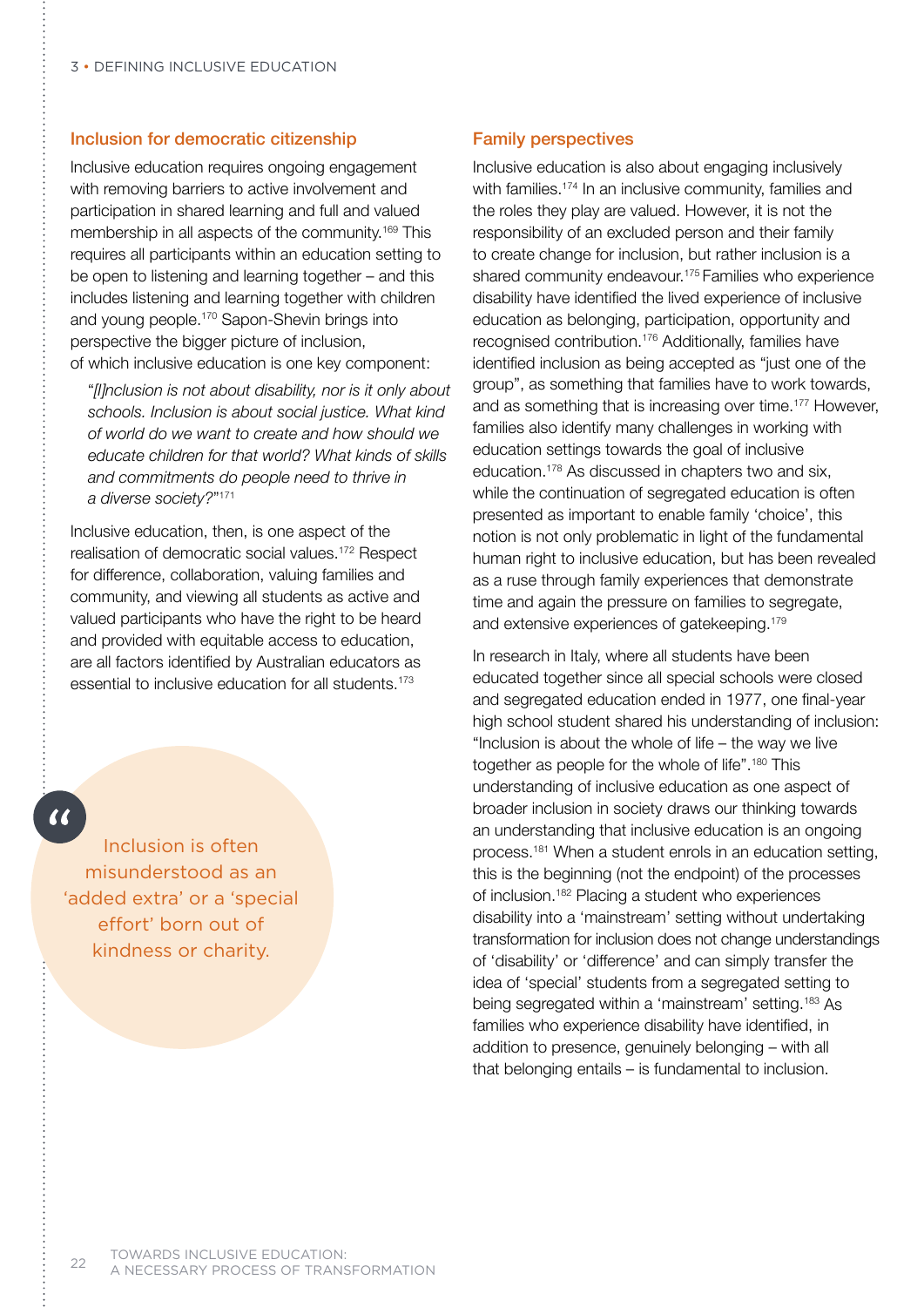$\alpha$ 

Translating values into action requires engaging with inclusive education as a very practical, everyday process.

#### Transformation for inclusion

Bringing about inclusive education is about transformation. It "requires developing and putting into action inclusive values, policies and practices… to engage in education for social justice and democracy, with a focus on reducing or removing oppression within and beyond education experiences and systems".184 Translating values into action requires engaging with inclusive education as a very practical, everyday process. As Mogharreban and Bruns write, "[i]nclusion is not simply an intellectual ideal; it is a physical and very real experience".185

Ferguson argues that bringing about inclusive education requires considering "[h]ow teachers understand the nature of knowledge and the student's role in learning, and how these ideas about knowledge and learning are manifested in teaching and classwork".186 As such, inclusive education can be understood as ongoing critical engagement with flexible and student-centred pedagogy that caters for and values diversity, and holds high expectations for all people.187 Bringing about inclusive education is about identifying and addressing exclusion wherever it occurs in policy and practice.<sup>188</sup> Simultaneously, inclusive education is about belonging and becoming, *together*. 189 Inclusive education requires recognising that we are all equally human and putting this recognition into action.

Ending segregation of students by location (within or between education settings) is a critical first step towards inclusive education. However, inclusive education requires much more than the co-location of students. As well as an end to all forms of segregation, it also involves:

- all students being welcome and valued, and the contribution of each student being recognised. This includes building inclusive relationships and engaging in critical reflection on attitudes;
- ensuring that all educational experiences are set up in ways to facilitate the equitable and genuine participation and belonging of every student;
- all necessary supports (for students and teachers) are provided and embedded inclusively within everyday practices;
- additional staff (for example, additional educators or paraprofessionals) working inclusively across the setting, without directly or indirectly 'othering' or segregating students;
- ensuring that there are no segregated (separate) groups, units, classes or settings for any student or group of students. This includes avoidance of all forms of streaming or ability grouping;
- facilitating the genuine participation of every student within the same learning activities, for example, all students working together within the same lessons without separate lessons or curricula based on student labels;
- making sure that all students are meaningfully involved in all aspects of learning; and
- ensuring that all students are supported to flourish.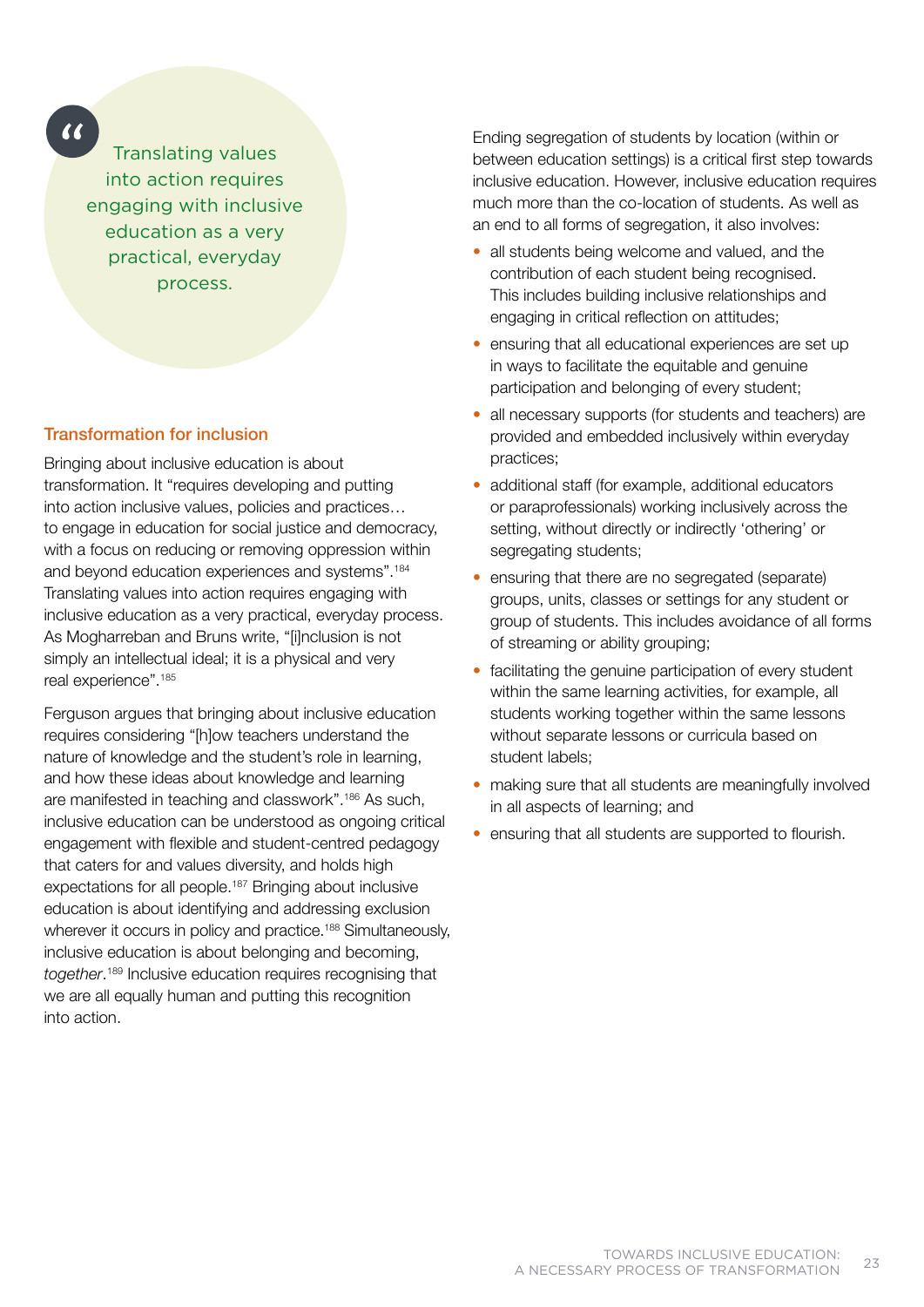#### 3 • Defining inclusive education

- 114 Lorde, 1994
- 115 UN General Assembly, 2016
- 116 *Ibid*
- 117 Agbenyega & Klibthong, 2014; Cologon, 2014a
- 118 Armstrong, Armstrong, & Spandagou, 2011; Avramidis & Norwich, 2002; Chung, Lee, & Goh, 2008; Colibaba, Gheorghiu, Colibaba, & Munteanu, 2013; Cologon, 2014b; Curcic, 2009; Lalvani, 2013; Rietveld, 2010; Slee, 2001
- 119 Barton, 1997
- 120 Best, Corcoran, & Slee, 2018, p. 4
- 121 Baglieri, Bejoian, Broderick, Connor, & Valle, 2011, p. 2123
- 122 Paugh & Dudley-Marling, 2011, p. 831
- 123 Armstrong, Armstrong, & Spandagou, 2011; Booth & Ainscow, 2011; Cologon, 2010; Cologon, 2014b; Cologon & D'Alessio, 2015; Sharma, Forlin, Deppeler, & Guang-Xue, 2013; Slee, 2011
- 124 Hodge & Runswick-Cole, 2013, p. 311
- 125 Cologon & D'Alessio, 2015, p. 178
- 126 Erevelles, 2011
- 127 D'Alessio, 2011, p. 141
- 128 World Health Organisation (WHO), 2011
- 129 Hehir, Grindal, Freeman, Lamoreau, Borquaye, & Burke, 2016; Hobson, 2010; UNESCO Institute for Statistics (UIS) and UNICEF, 2015
- 130 Agosto, White, & Valcarlos, 2019; Lalvani & Bacon, 2019
- 131 Slee, 2018a, p. 1
- 132 Hehir, Grindal, Freeman, Lamoreau, Borquaye, & Burke, 2016
- 133 Cummings, Sills-Busio, Barker, & Dobbins, 2015; Reupert, Deppeler, & Sharma, 2015; Slee, 2018b
- 134 United Nations Educational, Scientific and Cultural Organisation (UNESCO), 1990
- 135 Miles & Singal, 2010
- 136 United Nations Committee on the Rights of Persons with Disabilities, 2006, Article 24, para 1a
- 137 *Ibid*, Article 24, para 2e
- 138 UN General Assembly, 2016, para 11
- 139 United Nations, 2016
- 140 *Ibid*
- 141 UN General Assembly, 2016, para 10b
- 142 Cukalevski & Malaquias, 2019
- 143 UN General Assembly, 2016, para 11

144 *Ibid*

- 145 Jonsson, 2007, p. 118
- 146 D'Alessio, 2011; Degener, 2016; Kliewer, 1998
- 147 Australian Government, 2018
- 148 *Ibid*, p. 40
- 149 Bacchi, 1999
- 150 *Ibid*
- 151 Arduin, 2015; Booth & Ainscow, 2011; Cologon, 2013b; Cologon, 2014b; Cologon & D'Alessio, 2015; D'Alessio, 2011; Kasa-Hendrickson & Kluth, 2005; McDonald & Tufue-Dolgoy, 2013
- 152 Johnstone & Chapman, 2009, p. 131
- 153 For example, see: Queensland Government, 2018; Queensland Government, 2016; Victorian Government, 2018; Victorian Government, 2017
- 154 NSW Government, 2018
- 155 At a Budget Estimates Committee hearing on 1 August 2019, the Queensland Education Minister, Ms Grace Grace, announced a \$136.2 million funding boost for segregated education, including the establishment of new 'special' schools, stating also that: "The numbers are increasing greater than in the mainstream. We will have a four per cent increase over the next five years compared with around 1.5 per cent in the mainstream." QLD Government, 2019
- 156 De Bruin, 2019
- 157 Gordon, 2013
- 158 Cologon, 2014b, p. 14
- 159 Slee, 2011, p. 14
- 160 Cologon, 2012
- 161 Cologon, Mevawalla, Niland, Artinian, Salvador, & Wright, In press; Lalvani & Bacon, 2019; Watson, 2018
- 162 Connolly, Smith, & Kelly, 2002; Lalvani & Bacon, 2019; Mevawalla, In press; Watson, 2018
- 163 Watson, 2018
- 164 Cologon, 2012; Lalvani & Bacon, 2019; Symeonidou & Loizou, 2018
- 165 Ainscow, 2007; Beckett, 2009; Lalvani & Bacon, 2019; Srinivasan, 2017; UNESCO, 2013
- 166 Armstrong & Barton, 2008; Armstrong, Armstrong, & Spandagou, 2011; Cologon, 2014b; Cologon & Salvador, 2016; Cologon & Mevawalla, 2018; Lalvani & Bacon, 2019; Mackenzie, Cologon, & Fenech, 2016; McCullough, 2009; Naraian, 2011; Purdue, Gordon-Burns, Gunn, Madden, & Surtees, 2009; Theodorou & Nind, 2010; UNESCO, 2013; UNESCO Institute for Statistics (UIS) and UNICEF, 2015
- 167 Armstrong, Armstrong, & Spandagou, 2011; Beckett, 2009; Booth & Ainscow, 2011; Cologon, 2013b; den Houting, 2019; Gable, 2013; Lalvani & Bacon, 2019; McCullough, 2009; Purdue, Gordon-Burns, Gunn, Madden, & Surtees, 2009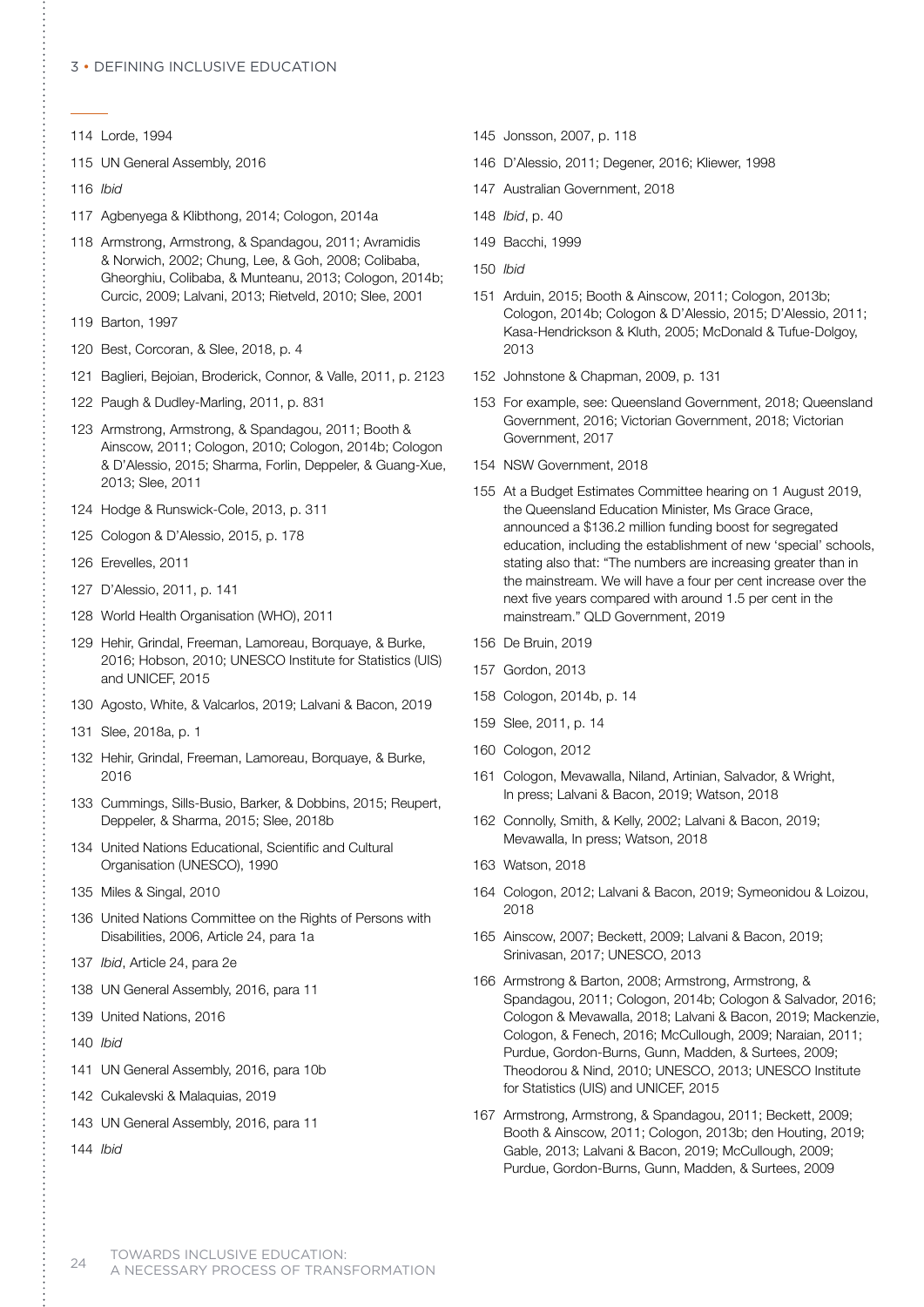- 168 Connor & Goldmansour, 2012; Miller, 2009; Petriwskyj, 2010
- 169 Curcic, 2009; Frankel, Gold, & Ajodhia-Andrews, 2010; Lalvani & Bacon, 2019; Theodorou & Nind, 2010; Vakil, Welton, O'Connor, & Kline, 2009
- 170 Macartney & Morton, 2011
- 171 Sapon-Shevin, 2003, p. 26
- 172 Barton, 1997; Opertti, Walker, & Zhang, 2014; Slee, 2011
- 173 Carlson, Hemmings, Wurf, & Reupert, 2012; Cologon, 2010; Mackenzie, Cologon, & Fenech, 2016; Wright, 2017
- 174 Berlach & Chambers, 2011; Breitenbach, Armstrong, & Bryson, 2013; Burke & Goldman, 2015; Burke & Hodapp, 2014; Cologon, 2014a; Buswell Griffiths, Norwich, & Burden, 2004; Dinneson & Kroeger, 2018; Dockett, Perry, & Kearney, 2011; Edmiaston & Fitzgerald, 2000; Frankel, Gold, & Ajodhia-Andrews, 2010; Jordan, Schwartz, & McGhie-Richmond, 2009; Vakil, Welton, O'Connor, & Kline, 2009; Valle, 2009
- 175 Mayer, 2009
- 176 Cologon, 2014a
- 177 Neely-Barnes, Graff, Roberts, Hall, & Hankins, 2010, p. 251
- 178 Cologon, 2014a; Honkasilta, Vehkakoski, & Vehmas, 2015; Lilley, 2013
- 179 Baker-Ericzén, Mueggenborg, & Shea, 2009; Lilley, 2013; Mann, Cuskelly, & Moni, 2018; Mann, 2016; Palmer, Fuller, Arora, & Nelson, 2001; Poed, Cologon, & Jackson, 2017; Runswick-Cole, 2008; Slee, 2011
- 180 Cologon, 2013b
- 181 Booth, & Ainscow, 2011; Cologon, 2014b; Curcic, 2009
- 182 Armstrong & Barton, 2008).; Beckett, 2009; Berlach & Chambers, 2011; Booth & Ainscow, 2011; Booth, Ainscow, & Kingston, 2006; Chung, Lee, & Goh, 2008; Cologon, 2010; Cologon, 2013b; Cologon, 2014b; Cologon, 2014c; Curcic, 2009; D'Alessio, 2011; de Boer, Pijl, & Minnaert, 2011; Humphrey, 2008; Klibthong, 2013; Komesaroff & McLean, 2006; McLeskey & Waldron, 2007; Petriwskyj, 2010; Rietveld, 2010
- 183 Cologon, 2014b; Curcic, 2009; Jelas, & Ali, 2014
- 184 Cologon, 2014b, p. 4
- 185 Mogharreban & Bruns, 2009, p. 407
- 186 Ferguson, 2008, p. 113
- 187 Armstrong, Armstrong, & Spandagou, 2011; Grenier, 2010; Petriwskyj, 2010
- 188 Bevan-Brown, 2013
- 189 Cologon, 2013b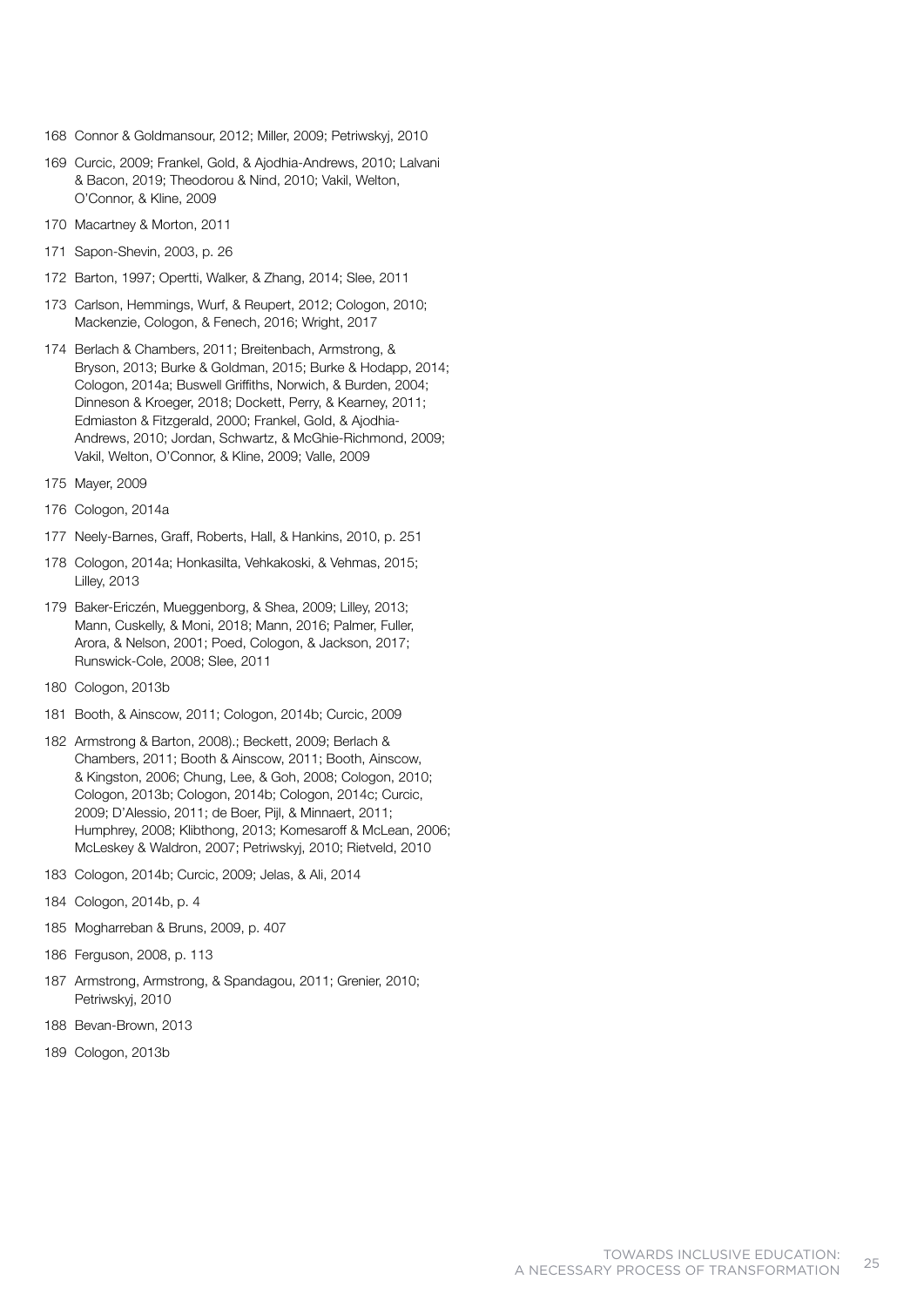# **CHAPTER** four

# **Illusions of inclusion**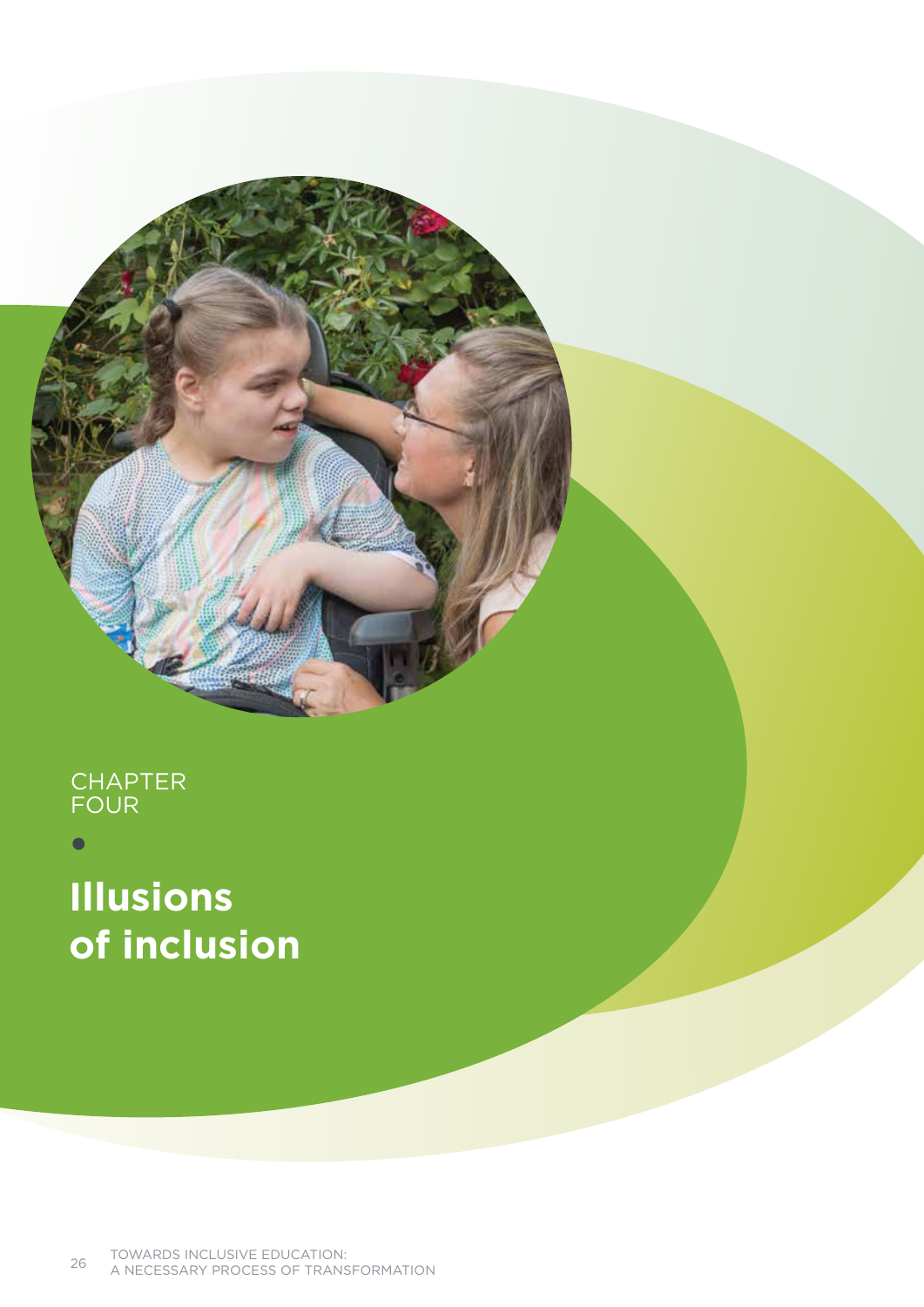#### *"Exclusion by any name remains exclusion."*<sup>190</sup>

In direct contrast to being included, with all of the benefits of inclusive education as outlined in chapter two, segregation or exclusion is experienced as a stigmatising mark of being a 'lesser' or 'inferior' person.<sup>191</sup> As discussed in chapter three, exclusion is a process of dehumanisation resulting in the construction of an 'Inferior Other' – the 'them' in the consequent 'them and us'. Both macro and micro-exclusion are currently rampant across and beyond Australia.192 Indeed, misappropriation of the term 'inclusion' and misguided attempts to globalise narrow and exclusionary notions of inclusive education have, at times, posed a danger to pre-existing inclusive cultural beliefs and practices.193

#### Macro-exclusion

In its most extreme form, macro-exclusion in education involves denial of any formal education opportunities. While this form of macro-exclusion is ongoing<sup>194</sup>, macroexclusion more commonly occurs when a student is excluded from 'mainstream' education and segregated into a 'special' school or 'special' class/unit for all or part of the day, the week or the year.

Macro-exclusion is a clear form of segregation that is straightforward to identify. However, the frequent misunderstandings of the term 'inclusive education' lead to a situation where exclusion is often called, or misappropriated as, 'inclusion'.195 Many genuine efforts towards inclusive education have been and continue to be made, in response to the national and international attention to the importance of inclusive education over the past decades. In many instances, however, the terms 'special education' or 'special needs education' have been replaced with the term 'inclusive education', without any actual change in policy or practice.<sup>196</sup>

#### Micro-exclusion

When exclusion occurs within 'mainstream' settings that claim to be inclusive, this results in 'micro-exclusion'.197 One common form of micro-exclusion is where a student is present within a 'mainstream' setting, but is separated from the group and the curriculum, often through the provision of 'inclusion support' that (usually unintentionally) isolates the student educationally, socially and even physically.198

 $\alpha$ 

Segregation or exclusion is experienced as a stigmatising mark of being a 'lesser' or 'inferior' person.

Micro-exclusion forms one of the biggest barriers to inclusive education. As I have written elsewhere:

 "*Micro-exclusion is where, for example, a child is enrolled in a mainstream setting but is segregated into a separate area of the classroom or school for all or part of the day; or where a child is only permitted to attend for part of the day. Other examples of microexclusion are where a child is present but not given the opportunity to participate in the activities along with the other children in the setting or is present but viewed as a burden and an unequally valued member of the class or setting. This is not inclusion.*"199

Micro-exclusion is more insidious and much less often recognised than macro-exclusion, but it is critical to address. So, for example, a student might be attending a 'mainstream' education setting, but if the student is not fully valued and supported to participate within the experiences of the settings along with their peers, then the student is *not actually included*.

 "*Micro-exclusion occurs when children are placed into a mainstream education context, but are segregated or excluded within the classroom/school activities or community. For example, when children are given separate activities (often with different staff) that are not connected with what the rest of the group is doing, or when they are removed from the class for particular lessons. Micro-exclusion also occurs when someone is not fully included as a valued member of the classroom community (often as a consequence of other forms of micro-exclusion)… micro-exclusion commonly occurs when integration is misunderstood as inclusion.*"200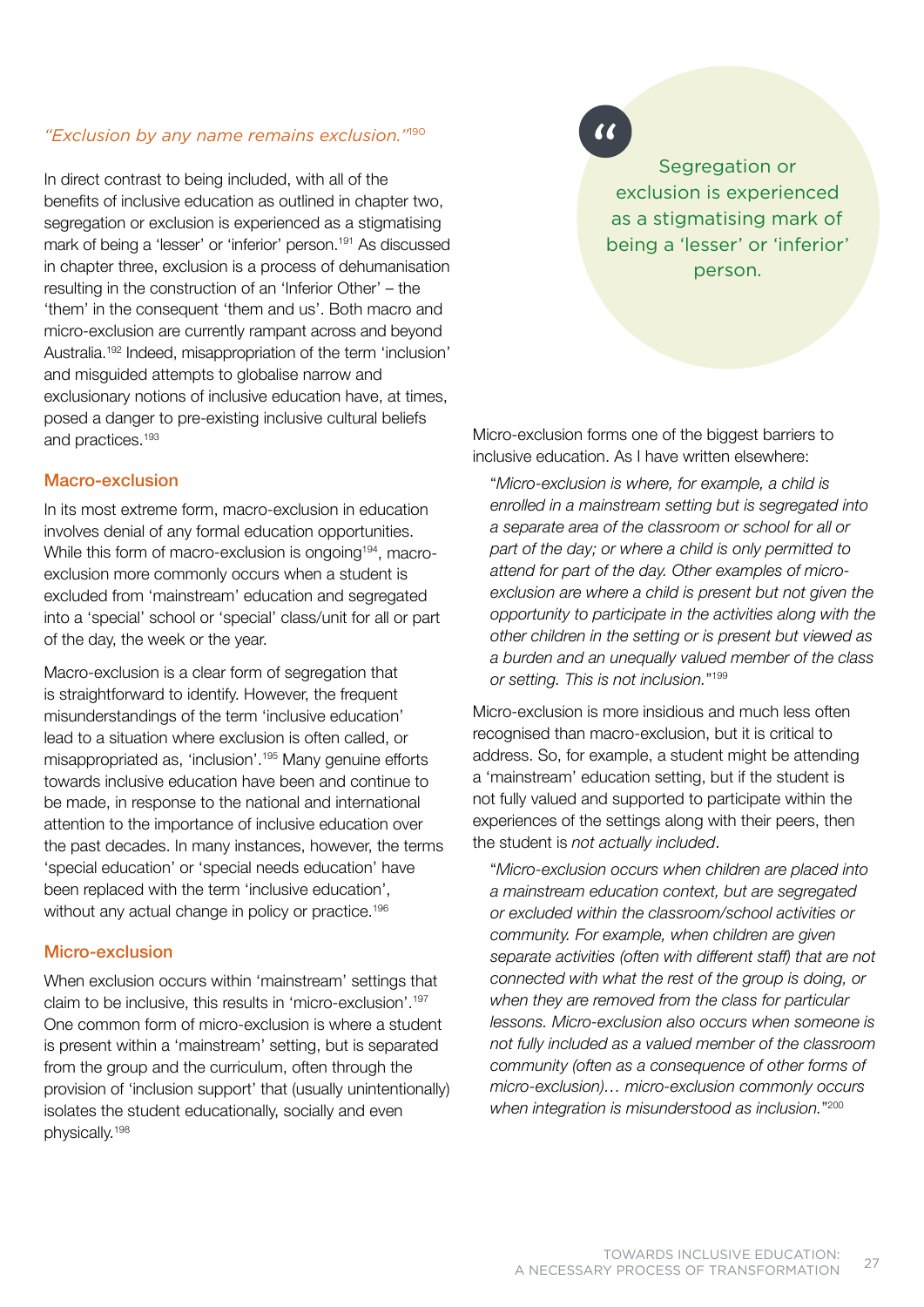#### Misunderstanding integration as inclusion

Micro-exclusion can occur when people misunderstand inclusion as a continuation of 'special' education but in a 'mainstream' context. As discussed in chapter three, conflating integration and inclusion is a common misunderstanding of inclusion.<sup>201</sup> Integration involves a student attending a 'mainstream' education setting, some or all of the time, with some adaptations or accommodations intended to make this attendance possible, but without change to the setting.202 However, inclusion goes "beyond access and support to incorporate curricular and pedagogic differentiation supporting children's sense of belonging and being valued".<sup>203</sup>

While the deficit focus of integration is unintentional, integration is constructed on the deficit-based assumption that there is a 'problem' within the student that is preventing inclusion and that it is ultimately the student who needs to change, rather than the environment or pedagogy. For integration, minor adjustments are made to enable a student who is perceived as 'close enough' to 'fit' within an existing mainstream setting. Consequently, integration remains conditional and does not involve or require critical reflection on beliefs and practices to bring about inclusive educational experiences for all students.

#### The assimilation muddle

The notions of assimilation inherent within concepts and approaches to integration are present more broadly within education and thus the misunderstanding of inclusion as being about assimilation is also very common. Assimilation is about making everyone 'the same'. In contrast, inclusion is about celebrating and embracing diversity and 'difference'. As noted in chapters one and three, when inclusion is mistakenly viewed as assimilation, it becomes about changing or 'fixing' students to 'fit' within existing structures, systems and practices.<sup>204</sup> This way of thinking leads to the problematic idea whereby inclusion is misunderstood as being conditional and dependent on students being 'the same enough' or 'close enough' to the mythical 'normal' to meet certain requirements to be included.205

Assimilation is about making everyone 'the same'. In contrast, inclusion is about celebrating and embracing diversity and 'difference'.

This confusion of inclusion as assimilation is a significant barrier to inclusion and stems from the myth of the 'normal' person.206 This is the false idea that there is such a thing as a 'normal person' and that this is the ideal that all people need to aspire – or be moulded – to be. The very notion of assimilation is exclusionary and assumes that a student's inclusion, and the value of that student, is dependent on being 'normal' or 'normal enough'. In reality, inclusive education involves acknowledging that *all* students are unique individuals and that there is no such thing as 'normal'. "[I]t is through valuing and enjoying difference that inclusion can be achieved."<sup>207</sup>

Unpacking micro-exclusion highlights the fact that inclusion is not a product or a program or a type of setting – it is a process. Frequent claiming of micro (and even macro) exclusion as inclusion creates significant barriers to, and confusion about, inclusion. Lack of understanding of what inclusion is, and subsequent unwarranted fear of inclusion, are also significant barriers. At the core of this is the lingering idea – perpetuated by the continuing presence of segregated settings and the insidious creep of the neo-liberal agenda and illusions of 'choice'208 – that inclusion is *optional*, rather than the right of every person.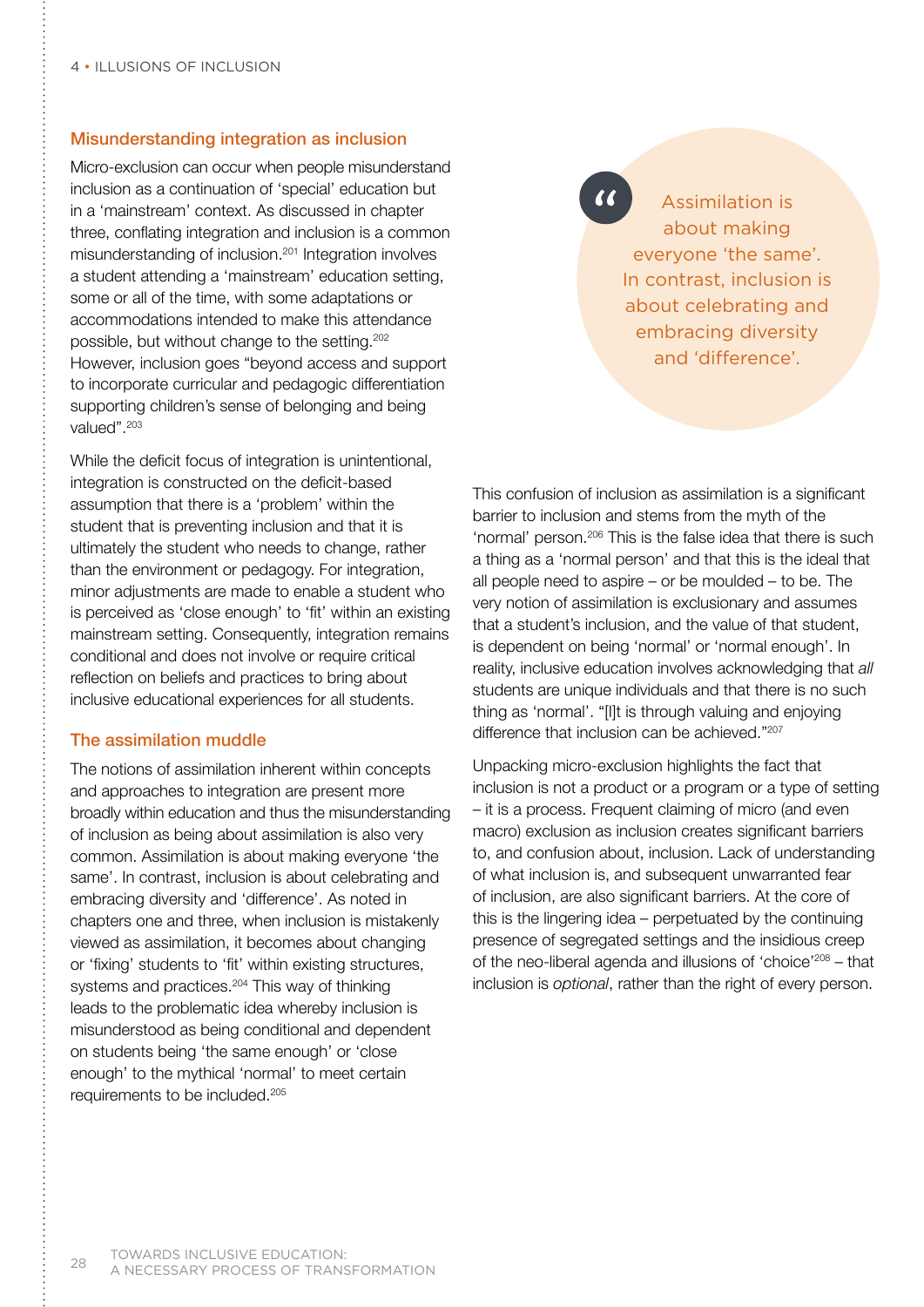### Micro-exclusion through paraprofessional 'support' for inclusion

As noted above, micro-exclusion often occurs through well-intended but problematic use of 'support' for 'inclusion'. GC4 on the CRPD specifically outlines that:

 "*Any support measures provided must be compliant with the goal of inclusion. Accordingly, they must be designed to strengthen opportunities for students with disabilities to participate in the classroom and in out-of-school activities alongside their peers, rather than marginalize them.*"209

There are many different and important forms of support for inclusion that are currently implemented in education settings. One of the most common forms of inclusion support is the employment of a paraprofessional educator. Indeed, as Rutherford notes "aides are often regarded as the 'solution to inclusion', the resource upon which students' entry to the (compulsory) education system depends".<sup>210</sup>

While the employment of a paraprofessional educator is a common form of support for inclusion, there are many different terms used interchangeably in different locations and settings for this role. These include learning support assistant, additional educator, teaching assistant, teacher's aide, paraeducator, special teacher's assistant, instructional assistant, educational assistant and classroom assistant. A paraprofessional educator is an assistant and not a qualified teacher.

As explored further in chapter seven, in research involving parents, teachers, students and paraprofessional educators it is argued that, with careful planning, preparation and implementation, paraprofessional support may assist in facilitating inclusive education. In particular, it is contended that specific planning around the roles and responsibilities of paraprofessional educators and teachers can result in improved educational experiences and increased student involvement in the curriculum.<sup>211</sup> Paraprofessional educators report the belief that their support can be beneficial in providing teachers with another adult to discuss and reflect on ideas and problem-solving within the everyday.212 Research provides evidence that, working in close partnership with the teacher, paraprofessional support may be implemented in such a way that it is beneficial for organising the learning

environment, preparing or adapting materials in ways that can benefit all students, and providing general assistance to support the teaching and learning that occurs in the classroom.213 Unobtrusive, discreet support from a paraprofessional educator to further scaffold what is being taught by the teacher may allow for student autonomy and facilitate inclusion.214

However, in contrast, research provides substantial evidence that the current approaches to paraprofessional support can impede or even prevent, rather than facilitate, inclusion. Indeed, despite the frequent use of paraprofessional educators, serious concerns have been raised regarding whether this is actually beneficial for bringing about inclusive education. As Giangreco points out, there is insufficient data to support the employment of paraprofessional educators; they are often expected, but not qualified, to teach; there is a substantial amount of research showing the detrimental effects of the common practice of one-to-one paraprofessional support; current approaches to decision-making are inadequate and often place an undue burden on paraprofessional educators; and assigning a paraprofessional educator to a classroom or student does not address the substantial change required to actually bring about inclusion in practice.215

> When inclusion is mistakenly viewed as assimilation, it becomes about changing or 'fixing' students to 'fit' within existing structures, systems and practices.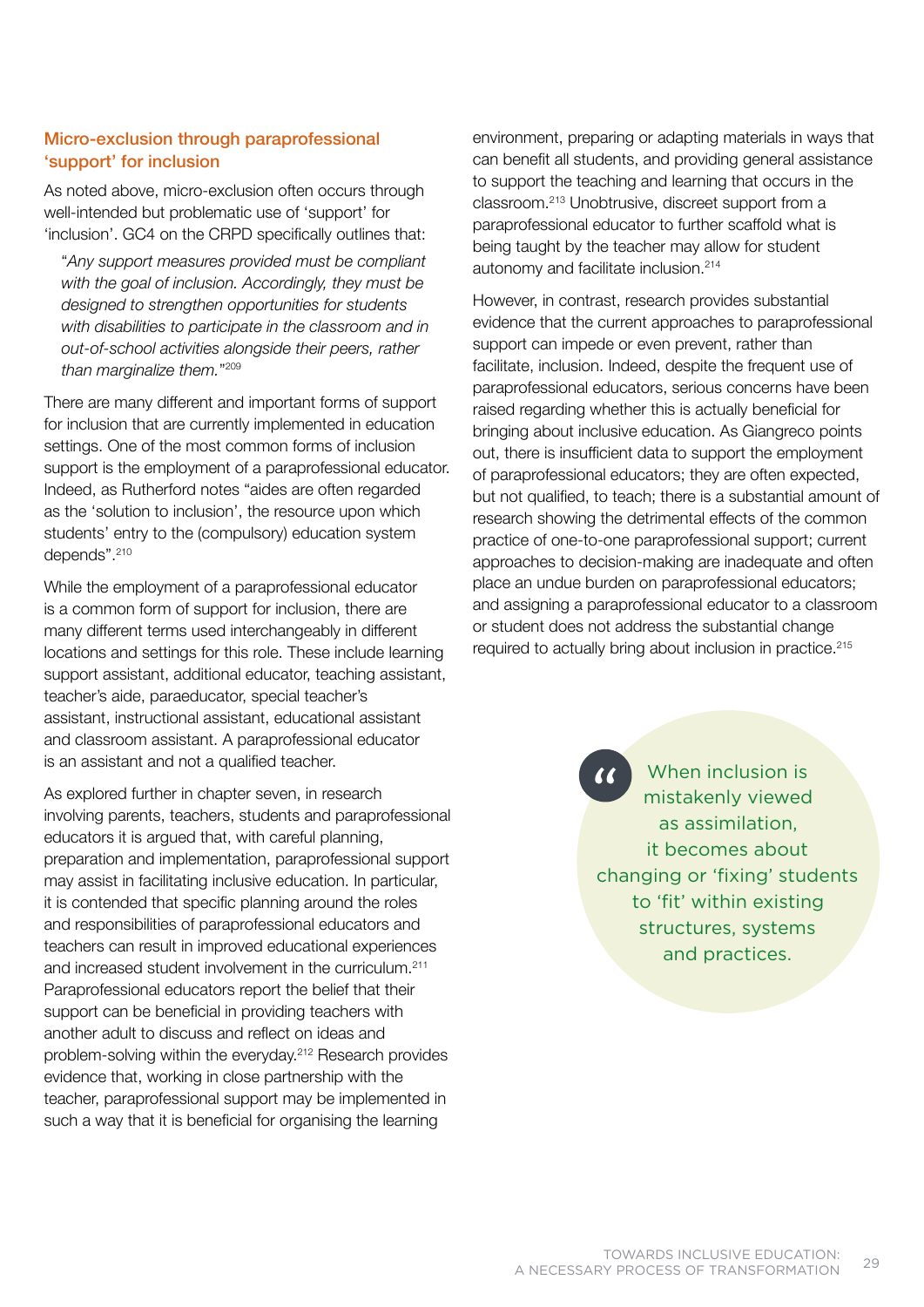Over-reliance on paraprofessional educators, who often become a replacement for, rather than assistant to, the teacher, has been identified as a major issue with the use of paraprofessional support.<sup>216</sup> This prevents inclusion in grade-appropriate educational experiences with peers and results in education decisions being made by unqualified or underqualified personnel, rather than by the teacher.<sup>217</sup> Consequently, paraprofessional educators end up being required to provide academic support in subjects they are unskilled in and students receive most of their education from the paraprofessional educator rather than the classroom teacher.<sup>218</sup> This results in poor quality educational experiences, is an inappropriate and unfair expectation of paraprofessional educators, and leads to teachers and students becoming highly (and unnecessarily) dependent on paraprofessional educators, with negative outcomes for students and for peer relationships.<sup>219</sup>

#### Negative impact on quality of education

Current approaches to paraprofessional support have been repeatedly found to have detrimental outcomes on educational quality. Conroy argues that:

 "*By increasing the use of paraprofessionals in the classroom, administrators have shifted the responsibility for teaching the most unique and complex learners to the least trained and lowest paid workers rather than making fundamental changes in general and special education to meet the needs of all students.*"220

Teachers are reported to be less engaged with the student when there is a paraprofessional educator assigned to that student.<sup>221</sup> Consequently, students have limited access to quality, or even adequate and appropriate, teachers and learning opportunities.<sup>222</sup> Where some shared teaching occurs, students have reported a mismatch of information whereby the teacher and the paraprofessional educator would provide conflicting information.<sup>223</sup> Additionally, due to the common approaches to the ways in which paraprofessional educators are expected to work, students often develop 'learned helplessness'.<sup>224</sup>

Unsurprisingly then, in addition to the lack of positive outcomes and absence of empirical evidence to demonstrate that the use of paraprofessional

educators in the classroom is effective, research provides evidence that paraprofessional support can have a negative impact on student performance. For example, research in primary and secondary schools has found that students receiving paraprofessional support made less progress than students considered to have similar 'support needs' who were receiving little or no formal support at all.<sup>225</sup>

#### The impact of paraprofessional presence on peer relationships

It has long been recognised that the model of one-on-one paraprofessional educator support is detrimental to educational outcomes and social engagement. Additionally, research provides evidence that when paraprofessional support is in place, students with disability labels are often physically separated from the rest of the students in the classroom.<sup>226</sup> Unsurprisingly then, the presence of a paraprofessional educator has been found to reduce time with peers.<sup>227</sup> Additionally, having paraprofessional support can influence other students' perceptions of the capabilities of the student who experiences disability.<sup>228</sup>

Students who experience disability report feeling isolated, stigmatised and rejected by their peers when they have a paraprofessional educator working with them.229 For example, in research with students' who have visual impairments who are attending Australian secondary schools, Whitburn found that students who received paraprofessional support compared themselves negatively with their peers.<sup>230</sup> Broer and colleagues argue that on account of the way that paraprofessional support is often implemented, "students are denied typical opportunities to develop peer relationships and a sense of self that is so important for social-emotional maturation".<sup>231</sup> It has been found that peers often address the paraprofessional educator rather than the student and students who work with paraprofessional educators are often actively teased or rejected by their peers.<sup>232</sup>

#### Student perspectives on paraprofessional support

Too much support from paraprofessional educators can lead to lack of autonomy for students.233 Students report finding the presence of a paraprofessional educator invasive.234 For example, some students likened paraprofessional support to having a mother around all the time and reported that it inhibited peer engagement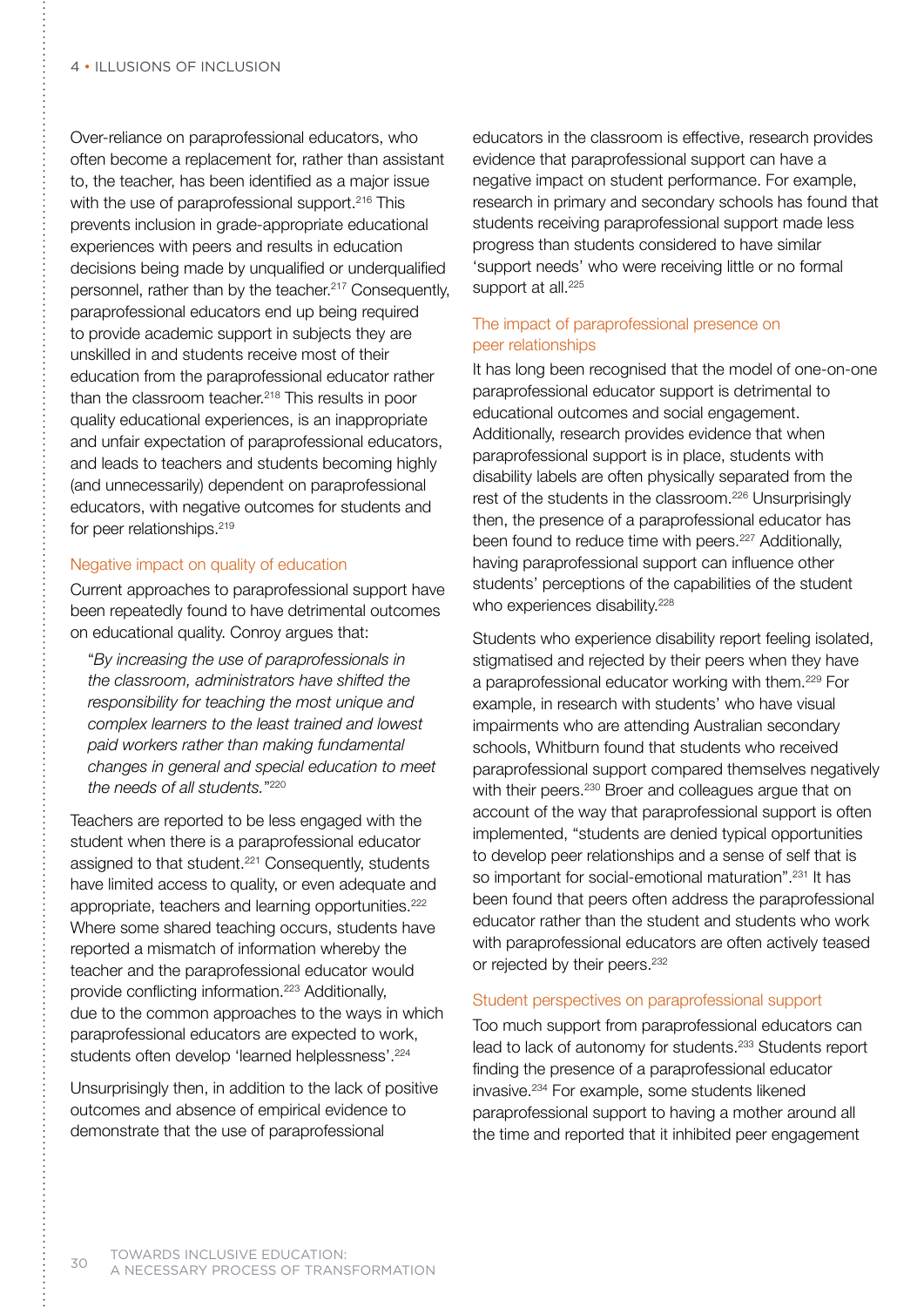$\alpha$ 

## Underpinning micro and macro-exclusion is the idea that people who experience disability are in some sense 'lacking' or less human than those who are not labelled disabled.

and prevented romantic relationships.235 Research exploring student perceptions on paraprofessional support finds that students who had paraprofessional educators working with them report beliefs that they are not 'worthy enough' to have the teacher's attention and help.<sup>236</sup> Additionally, students expressed a desire for more independence, finding it 'embarrassing' to have the constant presence of the paraprofessional educator.<sup>237</sup> At the same time, students express sympathy, concern and appreciation for the paraprofessionals involved in their lives.<sup>238</sup>

#### Transformation, not just trading places

It is clear that exclusion can occur in classrooms claiming to be inclusive.239 Experiences of exclusion, whether micro or macro, have considerable negative impacts on peer interactions and understandings. In such situations, Rietveld notes that people who experience disability are "likely to internalise the messages that they are inferior, incompetent and undesirable peer group members, which in turn is likely to negatively impact on their motivation to seek inclusion, thus interfering with their learning of culturally-valued skills".<sup>240</sup>

The misappropriation of the term 'inclusion' or 'inclusive education' by those actually committed to perpetuating systems of 'special' education poses a serious barrier to the realisation of inclusive education.<sup>241</sup> The term 'special education' is inherently 'othering' and suggests exclusion rather than equal participation.<sup>242</sup> From this (mis)understanding of 'inclusion' situations of micro-exclusion occur and are justified. Consequently, "[t]he purpose of inclusion must not be simply to replicate special education services in the general education classroom".<sup>243</sup>

More blatant segregation occurs in macro-exclusion whereby students are educated in segregated 'special' schools or 'special' classes or units, rather than together with all peers who do and do not experience disability. If a setting is actually inclusive then "[c]hildren with disabilities are not segregated in the classroom, at lunchtime or on the playground".<sup>244</sup>

#### It has long been argued that:

 "*Inclusive education is part of a human rights approach to social relations and conditions. The intentions and values involved are an integral part of a vision of the whole society of which education is a part. Therefore the role education plays in the development of an inclusive society is a very serious issue. It is thus important to be clear in our understanding that inclusive education is not about 'special' teachers meeting the needs of 'special' children …it is not about 'dumping' pupils into an unchanged system of provision and practice. Rather, it is about how, where and why, and with what consequences, we educate all pupils.*"245

This means that bringing about inclusive education requires transformation.246 It requires a deeply thoughtful, reflective and ongoing commitment to enacting change towards inclusion and thus towards a better education for all. One key element is moving beyond conceptualising needs as 'special' or 'additional'. As humans we all have needs. While the ways in which these needs can be or are met vary from one person to another, this does not make our needs 'special' or 'additional' – they are simply human needs. As I have written elsewhere, "terms like 'children with special rights' and 'children with additional needs' infer that some children want more than their basic needs and rights. Of course in reality, people who experience disability are fighting for … basic human rights and needs to be met – not for anything extra".<sup>247</sup>

### The contributions and challenges of 'special' education

Segregated – or 'special' – education began approximately a century ago as a then-revolutionary idea that students who experienced disability could and should receive some form of formal education (prior to which most students who experienced disability were denied any formal education). In the decades that followed, gradually questions were raised about whether segregation was necessary and whether it provided the best educational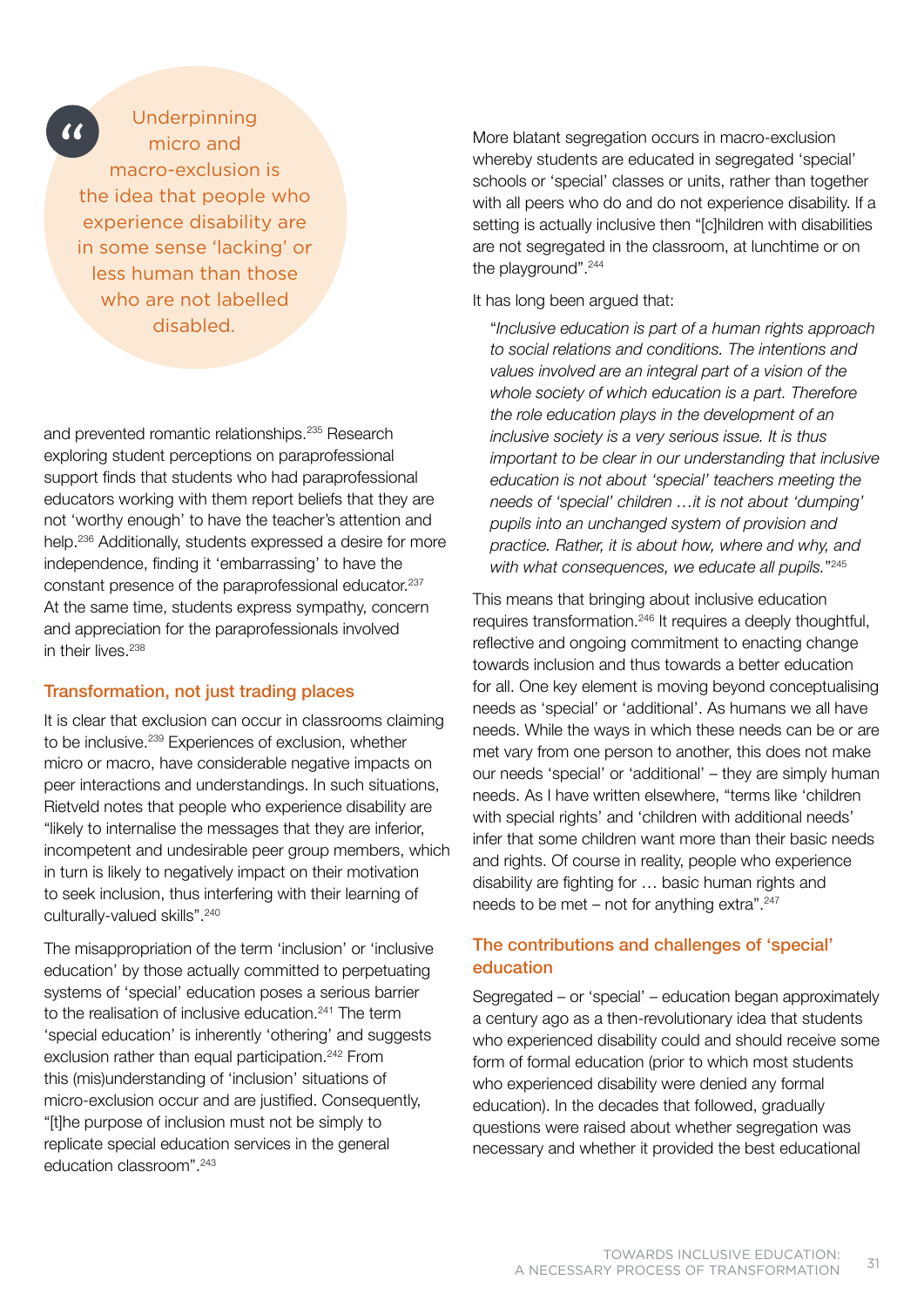opportunities. Following the introduction of the *1992 Disability Discrimination Act*, it became unlawful across Australia for any setting to discriminate against a person on the basis of disability. However, unfortunately, discrimination continues despite national and international law.

As D'Alessio argues, inclusive education "requires the abandonment of special educational stances which focus on compensatory approaches to individual 'needs', to embrace a pedagogy of inclusion and a commitment to the rights of all to belong".<sup>248</sup> This involves abandoning the myth of 'normal' and the associated ableist idea of 'making normal' people who experience disability.<sup>249</sup> From this perspective, a contemporary understanding of inclusive education is possible. However, underpinning micro and macro-exclusion is the idea that people who experience disability are in some sense 'lacking' or less human than those who are not labelled disabled.250 This fundamentally ableist view must be addressed in order to understand and bring about inclusive education.

#### Slee writes that:

 "*… traditional special education sustains ableist assumptions about disability through longstanding practices of categorisation and separation of children according to deficits. Exclusion is attributed to individual student impairment rather than to the disabling cultures and practices of schooling*"251

In the face of ongoing and increasing segregation in education, <sup>252</sup> the legal requirement to transition to a fully inclusive education system is challenging to implement, but absolutely necessary. While the option to exclude remains, both macro and micro-exclusion will flourish and continue to stymie the impetus for the transformation required to achieve genuine inclusive education. Australia needs to move away from parallel systems of 'special' and 'mainstream' education towards shared schools for *everyone*.

- 190 Slee, 2018a, p. 55
- 191 Biklen & Burke, 2006; Rietveld, 2010; Slee, 2004
- 192 Chowdhury, 2011; Jelas & Ali, 2014; Kalyanpur, 2011; Klibthong, 2013; Lilley, 2013; Lilley, 2015; Sharma & Ng, 2014; Sukbunpant, Arthur-Kelly, & Dempsey, 2013
- 193 Miles, Lene, & Merumeru, 2014
- 194 For example: Pirrie, Macleod, Cullen, & McCluskey, 2011
- 195 Sukbunpant, Arthur-Kelly, & Dempsey, 2013
- 196 Florian, 2010; Slee, 2018a; Slee, 2018b
- 197 D'Alessio, 2011
- 198 Cologon, 2014b
- 199 Cologon, 2016
- 200 Cologon & D'Alessio, 2015, p. 185
- 201 Baglieri, Bejoian, Broderick, Connor, & Valle, 2011, p. 2123; Cologon, 2014b
- 202 Cologon, 2014b, p. 10
- 203 Petriwskyj, 2010, p. 346
- 204 Armstrong, Armstrong, & Spandagou, 2011; Colibaba, Gheorghiu, Colibaba, & Munteanu, 2013; Cologon, 2014b; Curcic, 2009; Lalvani, 2013; Rietveld, 2010
- 205 Hodge & Runswick-Cole, 2013; Jelas & Ali, 2014
- 206 Baglieri, Bejoian, Broderick, Connor, & Valle, 2011, p. 2123; Cologon, 2014d
- 207 Cologon, 2012, p. 1158
- 208 Armstrong, 2017; Best, Corcoran, & Slee, 2018; Slee, 2018a
- 209 UN General Assembly, 2016, para 34
- 210 Rutherford, 2012, p. 760
- 211 Conroy, 2007; Devlin, 2008
- 212 Patterson, 2006
- 213 Conroy, 2007; Hughes & Valle-Riestra, 2008; Rutherford, 2012; Stockall, 2014; Whitburn, 2013
- 214 Brock & Carter, 2015; Conroy, 2007; Lane, Carter, & Sisco, 2012; Whitburn, 2013
- 215 Giangreco, 2010
- 216 Burdick & Causton-Theoharis, 2012; Devlin, 2008; Giangreco & Broer, 2007; Giangreco, 2010; Patterson, 2006; Rutherford, 2012; Saddler, 2014; Webster & Blatchford, 2019
- 217 Breton, 2010; Giangreco & Broer, 2007; Giangreco, 2010; Webster & Blatchford, 2019
- 218 Giangreco & Broer, 2007; Giangreco, 2010; Rutherford, 2012; Saddler, 2014; Webster & Blatchford, 2019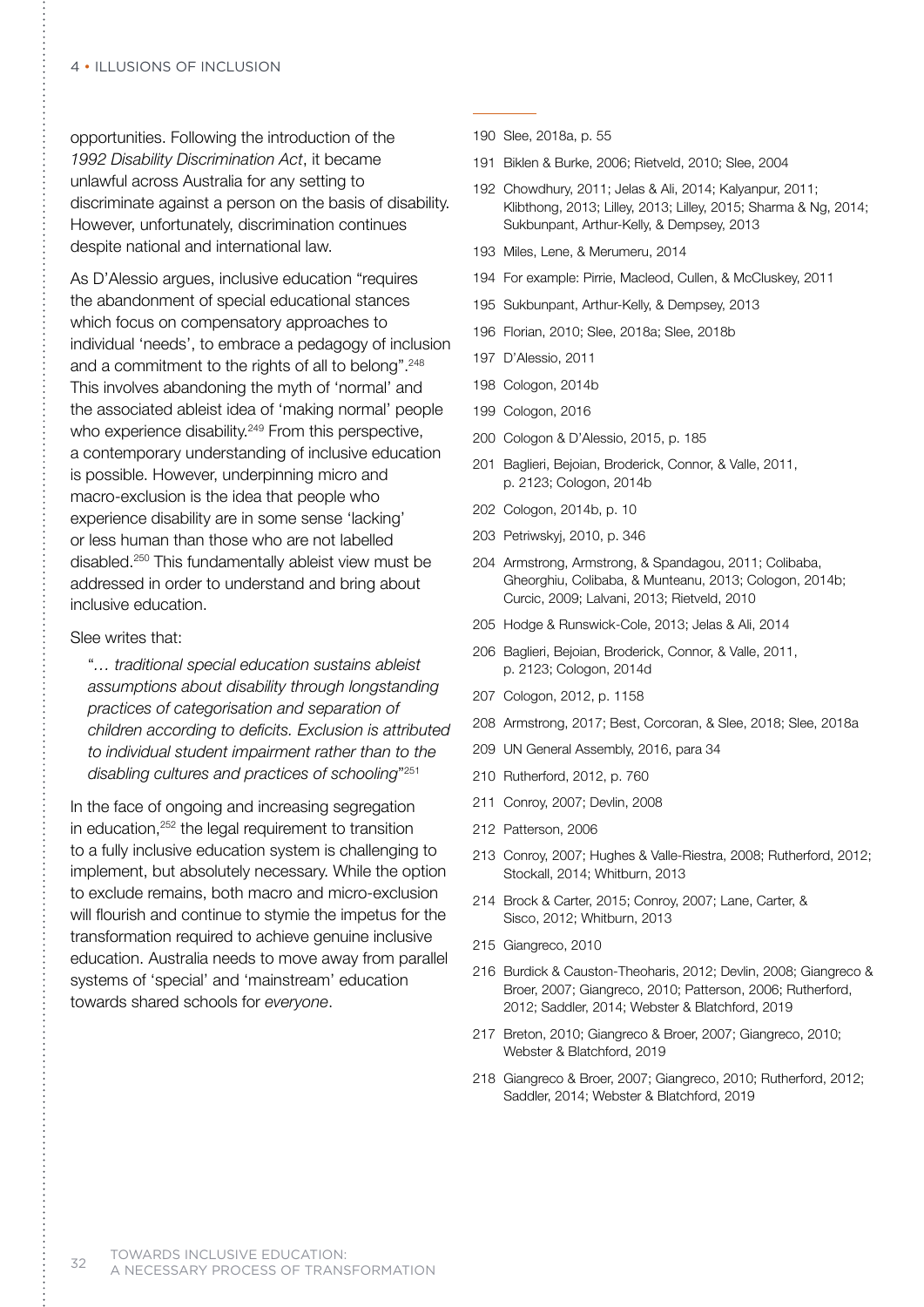- 219 Burdick & Causton-Theoharis, 2012; Conroy, 2007; Devlin, 2008; Giangreco & Broer, 2007; Giangreco, 2010; Rutherford, 2012; Suter & Giangreco, 2009; Whitburn, 2013
- 220 Conroy, 2007 p. 47
- 221 Conroy, 2007; Giangreco, 2010; Rutherford, 2012; Webster & Blatchford, 2013; Webster & Blatchford, 2015; Webster & Blatchford, 2019
- 222 Brock & Carter, 2015; Conroy, 2007; Martin & Alborz, 2014; Rutherford, 2012; Saddler, 2014; Suter & Giangreco, 2009; Werts et al., 2004; Westover & Martin, 2014; Webster & Blatchford, 2013; Webster & Blatchford, 2015; Webster & Blatchford, 2019
- 223 Broer et al., 2005
- 224 Broer et al., 2005; Conroy, 2007; Saddler, 2014
- 225 Webster & Blatchford, 2019; Saddler, 2014
- 226 Broer, Doyle, & Giangreco, 2005; Burdick & Causton-Theoharis, 2012; Conroy, 2007; Devlin, 2008; Giangreco & Broer, 2007; Rutherford, 2012; Webster & Blatchford, 2013; Webster & Blatchford, 2015
- 227 Brock & Carter, 2015; Broer et al., 2005; Burdick & Causton-Theoharis, 2012; Conroy, 2007; Devlin, 2008; Giangreco & Broer, 2007; Giangreco, 2010; Suter & Giangreco, 2009; Webster & Blatchford, 2013; Webster & Blatchford, 2015; Whitburn, 2013
- 228 Broer et al., 2005
- 229 Broer et al., 2005; Rutherford, 2012; Stockall, 2014; Webster & Blatchford, 2019; Whitburn, 2013
- 230 Whitburn, 2013
- 231 Broer et al., 2005, p. 425
- 232 Broer et al., 2005; Conroy 2007; Westover & Martin, 2014
- 233 Suter & Giangreco, 2009; Webster & Blatchford, 2013; Webster & Blatchford, 2015; Webster & Blatchford, 2019; Whitburn, 2013
- 234 Rutherford, 2012; Whitburn, 2013
- 235 Broer et al., 2005
- 236 Broer et al., 2005; Rutherford, 2012
- 237 Broer et al., 2005
- 238 Rutherford, 2012
- 239 D'Alessio, 2011; Curcic, 2009; Purdue, Ballard, & MacArthur, 2001; Rietveld, 2010
- 240 Rietveld, 2010, p. 27
- 241 Allan, 2010; Baglieri, Bejoian, Broderick, Connor, & Valle, 2011; D'Alessio, 2011; Lalvani, 2013
- 242 Armstrong, Armstrong, & Spandagou, 2011
- 243 McLeskey & Waldron, 2007, pp.162-163
- 244 United Nations Children's Fund (UNICEF), 2013, p. 29
- 245 Barton, 1997, p.234
- 246 Giangreco & Suter, 2015; Slee, 2018a
- 247 Cologon, 2014d, p. 59
- 248 D'Alessio, 2011, p. 141
- 249 Baglieri, Bejoian, Broderick, Connor, & Valle, 2011; Connor & Goldmansour, 2012; Goodley & Runswick-Cole, 2011
- 250 Ainscow, 2007; Baglieri, Bejoian, Broderick, Connor, & Valle, 2011; Biklen & Burke, 2006; Rietveld, 2010
- 251 Slee, 2018b, p. 14
- 252 Anderson & Boyle, 2015; Australian Institute of Health and Welfare (AIHW), 2017; Graham, & Sweller, 2011; Guldberg, Parsons, MacLeod, Jones, Prunty, & Balfe, 2011; Shaw, 2017; Valle, Connor, Broderick, Bejoian, & Baglieri, 2011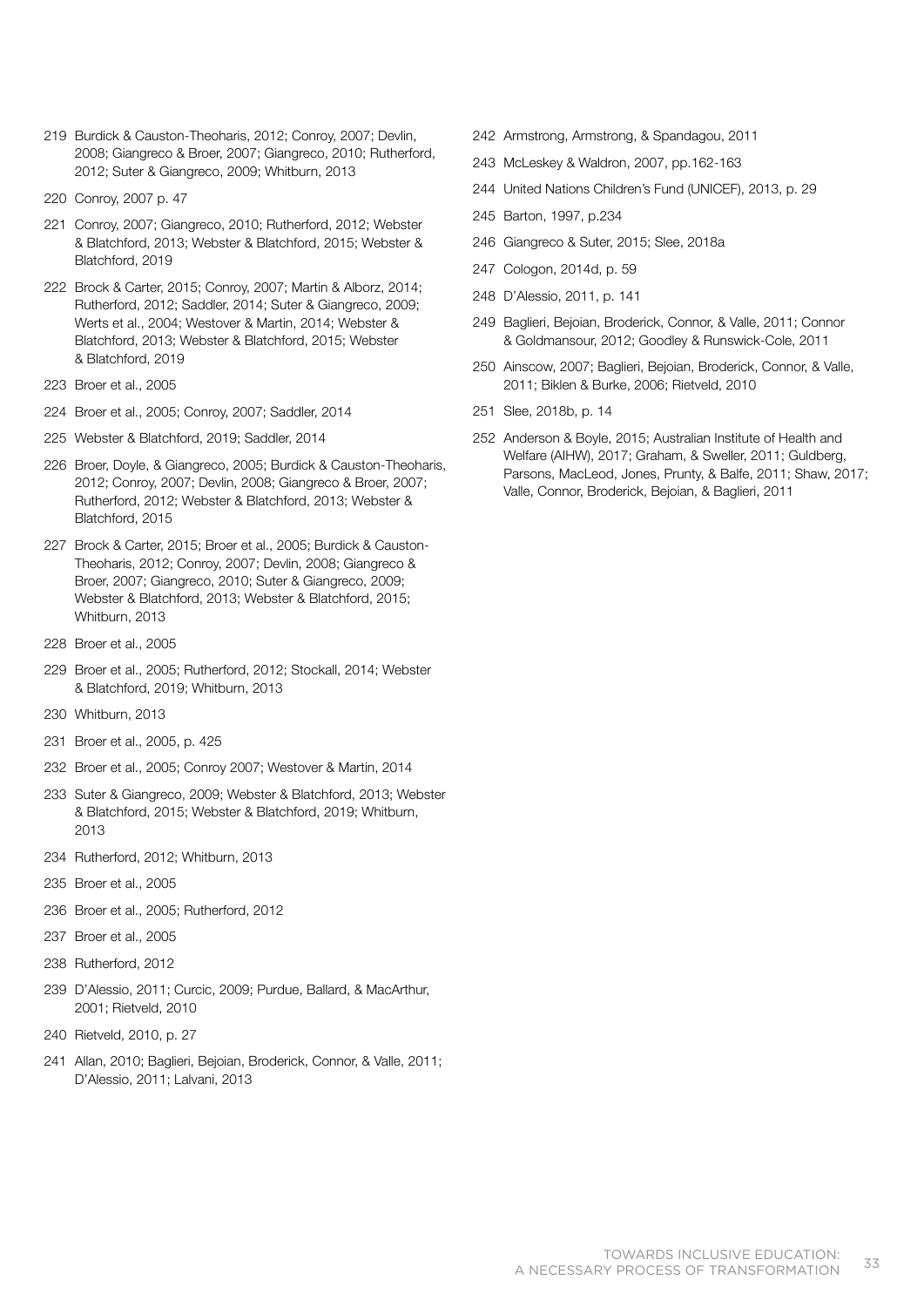

 $\bullet$ 

# **Uncovering ableism in education**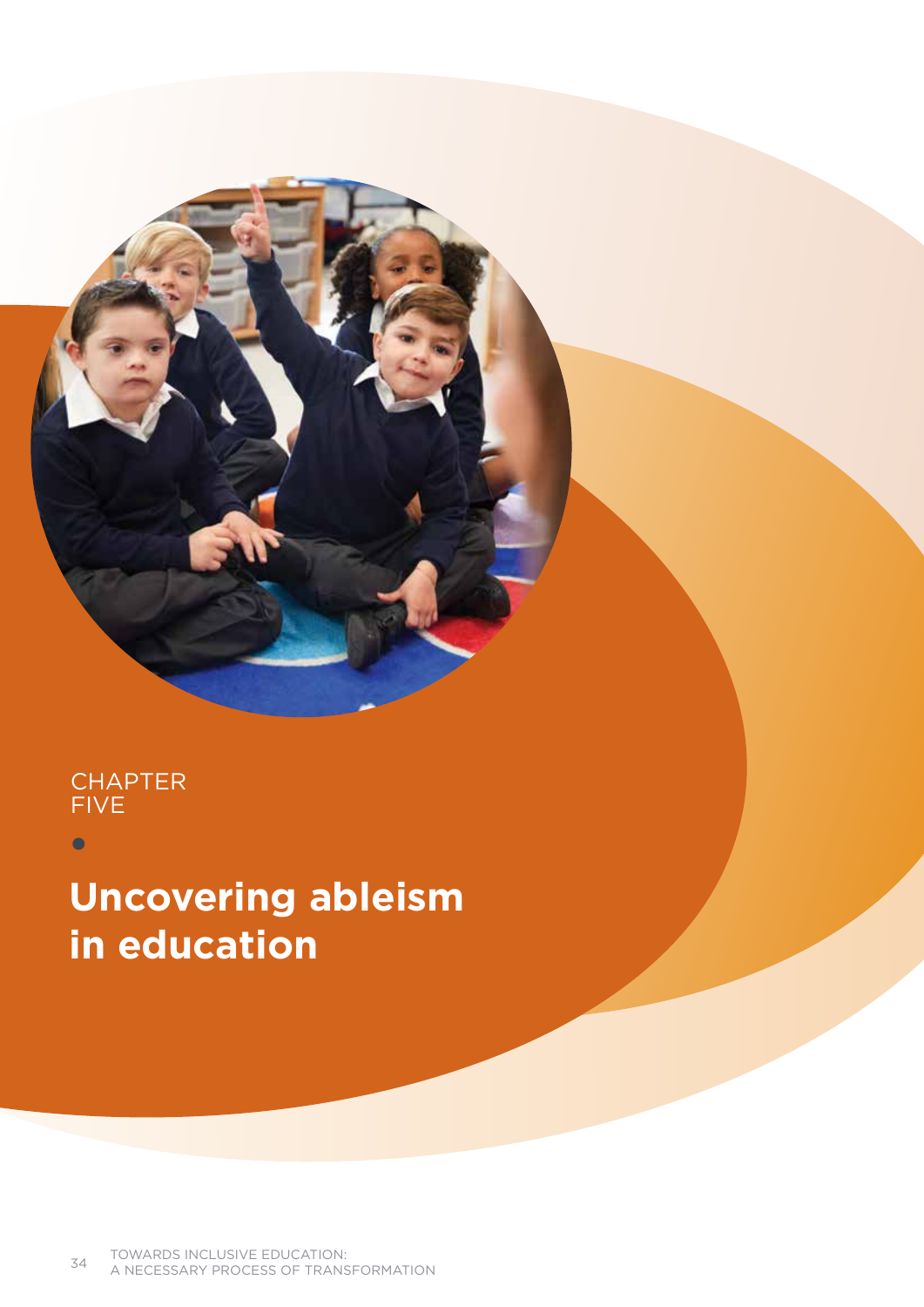# As outlined in the previous chapter, despite the research evidence and the considerable efforts of so many people, segregation and exclusion in education is flourishing.253

The guises and modes of justification for segregation continue to become simultaneously more insidious, more sophisticated and – perhaps ironically – more blatant. Weary and wearying phrases such as "inclusive education is a good idea, BUT…" or "I do believe in inclusion, BUT…" power on. So powerful are these ways of thinking and so insidious is the stigmatisation that leads to the perception of 'respectable' exclusion of so many children and young people, that somehow inclusive education becomes perceived as the territory of opinion and preference, rather than a universal and fundamental human right with the support of research evidence and ethical considerations. The question is, why? So many people for so many years have worked to bring inclusive education to a reality. Both 'mainstream' teachers and proponents of 'special' education alike are almost universally caring, well-meaning and hardworking people who are all seeking positive outcomes for students who experience disability. The failings of our education systems are not wished for or intentional. There is much good will. However, thriving in the underlife is rampant and unchecked ableism thwarting efforts towards inclusion at every turn.

The ableist perpetuation of exclusion and segregation is, at its core, based on the myth of the 'normal person'. This notion of a 'normal person' necessarily results in a division of people into 'normal' – which is then taken to be 'human' – and the inferred 'Other', which is constructed as 'abnormal'.254 From an ableist viewpoint, therefore, a student who experiences disability is negatively constructed as 'abnormal' and the myth of the 'normal student' is an example of ableist thinking. This difficult to shake belief is so deeply entrenched at the basis of so many approaches to and beliefs about education. The resulting parallel myth is that of the pathologised 'special educational needs child'.255 Our education systems are built around the notion of this mythical creature and success or failure in schooling depends in very large part on how close to or far from 'passing' for 'normal' a person can be. Echoing Foucault<sup>256</sup>, the power of this myth is incessantly reproduced as we continue to seek to shape, tame and discipline ourselves and each other. This endeavour leads to misery not only for people constructed by ableist inference, as 'subnormal' or 'abnormal', but also for people constructed as 'normal' who must perpetually

seek to live up to this notion and who, as Goodley, Liddiard and Runswick-Cole argue, are inevitably plunged "into emotional turmoil".257

Extensive and elaborate processes of sorting, classifying, categorising and labelling create an illusion of legitimacy to the myth of the 'normal person'. For example, as Slee unpacks, the *Diagnostic and Statistical Manual of Mental Disorders*, now in its fifth edition, "attempts to standardize *post hoc* – it forms a shaky science that becomes the basis for the classification and management of students who trouble, or are troubled by, the cultures, structures and operation of a school system".258 Under globalised neoliberal reforms to education, these collective fictions are shrouded in the continuing spin-off of further myths characterised by a "punitive and paternalistic benevolence", from which some of us, who are cast as 'sub-normal', 'defective' or in some sense 'less than', are conditionally 'accepted' into the margins of society, thus commencing on a journey of a life apart.<sup>259</sup> These 'collective fictions' enable tolerance, acceptance, or even promotion of segregation and the continuation of exclusionary systems of schooling.260

## Ableism: enculturated exclusion

Purdue and colleagues write that inclusive education involves "all children, families and adults' rights to participate in environments where diversity is assumed, welcomed and viewed as a rich resource rather than seen as a problem".261 However, in a culture where disability is commonly viewed as a tragic within-person characteristic, this is challenging to achieve. As noted above, ableism is a dehumanising process in which we create a 'them' and 'us' whereby some people are constructed as an 'Inferior Other', as less, as 'different', as undesirable, as pitiable, as needing to be 'fixed' or changed, as sub-human.<sup>262</sup> Ableism plays out insidiously in everyday situations. The sense that an interaction or relationship between a person who does and a person who doesn't experience disability is somehow benevolent on the part of the non-disabled person; the frequently unquestioned inaccessibility of places, events and materials; patronising interactions such as the often cited congratulatory remarks that a person who experiences disability may receive from strangers for simply being out and about – these are all examples of ableism. So too is the internalised ableism where a person views themselves as inferior or lesser due to impairment. Like racism, sexism and homophobia, for example, ableism results in stigma, including discrimination. From an ableist perspective, disability is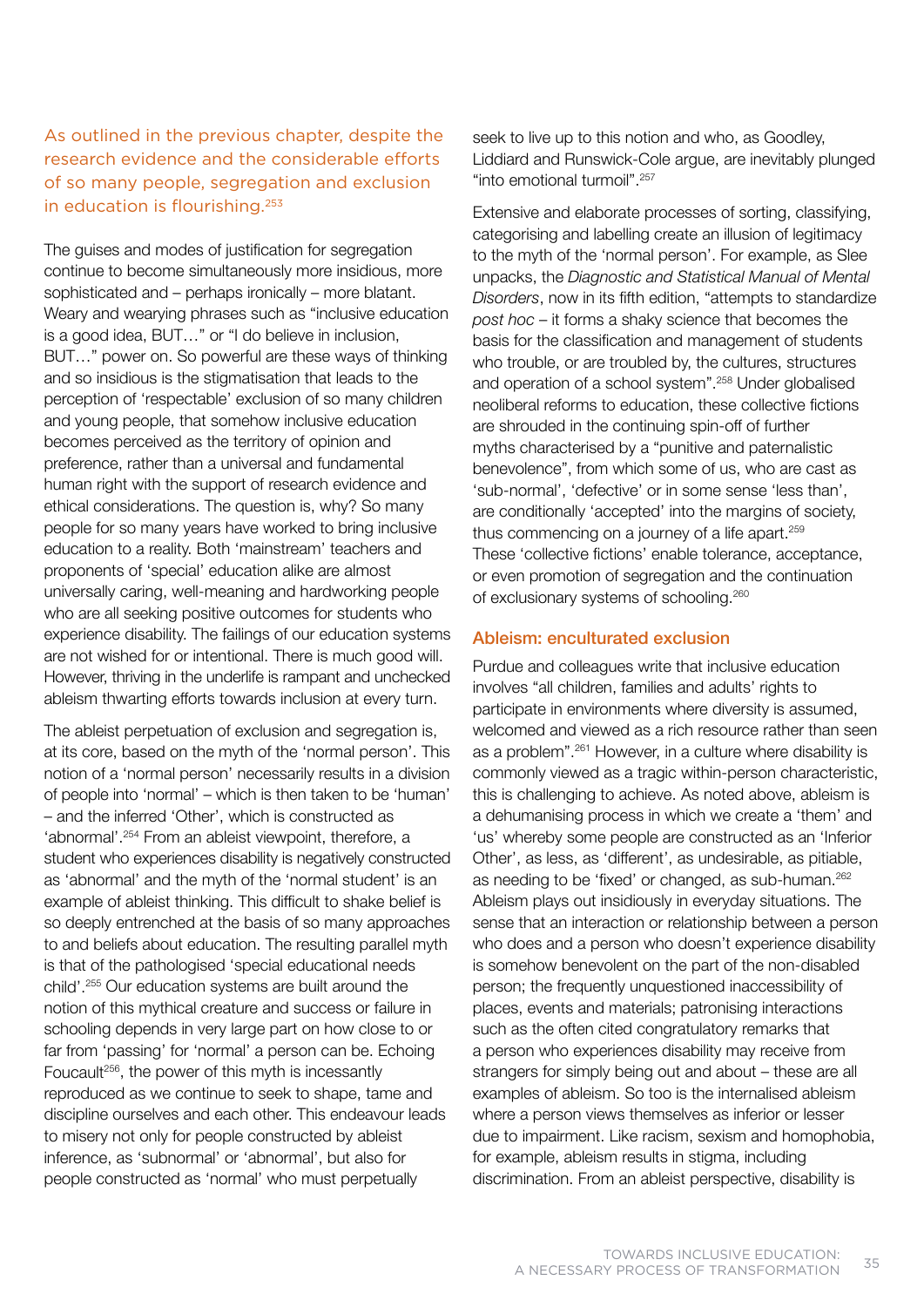cast as diminished state of being. However, ableism remains little recognised, so much so that Hodge and Runswick-Cole suggest that "[t]he practices of ableism are negotiated and agreed without ever being overtly recognised and acknowledged".<sup>263</sup> Ableism involves discrimination and exclusion based on legitimising the notion of the 'Inferior Other' and the idea that 'fixing' or changing a 'broken person' is a benevolent and necessary act as a response to the 'tragedy' and 'deficit' of disability. "Like racism, ableism directs structural power relations in society, generating inequalities located in institutional relations and social processes."264 These discriminatory inequalities have powerful implications in terms of barriers to genuine inclusion in education.265

The myth of 'normal' – and therefore the myth that there is a 'perfect' way to be – paves the way for ableism. At the core of ableist thinking is the belief "that impairment (irrespective of 'type') is inherently negative which should, if the opportunity presents itself, be ameliorated, cured or indeed eliminated".266 Ableist thinking results in a view of disability as a tragic within-person difference and creates an understanding of some people as 'normal' compared to a less ideal 'Other'.267 This myth of a 'normal' student is central to exclusionary approaches to education, in which all children and young people are compared to a mythical 'normal' student and frequently found (or pathologised as) 'lacking'.268 Therefore, the focus becomes about 'fixing' or 'curing' a person (or preventing or eliminating existence), rather than recognising that as humans we are all unique and impairment is simply one aspect of human diversity.<sup>269</sup> In contrast, a social model understanding of disability, as promoted within the disabled persons' movement, recognises that a person who experiences disability is whole and unbroken, but is disabled by the unaccommodating and ableist views, practices, systems and structures of society.<sup>270</sup>

Ableism is easily absorbed uncritically, as we demonstrate to children and young people – through micro and macro-exclusion in education and more broadly through commonly-accepted beliefs and practices, all forms of media and resources, and the design and creation of places and spaces – that some people are 'Inferior Others' and thus create a subclass of 'disabled'.271 Acceptance of the myth of

'normal' is so powerful and widespread that the idea that children and young people who experience disability should be permanently engaged in the pursuit of 'becoming normal' is seldom even challenged.272 This social oppression impacts negatively on the "psychoemotional well-being of people categorised as 'impaired' by those deemed 'normal'".273 The depth of enculturation of ableism is such that those of us who experience disability can blame ourselves, rather than oppressive systems and structures, for ableist oppression and develop self-loathing and dislike of other people who experience disability and consequently accept or even promote segregation.274 Hodge and Runswick-Cole argue: "Disabled children will not always be able to articulate their experience of ableism. They may assume that the fault lies in them because of their impairment rather than in disabling environments".275 Additionally, research involving students who do not experience disability demonstrates strong deficit-based perceptions of disability *as* impairment.276

"Ableism is deeply and subliminally embedded within the culture"277 and rapidly internalised by people who do and do not experience disability.278 Children are particularly at risk of this internalisation.279 While the research about inclusive education with students who experience disability is still limited, extant research is reflective of the effects of internalised ableism as students resign themselves, accept or even perceive as benevolent, their own segregation.280 Additionally, segregation creates a situation where many students grow up without peers who they are aware experience disability, thus creating an unspoken 'othering'. By contrast, research provides evidence of positive attitude development between peers when students are educated together.<sup>281</sup>

It is not possible to bring about inclusive education in reality whilst engaging in ableist, and therefore deficit-based, views and practices.<sup>282</sup> However, due to the lack of awareness of ableism and its impacts, for most people ableist beliefs operate at a subconscious level. From a more hopeful perspective, Bacon and Causton-Theoharis observe that "if all parties learn to view disability as a positive identity category, medicalising, dehumanising, and deficit-oriented discourse and practices are unlikely to prevail".283 Recognising ableism, and identifying ableist views and practices, is a critical first step in a process that has been paralleled to emerging from racist to anti-racist views.284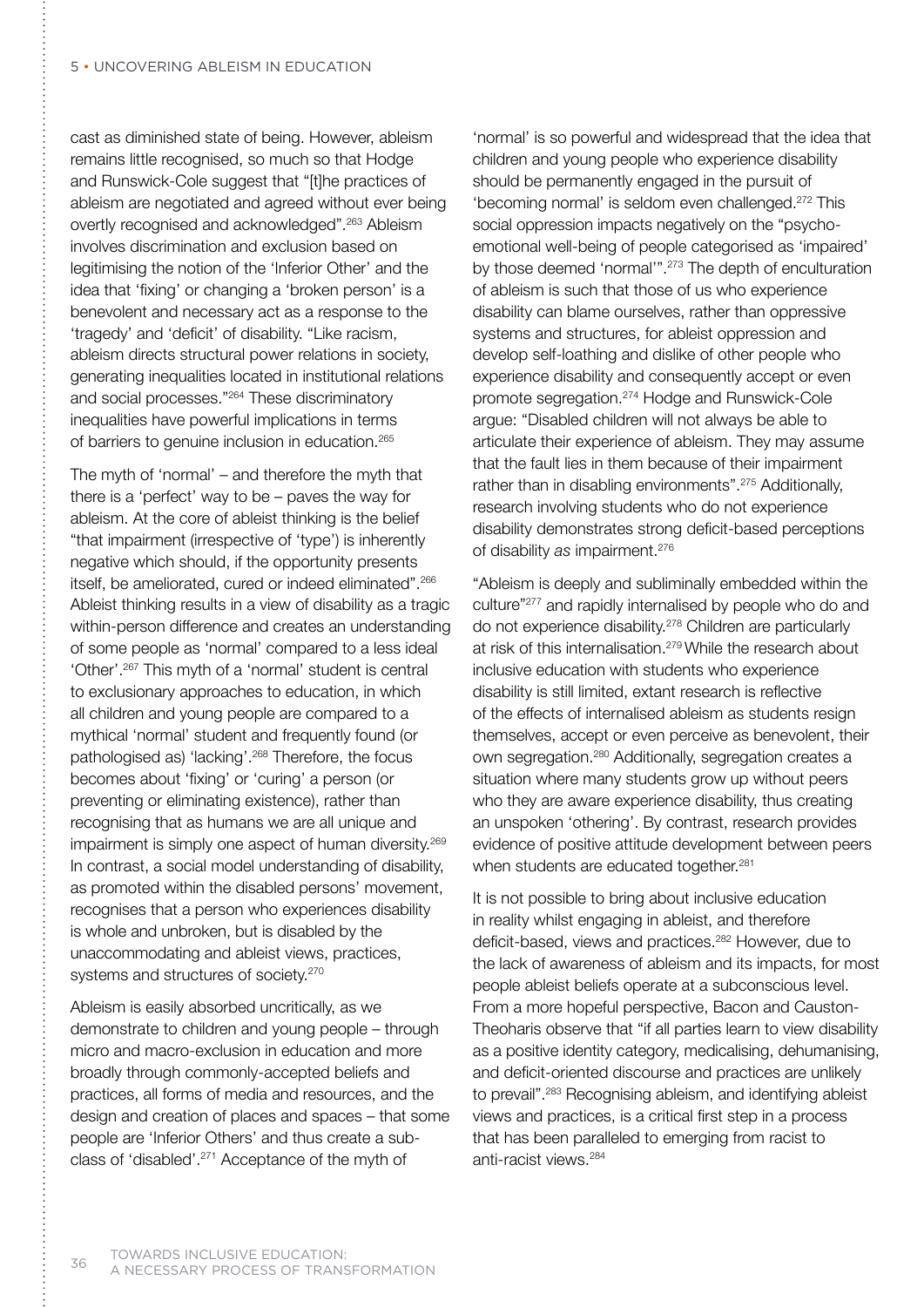Acceptance of the notion that children and young people can be excluded from 'mainstream' education because they are labelled 'disabled' "amounts to institutional discrimination"285 and is an example of ableist views playing out in practice. Research provides evidence that, even for those who view inclusive education as optimal for all students, "interpretations of 'all' rendered certain students inappropriate candidates".<sup>286</sup> This preparedness to exclude children and young people based on categories or labels of disability demonstrates ableist discrimination at the individual level. This, along with the examples of micro-exclusion explored in chapter four, would not be acceptable from a non-ableist viewpoint. Lack of awareness of ableism, and of the role people and institutions play in constructing disability, creates the conditions to perpetuate discrimination $287$  and therefore ableism.288

Inclusive education is only possible when ableist views and practices are critically examined. As Connor and Goldmansour write:

 "*…students should learn with, and from, each other – coming to know true diversity in terms of physical, cognitive, sensory, and emotional differences. In this way, artificial notions of 'normalcy' that have served to diminish and devalue 'disabled' children for so long can begin to change. As microcosms of society, classrooms must come to reflect, exemplify, and engage with actual diversity.*"289

Thus, inclusive practice within classrooms not only *requires* the disestablishment of ableism, but inclusive education also *provides* the ideal conditions from which to address the disestablishment of ableism in society as a whole. This process holds the potential for the realisation of inclusive education and the creation of the conditions in which all children and young people can flourish.

- 253 Tomlinson, 2017; Slee, 2018a
- 254 Campbell, 2012
- 255 Rutherford, 2016; Slee, 2018a; Slee, 2018b
- 256 In his 1979 work Discipline and Punish Michel Foucault discusses the 19th century culture of 'policing' 'normal' and 'abnormal', resulting in an internalised 'disciplinary gaze' from which we monitor our own bodies to reflect a particular way of being that we have been enculturated to believe is 'normal' and 'acceptable' or 'desirable'. This lens is strongly reflected in the identification and framing of ableism.
- 257 Goodley, Liddiard, & Runswick-Cole, 2018, p. 209
- 258 Slee, 2018a, p. 54
- 259 Tomlinson, 2017, p. 4
- 260 Slee, 2018a
- 261 Purdue, Gordon-Burns, Gunn, Madden, & Surtees, 2009, p. 807
- 262 Campbell, 2009; Cologon & Thomas, 2014; Hodge & Runswick-Cole, 2013
- 263 Hodge & Runswick-Cole, 2013, p. 322
- 264 McLean, 2008, p. 607
- 265 Carrington, Mercer, Iyer, & Selva, 2015; Lalvani, 2013; Lalvani & Bacon, 2019; Wright, 2017
- 266 Campbell, 2009, p. 154
- 267 Hodge & Runswick-Cole, 2013; Leiter, 2007; Loja, Costa, Hughes & Menezes, 2013; McLean, 2008
- 268 Baglieri, Bejoian, Broderick, Connor, & Valle, 2011; Rutherford, 2016
- 269 Cologon, 2013b; Hodge & Runswick-Cole, 2013
- 270 Oliver & Barnes, 2010; Tregaskis, 2002
- 271 Beckett, 2014; Slee, 2004
- 272 Hodge & Runswick-Cole, 2013; Lalvani & Bacon, 2019; Rutherford, 2016
- 273 Thomas, 2012, p. 211
- 274 Campbell, 2009; Hodge & Runswick-Cole, 2013
- 275 Hodge & Runswick-Cole, 2013
- 276 Beckett, 2014
- 277 Campbell, 2009, p. 153
- 278 *Ibid*
- 279 Reeve, 2004
- 280 Hodge & Runswick-Cole 2013
- 281 Consiglio, Guarnera, & Magnano, 2015
- 282 Cologon & Thomas, 2014; Macartney, 2012; Sharma, Moore, & Sonawane, 2009; Rietveld, 2014
- 283 Bacon & Causton-Theoharis, 2012, p. 696
- 284 McLean, 2008
- 285 Booth & Ainscow, 2011, p. 43
- 286 Lalvani, 2013, p. 24
- 287 Booth & Ainscow, 2011
- 288 Broderick, Hawkins, Henze, Mirasol-Spath, Pollack-Berkovits, Clune, Skovera, & Steel, 2012; Harpur, 2012
- 289 Connor & Goldmansour, 2012, p. 31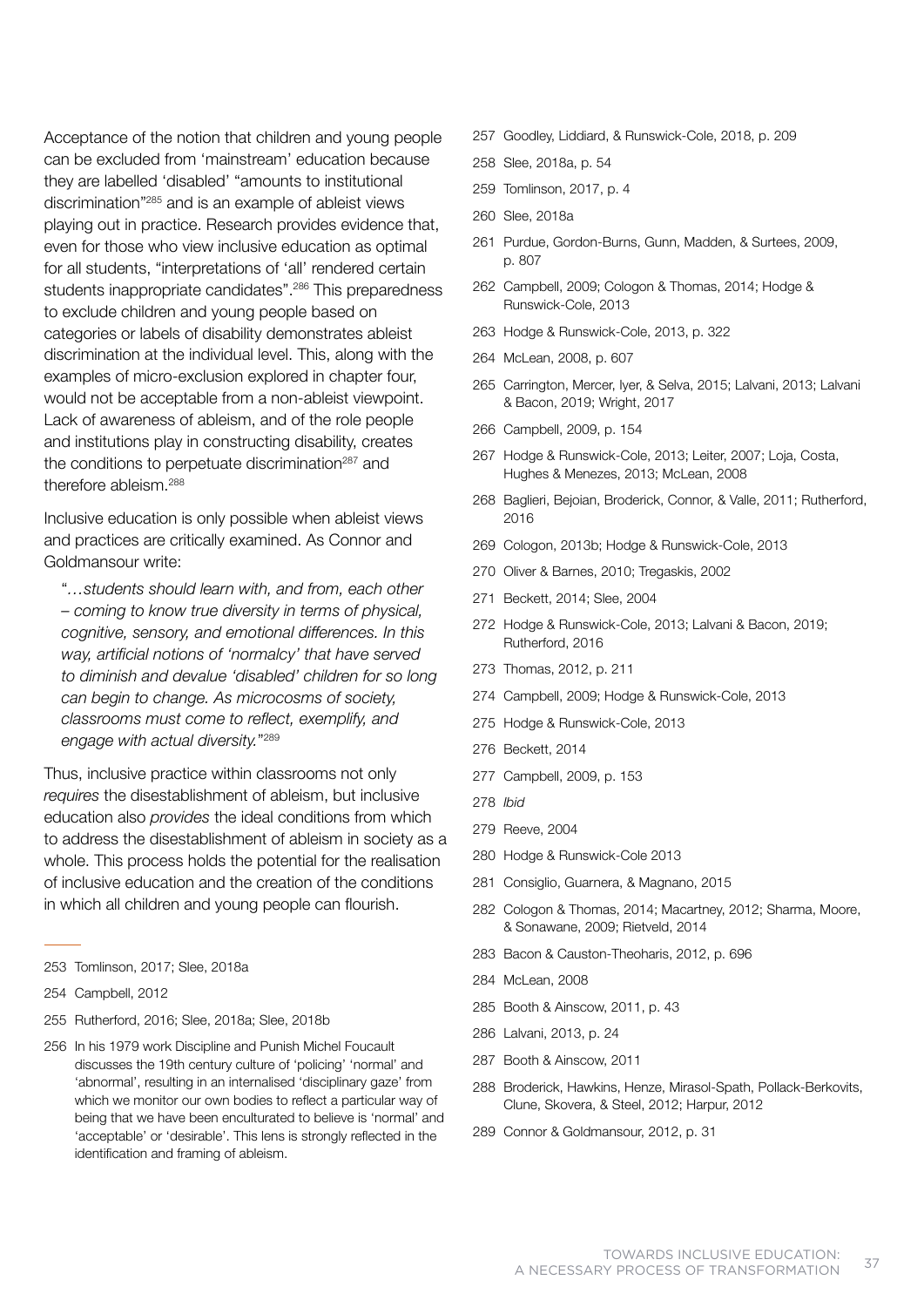# **CHAPTER** six

**Broken promises and further barriers to inclusion**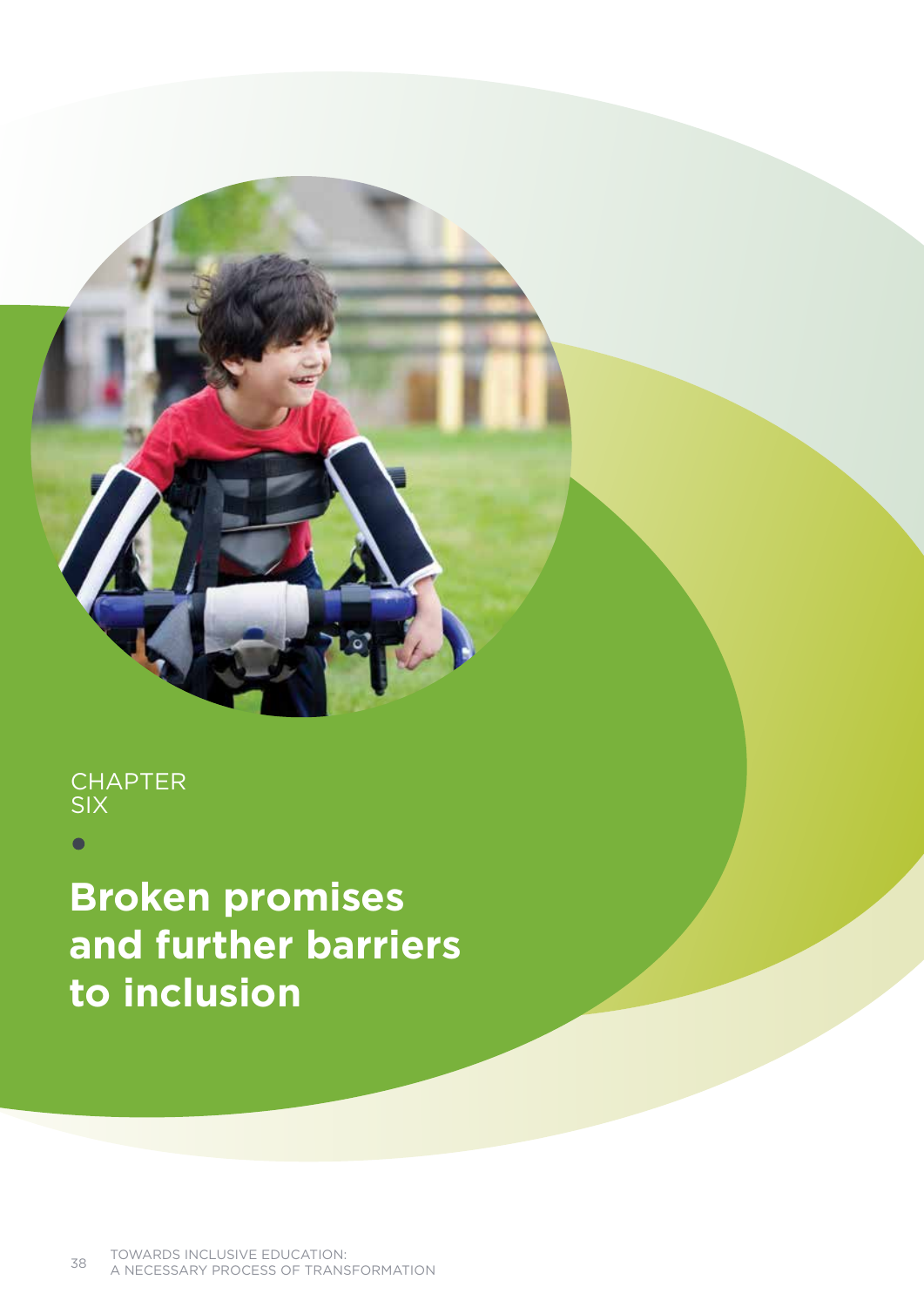# *"Rights promise much but often give very little in reality"*<sup>290</sup>

The tragic reality of the current failure to uphold the right to inclusive education for every student is the personal toll for students and families when inclusion is promised but not delivered.<sup>291</sup> Indeed, false promises of inclusive education, where none is actually offered and instead micro – and even macro – exclusion is dressed up as 'inclusion', pose a serious threat to inclusive education and come at a high individual cost. Additionally, the perpetuation of misunderstandings of inclusion create situations where students are devalued and receive totally unacceptable educational experiences.

On the basis of student and family perspectives, Margrain and Farrugia argue that "policy and discourse are not enough to ensure inclusion. Professionals, including teachers, school leaders and wider community advocates, need to take stronger action to support inclusion, to minimise exclusion, and to foster partnership with families".<sup>292</sup> Student and family experiences of inclusive education are diverse. However, research provides evidence that many families frequently encounter considerable resistance and extensive gatekeeping practices when they seek an inclusive education for a student who experiences disability.<sup>293</sup> Additionally, even when students 'make it through the school gate', often the student is not included in reality and therefore is not welcome and does not experience belonging, genuine participation and opportunities, and having their contribution recognised and valued.294 Students and families express considerable distress and negative psychosocial impacts as a consequence of these exclusionary experiences and, despite the ongoing mantra of 'parent choice', can be left feeling that they have no option other than segregated education.<sup>295</sup> Students and families may be left feeling that inclusive education has failed them, or is a failure. In fact, what they have experienced is *not* inclusive education. These instead are tragic examples of *exclusion* that are misrepresented to students and families as inclusion not working.

As detailed in chapters three and four, misunderstandings of inclusion form a major barrier to the realisation of the right to an inclusive education. Underpinning (as well as reaching far beyond) these misunderstandings, as outlined in chapter five, is ableism. Because ableism is rife and rarely recognised, common ableist views –

**The perpetuation** of misunderstandings of inclusion create situations where students are devalued and receive totally unacceptable educational experiences.

including tragedy and deficit-based perspectives on disability – frequently lead to ableist actions, including within education.<sup>296</sup> Consequently, alongside other anti-bias approaches such as those directed at addressing racism, sexism and homophobia, efforts towards inclusive education need to be intentionally anti-ableist, and founded upon non-ableist understandings of inclusive education. Addressing attitudinal and structural barriers is therefore essential.

Booth and Ainscow argue that:

 "*Learning and participation are impeded when children encounter 'barriers'. These can occur in an interaction with any aspect of a school: its buildings and physical arrangement; school organisation, cultures and policies; the relationship between and amongst children and adults; and approaches to teaching and learning. Barriers may be found, too, outside the boundaries of the school within families and communities, and within national and international events and policies.*"297

Exploring further the barriers to inclusive education, in this chapter I will address additional research regarding the impact of beliefs and attitudes.

## Ableist cultures

Students' attitudes and choices are significantly shaped by the attitudes of their family and communities.<sup>298</sup> Research provides evidence to suggest the presence of negative community views about inclusion and a lack of awareness of disabling processes.299 Ableist attitudes are frequently uncritically presented in books, toys, television, movies, social and other media.<sup>300</sup> A lack of support for students who are learning about inclusion has also been identified.<sup>301</sup>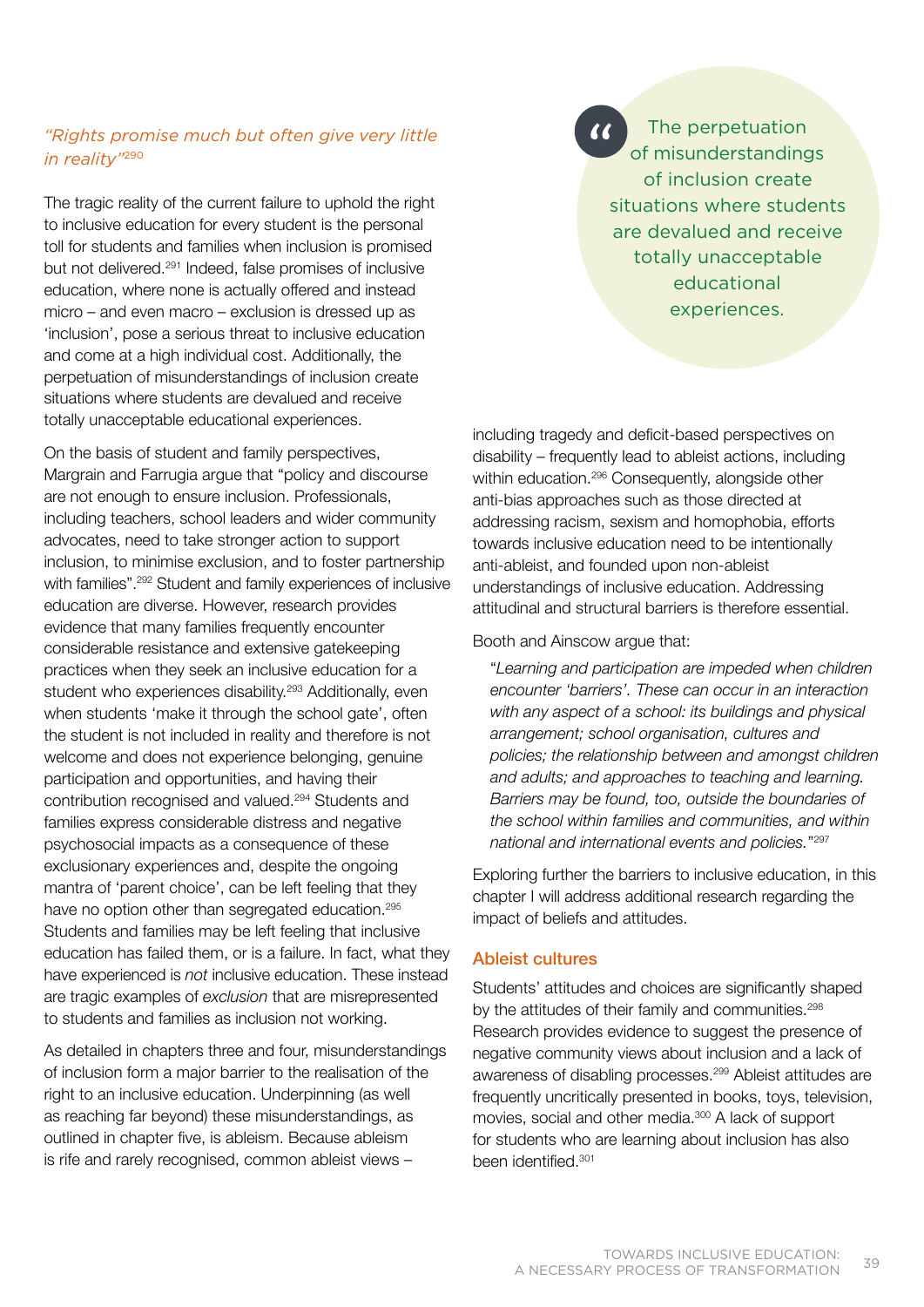Stemming from consciously or subconsciously ableist beliefs and practices, negative attitudes towards, and fears about, inclusion have been found to be major barriers to inclusive education. In a considerable body of research from across the world, the beliefs and attitudes of teachers, and others, have been found to be critical to preventing or facilitating inclusive education.302 As previously noted, research finds that teachers hold a number of concerns about inclusive education, particularly in relation to inadequate support and resources, fear or lack of confidence in teacher knowledge and competency, and concerns about positively supporting the behaviour of diverse groups of students.<sup>303</sup>

The environment and culture of an education setting influences the ways in which teachers interact with students who experience disability, as well as teachers' attitudes towards inclusive education.<sup>304</sup> While much of the research focuses on the attitudes of classroom teachers, school, preschool, and centre leaders play a key role in creating the culture of a setting. Graham and Spandagou<sup>305</sup> found that principals' perceptions of inclusion are formed by their own understandings of inclusion, as well as the context of the school they are in. "The process is reciprocal: context influences perceptions, perceptions influence attitudes and, in return, attitudes influence the context."306 In Graham and Spandagou's research, principals expressed clearly ableist views, making a strong distinction between students who were viewed

 $\alpha$ 

Negative attitudes towards, and fears about, inclusion have been found to be major barriers to inclusive education.

as 'normal' and those who, by inference, were viewed as 'sub-normal'. Unsurprisingly, this impacted negatively on attitudes towards inclusive education.307 These findings are consistent with evidence of negative attitudes of staff in administrative positions within every level of the education system.308

## Support and resourcing for inclusive education

Concerns regarding inadequate resources and limited support for inclusive education have been widely reported.309 Issues of inadequate teacher education for inclusion, a subsequent lack of confidence, skills and knowledge, and issues regarding misunderstandings of and misuse of paraprofessional support sit alongside concerns about inadequate teacher-student ratios and insufficient support staff. These concerns are intensified when difficulties are encountered with collaboration or due to limited leadership for inclusion. Insufficient time for teachers to prepare educational experiences, rigid curricula, one-size-fits-all approaches and the negative impacts of the neo-liberal agenda in education are also key issues. Additionally, limited access to materials and learning resources are identified. Concerns are also raised regarding limited information available to support teachers and families in working together towards inclusive education. In addressing these concerns, a key issue is the need for careful redistribution of the existing resources. The current inequitable distribution of resources within the Australian education system is a barrier to inclusive education.310 While increased resourcing for inclusive education is clearly needed, this does not necessarily require additional resourcing overall, in that the extensive resources that are currently directed towards segregated education settings can be redirected to support transformation to genuine inclusive education for all. This is an important part of the process of transitioning from the current parallel systems of education to an inclusive system, as required under international law (see chapter three for further discussion).

The representation of students who experience disability in education materials is also an area of concern. The deficit-based and stereotypical representation or absence of representation in materials including books, posters, toys, television, movies, social and other media, as noted above, perpetuates ableism and forms a barrier to inclusive education.311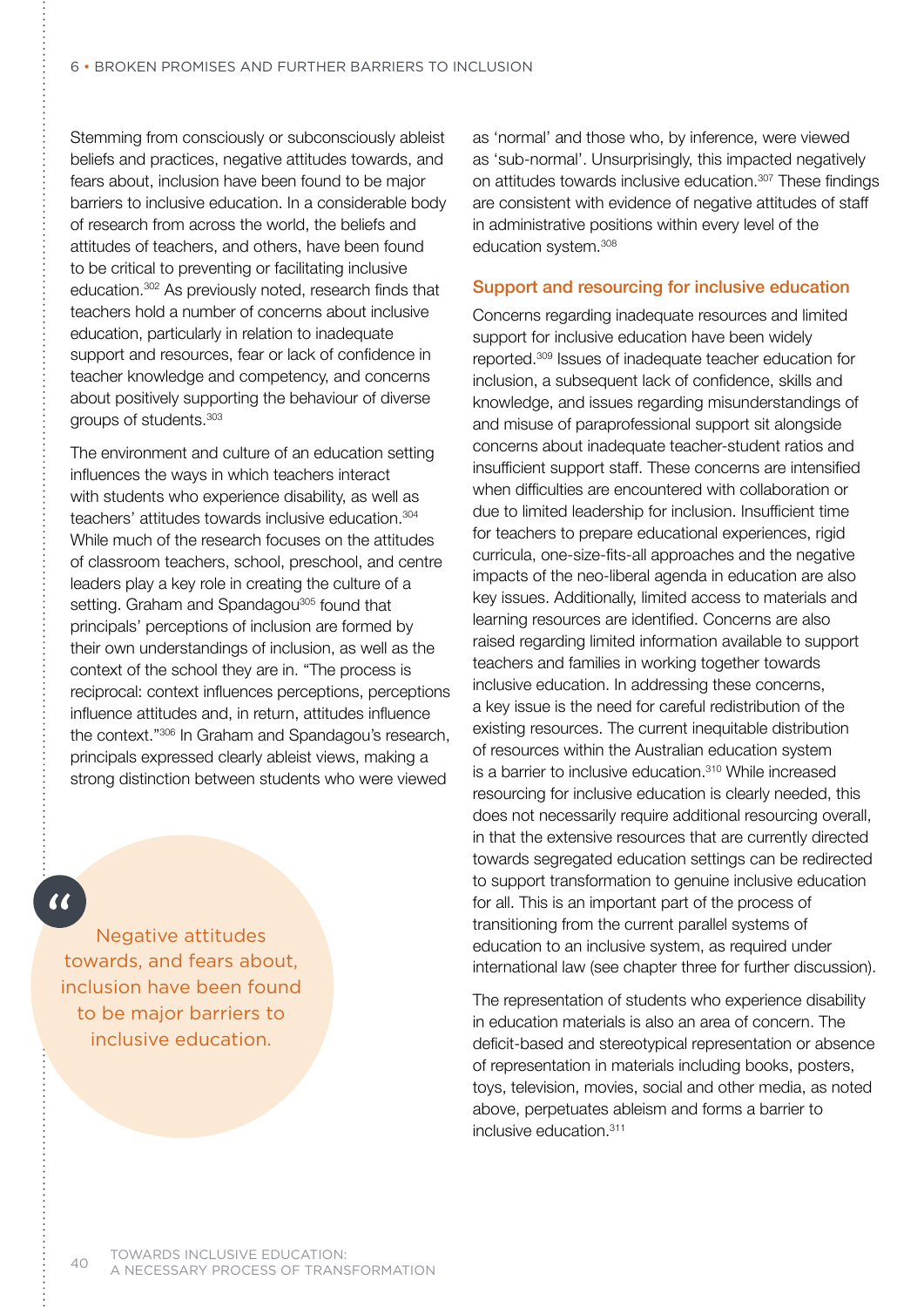In addressing these barriers, care needs to be taken not to (re)produce ableist approaches. An emphasis on resources without consideration of the structure and culture within a setting may result in deficit-based thinking that undermines the very meaning of inclusive education.312 Additionally, lack of resources is often used as an excuse for not allowing students who experience disability to participate or enrol in an education setting.<sup>313</sup> Providing support for teachers is essential to facilitating inclusion. However, the provision of support needs to be approached from an understanding of inclusive education and an active desire to resist ableism.

- 290 Runswick-Cole & Goodley 2015, p. 173
- 291 Brede, Remington, Kenny, Warren, K., & Pellicano, 2017; Margrain & Farruga, 2018
- 292 Margrain & Farruga, 2018, p. 107
- 293 Children and Young People with Disability Australia (CYDA), (2017); Lilley, 2013; Poed, Cologon, & Jackson, 2017; Wills, Morton, McLean, Stephenson, & Slee, 2014
- 294 Brede, Remington, Kenny, Warren, & Pellicano, 2017; Cologon, 2014a; Runswick-Cole, 2008
- 295 Brede, Remington, Kenny, Warren, & Pellicano, 2017; Cologon, 2014a; Lilley, 2013; Runswick-Cole, 2008
- 296 Cologon & Thomas, 2014
- 297 Booth & Ainscow, 2011, p. 40
- 298 Diamond & Huang, 2005; Hollingsworth & Buysse, 2009
- 299 Beckett, 2009; Diamond & Huang, 2005; Finke, McNaughton, & Drager, 2009; Fox, Farrell, & Davis, 2004; Frankel, Gold, & Ajodhia-Andrews, 2010; Mayer, 2009
- 300 Beckett, 2009; Bond, 2013; Cologon, 2013c; Diamond & Huang, 2005; Ellis, 2015; Hodkinson, 2012; Lalvani & Bacon, 2019; Martinez-Bello & Martinez-Bello, 2016; Salvador, 2017
- 301 Rietveld, 2010
- 302 Avramidis & Kalyva, 2007; Berlach & Chambers, 2011; Carlson, Hemmings, Wurf, & Reupert, 2012; Carrington, Mercer, Iyer, & Selva, 2015; Cologon, 2012; Curcic, 2009; Emam & Mohamed, 2011; Forlin & Chambers, 2011; Graham & Spandagou, 2011; Hemmings & Woodcock, 2011; Hsieh, Hsieh, Ostrosky, & McCollum, 2012; Jordan, Schwartz, & McGhie-Richmond, 2009; Kalyanpur, 2011; Kasa-Hendrickson & Kluth, 2005; Lalvani, 2013; Price, 2009; Sharma, Moore, & Sonawane, 2009; Sharma, Loreman, & Forlin, 2012; Thaver & Lim, 2014; Varcoe & Boyle, 2014; Villa, Van Tac, Muc, Ryan, Thuy, Weill, et al., 2003
- 303 Avramidis & Norwich, 2002; Carrington, Mercer, Iyer, & Selva, 2015; Cologon, 2012; Emam & Mohamed, 2011; Forlin & Chambers, 2011; Forlin, Keen, & Barrett, 2008; Hemmings, & Woodcock, 2011; Hsieh, Hsieh, Ostrosky, & McCollum, 2012; Jordan, Schwartz, & McGhie-Richmond, 2009; Kim, 2013; Sharma, Forlin, & Loreman, 2008; Suculoğlu, Bakkaloğlu, Karasu, Demir, & Akalın, 2013; Thaver & Lim, 2014; Varcoe & Boyle, 2014
- 304 Kasa-Hendrickson & Kluth, 2005
- 305 Graham & Spandagou, 2011
- 306 *Ibid*, p. 226
- 307 *Ibid*
- 308 Frankel, Gold, & Ajodhia-Andrews, 2010; Hurley & Horn, 2010; Purdue, Gordon-Burns, Gunn, Madden, & Surtees, 2009
- 309 Beckett, 2009; Biklen & Burke, 2006; Brown, Packer, & Passmore, 2013; Cologon, 2012; Deng & Poon-McBrayer, 2012; Finke, McNaughton, & Drager, 2009; Frankel, Gold, & Ajodhia-Andrews, 2010; Hemmings, & Woodcock, 2011; Horrocks, White, & Roberts, 2008; Huang, & Diamond, 2009; Jordan, Glenn, & McGhie-Richmond, 2010; Kalyanpur, 2011; Kim, 2013; Klibthong, 2013; McDonald & Tufue-Dolgoy, 2013; Mogharreban & Bruns, 2009; Morris & Sharma, 2011; Petriwskyj, 2010; Petriwskyj, 2010; Purdue, Gordon-Burns, Gunn, Madden, & Surtees, 2009; Selvaraj, 2015; Strogilos, 2012; Suculoğlu, Bakkaloğlu, Karasu, Demir, & Akalın, 2013; Sukbunpant, Arthur-Kelly, & Dempsey, 2013; Theodorou & Nind, 2010; Zhang, 2011
- 310 Granite & Graham, 2012
- 311 Beckett, 2009; Bond, 2013; Cologon, 2013c; Diamond & Huang, 2005; Ellis, 2015; Hodkinson, 2012; Lalvani & Bacon, 2019; Martinez-Bello & Martinez-Bello, 2016; Salvador, 2017
- 312 Purdue, Gordon-Burns, Gunn, Madden, & Surtees, 2009
- 313 *Ibid*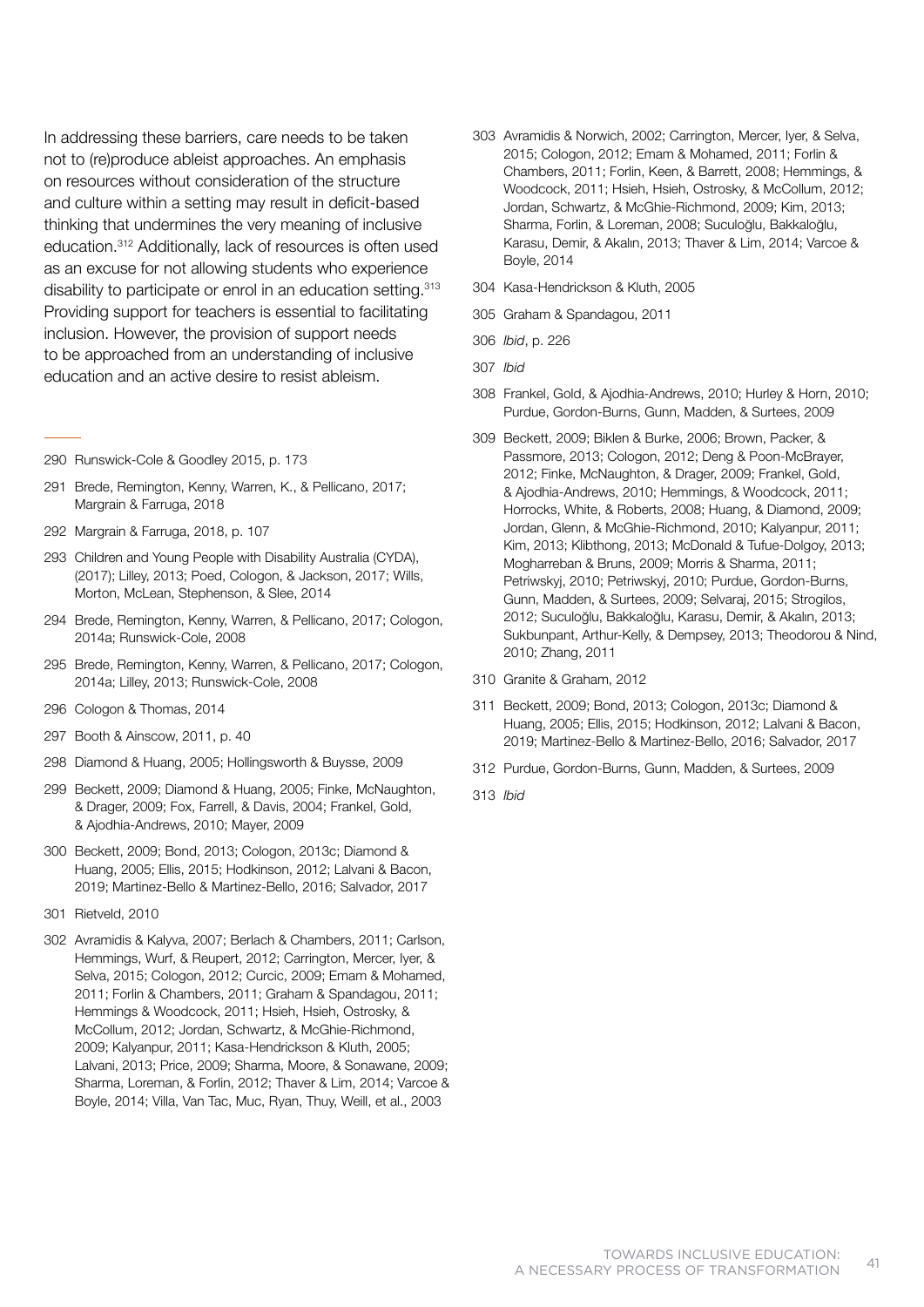# **CHAPTER SEVEN**

 $\bullet$ 

**'Un-othering': transformation towards inclusion**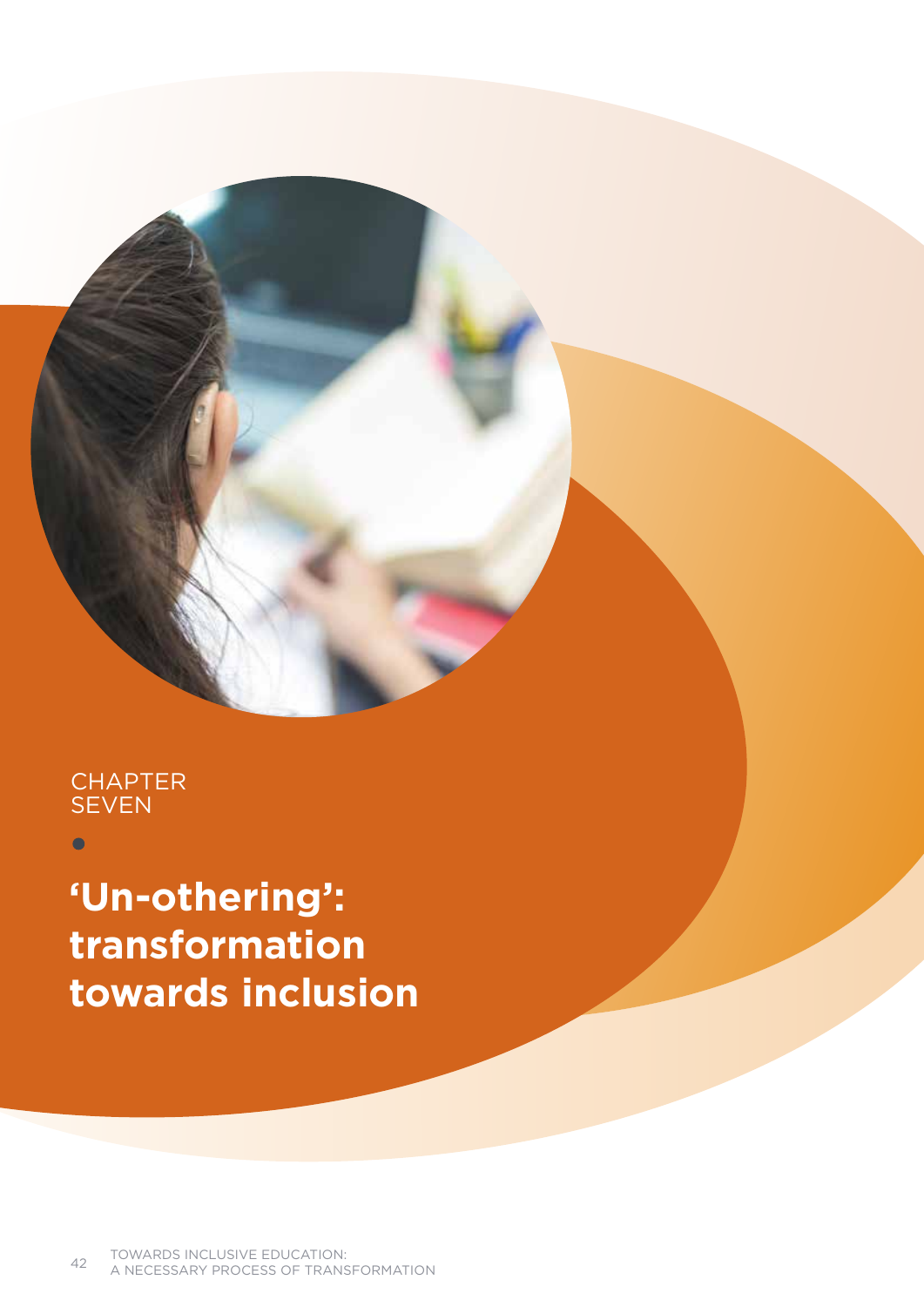In sum, it is clear that the extant research provides strong support for inclusive education. At the same time, it is equally clear that there are currently significant barriers that need to be addressed in order to make inclusive education a reality for all.

In this final chapter I will draw together research to consider some of the key issues that need to be addressed in working towards inclusive education, concluding with policy recommendations.

As noted at the start of this report, it is important to recognise the many students, families, teachers, paraprofessional educators, principals, education department staff and others who work tirelessly every day to support inclusive education. There are many challenges and raising the issues identified within the research literature should not be read as a criticism of individuals, but rather as an attempt to draw to light important issues that require careful consideration if inclusive education is to become a reality in Australia – and as a support to all efforts towards genuine inclusion.

Ending the option to exclude by transitioning from parallel systems of 'special' and 'mainstream' education to an inclusive education system for all is a necessary, long overdue and fundamental step. In Australia, this requires serious state and federal government commitments to inclusive education, and associated legislation, policy, and appropriate provision and distribution of funding. A key and straightforward starting point is to ensure no further segregated settings (schools, preschools, classes, centres, or 'units') are created. Transitioning from the current segregated parallel 'special' and 'mainstream' settings to inclusive settings is essential but is also more complex and needs to be done with considerable care.

To avoid simply relocating students whilst maintaining ableist micro-exclusion, more than co-location is required. Without a paradigm shift away from ableist understandings of human diversity, misunderstandings of inclusive education as deficit-based 'special' education will persist.314 This means that any genuine efforts towards transformation for inclusion necessarily require actively working towards a culture of inclusion within and beyond education settings and systems, including directly working to identify and disestablish ableism in all forms and at all levels.

Within this transition, it is important to ensure that the highest possible quality of education is provided to every student at all times. Inclusive education *is* quality education and is a necessary precursor to this goal.

As explored in the next section of this chapter, there are considerable attitudinal barriers to the culture shift required. From within 'special' education, despite the lack of research evidence to support the notion (see chapter two), barriers include the contradictory concern that ending segregated education will reduce the opportunity for quality education and a fear that it will render those who have dedicated their lives to 'special' education redundant. Within 'mainstream' settings these barriers include fear of not being able to provide quality education for all children, alongside an ableist misunderstanding, perpetuated by the current option to exclude, that children who have been ascribed disability labels are 'intruders' in 'mainstream' settings and might 'better belong elsewhere'. Reflecting on these issues not only raises the matter of the culture shift required, but also the practical considerations needed for transformation towards inclusive education.

In the remainder of the chapter, a range of aspects of the research are explored with the intention of supporting these processes of change. Before engaging with these, though, it is important to acknowledge both the magnitude of this change and the fact that it happens little by little in everyday exchanges. A necessary starting point is always to consider the existing strengths within any given system or setting. It is from what we already know we can do well that we can move forward to address what it is we need

> $\overline{G}$ A key and straightforward starting point is to ensure no further segregated settings (schools, preschools, classes, centres, or 'units') are created.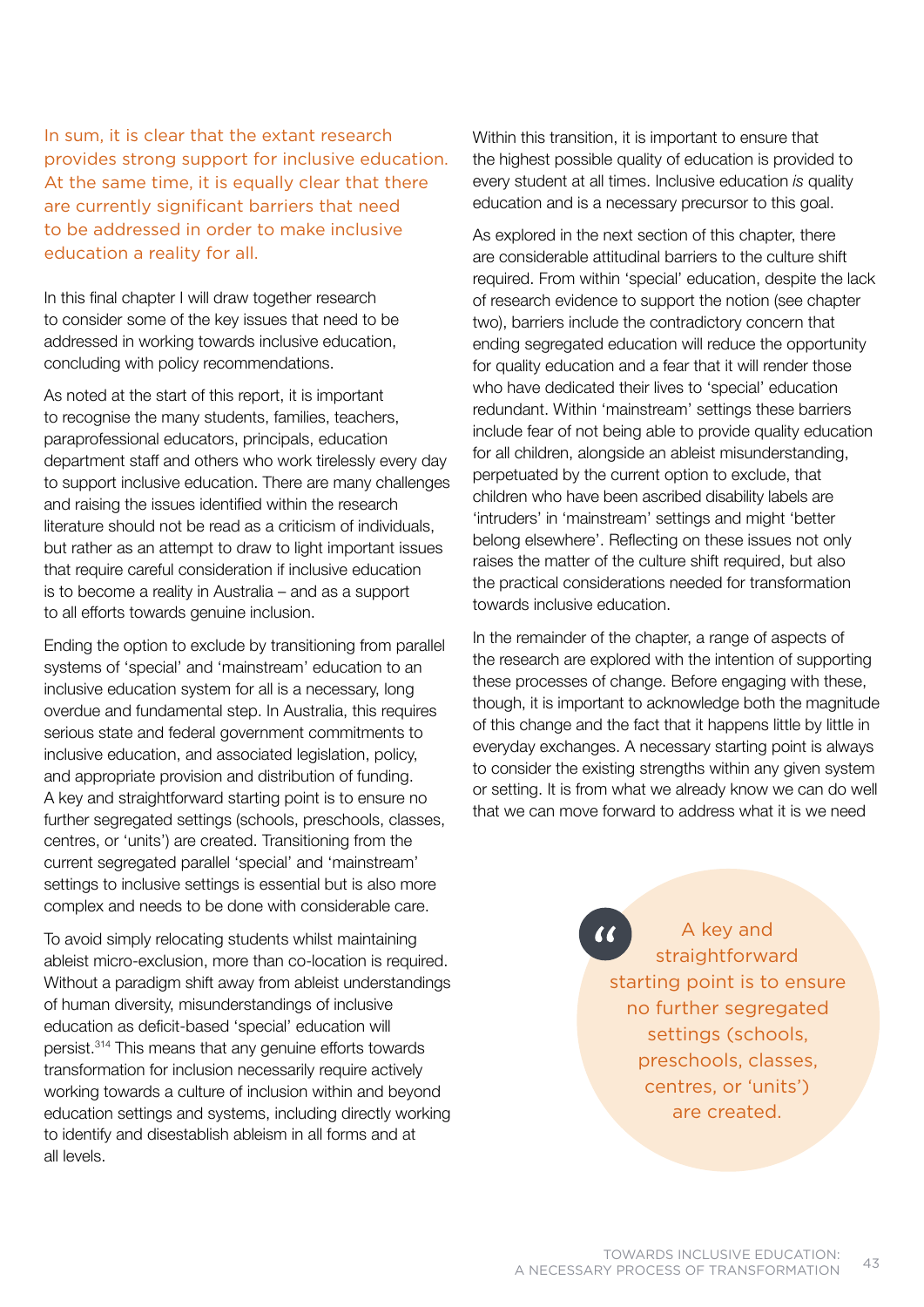to do better. Additionally, it is important to start with a clear vision of where we are heading, why, and what steps are needed to get there. From here, we can engage in an ongoing iterative cycle of planning and review – implementing, observing, reflecting, and then planning again. Examples from research and practice can assist in getting a clearer picture of this process in action.315 In getting started, it may be helpful to:

- document a clear vision and shared set of values for working towards inclusion
- create a 'space' to work together to build a shared understanding and collaborative starting point, and provide resources and support to enable this
- identify current strengths and enablers (practical and attitudinal)
- identify current barriers (practical and attitudinal)
- document what change is needed:
	- what will this change 'look like' when it has happened?
	- will this change be consistent with inclusive values?
- build on current strengths and acknowledge current barriers, identify the steps that might enable the process of transformation from 'where we are' to 'where we are going'
- determine what support, knowledge and skills are needed to enable these steps
- identify where this support and learning can come from

If the adults  $\alpha$ seeking to foster a culture of inclusion have not examined their own attitudes and practices, they are likely to perpetuate the cycle of ableism, ultimately preventing the realisation of inclusive education.

- choose a starting point (small and bigger) and begin
- take action, document, observe, reflect, review and continue this cycle.

In the remainder of this chapter the research evidence is examined to identify some key factors that may facilitate this transformation towards inclusive education. While ongoing research is required, there are a number of areas for which the research provides a strong basis to progress this transformation.

## Attitudes and beliefs about inclusive education

Discussion has long been held about the *potential* of education to bring about social change.316 As explored in chapter two, research provides evidence to demonstrate that as people we are not born prejudiced, however, we develop and demonstrate prejudice early in childhood as we are enculturated into the dominant ways of thinking and being.317 In fact, research provides evidence that as early as two years of age, children's conversations and behaviours demonstrate ableist enculturation<sup>318</sup>, and by the age of three, children will identify people or groups of people they 'like' or 'dislike' on the basis of symbols of conflict or stigma.<sup>319</sup> By age six, children will make unsolicited prejudiced statements consistent with internalised cultural preferences.320 Awareness of the processes of enculturation emphasises the importance of working with children from young ages to foster a culture of inclusion and actively seeking to break the cycle of entrenched ableism. However, these childhood processes of enculturation are unlikely to change until attitudes begin to change amongst adults within and beyond education systems, including across the community and within media and government.<sup>321</sup>

If the adults seeking to foster a culture of inclusion have not examined their own attitudes and practices, they are likely to perpetuate the cycle of ableism, ultimately preventing the realisation of inclusive education. The importance of listening and learning together with children and young people is therefore particularly pertinent.<sup>322</sup>

While it is common to advocate for 'disability awareness' as part of the efforts towards a culture of inclusion, this tends to be interpreted to mean awareness of characteristics associated with disability labels. A critical aspect of working towards inclusion does in fact involve a form of 'disability awareness' – that is, disability equity education. This involves developing awareness of ableism and working to resist dominant negative and normative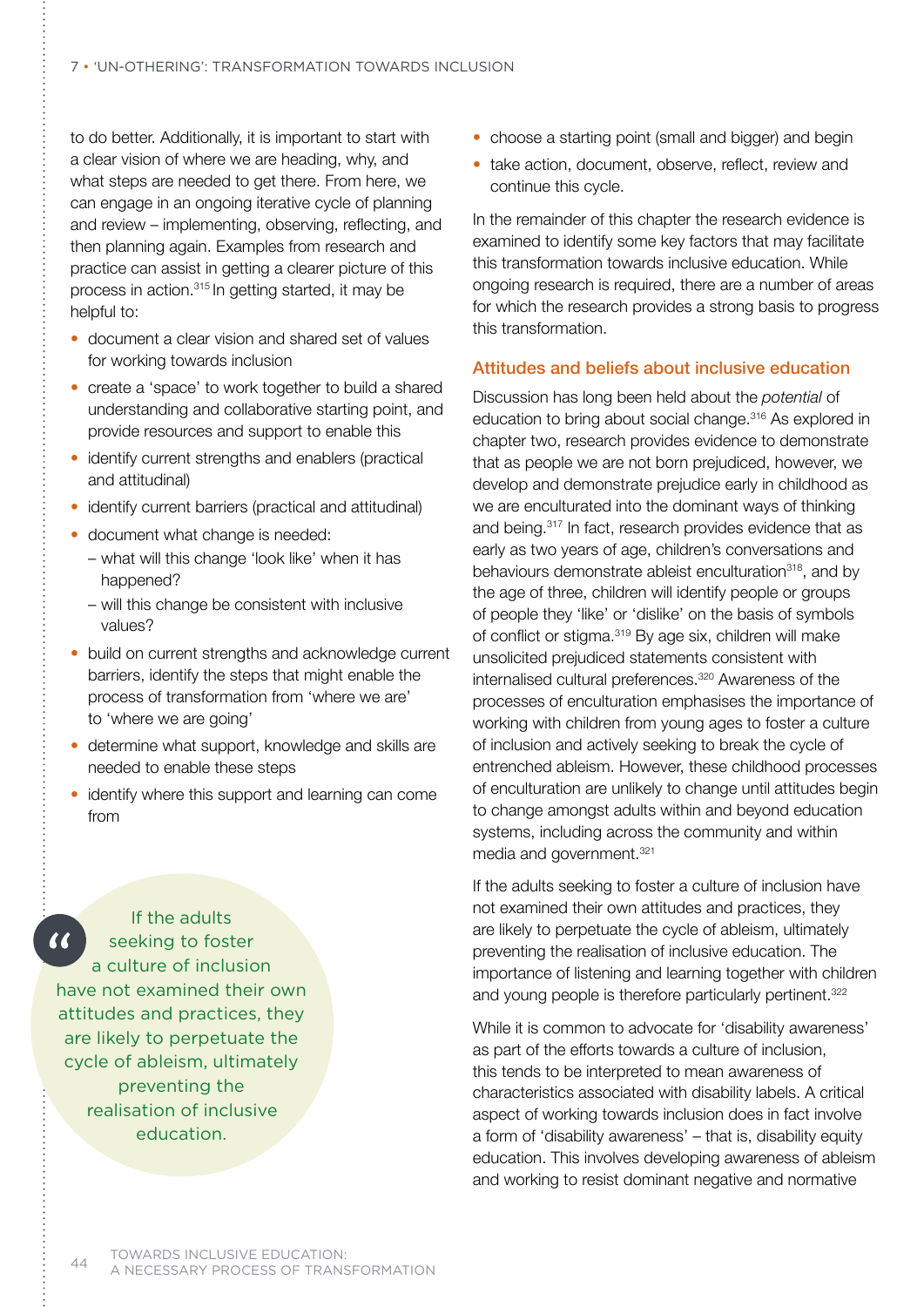narratives or understandings of impairment or 'disability'.323 It entails processes of engaging in developing critical understandings of disability and our shared humanity. Disability equity education involves using or developing resources or pedagogies that represent impairment as a valued form of human diversity. This process of learning therefore involves developing understandings to recognise all people who experience disability as full, whole, capable, valued, contributing, diverse and active beings. It challenges the 'othering' of people with disability and the notion of an 'us versus them' by recognising that there is no 'them' – we are all 'us'. Supporting students and teachers to engage in disability equity education opens possibilities for actively reducing the barriers that result in the experience of disability for many people.<sup>324</sup>

Openness to learning through mistakes and ongoing development as a teacher has also been found to be critical, along with working collaboratively with parents and other teachers.<sup>325</sup> Level of parental education has been found to influence attitudes towards inclusion.<sup>326</sup> These findings are consistent with a growing body of research demonstrating the importance of teacher attitudes for bringing about inclusive education.<sup>327</sup> It is important to note that research provides evidence to suggest that differences in teachers' attitudes result in differences in teaching practices overall, not just related to students who experience disability.<sup>328</sup>

In longitudinal research, Jordan and colleagues provide evidence to demonstrate that when teachers take on the attitude and belief that they are responsible for and have a valuable role to play in the education of *all* students (specifically including students who experience disability), these teachers engage with *all* students more often and at higher cognitive levels.<sup>329</sup> Consequently, "inclusive teachers are more engaged and proactive educators".330 This means that teachers need to be committed to the education of all students in their groups or classes.<sup>331</sup> Differences in teachers' beliefs result in differences in teaching practices overall, not just related to students who experience disability.332 These findings contribute to the recognition of the importance of teacher attitudes towards inclusive education, in order to bring about the best possible education for all students – whether or not students experience disability. Indeed, a reciprocal relationship forms between attitudes and practice, in which inclusive attitudes create the conditions for engaging in inclusive practice, in turn resulting in more inclusive attitudes.

The attitudinal transformation required for inclusive education is premised on the disestablishment of ableism. To disestablish ableism in education, Hehir<sup>333</sup> argues that it is necessary to:

- acknowledge that ableism exists within our systems of education
- actively seek to unravel the effects ableism is having (deconstructing dominant ableist practices)
- welcome and embrace impairment as one of the many and valuable aspects of human diversity (along with diverse cultural backgrounds and genders, for example)
- avoid negative stereotyping and eliminate patronising approaches and representations
- actively seek to incorporate and celebrate multiple modes of participation
- debunk the myth that 'special' education (segregated education) is superior to education of all students together
- develop an understanding of and willingness to engage with principles of universal design for learning
- provide appropriate support within 'mainstream' settings when needed to ensure equitable access to education (e.g. providing and/or teaching braille, assistance with setting up AAC systems)
- ensure that the education of allied support providers (e.g. teachers of the D/deaf, braille teachers and allied health therapists) enables the provision of adequate support to teachers in developing key skills (fluent signing, knowledge of how to teach braille, etc), as well as supporting recognition of and resistance to ableism, and includes the ability to collaborate with teachers to support inclusive education
- apply principles of universal design for learning.

As explored throughout, perpetuation of the 'special' education paradigm, rather than resulting in inclusive education, further entrenches ableist thinking and practices. Transformation of education systems, policies and practices is required. This involves critical engagement with all aspects of education settings and systems, including examining the environment and addressing the physical arrangement of rooms, and ensuring that when students are arranged into groups that these do not create micro-exclusion (e.g. ability grouping or streaming) and instead are flexible and heterogeneous groups.334 Additionally, it is essential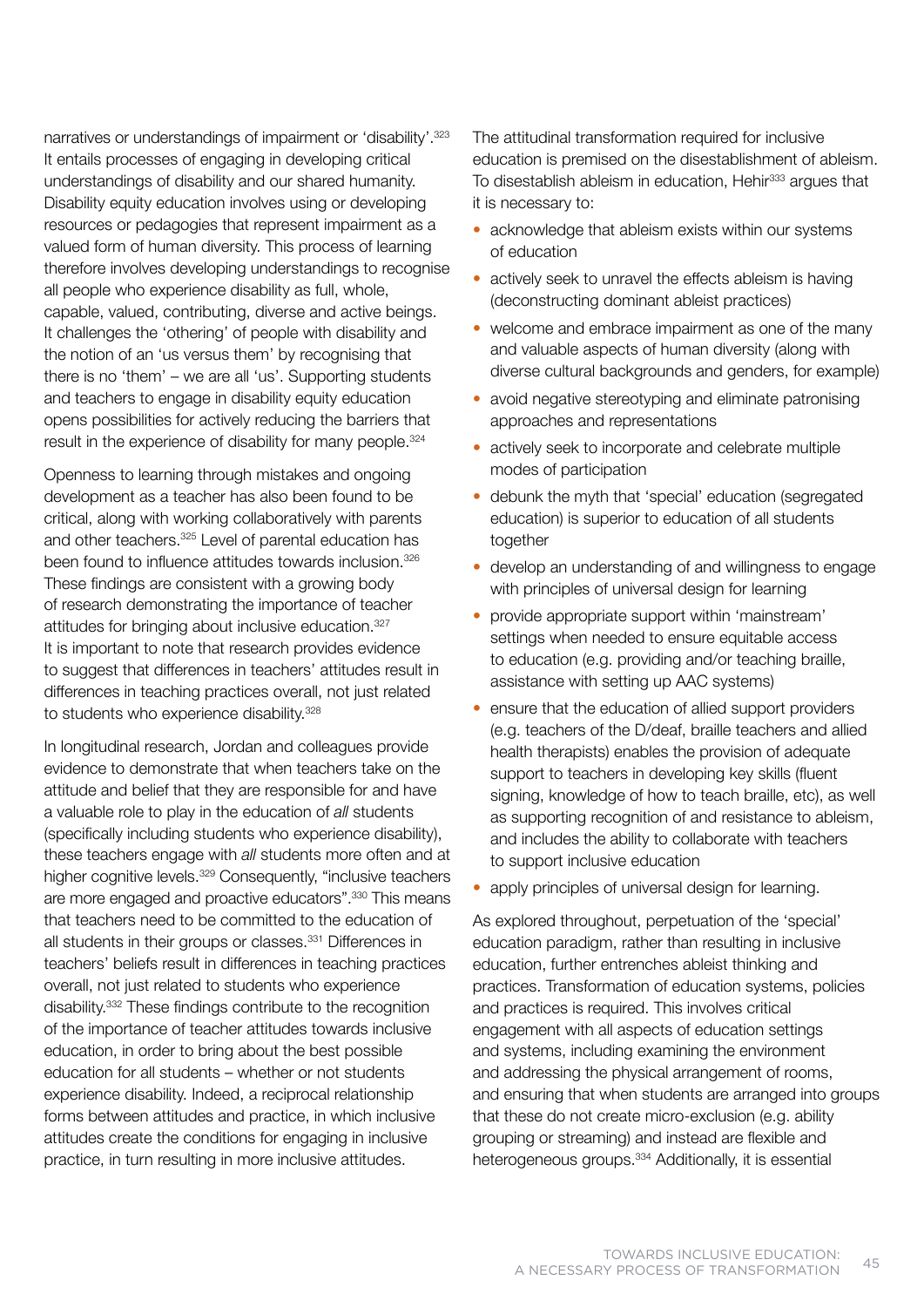Teachers who  $\alpha$ receive education about inclusive education have been found to be more likely to have positive attitudes towards students who experience disability.

to ensure that the classroom teacher remains responsible to and for all students and that teachers, educational leaders and allied professionals work effectively and collaboratively to support inclusive education.335 Consideration of inclusive approaches to assessment are essential to reveal student capabilities (rather than using inadequate or inappropriate methods of testing), as well as careful consideration of the approaches to communicating assessment processes and outcomes.<sup>336</sup> A strong emphasis on developing positive relationships, culture and climate within the classroom is also fundamental.<sup>337</sup>

Fostering positive attitudes at all levels and within all processes is a major component of inclusive education. In addition to openness and willingness to bring about inclusive education and active resistance to ableist practices (and alongside concerted efforts towards universal approaches to learning and teaching), teachers and school leaders require support to adapt the environment and materials as required for the participation of individual students.<sup>338</sup> This requires a combination of resources and the support of allied professionals. While all support needs to be implemented carefully to avoid creating microexclusion, as discussed earlier, this support is at least as important in inclusive as in segregated education. Teachers need to be supported to develop strategies for communication and participation as required, thus teachers of the Deaf and braille teachers, as well as allied health professionals, for example, play an important role in working together with students, teachers and families to support inclusive education.<sup>339</sup> Teachers and other professionals often benefit from support to develop understanding about roles and responsibilities in the education of students who experience disability.340 As illustrated through the examination of the research evidence regarding the role of paraprofessional educators, careful consideration of and communication about the roles of all professionals is essential to avoid creating situations of micro-exclusion.<sup>341</sup>

Regular collaboration with all members of the education team, including parents, and allied support professionals is required.342 This involves allied professionals working with teachers and families, rather than with students directly. At times it may be appropriate for support to be provided in a 'push-in' model of learning, where a support staff member is directly involved within classroom practice, rather than a traditional (and always exclusionary) 'pull-out' model.343 However, any such 'push-in' support needs to be implemented in a genuinely inclusive manner and as part of a universal approach to education for all. This means ensuring that intended support does not end up constituting micro-exclusion. Consulting students regarding the support they need and how they believe this is best implemented is essential within this process.<sup>344</sup>

Addressing the changes required to meet these recommendations requires action at many levels – one key aspect is teacher education.

## Teacher education for inclusive education

Teacher attitudes influence the implementation of inclusive practices in the classroom.345 Teacher education is directly related to teacher attitudes.<sup>346</sup> Given the importance and implications of teacher attitudes<sup>347</sup>, and the relationships between ableism and negative views towards inclusive education, McLean argues that engaging professionals in processes of examining their beliefs and attitudes, and disestablishing ableist views, is an ethical obligation for teacher education.348 Additionally, what teachers do in the present can create change 'for the better'.349

Inadequate, or severely inadequate, teacher education for inclusion is a major barrier to inclusive education.<sup>350</sup> Forlin finds that teacher education for inclusion "in most regions has been tokenistic at best and non-existent at worst".351 Furthermore, it is not only the pre-service education that teachers receive, but also ongoing professional development that needs to focus on inclusive education.352 This is essential because education contexts (and broader contexts) change frequently, because inclusive education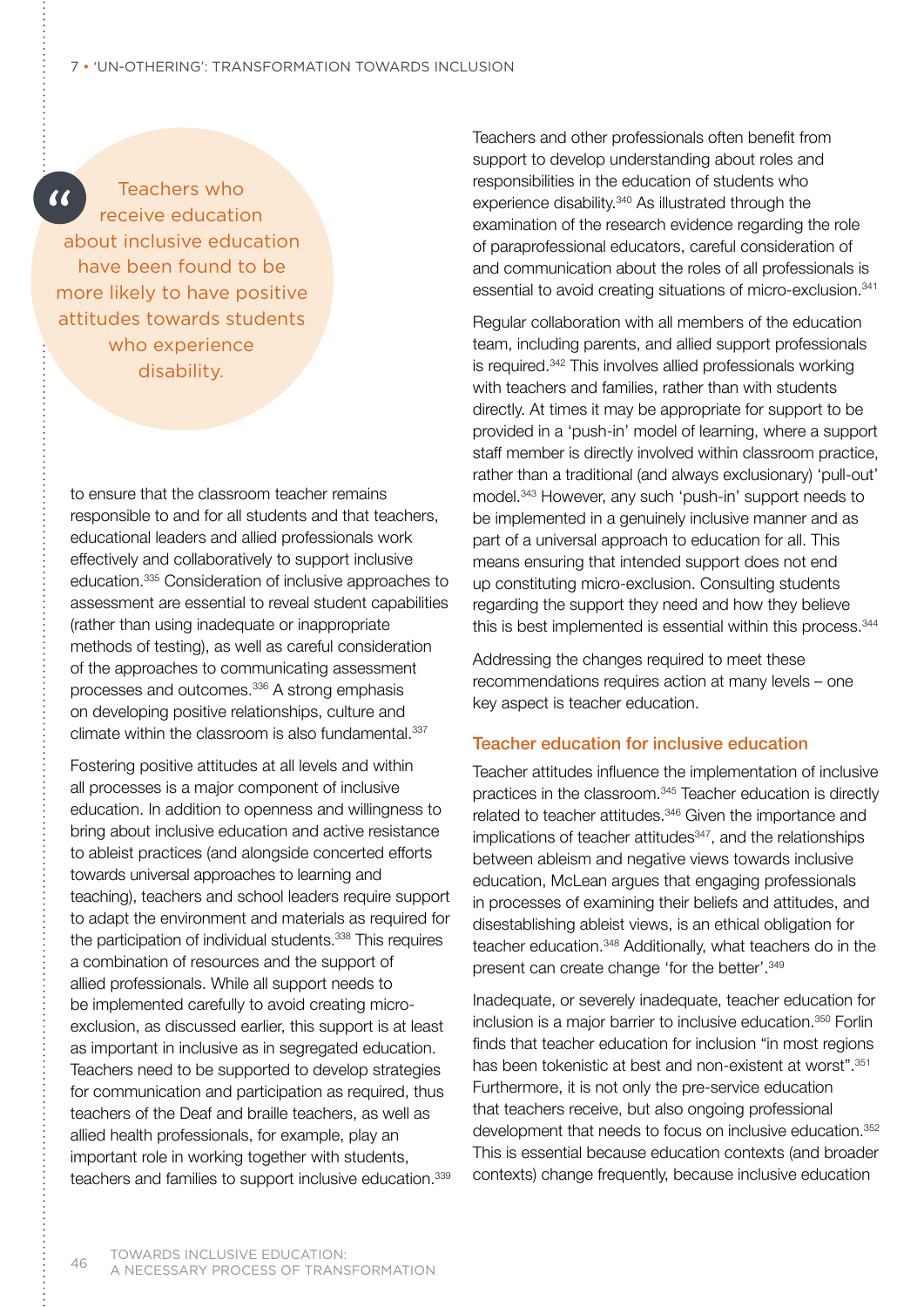is an ongoing process, and because there are many teachers currently in service who have had limited education in terms of inclusive education and require professional development to further develop their skills and understandings.<sup>353</sup> For this reason, research finds that less experienced teachers (who have been more recently educated) are more likely to hold positive attitudes towards inclusive education.<sup>354</sup> Recognising that teachers' understanding of education grows as they gain experience is also relevant in terms of acknowledging the need for pre-service as well as ongoing teacher education for inclusion.

Despite the current and serious issues in teacher education for inclusion, nationally and internationally, it has been found to have positive impacts on teacher attitudes.<sup>355</sup> Teachers who receive education about inclusive education have been found to be more likely to have positive attitudes towards students who experience disability.356 However, as outlined in chapter six, research provides evidence of widespread concerns about inclusive education on the part of teachers. Lack of teacher education and support has been identified as a barrier to inclusive education.<sup>357</sup> Despite the positive attitudes of more recently graduated teachers, research also provides evidence to suggest that many new teachers consider their teaching education to have been inadequate to prepare them to teach inclusively, with more sustained and intensive education for inclusion required.358 Positively though, research also finds that pre-service and in-service teacher education for inclusion can alleviate these concerns and facilitate positive attitudes towards inclusive education, as well as supporting the development of teacher skills and confidence in bringing about inclusion in practice.

This unexamined  $\overline{\phantom{a}}$  perpetuation of the myth of 'normal' reduces the quality of education for all students since it does not take into account any aspects of human diversity.

As noted earlier, the notion that there is a 'special' way to teach 'special' students is in itself an ableist view.<sup>359</sup> This ableist thinking results in categorising some students as unacceptable for inclusion.360 By inference, this view suggests – incorrectly – that there is *one way* to teach all students *except* students who experience disability. The uncritical absorption of the myth of 'normal' creates the conditions where teachers are able to view students who experience disability as 'Other' and this process results in a lack of confidence (and sometimes unwillingness) to teach all students.<sup>361</sup> Additionally, this unexamined perpetuation of the myth of 'normal' reduces the quality of education for *all* students since it does not take into account *any* aspects of human diversity and thus teaching is not optimal for any student. The notion that there is one way to teach any group of students is both problematic and untrue, as it denies the individuality of all students and the diversity within any group, thus inclusive teachers are flexible and responsive and better teachers of any student.<sup>362</sup>

Moving beyond the myth of the 'normal' student creates the conditions to improve the education of all students. While many teachers express considerable anxiety about inclusive education<sup>363</sup>, confidence grows with experience of inclusion.364 However, teachers require support to prepare them for this experience.

As noted above, teacher education has been found to lead to more inclusive attitudes.365 However, some studies show only minimal change<sup>366</sup> and the majority of pre-service teachers feel unprepared for inclusive education367. The traditional approach to teacher education in which teachers are taught about disability categories, often in a week-by-week fashion, serves to reinforce the myth of the 'normal' and 'sub-normal' student<sup>368</sup>, thus perpetuating ableism and impeding the opportunity to develop inclusive attitudes. Instead, anti-ableist teacher education is required.

It is necessary for teacher education to equip teachers with both the awareness and the skills and knowledge to implement strengths-based approaches to inclusive education and to develop flexibility and creativity in providing multiple ways to learn and engage.369 This strengths-based approach is important not only in relation to students, but also in collaborating with other adults. Learning processes for successful and positive collaboration with families, and other important people involved in the lives of students, is an important aspect of teacher education for inclusion.<sup>370</sup> Furthermore,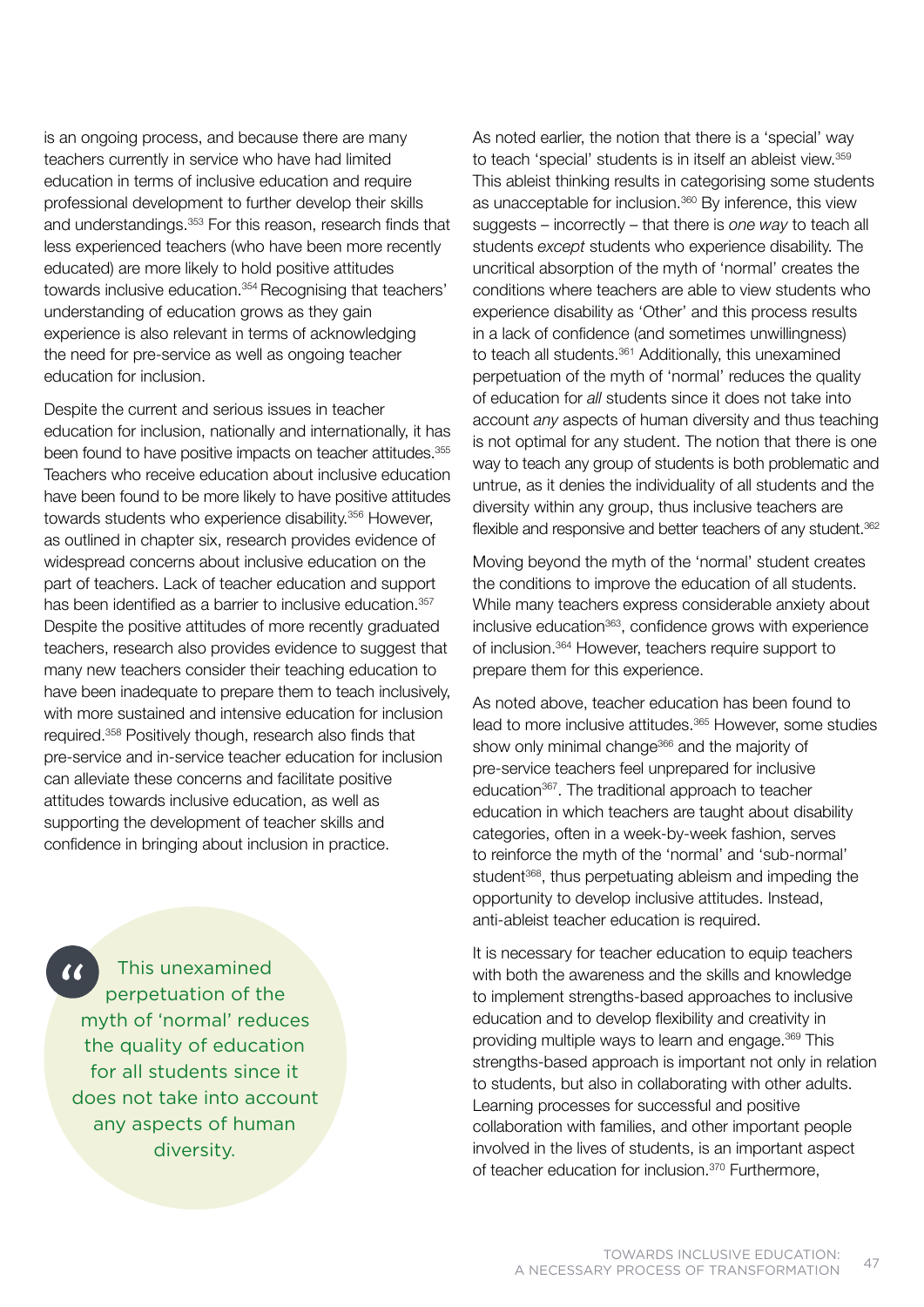collaborative learning between professionals has been found to be an effective approach to increasing and improving inclusive practices.<sup>371</sup>

While there are a range of misunderstandings and confusions about the meaning and processes of differentiation and universal approaches to curriculum, pedagogy, assessment, and the provisioning of the environment, there is a growing body of research investigating the use and outcomes of such approaches.372 This research is of direct relevance to recent policy development in Australia. The Nationally Consistent Collection of Data on Students with Disability (NCCD), which came into effect in 2018, now forms the basis for funding support across education settings in Australia.<sup>373</sup> Under the NCCD, all teachers are required to engage in Quality Differentiated Teaching Practice (QDTP) in order to facilitate the inclusion of all students, and to meet the requirements of the *Disability Standards for Education*. 374 QDTP is understood as an approach to teaching that is responsive to all students and that can be "reasonably expected as part of quality teaching or school practice".375 Under the NCCD, additional funding is provided to support teachers in undertaking further levels of adjustments, which are categorised as: Supplementary Adjustments, Substantial Adjustments and Extensive Adjustments. However, additional funding is not provided for engaging in QDTP and instead it is expected as a foundation of teaching for all.376 This means that to meet current Australian Government teacher requirements, all teachers need to be equipped to take a universal approach to accessibility and participation in curriculum, pedagogy, assessment, and the provisioning of the environment in order to facilitate QDTP.

Teacher education for inclusion needs to be based on understanding the importance of relationships, particularly in regards to positive approaches to supporting behaviour development.<sup>377</sup> Additionally, teachers need support to understand that inclusion is an ongoing process.<sup>378</sup> The idea of inclusion as a 'work in progress' can facilitate teachers' willingness to adapt strategies and ideas as they build relationships with students and families and learn more about the processes of teaching and about each individual student with whom they work.379

From the research it is clear that key elements of teacher education that result in more positive attitudes towards, and understanding of, inclusive education include:

- teacher education based on an anti-bias, rights-based approach to inclusive education for all students<sup>380</sup>
- education for critical reflection and critical consciousness to facilitate inclusive attitudes<sup>381</sup>
- support for teachers to develop skills in identifying, challenging and addressing barriers to inclusion<sup>382</sup>
- teacher education that enables teachers to develop an understanding of ableism, recognise ableist values and practices, and seek to disestablish ableist attitudes, including consideration of representation of people who experience disability<sup>383</sup>
- support to move beyond deficit thinking entrenched within the 'special' education paradigm towards a strengths-based approach to education that welcomes and celebrates diversity<sup>384</sup>
- learning about and developing a rights-based understanding of inclusive education<sup>385</sup>
- engaging in critical reflection about beliefs and practices386
- building confidence for inclusive education through reflective practice on developing knowledge of flexible pedagogy<sup>387</sup>
- engaging with critical disability studies to develop understanding of the social construction of disability and the role of the teacher in reducing ableism<sup>388</sup>
- developing an understanding of diversity as a resource rather than a 'problem' and learning to presume competence and hold positive expectations of all students<sup>389</sup>
- learning about available supports for facilitating inclusive education<sup>390</sup>
- critical engagement with resources and inclusive approaches to provisioning the environment<sup>391</sup>
- developing an understanding of the importance of building relationships with students to facilitate inclusion<sup>392</sup>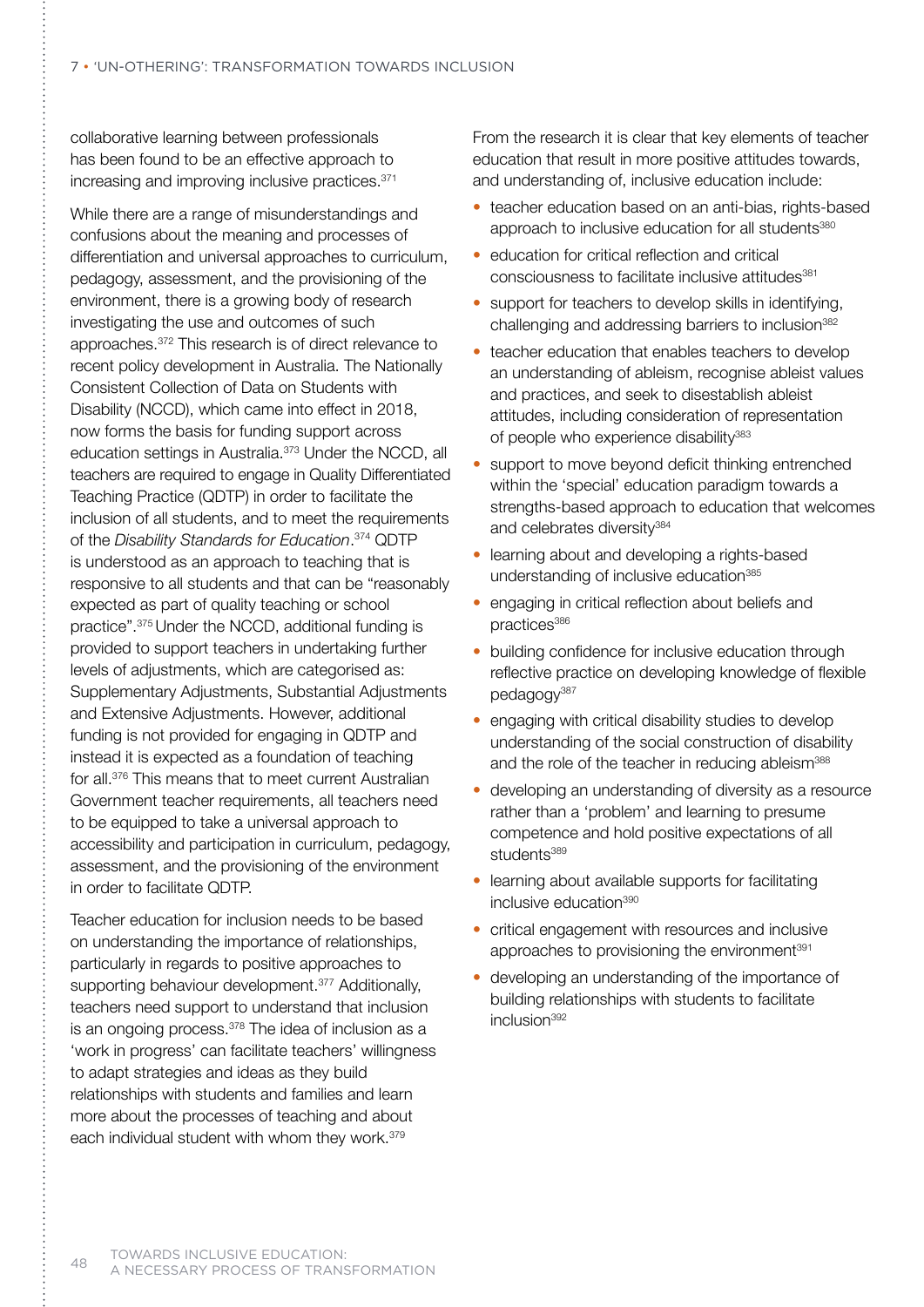- developing an understanding of the importance of listening to people who experience disability, including children and young people, and drawing on the disability rights movement in striving towards inclusive education393 (and within this, providing opportunities for respectful engagement with people who experience disability and their families $394$ )
- establishing strategies for ongoing collaboration with other teachers, including the provision of a 'theoretical toolbox' to assist with engaging in ongoing critical thinking and critical reflection<sup>395</sup>
- learning about effective approaches to using support for inclusive education, particularly awareness of common pitfalls and important practices for collaborating with paraprofessionals, and alternative approaches to support<sup>396</sup>
- support for developing understanding of and skills for engaging in differentiation and universal approaches to curriculum, pedagogy, the environment and assessment.397

When teachers perceive a culture of exclusion or feel that they are not supported through policy, and when they experience the effects of a lack of support, this can have a detrimental impact on their attitudes towards inclusive education.398 One key area of policy is teacher education for inclusive education. This requires providing education in disability studies and inclusive education as an essential component of teacher education and ongoing professional development for all teachers and all other professionals involved in supporting inclusive education. Consistent with international obligations under the CRPD, the delivery of this teacher education needs to include *at least* one compulsory, semester-long subject dedicated solely to inclusive education. This needs to be undertaken alongside embedded approaches to ensuring all aspects of teacher education address inclusion. Additionally, ongoing professional development for in-service teachers is required.

## Paraprofessional support for inclusion

As discussed in chapter four, despite substantial concerns about common approaches to using paraprofessional support for inclusive education<sup>399</sup>, in research involving parents, teachers, students and paraprofessional educators it is argued that with careful planning, preparation and implementation, paraprofessional support may help facilitate inclusion. It has also been argued that

# $\overline{11}$

It is clear that current policies are inadequate for the realisation of inclusive education.

specific planning around the roles and responsibilities of paraprofessional educators and teachers can result in improved educational experiences and increased student involvement in the curriculum.<sup>400</sup> Paraprofessional educators report the belief that their support can be beneficial in providing teachers with another adult to discuss and reflect on ideas and problem-solving within the everyday.401

Research provides evidence that, working in close partnership with the teacher, paraprofessional support may be implemented in such a way that it is beneficial for organising the learning environment, preparing or adapting materials in ways that can benefit all students, and providing general assistance to support the teaching and learning that occurs in the classroom.402 Unobtrusive, discreet support from a paraprofessional educator to further scaffold what is being taught by the teacher may allow for student autonomy and facilitate inclusion.403 Indeed, in research with 16 young adults labelled with intellectual disabilities, Broer and colleagues found that students reported that at times paraprofessional educators were able to assist by providing useful explanations to clarify teacher instruction.404

When paraprofessional educators are from the same community or cultural backgrounds as families, or have experienced similar life situations, Appl reports that paraprofessional support has been found to bring together families and professionals when many different professionals are involved in the lives of the student and family.405 Paraprofessional support can be useful for assistance with small group learning and supervision of students, including assistance with emergencies and classroom management.406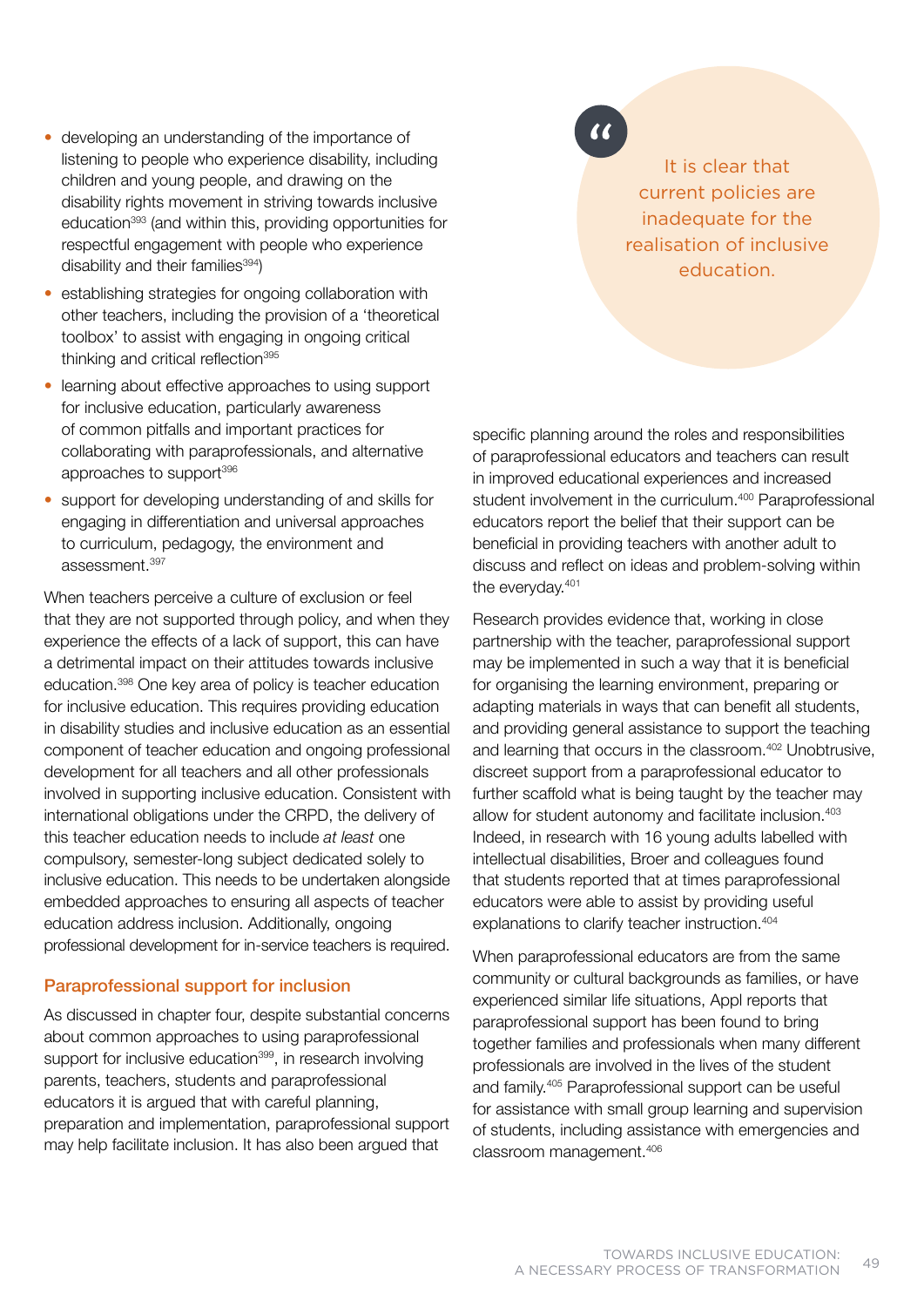$\overline{\mathcal{U}}$ 

# Research

provides substantial evidence that the current approaches to paraprofessional support can impede, rather than facilitate, inclusion.

When adequate education and professional development is provided and careful and ongoing collaboration with the teacher is in place, paraprofessional educators report beliefs that they can provide effective support for inclusive education.407 However, suggestions that further education for paraprofessionals is the key strategy needed require cautious examination given the risk that this may serve to legitimise the problematic tendency for teachers to inappropriately transfer teacher responsibility for students to the paraprofessional.408

Overall, it is clear that the common strategy of employing paraprofessional educators to support the education of students who experience disability may hold some promise. However, by contrast (as outlined in chapter four), research provides substantial evidence that the current approaches to paraprofessional support can impede, rather than facilitate, inclusion. Consequently, careful, comprehensive and research-based policy-making is required.

## Policy and practice for inclusive education

 "*Inclusive education is an example of a policy initiative that is socially just, but requires significant commitment and knowledge to implement.*"409

In relation to policy, two key matters of concern are raised in the research literature. Firstly, policies are frequently inadequate (or non-existent) and misunderstandings of inclusive education are evident in many policies that purport to be about inclusion.410 Secondly, while many policies do outline inclusive approaches, there is a need for stronger links between policy and practice.<sup>411</sup> Indeed, what is stated in policy and legislation is not necessarily reflective of implemented practice.<sup>412</sup>

Regarding the first of these two key issues, it is clear that current policies are inadequate for the realisation of inclusive education. To bring inclusive education to a reality, policy transformation is required. Critically, policy makers need to engage with inclusive education as a fundamental human right for every person, and thus to shift from inclusive education as a choice – or an optional extra – to inclusive education as everyday practice for all.413

Concerning the links between policy and practice, inclusive education policies are common nationally and internationally. However, the translation of these policies into practice is limited and many barriers to genuine realisation of inclusive education have been identified.<sup>414</sup> Fragmentation between policy and practice is an issue that requires thoughtful consideration in undertaking policy-making to bring about inclusive education.415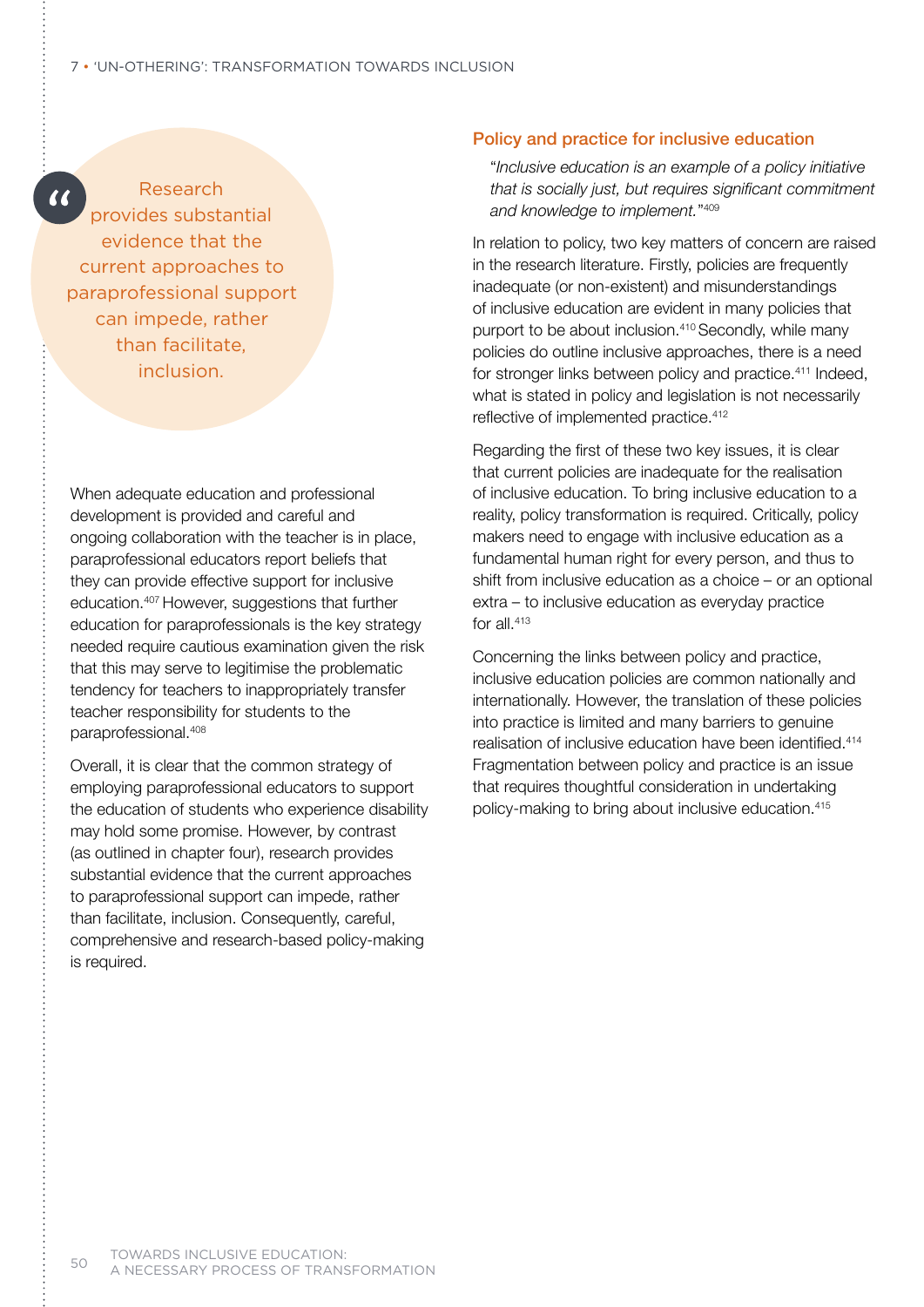## Policy recommendations

Building on the research literature, there is scope for a coordinated framework for inclusive education in all Australian education settings. Cognisant of the importance of policy transformation and a coherent approach between policy and practice, the following research-based recommendations are provided with a view to working towards the realisation of genuine inclusive education:

# **1**

**2**

## Develop and implement a National Action Plan for Inclusive Education to ensure a successful transition from parallel systems of education to one inclusive system of education

Conduct a comprehensive review of policy and practice at all levels of the education system and develop a national plan with measurable actions and robust monitoring and accountability to ensure the rights of students who experience disability are upheld, consistent with Australia's obligations under the CRPD, and in keeping with the definition of inclusive education outlined in *GC4*. There must be no confusion or conflation of inclusion with any forms of exclusion including assimilation, integration or remediation. Careful attention needs to be paid to how the evidence-base on inclusive education is translated to policy, practice and funding systems in order to create an achievable plan for the transition from parallel 'special' and 'mainstream' education systems to one education system for all. This includes a reallocation of current funding to ensure that the distribution of education funds fully and equitably supports the transition and ongoing successful functioning of a genuinely inclusive education system.

## Ensure that no new segregated settings (schools, pre-schools, centres, units or classrooms) are created

As part of the review, the educational practices and culture of segregated schools should be specifically examined, with a view to defining policy and funding arrangements that are consistent with Australia's obligations and contemporary theory. This needs to include a clear plan to ensure a positive transition of current students to a fully inclusive education system. A key initial step in moving towards this is to cease the creation of new segregated settings.

#### Ensure the full recognition of human rights **3**

From the above review, define clear expectations for inclusive education in Australian schools. As part of the review process, conduct a robust review, in consultation with organisations of persons with disability, of the *Disability Standards for Education 2005* and implement the recommendations in the new standards. The expectations need to ensure that there is no implicit hierarchy of students and that no students can be considered 'too disabled' for inclusive education. As such, it needs to be explicit that there are no exceptions to the fundamental human right to inclusive education. Expanding the current data collection practices to include recording and transparent reporting of the numbers of students who do not qualify for an adjustment, who are prevented from enrolling in their local education settings, and of all use of restrictive practices, suspension and expulsion is required. Transparent and disaggregated reporting of educational attainment and completion rates is also required.

#### Foster a culture of inclusion **4**

Addressing ableism within and beyond education settings and systems is essential to facilitating inclusive education. This includes the need for policy to engage the broader community with anti-ableist education and disability equity education.

## **5** Introduce compulsory, comprehensive and ongoing teacher education for inclusion

Ongoing pre-service and in-service professional development for educators on inclusive education (not to be confused with 'special' education) is essential (including developing awareness regarding ableism and the provisions of the CRPD). Within pre-service teacher education, the CRPD requires at least one compulsory core (semester-long) subject in every teacher education program that is solely dedicated to inclusive education. This approach is complemented, but not replaced, by an embedded approach throughout the curriculum. At least one subject dedicated to critical disability studies, free of ableism and underpinned by a disability equity education approach, is also recommended.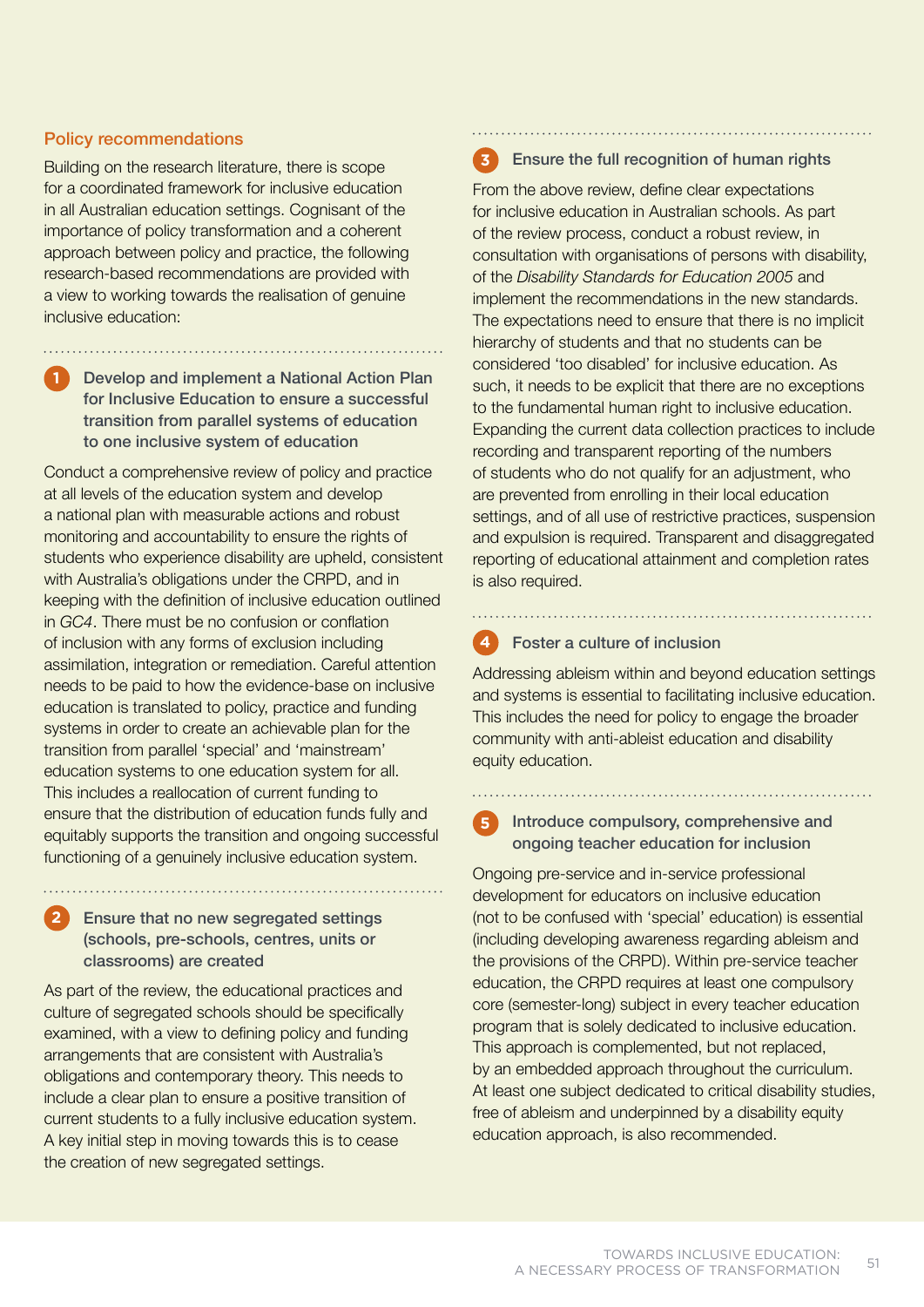#### Build the foundations for successful collaboration for inclusion **6**

Inclusive education practice should become an integral part of education for all allied health and education leaders and other education support professionals. Additionally, teachers and allied professionals require support for collaborating for inclusion. This includes addressing the considerable policy gap regarding the use of paraprofessional support. Information and support for families to assist with the currently complex and often very frustrating process of advocating for inclusive education is also essential.

## Ensure flexible and responsive curriculum and assessment approaches

**7**

The role of differentiation in teaching practice is clearly identified in the implementation of the NCCD. Further development of policy to ensure differentiated, universal approaches to curriculum, pedagogy, environments and assessment is required, with space needed for flexible and responsive approaches. Clear consideration of the impacts of high-stakes student achievement testing is also required.

#### Listen to students **8**

Ongoing commitment to direct, accountable and regular consultation with students who experience disability and their families is required across all aspects of policy-making and implementation for inclusive education.

#### Prioritise disability equity education **9**

Further development of the diversity approach within the *Australian Curriculum* and the *Early Years Learning Framework for Australia* is needed to incorporate disability equity education, including awareness-raising regarding ableism and educational practice.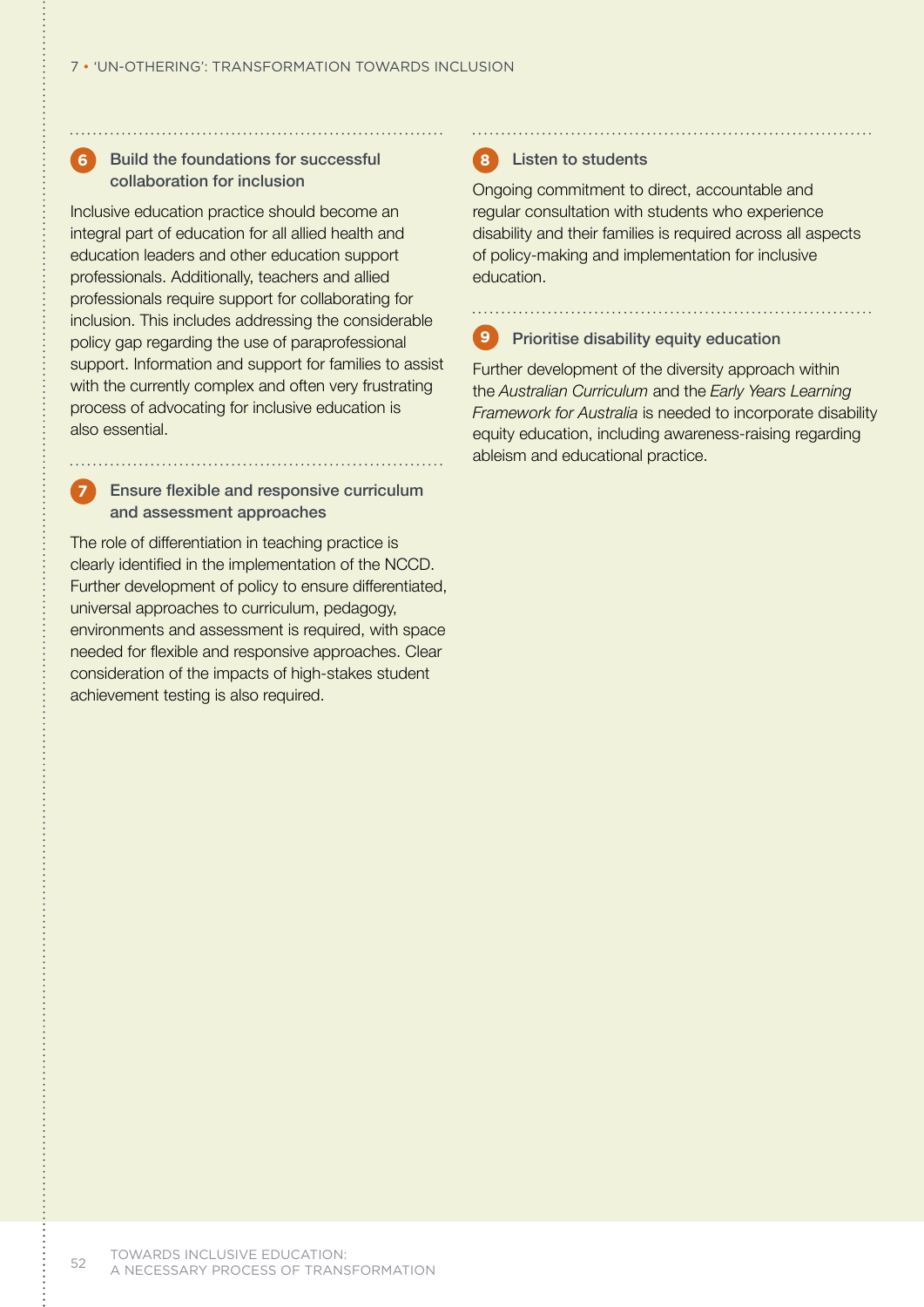## **Conclusion**

As evident in this review, it is now well established that inclusive education is a positive and necessary progression for education systems the world over. Inclusive education is recognised as a fundamental human right. The research demonstrates the positive outcomes of inclusive education. However, the evidence is also clear that there are many barriers to inclusive education that are still prevalent. More than 20 years ago, Barton argued that,

"*it is because of the offensiveness of existing injustices and barriers that we must not on the one hand underestimate the degree of the struggle involved if our vision of an inclusive society is to be realized, or on the other hand fail to recognize the importance of establishing effective working relationships with all those involved in removing oppression and discrimination.*"416

This has not changed. It is clear, therefore, that bringing inclusive education to a reality for all is an urgent ethical and educational imperative. However, this does require transformation, starting with recognising and actively working to disestablish ableism at every level of our education systems, and within society more broadly. As with the social movements that have come before, this is not an easy task and many of us will necessarily feel uncomfortable as we encounter our own ableism and the ableism that abounds in our society. This discomfort is necessary and important to bring about transformation. However, we need to support each other in solidarity as we take on this challenge. Being genuinely inclusive involves ongoing commitment and continual critical reflection. This is not always easy, but it is a worthy challenge when we consider what kind of world we wish to live in *together*.

- 314 Alhassan, 2014
- 315 For example, see: Armstrong & Tsokova, 2019; Nutbrown & Clough, 2009
- 316 Beckett, 2009
- 317 Beckett, 2009; Connolly, Smith, & Kelly, 2002; Lalvani & Bacon, 2019; Mevawalla, In press; Watson, 2018; Werner, Peretz, & Roth, 2015
- 318 Watson, 2018
- 319 Connolly, Smith, & Kelly, 2002; Watson, 2018
- 320 *Ibid*
- 321 United Nations Children's Fund (UNICEF), 2013
- 322 Macartney & Morton, 2011
- 323 Biklen, 2000
- 324 Cologon, Mevawalla, Niland, Artinian, Salvador, & Wright, in press; Lalvani, 2015; Symeonidou & Loizou, 2018
- 325 Lalvani, 2015; Symeonidou & Loizou, 2018
- 326 Stahmer, Akshoomoff, & Cunningham, 2011
- 327 Avramidis & Norwich, 2002; Brownlee & Carrington, 2000; Curcic, 2009; Diamond & Huang, 2005; Forlin, Douglas, & Hattie, 1996; Frankel, Gold, & Ajodhia-Andrews, 2010; Graham & Spandagou, 2011; Hurley & Horn, 2010; Jordan, Schwartz, & McGhie-Richmond, 2009; Jordan, Glenn, & McGhie-Richmond, 2010; Kasa-Hendrickson & Kluth, 2005; Komesaroff, 2007; Koutrouba, Vamvakari, & Steliou, 2006; McMahon, 2012; Purdue, Gordon-Burns, Gunn, Madden, & Surtees, 2009; Qi & Ha, 2012; Rietveld, 2010; Scruggs & Mastropieri, 1996; Sharma, Moore, & Sonawane, 2009; Stanovich & Jordan, 1998; Sze, 2009
- 328 Curcic, 2009; Jordan, Schwartz, & McGhie-Richmond, 2009; Jordan, Glenn, & McGhie-Richmond, 2010
- 329 Jordan & Stanovich, 2001; Jordan, Glenn, & McGhie-Richmond, 2010
- 330 Cologon, 2012, p. 1156
- 331 Florian, 2010
- 332 Curcic, 2009
- 333 Hehir, 2002
- 334 Ferguson, 2008; Johnston & Wildy, 2016; Macqueen, 2013; C. Tomlinson, 2017
- 335 Ferguson, 2008; Giangreco & Broer, 2007; Giangreco, 2010; Rutherford, 2012; Saddler, 2014
- 336 Ferguson, 2008; Florian, Rouse, & Black-Hawkins, 2017; Smith, 2018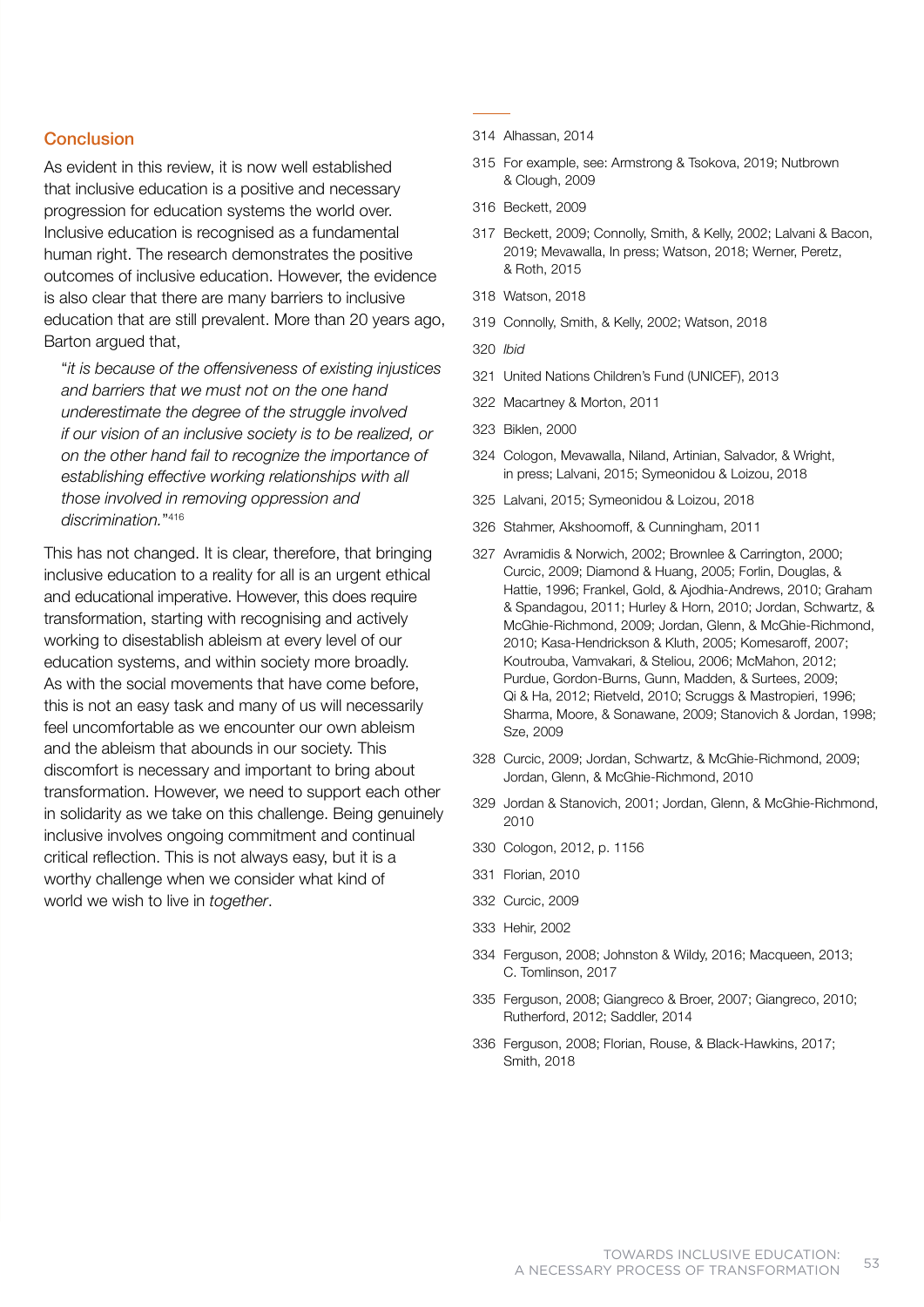- 337 Downer, Rimm-Kaufman, & Pianta, 2007; Essa, Bennett, Burnham, Martin, Bingham, & Allred, 2008; Ferguson, 2008; Hamre & Pianta, 2001; Hamre & Pianta, 2005; Mashburn, Pianta, Hamre, Downer, Barbarin, Bryant, et al., 2008; Pianta, 1999; Pianta & Stuhlman, 2004
- 338 Batu, 2010; Brown, Packer, & Passmore, 2013; Curcic, 2009; Carlson, Hemmings, Wurf, & Reupert, 2012; Cologon, 2012; Kasa-Hendrickson & Kluth, 2005; Morris & Sharma, 2011
- 339 Hehir, 2002
- 340 Finke, McNaughton, & Drager, 2009; Mayer, 2009
- 341 Finke, McNaughton, & Drager, 2009; Mogharreban & Bruns, 2009
- 342 Batu, 2010; Finke, McNaughton, & Drager, 2009; Fox, Farrell, & Davis, 2004; Hurley & Horn, 2010; Purdue, Gordon-Burns, Gunn, Madden, & Surtees, 2009; Recchia & Puig, 2011; Theodorou & Nind, 2010; Trepanier-Street, 2010
- 343 Finke, McNaughton, & Drager, 2009; Jordan, Schwartz, & McGhie-Richmond, 2009; Mogharreban & Bruns, 2009; Vakil, Welton, O'Connor, & Kline, 2009
- 344 Coates & Vickerman, 2010; Macartney & Morton, 2011
- 345 Carlson, Hemmings, Wurf, & Reupert, 2012; Curcic, 2009; Huang & Diamond, 2009; Kasa-Hendrickson & Kluth, 2005; McCray & McHatton, 2011; Srinivasan, 2017; Lalvani, 2015
- 346 Appl & Spenciner, 2008; Avramidis & Norwich, 2002; Baglieri, 2008; Cologon, 2012; Dart, 2006; Emam & Mohamed, 2011; Faamanatu-Eteuati, 2011; Forlin, Keen, & Barrett, 2008; Hemmings & Woodcock, 2011; Kraska & Boyle, 2014; Suculoğlu, Bakkaloğlu, Karasu, Demir, & Akalın, 2013; Sharma, Forlin, & Loreman, 2008; Sharma, Loreman, & Forlin, 2012; Shippen, Crites, Houchins, Ramsey, & Simon, 2005
- 347 Bacon & Causton-Theoharis, 2012
- 348 McLean, 2008
- 349 Hart, Dixon, Drummond, & McIntyre, 2004
- 350 Chowdhury, 2011; Kalyanpur, 2011; Sukbunpant, Arthur-Kelly, & Dempsey, 2013; Zhang, 2011
- 351 Forlin, 2012, p. 4
- 352 Waitoller & Artiles, 2013
- 353 Emam & Mohamed, 2011; Varcoe & Boyle, 2014; Forlin & Chambers, 2011; Subban & Sharma, 2005; Todorovic, Stojiljkovic, Ristanic, & Djigic, 2011
- 354 Alghazo & Naggar Gaad, 2004; Avramidis & Norwich, 2002; de Boer, Pijl, & Minnaert, 2011; Forlin, Keen, & Barrett, 2008; Subban & Sharma 2005
- 355 Johnstone & Chapman, 2009; Faamanatu-Eteuati, 2011; Ojok & Wormnæs, 2013
- 356 Cologon, 2012
- 357 Brown, Packer, & Passmore, 2013; Hehir, 2002
- 358 Hemmings & Woodcock, 2011
- 359 Barton, 1997; Lalvani, 2013; Purdue, Gordon-Burns, Gunn, Madden, & Surtees, 2009; Valle & Connor, 2011
- 360 Biklen, 2000; Biklen & Burke, 2006; Kliewer, 1998; Kliewer, 2008
- 361 Baglieri, Bejoian, Broderick, Connor, & Valle, 2011
- 362 Curcic, 2009; Jordan, Schwartz, & McGhie-Richmond, 2009; Jordan, Glenn, & McGhie-Richmond, 2010
- 363 Huang & Diamond, 2009; Mayer, 2009; Vakil, Welton, O'Connor, & Kline, 2009
- 364 Avramidis & Norwich, 2002; Curcic, 2009; Giangreco, Dennis, Cloninger, Edelman, & Schattman, 1993
- 365 Appl & Spenciner, 2008; Baglieri, 2008; Bishop & Jones, 2003; Brown, Packer, & Passmore, 2013; Brownlee & Carrington, 2000; Cagran & Schmidt, 2011; Cologon, 2012; Dart, 2006; Florian & Linklater, 2010; Forlin, Cedillo, Romero-Contreras, Fletcher, & Hernández, 2010; McLean, 2008; Niemeyer & Proctor, 2002; Sharma, Forlin, & Loreman, 2008; Sharma, Moore, & Sonawane, 2009
- 366 Carroll, Forlin, & Jobling, 2003; Forlin, & Chambers, 2011; Shippen, Crites, Houchins, Ramsey, & Simon, 2005; Tait, & Purdie, 2000
- 367 Hemmings & Woodcock, 2011
- 368 Baglieri, Bejoian, Broderick, Connor, & Valle, 2011
- 369 Cologon & Cocksedge, 2014; Darragh, 2007; Edmiaston & Fitzgerald, 2000; Kasa-Hendrickson & Kluth, 2005
- 370 Carlson, Hemmings, Wurf, & Reupert, 2012; Edmiaston & Fitzgerald, 2000
- 371 Carlson, Hemmings, Wurf, & Reupert, 2012
- 372 For example, see: Capp, 2017; Goddard, Goddard, & Kim, 2015; Little, McCoach, & Reis, 2014; Reis, Eckert, McCoach, Jacobs, & Coyne, 2008; Reis, McCoach, Coyne, Schreiber, Eckert, Gubbins, 2007; Reis, McCoach, Little, Muller, & Kaniskan, 2011; C. Tomlinson, 2017
- 373 Australian Government, 2017
- 374 Australian Government, 2019
- 375 *Ibid*
- 376 *Ibid*
- 377 Downer, Rimm-Kaufman, & Pianta, 2007; Essa, Bennett, Burnham, Martin, Bingham, & Allred, 2008; Hamre & Pianta, 2001; Hamre & Pianta, 2005; Mashburn, Pianta, Hamre, Downer, Barbarin, Bryant, et al., 2008; Pianta, 1999; Pianta & Stuhlman, 2004
- 378 Cologon, 2014e
- 379 Cologon, 2014b; Cologon, 2014e; Kasa-Hendrickson & Kluth, 2005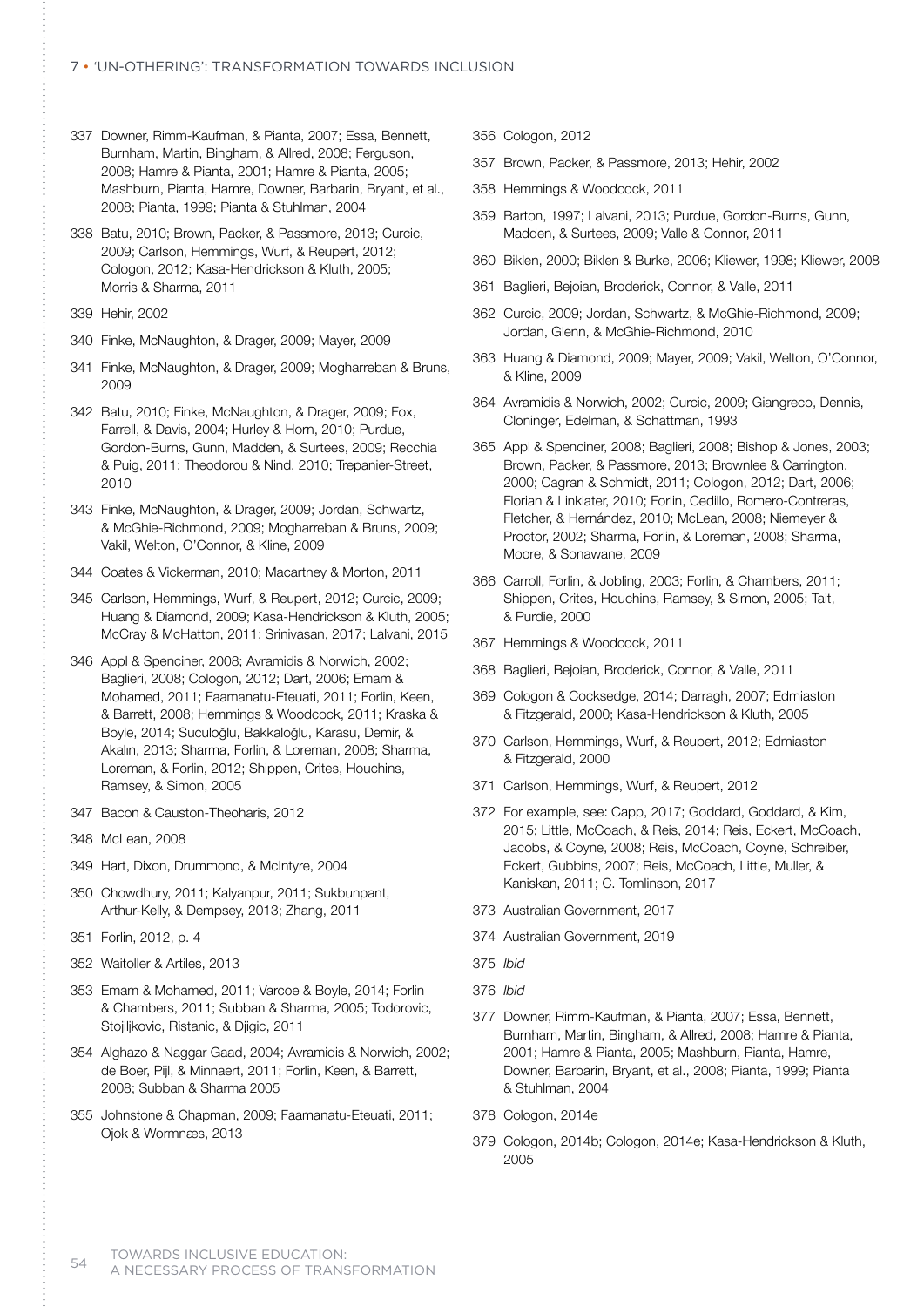- 380 Cologon, Niland, Salvador, Mackenzie, & Artinian, 2016; Cologon, Mevawalla, Niland, Artinian, Salvador, & Wright, In press; Lalvani & Bacon, 2019
- 381 Baglieri, 2008; Beckett, 2009; Broderick, Hawkins, Henze, Mirasol-Spath, Pollack-Berkovits, Clune, Skovera, & Steel, 2012; Cologon, 2012; Lalvani, 2013; Sharma, Forlin, & Loreman, 2008; Slee, 2001
- 382 Carrington, Macarthur, Kearney, Kimber, Mercer, Morton, & Rurtherford, 2012; Carrington & Saggers, 2008; Cologon, 2012; Cologon & Thomas, 2014; Lalvani & Bacon, 2019; Mergler, Carrington, Kimber, & Bland, 2016; Wright, 2017
- 383 Beckett, 2009; Cologon, 2012, Cologon, 2013c; McLean, 2008; Salvador, 2017
- 384 Bacon & Causton-Theoharis, 2012; Baglieri, 2008; Baglieri, Bejoian, Broderick, Connor, & Valle, 2011; Broderick, Hawkins, Henze, Mirasol-Spath, Pollack-Berkovits, Clune, Skovera, & Steel, 2012; Cologon, 2012; Cologon & Cocksedge, 2014; Darragh, 2007; Edmiaston & Fitzgerald, 2000; Kasa-Hendrickson & Kluth, 2005; Lalvani, 2013; Lalvani, 2015; Macartney & Morton, 2011; Slee, 2001
- 385 Breitenbach, Armstrong, & Bryson, 2013; Cologon, 2012; Hemmings & Woodcock, 2011
- 386 Baglieri, 2008; Cologon, 2012; Sharma, Loreman, & Forlin, 2012
- 387 Cologon, 2012; Connor & Goldmansour, 2012; Florian & Linklater, 2010; Kasa-Hendrickson & Kluth, 2005
- 388 Broderick, Hawkins, Henze, Mirasol-Spath, Pollack-Berkovits, Clune, Skovera, & Steel, 2012; Cologon, 2012; Cologon, 2013b; Cologon, 2013c; Grenier, 2010; Lalvani, 2013
- 389 Biklen, 2000; Biklen & Burke, 2006; Cologon, 2012; Diamond & Huang, 2005; Grenier, 2010; Kasa-Hendrickson & Kluth, 2005
- 390 Avramidis & Norwich, 2002; Cologon, 2012; Dart, 2006; Koutrouba, Vamvakari, & Steliou, 2006; Sharma, Forlin,& Loreman, 2008
- 391 Cologon, 2013c; Lalvani & Bacon, 2019; Salvador, 2017
- 392 Cologon, 2014; Mackenzie, Cologon, & Fenech, 2016
- 393 Biklen, 2000; Connor & Goldmansour, 2012; Macartney & Morton, 2011
- 394 Broomhead, 2013; Cologon, 2012; Sharma, Forlin, & Loreman, 2008
- 395 Broderick, Hawkins, Henze, Mirasol-Spath, Pollack-Berkovits, Clune, Skovera, & Steel, 2012
- 396 Egilson, & Traustadottir, 2009; Giangreco & Doyle, 2007; Rutherford, 2012
- 397 Basham, Israel, Graden, Poth, & Winston, 2010; Edyburn, 2005; Edyburn, 2010; Katz, 2013; McTighe & Brown, 2005; Morningstar, Shogren, Lee, & Born, 2015; Price, 2015; C. Tomlinson, 2017; Valle & Connor, 2011
- 398 Berlach & Chambers, 2011; Cologon & D'Alessio, 2015
- 399 For example, see: Breton, 2010; Brock & Carter, 2015; Broer, Doyle, & Giangreco, 2005; Burdick & Causton-Theoharis, 2012; Conroy, 2007; Devlin, 2008; Giangreco & Broer, 2007; Giangreco, 2010; Patterson, 2006; Martin & Alborz, 2014; Rutherford, 2012; Saddler, 2014; Stockall, 2014; Suter & Giangreco, 2009; Westover & Martin, 2014; Whitburn, 2013
- 400 Conroy, 2007; Devlin, 2008
- 401 Patterson, 2006
- 402 Conroy, 2007; Hughes & Valle-Riestra, 2008; Rutherford, 2012; Stockall, 2014; Whitburn, 2013
- 403 Brock & Carter, 2015; Conroy, 2007; Lane, Carter, & Sisco, 2012; Whitburn, 2013
- 404 Broer, Doyle, & Giangreco, 2005
- 405 Appl, 2006
- 406 Brock & Carter, 2015; Giangreco, 2010; Lane, Carter, & Sisco, 2012; Patterson, 2006; Westover & Martin, 2014
- 407 Breton, 2010
- 408 Bourke, 2010; Giangreco & Broer, 2007; Rutherford, 2012
- 409 Johnstone & Chapman, 2009, p. 144
- 410 Kalyanpur, 2011
- 411 Chowdhury, 2011; Deng & Poon-McBrayer, 2012; Miles, Lene, & Merumeru, 2014; Sharma, Forlin, Deppeler, & Guang-Xue, 2013
- 412 Curcic, 2009
- 413 Mackenzie, Cologon, & Fenech, 2016
- 414 Deng & Poon-McBrayer, 2012; Sharma, Forlin, Deppeler, & Guang-Xue, 2013
- 415 Sharma, Forlin, Deppeler, & Guang-Xue, 2013
- 416 Barton, 1997, p. 239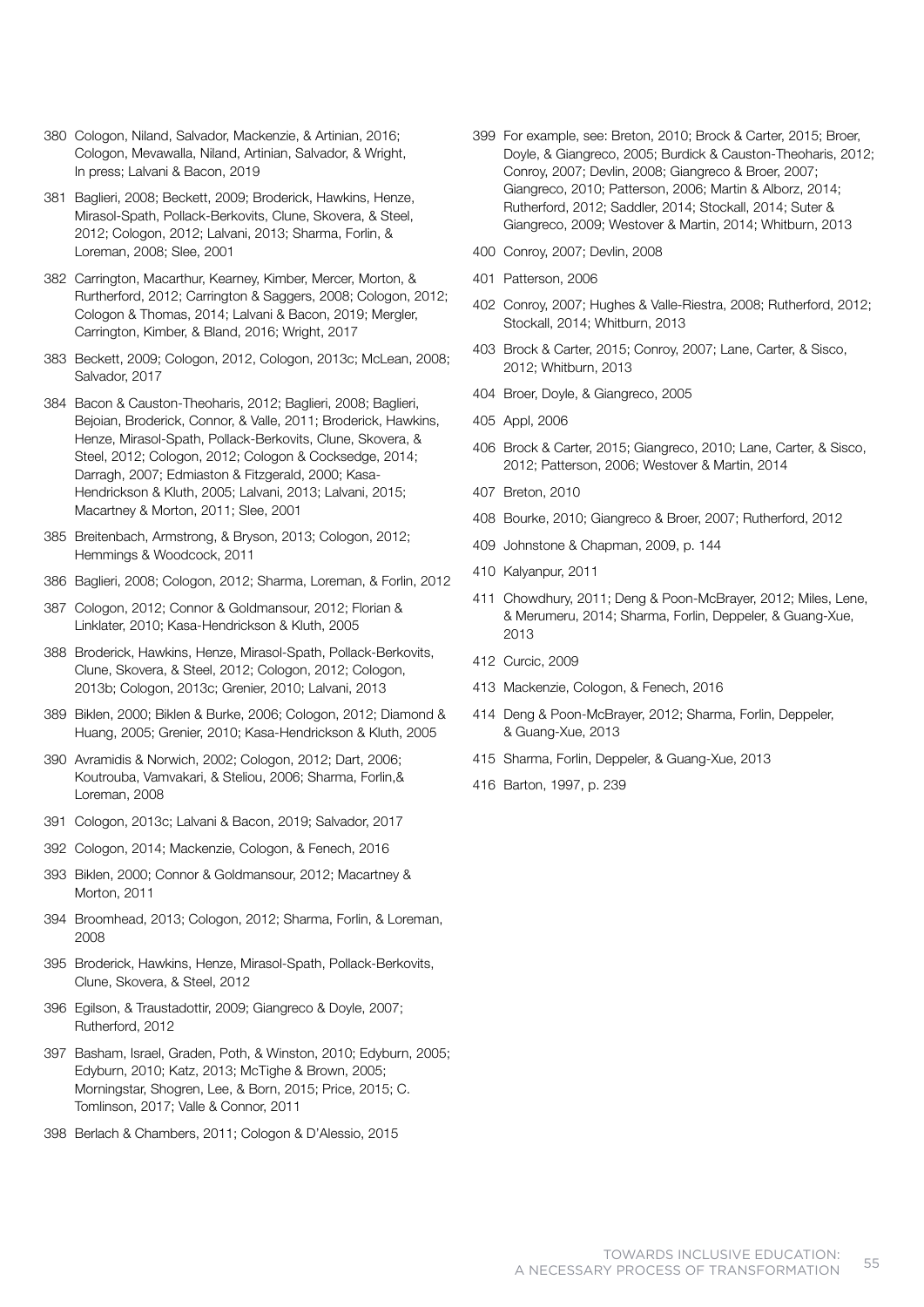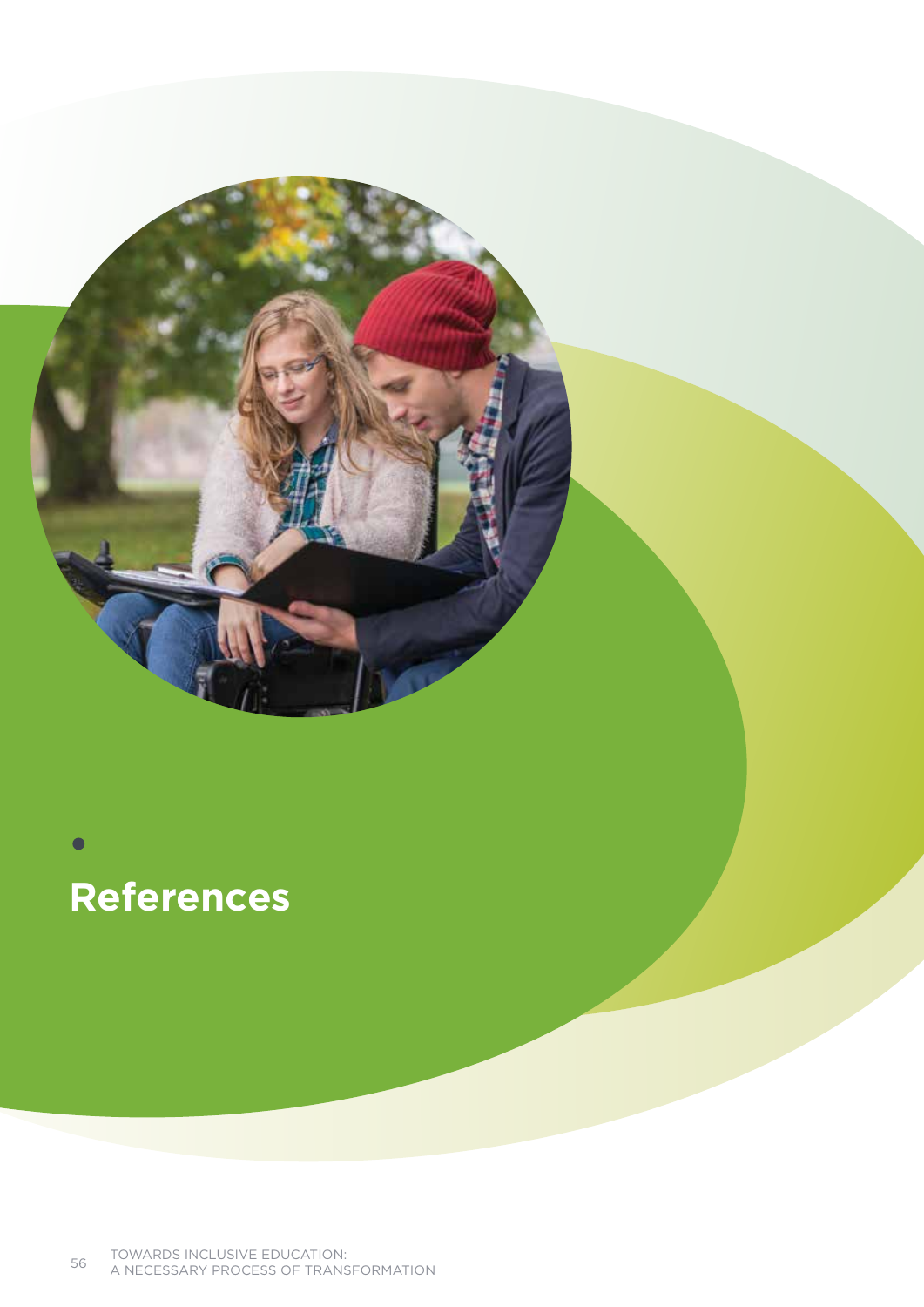Agbenyega, J. S., & Klibthong, S. (2014). Assessing Thai early childhood teachers' knowledge of inclusive education. *International Journal of Inclusive Education*, 18(12), 1247–1261. doi: 10.1080/13603116.2014.886306

Agosto, V., White, A., & Valcarlos, M. M. (2019). Deficit-laden use of constructs in anti-oppressive curriculum. J*ournal of Curriculum Theorizing*, 34(1), 36–49. Retrieved from: http://journal.jctonline.org/index.php/jct/article/view/765

Ainscow, M. (2007). Taking an inclusive turn. *Journal of Research in Special Educational Needs*, 7(1), 3–7. doi: 10.1111/j.1471-3802.2007.00075.x

Ainscow, M., & Cesar, M. (2006). Inclusive education ten years after Salamanca: Setting the agenda. *European Journal of Psychology of Education*, 21(3), 231–238. doi: 10.1007/ BF03173412

Alghazo, E., & Naggar Gaad, E. (2004). General education teachers in the United Arab Emirates and their acceptance of the inclusion of students with disabilities. *British Journal of Special Education*, 31(2), 94–99. doi: 10.1111/j.0952- 3383.2004.00335.x

Alhassan, A. M. (2014). Teachers' implementation of inclusive education in Ghanaian primary schools: An insight into government policy and practices, *Advances in Social Sciences Research Journal*, 1(2), 115–129. doi: 10.14738/assrj.12.124

Allan, J. (2010). The inclusive teacher educator: spaces for civic engagement. *Discourse*, 31(4), 411–422. doi: 10.1080/ 01596306.2010.504359

Anderson, J., & Boyle, C. (2015). Inclusive education in Australia: Rhetoric, reality and the road ahead. *Support for Learning*, 30(1), 4–22. doi: 10.1111/1467-9604.12074

Annamma, S. A. (2018). *The pedagogy of pathologization. Dis/abled girls of color in the school-prison nexus*. New York: Routledge.

Antia, S. D., Jones, P., Luckner, J., Kreimeyer, K. H., & Reed, S. (2011). Social outcomes of students who are deaf and hard of hearing in general education classrooms. *Exceptional Children*, 77(4), 489–504. doi: 10.1177/001440291107700407

Appl, D. (2006). First-year early childhood special education teachers and their assistants: "Teaching along with her". *Teaching Exceptional Children*, 38(6), 34–40. doi: 10.1177/004005990603800605

Appl, D., & Spenciner, L. (2008). What do pre-service teachers see as their roles in promoting positive social environments? I see myself as a facilitator of acceptance. *Early Childhood Education Journal* 35(5), 445–50. doi: 10.1007/s10643-007- 0188-1

Arduin, S. (2015). A review of the values that underpin the structure of an education system and its approach to disability and inclusion. *Oxford Review of Education*, 41(1), 105-121. doi: 10.1080/03054985.2015.1006614

Armstrong, F., & Tsokova, D. (Eds.) (2019). *Action research for inclusive education: Participation and democracy in teaching and learning*. London: Routledge. doi: 10.4324/9781351048361

Armstrong, D., Armstrong, A. C., & Spandagou, I. (2011). Inclusion: by choice or by chance? *International Journal of Inclusive Education*, 15(1). doi: 10.1080/13603116.2010. 496192

Armstrong, F., & Barton, L. (2008). Policy, experience and change and the challenge of inclusive education: the case of England. In L. Barton and F. Armstrong (Eds.), *Policy, experience and change: cross-cultural reflections on inclusive education* (5–18). London, UK: Springer.

Armstrong, D. (2017). Wicked problems in special and inclusive education. *Journal of Research in Special Educational Needs*, 17(4), p. 229–236. doi: 10.1111/1471-3802.12402

Australian Government (2017). *Fairer funding for students with disability*. Retrieved from: https://docs.education.gov.au/ system/files/doc/other/fairer\_funding\_for\_students\_with\_ disability\_v3.pdf

Australian Government (2019). *Level of adjustment provided to the student*. Retrieved from: http://www.schooldisabilitydatapl. edu.au/docs/default-source/default-document-library/level-ofadjustment-provided-to-the-student.pdf

Australian Government (2018). *Australia's combined second and third periodic report under the convention on the rights of persons with disabilities*. Retrieved from: https://www.ag.gov. au/Consultations/Pages/Convention-on-the-rights-of-personswith-disabilities-draft-combined-second-and-third-periodicreport.aspx

Australian Institute of Health and Welfare (AIHW). (2017). *Disability in Australia: changes over time in inclusion and participation in education*. Retrieved from: https://www.aihw. gov.au/getmedia/34f09557-0acf-4adf-837d-eada7b74d466/ Education-20905.pdf.aspx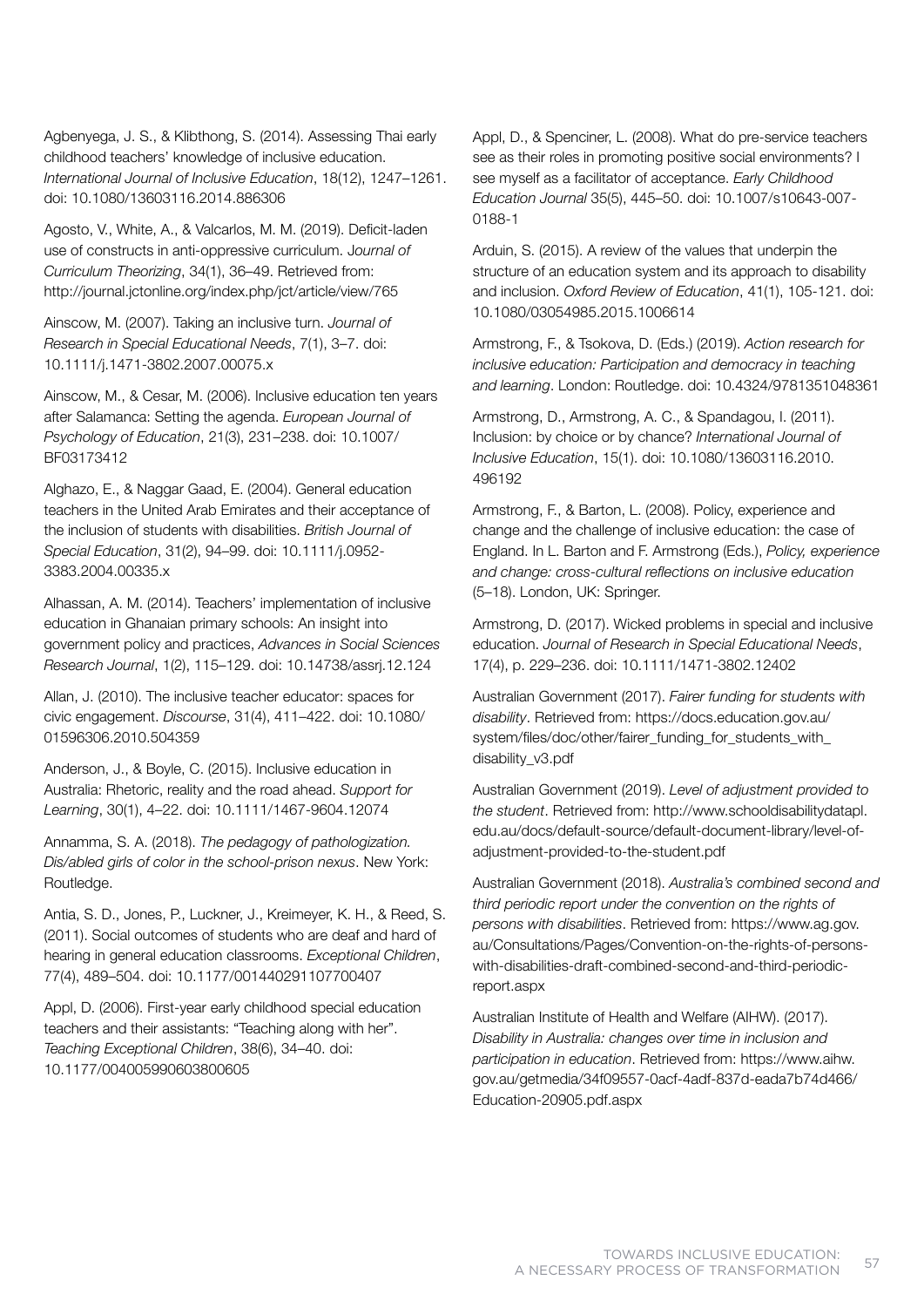Australian Research Alliance for Children & Youth (ARACY). (2013), *Inclusive education for students with disability: A review of the best evidence in relation to theory and practice*. Retrieved from: http://www.aracy.org.au/ publications-resources/command/download\_file/id/246/ filename/Inclusive\_education\_for\_students\_with\_disability\_-A\_review\_of\_the\_best\_evidence\_in\_relation\_to\_theory\_and\_ practice.pdf;

Avramidis, E., & Kalyva, E. (2007). The influence of teaching experience and professional development on Greek teachers' attitudes towards inclusion. *European Journal of Special Needs Education*, 22(4), 367–389. doi: 10.1080/08856250701649989

Avramidis, E., & Norwich, B. (2002). Teachers' attitudes towards integration / inclusion: a review of the literature. *European Journal of Special Needs Education*, 17(2), 129–147. doi:10.1080/08856250210129056

Bacchi, C. L. (1999) *Women, policy and politics: The construction of policy problems*. London: Sage.

Bacon, J. K., & Causton-Theoharis, J. (2012) 'It should be teamwork': a critical investigation of school practices and parent advocacy in special education, *International Journal of Inclusive Education*, 17(7), 682–699 doi:10.1080/136031 16.2012.708060

Baer, R. M., Daviso, A. W., Flexer, R. W., Queen, R. M., & Meindl, R. S. (2011). Students with intellectual disabilities: Predictors of transition outcomes. *Career Development for Exceptional Individuals*, 34(3) 132–141. doi: 10.1177/08857F28811399090

Baglieri, S. (2008). 'I connected': Reflection and biography in teacher learning toward inclusion. *International Journal of Inclusive Education*, 12(5), 585–604. doi: 10.1080/136031 10802377631

Baglieri, S., Bejoian, L. M., Broderick, A. A., Connor, D. J., & Valle, J. (2011). [Re]claiming "inclusive education" toward cohesion in educational reform: Disability studies unravels the myth of the normal child. *Teachers College Record*, 113(10), 2122–2154. Retrieved from: https://www.tcrecord. org

Baker-Ericzén, M. J., Mueggenborg, M. G., & Shea, M. M. (2009). Impact of trainings on child care providers' attitudes and perceived competence toward inclusion: What factors are associated with change? *Topics in Early Childhood Special Education*, 28(4), 196–208. doi: 10.1177/0271121 408323273

Barton, L. (1997). Inclusive education: romantic, subversive or realistic? *International Journal of Inclusive Education*, 1(3), 231–242. doi:10.1080/1360311970010301

Barton, L. (2009). Disability, physical education and sport: Some critical observations and questions. In H. Fitzgerald (Ed.), *Disability and Youth Sport* (pp. 39–51) London: Routledge.

Basham, J. D., Israel, M., Graden, J., Poth, R., & Winston, M. (2010). A comprehensive approach to RTI: embedding universal design for learning and technology. *Learning Disability Quarterly*, 33, 243–255. doi: 10.1177/073194871003300403

Batu, S. E. (2010). Factors for the success of early childhood inclusion & related studies in Turkey. *Early Childhood Inclusion & Related Studies*, 2(1), 57–71. Retrieved from: https://www. int-jecse.net/index.php/ijecse/article/view/25

Beckett, A. E. (2009). 'Challenging disabling attitudes, building an inclusive society': considering the role of education in encouraging non-disabled children to develop positive attitudes towards disabled people. *British Journal of Sociology of Education*, 30(3), 317–329. doi: 10.1080/01425690902812596

Beckett, A. E. (2014). Non-disabled children's ideas about disability and disabled people. *British Journal of Sociology of Education*, 35(6), 856–875. doi: 10.1080/01425692.2013. 800444

Berlach, R. G. & Chambers, D. J. (2011). Interpreting inclusivity: an endeavour of great proportions. *International Journal of Inclusive Education*, 15(5) 529–539. doi: 10.1080/136031 10903159300

Best, M., Corcoran, T., & Slee, R. (2018). Who's in? Who's out? What to do about inclusive education. In M. Best, T. Corcoran, & R. Slee (Eds) *Who's in? Who's out? What to do about inclusive education* (1–6). Koninklijke Brill NV, Leiden, The Netherlands. p. 4.

Bevan-Brown, J. (2013). Including people with disabilities: An indigenous perspective. *International Journal of Inclusive Education*, 17(6), 571–583. doi: 10.1080/13603116.2012. 694483

Biklen, D. (2000). Constructing inclusion: Lessons from critical, disability narratives. *International Journal of Inclusive Education*, 4(4), 337–353. doi: 10.1080/13603110050168032

Biklen, D., & Burke, J. (2006). Presuming Competence. *Equity & Excellence in Education*, 39(2), 166–175. doi: 10.1080/10665 680500540376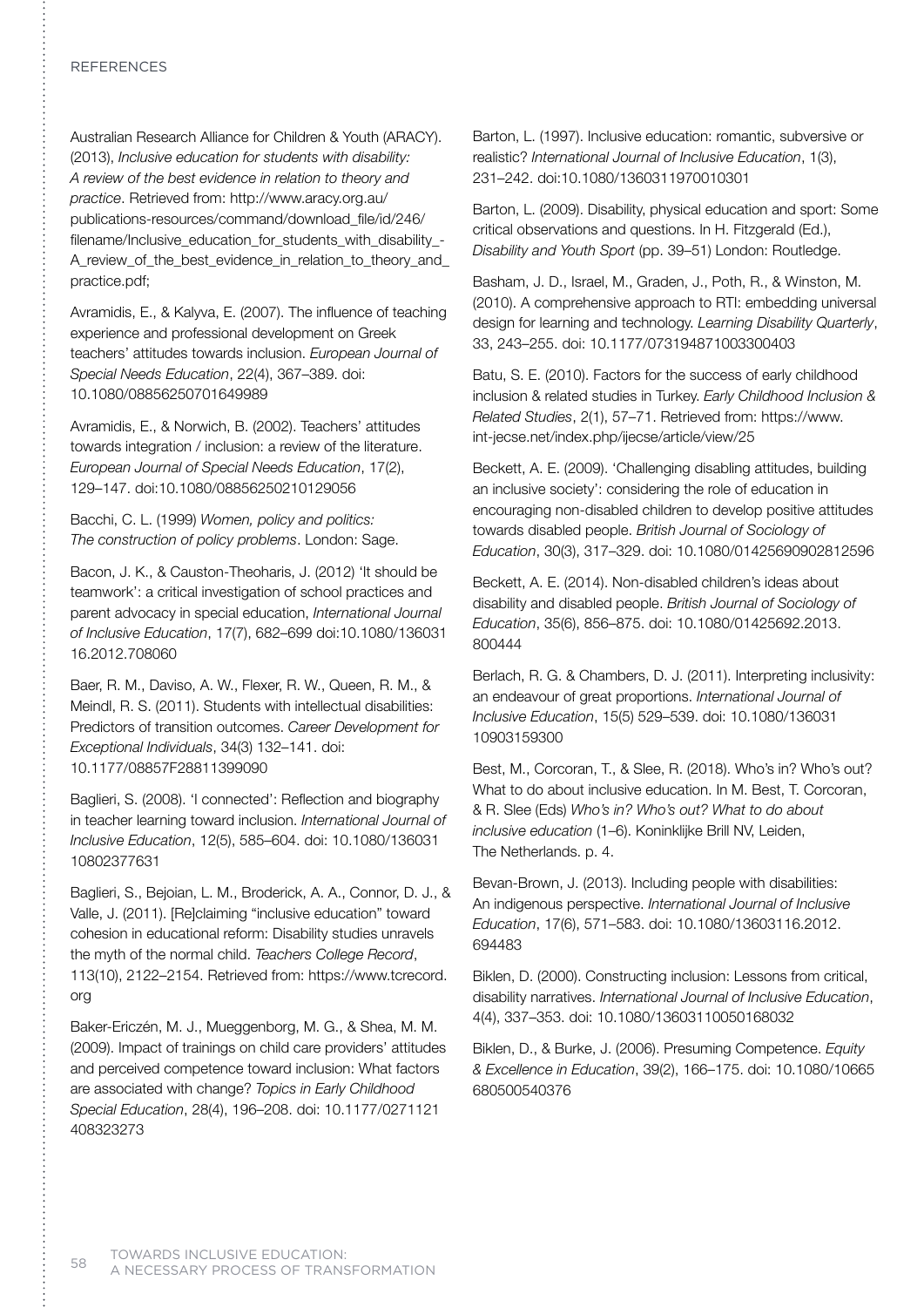Bishop, A., & Jones, P. (2003). 'I never thought they would enjoy the fun of science just like ordinary children do' – Exploring science experiences with early years teacher training students and children with severe and profound learning difficulties. *British Journal of Special Education* 30(1), 34–43. doi: 10.1111/1467-8527.00279

Bond, B, J. (2013). Physical disability on children's television programming: A content analysis. *Early Education & Development*, 24(3), 408–418. doi: 10.1080/10409289. 2012.670871

Booth, T., & Ainscow, M. (2011). *Index for inclusion: Developing learning and participation in schools*. Bristol, UK: Centre for Studies on Inclusive Education.

Booth, T., Ainscow, M., & Kingston, D. (2006). *Index for inclusion: Developing play, learning and participation in early years and childcare*. Bristol, UK: Centre for Studies on Inclusive Education

Bourke, P. E. (2010): Inclusive education reform in Queensland: implications for policy and practice. *International Journal of Inclusive Education*, 14(2), 183–193. doi: 10.1080/1360311 0802504200

Boutot, E. A., & Bryant, D. P. (2005). Social integration of students with autism in inclusive settings. *Education and Training in Developmental Disabilities*, 40(1), 14–23. Retrieved from: https://www.jstor.org/stable/23879768

Brede, J., Remington, A., Kenny, L., Warren, K., & Pellicano, L. (2017). Excluded from school: Autistic students' experiences of school exclusion and subsequent re-integration into school. *Autism & Developmental Language Impairments*, 2, 1–20. doi: 10.1177/2396941517737511

Breitenbach, M. M., Armstrong, V. L., & Bryson, S. E. (2013). The implementation of best education practices for a student severely affected by autism. *International Journal of Inclusive Education*, 17(3), 277–294. doi: 10.1080/13603116.2012. 676087

Breton, W. (2010). Special education paraprofessionals: Perceptions of preservice preparation, supervision, and ongoing developmental training. *International Journal of Special Education*, 25(1), 34–45. Retrieved from http://simsrad.net.ocs. mq.edu.au/login?url=http://search.ebscohost.com/login.aspx?d irect=true&db=ehh&AN=51892020&site=ehost-live

Brock, M. E., & Carter, E. W. (2015). Effects of a Professional Development Package to Prepare Special Education Paraprofessionals to Implement Evidence-Based Practice. *Journal of Special Education*, 49(1), 39–51. doi: 10.1177/ 0022466913501882

Broderick, A. A., Hawkins, G., Henze, S., Mirasol-Spath, C., Pollack-Berkovits, R., Clune, H. P., Skovera, E., & Steel, C. (2012). Teacher counternarratives: transgressing and 'restorying' disability in education. *International Journal of Inclusive Education*, 16(8), 825–842. doi: 10.1080/13603116.2010. 526636

Broer, S. M., Doyle, M. B., & Giangreco, M. F. (2005). Perspectives of students with intellectual disabilities about their experiences with paraprofessional support. *Exceptional Children*, 71(4), 415–430. Retrieved from: http://simsrad.net. ocs.mq.edu.au/login?url=http://search.ebscohost.com/login.as px?direct=true&db=ehh&AN=17403813&site=ehost-live

Broomhead, K. E., (2013). 'You cannot learn this from a book': pre-service teachers developing empathy towards parents of children with Special Educational Needs (SEN) via parent stories. *European Journal of Special Needs Education*, 28(2), 173–186. doi: 10.1080/08856257.2013.778109

Browder, D., Spooner, F., Ahlgrim-Delzell, L., Harris, A. A., & Wakeman, S. (2008). A meta-analysis on teaching mathematics to students with significant cognitive disabilities. *Exceptional Children*, 74(4), 407–432. doi: 10.1177/001440290807400401

Brown, C. M., Packer, T. L., & Passmore, A. (2013). Adequacy of the regular early education classroom environment for students with visual impairment. *Journal of Special Education*, 46(4), 223–232. doi: 10.1177/0022466910397374

Brownlee, J., & Carrington, S. (2000). Opportunities for authentic experience and reflection: A teaching programme designed to change attitudes towards disability for pre-service teachers. *Support for Learning* 15(3), 99–105. doi: 10.1111/1467-9604.00157

Burdick, C., & Causton-Theoharis, J. (2012). Creating effective paraprofessional support in the inclusive art classroom. *Art Education*, 65(6), 33–37. doi: 10.1080/00043125.2012. 11519198

Burke, M. M., & Goldman, S. (2015). Identifying the associated factors of mediation and due process in families of students with autism spectrum disorder. *Journal of Autism and Developmental Disorders*, 45(5), 1345–1353. doi 10.1007/s10803-014-2294-4

Burke, M.M. & Hodapp, R.M. (2014) Relating Stress of Mothers of Children with Developmental Disabilities to Family School Partnerships. *Intellectual and Developmental Disabilities*, 52(1), 13–23. doi:10.1352/1934-9556-52.1.13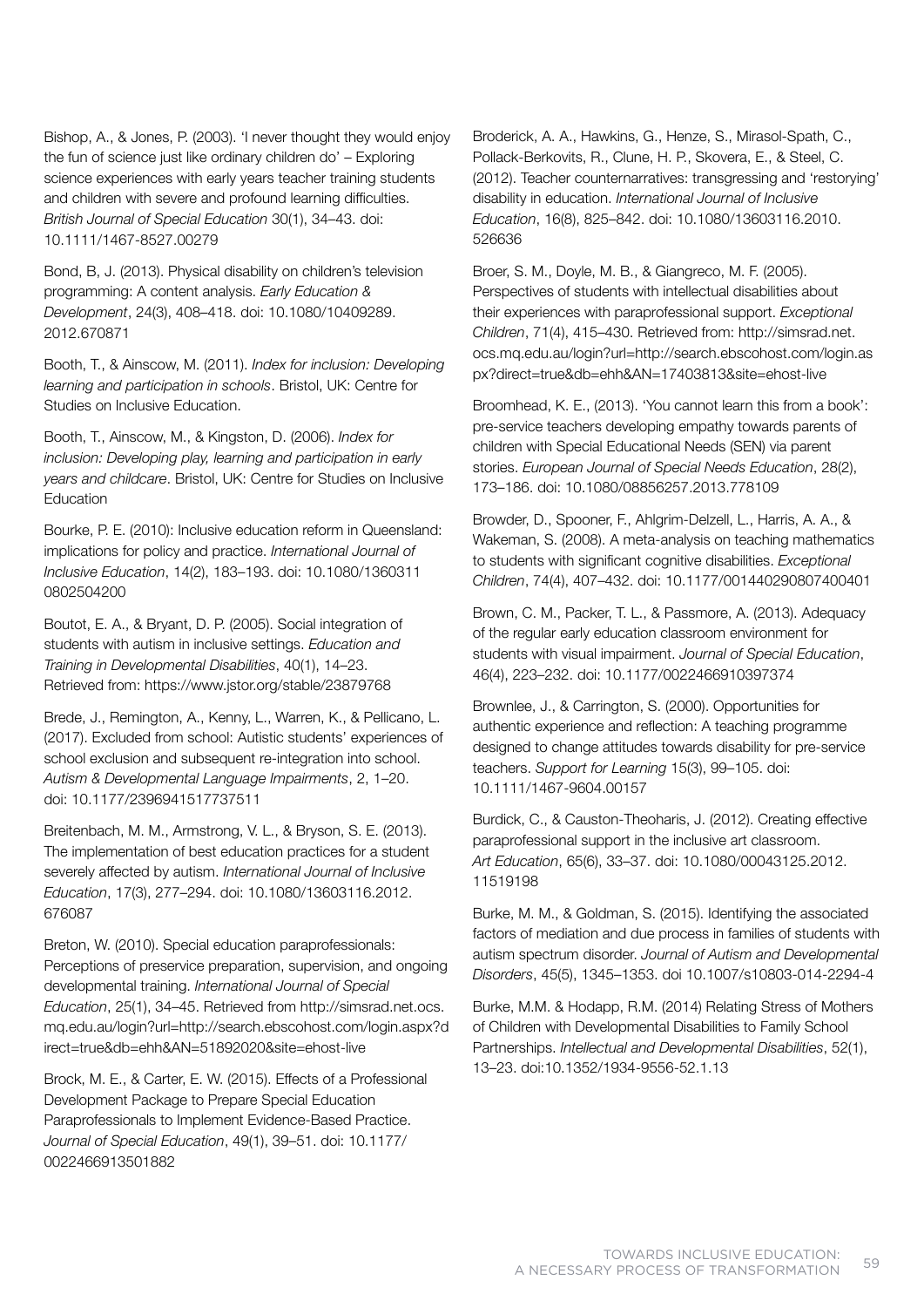## **REFERENCES**

Buswell Griffiths, C., Norwich, B., & Burden, B. (2004). Parental agency, identity and knowledge in mothers of children with dyslexia. *Oxford Review of Education* (30)3, 417–433. doi: 10.1080/0305498042000260511

Cagran, B., & Schmidt, M. (2011). Attitudes of Slovene teachers towards the inclusion of pupils with different types of special needs in primary school. *Educational Studies* 37(2), 171–195. doi: 10.1080/03055698.2010.506319

Calberg, C., & Kavale, K. (1980). The efficacy of special versus regular placement for exceptional children: A meta analysis. *The Journal of Special Education*, 14(3), 295–309. doi: 10.1177/002246698001400304

Campbell, F.K. (2009). *Contours of ableism: The production of disability and abledness*. Basingstoke: Palgrave Macmillan.

Campbell, F.K. (2012). Stalking ableism: Using disability to expose 'abled' narcissism. In D. Goodley, B. Hughes, & L. Davis (Eds.), *Disability and social theory: New developments and directions* (212–231). Basingstoke: Palgrave Macmillan

Capp, M. J. (2017). The effectiveness of universal design for learning: A meta-analysis of literature between 2013 and 2016. *International Journal of Inclusive Education*, 21(8), 791–807. doi: 10.1080/13603116.2017.1325074

Carlson, L., Hemmings, B., Wurf, G., & Reupert, A. (2012). The instructional strategies and attitudes of effective inclusive teachers. *Special Education Perspectives*, 21(1), 7–20. Retrieved from: http://www.aase.edu.au/about-us/ publications/perspectives

Carrington, S., Macarthur, J., Kearney, A., Kimber, M., Mercer, L., Morton, M. & Rurtherford, G. (2012). Towards and Inclusive education for all. In S. Carrington & J. Macarthur (Eds.), *Teaching in inclusive school communities* (pp.4–38). Queensland, Australia: John Wiley and Sons.

Carrington, S. Mercer, L., Iyer, R. & Selva, G. (2015). The impact of transformative learning in a critical servicelearning program on teacher development: building a foundation for inclusive teaching. *Reflective Practice*, 16(1), 61–72.doi: 10.1080/14623943.2014.969696

Carrington, S. & Saggers, B. (2008). Service learning informing the development of an inclusive ethical framework for beginning teachers. *Teaching and Teacher Education: An International Journal of Research and Studies*, 24(3), 795–806. doi: 10.1016/j.tate.2007.09.006

Carroll, A., Forlin, C. & Jobling, A. (2003). The impact of teacher training in special education on the attitudes of Australian preservice general educators towards people with disabilities. *Teacher Education Quarterly* 30(3), 65–79. Retrieved from: http://www.teqjournal.org/backvols/2003/30\_3/volume\_3\_ number\_3.htm

Carter, E. W., Moss, C. K., Hoffman, A., Chung, Y. C., & Sisco, L. (2011). Efficacy and social validity of peer support arrangements for adolescents with disabilities. *Exceptional Children*, 78(1), 107–125. doi: 10.1177/001440291107800107

Causton-Theoharis, J., Theoharis, G., Orsati, F., & Cosier, M. (2011). Does self-contained special education deliver on its promises? A critical inquiry into research and practice. *Journal of Special Education Leadership*, 24(2), 61–78. Retrieved from: http://www.casecec.org/resources/jsel.asp

Centre for Education Statistics and Evaluation. (2018). *An overview of the research, publications and capacity building resources available from the Centre for Education Statistics and Evaluation* (CESE). Presentation, 30th October 2018 at Macquarie University, Department of Educational Studies.

Children and Young People with Disability Australia, (2017). *CYDA education survey 2017*. Retrieved from: https://www. cyda.org.au/Default.aspx?PageID=7327229&A=SearchResult &SearchID=12237931&ObjectID=7327229&ObjectType=1

Chiner, E., & Cardona, M. C. (2013) Inclusive education in Spain: how do skills, resources, and supports affect regular education teachers' perceptions of inclusion? *International Journal of Inclusive Education*, 17(5), 526–541. doi: 10.1080/13603116. 2012.689864

Chowdhury, P. R. (2011). The right to inclusive education of persons with disabilities: The policy and practice implications. *Asia-Pacific Journal on Human Rights & the Law*, 12(2), 1–35. doi: 10.1163/138819011X13215419937869

Chung, K.-S., Lee, S.-Y., & Goh, E.-K. (2008). Inclusive education: Teacher's experiences in South Korean eco-early childhood education Paper presented at the AARE Annual Conference Brisbane. Retrieved from: http://www.aare.edu.au/ data/publications/2008/chu08421.pdf

Coates, J., & Vickerman, P. (2010). Empowering children with special educational needs to speak up: experiences of inclusive physical education. *Disability & Rehabilitation*, 32(18), 1517– 1526. doi: 10.3109/09638288.2010.497037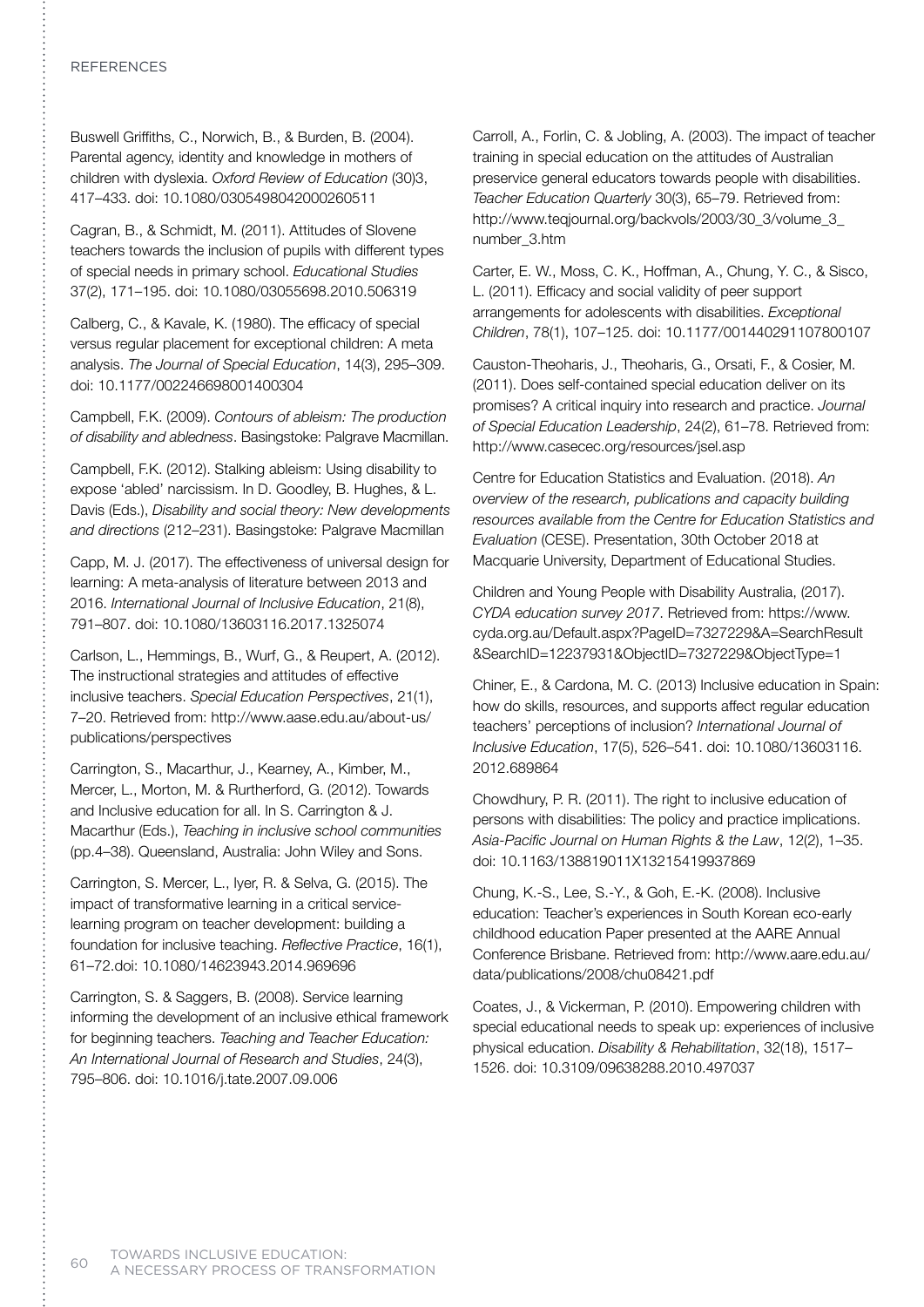Cole, S., Murphy, H., Frisby, M., Grossi, T., & Bolte, H. (2019). *A longitudinal study to determine the impact of inclusion on student academic outcomes*. Centre on Education and Lifelong Learning, Indiana University. Retrieved from: https://www.iidc. indiana.edu/styles/iidc/defiles/CELL/Inclusion-study-handout.pdf

Colibaba, A. C., Gheorghiu, I., Colibaba, S., & Munteanu, E. (2013). Enabling SEN children's effective transition through the Fiesta Programme. *Lucrări Ştiinţifice*, 56(2), 193–196. Retrieved from: http://web.a.ebscohost.com

Cologon, K. (2010). 'Inclusion is really what teaching is'. *ARNEC Connections*, 3, 45–48. Retrieved from: http://www.arnec.net/ ntuc/slot/u2323/connection/ARNEC%20Connections%20 2010\_FINALfixed.pdf

Cologon, K. (2012). Confidence in their own ability: Postgraduate early childhood students examining their attitudes towards inclusive education. *International Journal of Inclusive Education*, 16(11), 1155–1173. doi: 10.1080/13603116.2010. 548106

Cologon, K. (2013a). *Inclusive Education: Towards equality for students with disability*. Children with Disability Australia. Retrieved from: https://www.cyda.org.au/inclusion-in-education

Cologon, K. (2013b). Recognising our shared humanity: Human rights and inclusive education in Italy and Australia. *Italian Journal of Disability Studies*, 1(1), 151–169. Retrieved from: http://www.edizionianicia.it/docs/Rivista\_Vol1\_N1. pdf#page=151

Cologon, K. (2013c). Growing up with 'difference': Inclusive education and the portrayal of characters who experience disability in children's literature. *Write4Children: The International Journal for the Practice and Theories of Writing for Children and Children's Literature*, 4(2), 100–120.

Cologon, K. (2014a). "Not just being accepted, but embraced": Family perspectives on inclusion. In K. Cologon (Ed) *Inclusive education in the early years: Right from the start* (91–114). South Melbourne: Oxford University Press.

Cologon, K. (2014b). Better together: Inclusive education in the early years. In K. Cologon (Ed.) *Inclusive education in the early years: Right from the start* (3–26). Oxford University Press: South Melbourne.

Cologon, K. (2014c). Preventing inclusion? Inclusive early childhood education and the option to exclude. *Contemporary Issues in Early Childhood*, 15(4), 378–381. doi: 10.2304/ ciec.2014.15.4.378

Cologon, K. (2014d). More than a label? The power of language. In K. Cologon (Ed) *Inclusive education in the early years: Right from the start* (49–69). South Melbourne: Oxford University Press.

Cologon, K. (2014e). Constructing inclusion: putting theory into practice. In K. Cologon (Ed). *Inclusive education in the early years: Right from the start* (521–539). South Melbourne: Oxford University Press.

Cologon, K., & Cocksedge, D. (2014). The A-Z of IFSPs, IEPs and SSPs! Positive planning for inclusion. In K. Cologon (Ed). *Inclusive education in the early years: Right from the start* (210–241). South Melbourne: Oxford University Press.

Cologon, K., & D'Alessio, S. (2015). Dall'ideologia alla pratica scolastica. Facilitatori per losviluppo dell'educazione inclusiva nei contesti scolastici italiani. In R. Vianello, & S. Di Nuovo (Eds). *Quale scuola inclusiva in Italia? Oltre le posizioni ideologiche: risultati della ricerca* (181–208). Trento, Italy: Erickson.

Cologon, K., Mevawalla, Z., Niland, A., Artinian, V., Salvador, A., & Wright, K. (in press). Disability Equity Education: Confronting ableist bias in early childhood. In R. R. Scarlett (Ed.) *The anti-bias approach in early childhood* (4th ed.). Erskineville, NSW: Multiverse.

Cologon, K., Niland, A., Salvador, A., Mackenzie, M., & Artinian, V. (2016). Embracing diversity: Early childhood education and children who experience disability. In M. Guigni (Ed.) *The anti-bias approach in early childhood* (3rd ed.). Erskineville, NSW: Multiverse.

Cologon, K. & Salvador, A. (2016). 'An Inclusive Approach to Early Childhood is Essential to Ensuring Equity for all Children.' In Consultative Group on Early Childhood Care and Development (Ed's). *Global report on equity and early childhood* (51–76). International Step-By-Step Association: Netherlands.

Cologon, K. (2016). Inclusive education. *Voice*, the journal of Down Syndrome Australia (July, 2016). Retrieved from: https:// static1.squarespace.com/static/5bbee168af46836829398a2f /t/5c441b1f2b6a28fe67ebdabf/1547967268922/VOICE\_ July\_2016\_Inclusion.pdf

Cologon, K., & Mevawalla, Z. (2018). Increasing inclusion in early childhood: Key Word Sign as a communication partner intervention. *International Journal of Inclusive Education*, 28(20), 902–920. doi:10.1080/13603116.2017.1412515

Cologon, K. & Thomas, C. (2014). Ableism, disablism and the early years. In K. Cologon (Ed). *Inclusive education in the early years: Right from the start* (27–48). South Melbourne: Oxford University Press.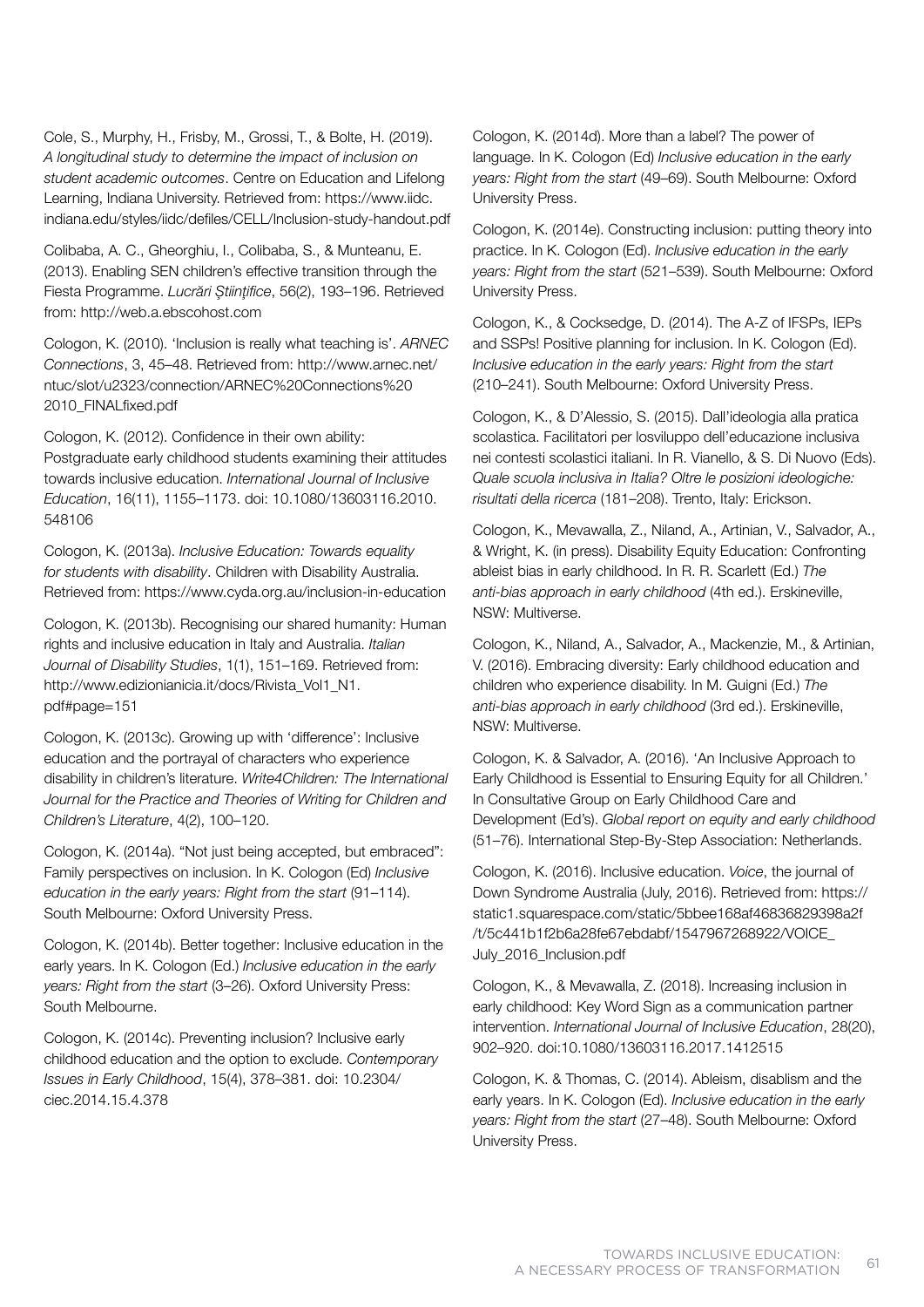## **REFERENCES**

Connolly, P., Smith, A., & Kelly, B. (2002) Too young to notice? *The cultural and political awareness of 3–6 year olds in Northern Ireland*, Community Relations Council, Belfast. Retrieved from: http://www.paulconnolly.net/ publications/too\_young\_to\_notice.pdf

Connor, D., & Goldmansour, K. (2012). Doing the civil right thing: Supporting children with disabilities in inclusive classes. *Bankstreet Occasional Papers*, 28. Retrieved from: https://www.bankstreet.edu/occasional-papers/occasionalpapers-28/doing-the-civil-right-thing/

Conroy, P. W. (2007). Paraprofessionals and students with visual impairments: potential pitfalls and solutions. *Re:View*, 39(2), 43–56. doi: 10.3200/REVU.39.2.43-56

Consiglio, A., Guarnera, M., & Magnano, P. (2015). Representation of disability. Verification of the contact hypothesis in school. *Procedia – Social and Behavioral Sciences*, 191, 1964–1969. doi: 10.1016/j. sbspro.2015.04.408

Cooc, N., & Kiru, E. W. (2018). Disproportionality in special education: A synthesis of international research and trends. *The Journal of Special Education*, 52(3) 163–173. doi: 10.1177/0022466918772300

Coutinho, M. J., & Oswald, D. P. (2000). Disproportionate representation in special education: a synthesis and recommendations. *Journal of Child and Family Studies*, 9(2), 135–156. doi: 1062-1024/00/0600-0135

Cukalevski, E., & Malaquias, C. (2019): A CRPD analysis of NSW's policy on the education of students with disabilities – a retrogressive measure that must be halted. *Australian Journal of Human Rights*, doi: 10.1080/1323238X.2019. 1609720

Cummings, K. P., Sills-Busio, D., Barker, A. F., & Dobbins, N. (2015) Parent–professional partnerships in early education: Relationships for effective inclusion of students with disabilities. *Journal of Early Childhood Teacher Education*, 36(4), 309–323. doi:10.1080/10901027.2015.1 105329

Curcic, S. (2009). Inclusion in PK-12: an international perspective. *International Journal of Inclusive Education*, 13(5), 517–538. doi: 10.1080/13603110801899585

D'Alessio, S. (2011). *Inclusive education in Italy: A critical analysis of the policy of integrazione scolastica*. Rotterdam, Netherlands: Sense Publishers.

D'Alessio, S., Grima-Farrell, C., & Cologon, K. (2018). Inclusive education in Italy and in Australia: Embracing radical epistemological stances to develop inclusive policies and practices. In M. Best, T. Corcoran, & R. Slee (Eds) *Who's In? Who's Out? What to do about inclusive education* (15–32). Koninklijke Brill NV, Leiden, The Netherlands.

Darragh, J. (2007). Universal Design for Early Childhood Education: Ensuring access and equity for all. *Early Childhood Education Journal*, 35(2), 167–171. doi: 10.1007/s10643-007- 0177-4

Dart, G. (2006). 'My eyes went wide open'—An evaluation of the special needs education awareness course at Molepolole College of Education, Botswana. *British Journal of Special Education* 33(3) 130–138. doi: 10.1111/j.1467-8578.2006. 00428.x

Davis, J., & Watson, N. (2000). Disabled children's rights in everyday life: Problematising notions of competency and promoting self-empowerment. *The International Journal of Children's Rights*, 8(3), 211–228. doi: 10.1163/15718 180020494622

de Boer, A., Pijl, S., & Minnaert, A. (2011). Regular primary schoolteachers' attitudes towards inclusive education: a review of the literature. *International Journal of Inclusive Education*, 15(3), 331–353. doi:10.1080/13603110903030089

De Bruin, K. (2019). The impact of inclusive education reforms on students with disability: An international comparison." *International Journal of Inclusive Education*, 23(7-8), 811–826. doi:10.1080/13603116.2019.1623327

de Graaf, G., & van Hove, G. (2015). Learning to read in regular and special schools: A follow-up study of students with Down syndrome. *Life Span and Disability*, 18(1), 7–39. Retrieved from http://www.lifespan.it

de Graaf, G., Van Hove, G., & Haveman, M. (2013). More academics in regular schools? The effect of regular versus special school placement on academic skills in Dutch primary school students with Down syndrome. *Journal of Intellectual Disability Research*, 57(1), 21–38. doi: 10.1111/j.1365-2788. 2011.01512.x

Degener, T. (2016). Disability in a human rights context. *Laws* 5(3), 35–59. doi:10.3390/laws5030035

den Houting, J. (2019). Neurodiversity: An insider's perspective. *Autism*, 23(2) 271–273. doi: 10.1177/1362361318820762

Deng, M., & Poon-McBrayer, K. F. (2012). Reforms and challenges in the era of inclusive education: The case of China. *British Journal of Special Education*, 39(3), 117–122. doi: 10.1111/j.1467-8578.2012.00551.x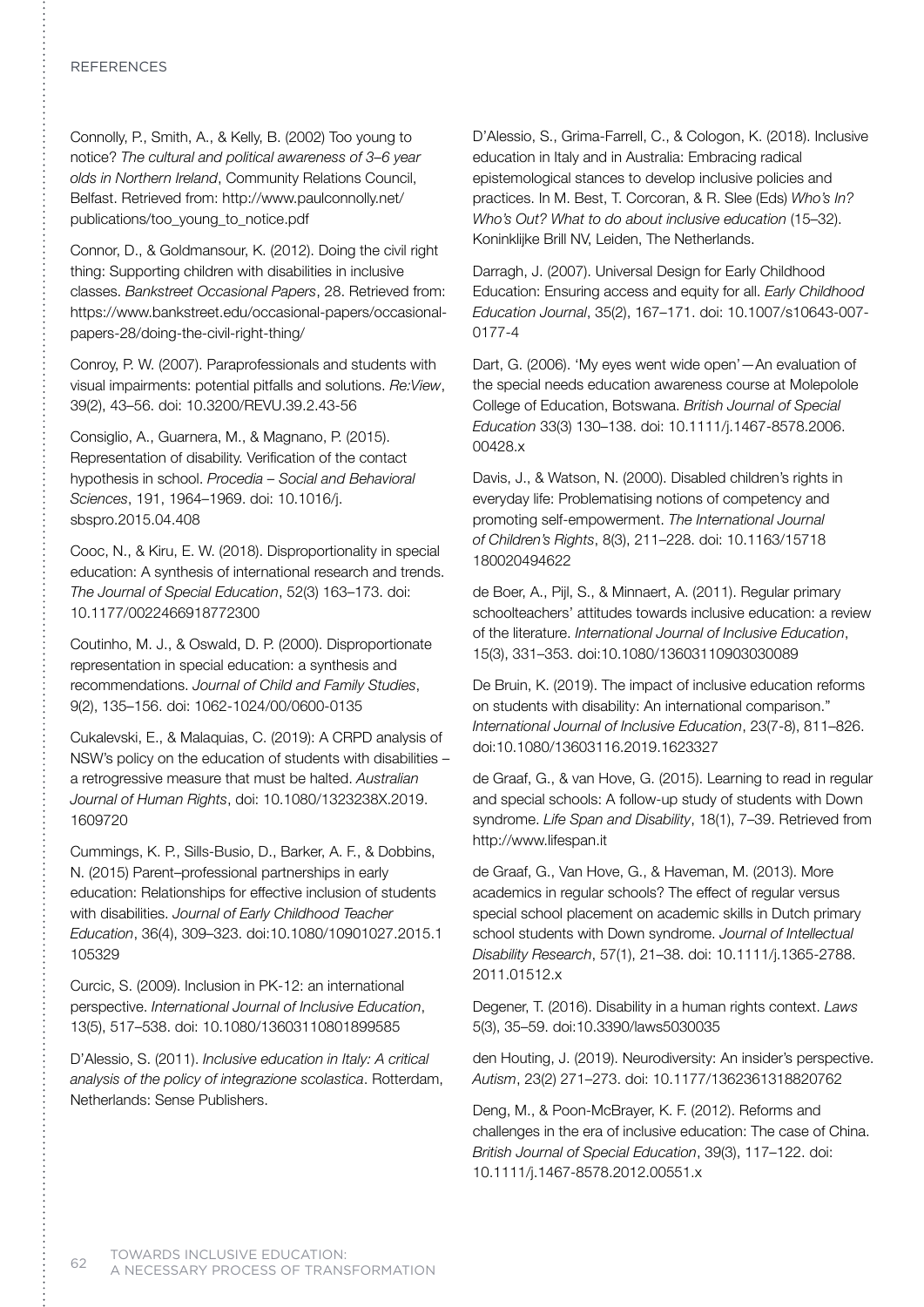DePauw, K. (1997). The InVisability of DisAbility: Cultural contexts and "sporting bodies". *Quest*, 49(4), 416–430. doi: 10.1080/00336297.1997.10484258

Dessemontet, R. S., Bless, G., & Morin, D. (2012). Effects of inclusion on the academic achievement and adaptive behaviour of children with intellectual disabilities. *Journal of Intellectual Disability Research*, 56(6), 579–587. doi: 10.1111/j.1365-2788. 2011.01497.x

Dessemontet, R.S., & Bless, G. (2013). The impact of including children with intellectual disability in general education classrooms on the academic achievement of their low-, average-, and high-achieving peers. *Journal of Intellectual & Developmental Disability*, 38(1), 23–30. doi: 10.3109/ 13668250.2012.757589

Devlin, P. (2008). Create effective teacher-paraprofessional teams. *Intervention in School & Clinic*, 44(1), 41–44. doi: 10.1177/1053451208318874

Diamond, K.E., & Huang, H-H. (2005). Preschoolers' ideas about disabilities. *Infants & Young Children*, 18(1), 37–46. Retrieved from: http://journals.lww.com/iycjournal/pages/ default.aspx

Dinneson, M. S., & Kroeger, S. D. (2018). Toward active partnership: Notice of procedural safeguards designed for parent use. *Journal of Disability Policy Studies*, 29(1), 54–64. doi:10.1177/1044207317751674

Dockett, S., Perry, R., & Kearney, E. (2011). Starting school with special needs: Issues for families with complex support needs as their children start school. *Exceptionality Education Canada*, 21(2), 45–61. Retrieved from: https://researchoutput.csu.edu. au/files/8822168/12225-32086-1-CE%20(2).pdf

Downer, J. T., Rimm-Kaufman, S., & Pianta, R. C. (2007). How do classroom conditions and children's risk for school problems contribute to children's behavioral engagement in learning? *School Psychology Review*, 36(3), 413–432. Retrieved from: http://www.nasponline.org/publications/spr/index. aspx?vol=36&issue=3

Downer, J., Sabol, T., & Hamre, B. (2010). Teacher-child interactions in the classroom: Toward a theory of within-and cross-domain links to children's development outcomes. *Early Education and Development*, 21(5), 699–723. doi: 10.1080/10409289.2010.497453

Dunn, I. M. (1968). Special education for the mildly retarded—Is much of it justifiable? *Exceptional Children*, 35, 5–22. doi: 10.1177%2F001440296803500101

Edmiaston, R. K., & Fitzgerald, L. M. (2000). How Reggio Emilia encourages inclusion *Educational Leadership*, 58(1), 66–69. Retrieved from: http://connection.ebscohost.com/c/ articles/4027113/how-reggio-emilia-encourages-inclusion

Edyburn, D. L. (2005). Universal design for learning. *Special Education Technology Practice*, 7(5), 16–22.

Edyburn, D. L. (2010). Would you recognise Universal Design for Learning if you saw it? Ten propositions the new directions for the second decade of UDL. *Learning Disability Quarterly*, 33, 33–41. doi: 10.1177/073194871003300103

Egilson, S. T., & Traustadottir, R. (2009). Assistance to pupils with physical disabilities in regular schools: promoting inclusion or creating dependency? *European Journal of Special Needs Education*, 24(1), 21–36. doi: 10.1080/08856250802596766

Ellis, K. (2015). *Disability and popular culture: Focusing passion, creating community and expressing defiance*. Surrey, England: Ashgate Publishing, Ltd.

Emam, M. M., & Mohamed, A. H. H. (2011). Preschool and primary school teachers' attitudes towards inclusive education in Egypt: The role of experience and self-efficacy. *Procedia-Social and Behavioral Sciences*, 29, 976–985. doi: 10.1016/j. sbspro.2011.11.331

Erevelles, N. (2011). 'Coming out Crip' in inclusive education. *Teachers College Record* 113(10): 2155–2185. Retrieved from: https://www.tcrecord.org/Content.asp?ContentId=16429

Evans, J., (2004). "Making a difference" Education and ability in physical education. *European physical education review* 10(1) 95–108. doi: 10.1177/1356336X04042158

Essa, E. L., Bennett, P. R., Burnham, M. M., Martin, S. S., Bingham, A., & Allred, K. (2008). Do variables associated with quality child care programs predict the inclusion of children with disabilities? *Topics in Early Childhood Special Education*, 28(3), 171–180. doi: 10.1177/0271121408324447

Farrell, P., Dyson, A., Polat, F., Hutcheson, G., & Gallannaugh, F. (2007). SEN inclusion and pupil achievement in English schools. *Journal of Research in Special Education Needs*, 7(3), 172–178. doi: 10.1111/j.1471-3802.2007.00094.x

Feldman, R., Carter, E. W., Asmus, J., & Brock, M. E. (2015). Presence, proximity, and peer interactions of adolescents with severe disabilities in general education classrooms. *Exceptional Children*, 82(2), 192–208. doi:10.1177/0014402915585481

Ferguson, D. L. (2008). International trends in inclusive education: the continuing challenge to teach each one and everyone, *European Journal of Special Needs Education*, 23(2), 109–120. doi: 0.1080/08856250801946236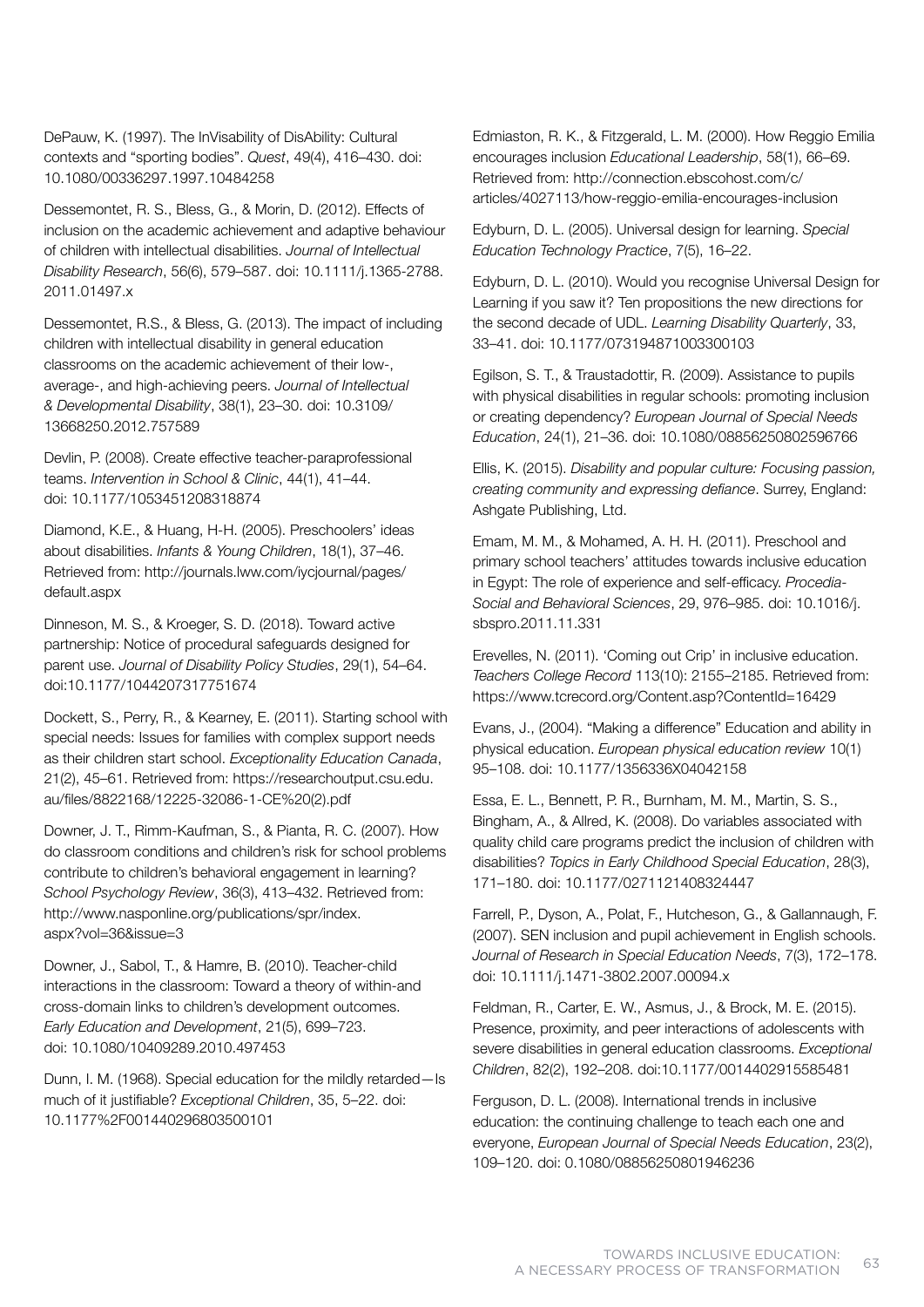### **REFERENCES**

Filmer, D. (2008). Disability, poverty, and schooling in developing countries: Results from 10 household surveys. *The World Bank Economic Review*, 22 (1), 141–163. doi: 10.1093/wber/lhm021

Finke, E. H., McNaughton, D. B., & Drager, K. D. R. (2009). "All children can and should have the opportunity to learn": General education teachers' perspectives on including children with autism spectrum disorder who require AAC. *Augmentative and Alternative Communication*, 25(2), 110–122. doi: 10.1080/07434610902886206

Fisher, K.W., & Shogren, K.A. (2011). Integrating augmentative and alternative communication and peer support for students with disabilities: A social-ecological perspective. *Journal of Special Education Technology*, 27(2), 23–39. Retrieved from: http://www.tamcec.org/jset/ index/

Fisher, M., & Meyer, L. H. (2002). Development and social competence after two years for students enrolled in inclusive and self-contained educational programs. *Research and Practice for Persons with Severe Disabilities*, 27(3), 165–174. doi: 10.2511/rpsd.27.3.165

Fitch, F. (2003). Inclusion, exclusion, and ideology: Special education students' changing sense of self. *Urban Review* 35(3), 233–52. doi: 10.1023/A:1025733719935

Fletcher, J. (2010). Spillover effects of inclusion of classmates with emotional problems on test scores in early elementary school. *Journal of Policy Analysis and Management*, 29(1), 69–83. doi: 10.1002/pam.20479

Flewitt, R., Nind, M., & Payler, J. (2009). 'If she's left with books she'll just eat them': Considering inclusive multimodal literacy practices. *Journal of Early Childhood Literacy*, 9(2) 211–233. doi: 10.1177/1468798409105587

Florian, L. (2010). The concept of inclusive pedagogy. In F. Hallett and G. Hallett (Eds.), *Transforming the role of the SENCO*, (pp. 61–72). Maidenhead: Oxford University Press.

Florian, L., & Linklater, H. (2010). Preparing teachers for inclusive education: using inclusive pedagogy to enhance teaching and learning for all. *Cambridge Journal of Education*, 40(4), 369–386. doi: 10.1080/0305764X.2010.526588

Florian, L., Rouse, L., and Black-Hawkins, K. (2017). *Achievement and inclusion in schools*. London: Routledge.

Foucault, M. (1979). *Discipline and punish: The birth of the prison*. New York: Vintage.

Foreman, P., Arthur-Kelly, M., Pascoe, S., & King, B. (2004). Evaluating the educational experiences of students with profound and multiple disabilities in inclusive and segregated classroom settings: An Australian perspective. *Research and Practice for Persons with Severe Disabilities*, 29(3), 183–193. doi: 10.2511/rpsd.29.3.183

Forlin, C., Cedillo, I. G., Romero-Contreras, S., Fletcher, T., & Hernández, H. J. R. (2010). Inclusion in Mexico: ensuring supportive attitudes by newly graduated teachers. *International Journal of Inclusive Education*, 14(7), 723–739. doi: 10.1080/13603111003778569

Forlin, C. & Chambers, D. (2011). Teacher preparation for inclusive education: increasing knowledge but raising concerns. *Asia-Pacific Journal of Teacher Education*, 39(1), 17–32. doi: 10.1080/1359866X.2010.540850

Forlin, C. (2012). Responding to the need for inclusive teacher education: Rhetoric or reality? In C. Forlin (Ed.), *Future directions for inclusive teacher education* (3–12). New York: Routledge.

Forlin, C., Douglas, G., & Hattie, J. (1996). Inclusive practices: How accepting are teachers? *International Journal of Disability Development and Education* 43(2), 119–33. doi: 10.1080/0156655960430203

Forlin, C., Keen, M., & Barrett, E. (2008). The concerns of mainstream teachers: Coping with inclusivity in an Australian context. *International Journal of Disability, Development and Education*, 55(3), 251–264. doi: 10.1080/103491208022 683396

Fox, S., Farrell, P., & Davis, P. (2004). Factors associated with the effective inclusion of primary-aged pupils with Down's syndrome. *British Journal of Special Education*, 31(4), 184–190. doi: 10.1111/j.0952-3383.2004.00353.x

Frankel, E. B., Gold, S., & Ajodhia-Andrews, A. (2010). International preschool inclusion: Bridging the gap between vision and practices. *Young Exceptional Children*, 13(5), 2–16. doi: 10.1177/1096250610379983

Faamanatu-Eteuati, N. (2011). Se'i tatou 'aleaga: Samoan educators' insights into inclusive education development. *Pacific-Asian Education*, 23(2), 65–75. Retrieved from: http://web.a.ebscohost.com/

Gable, A. S. (2013). Disability theorising and real-world educational practice: a framework for understanding. *Disability & Society*, 1–15. doi: 10.1080/09687599.2013.776485

Giangreco, M. (2009). Opportunities for children and youth with intellectual developmental disabilities: Beyond genetics. *Life Span and Disability*, 12(2), 129–139. Retrieved from http://www. lifespan.it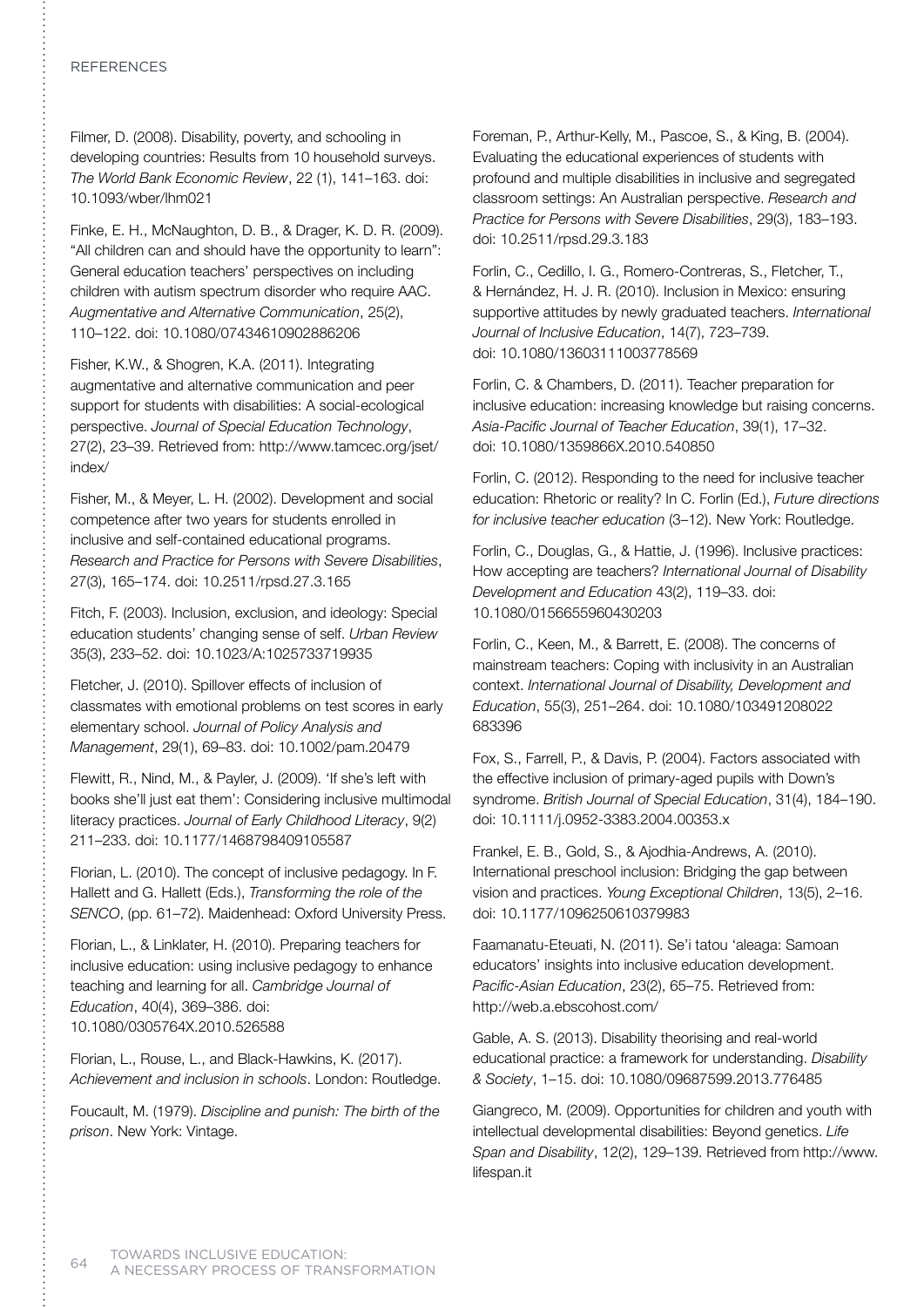Giangreco, M. F. (2010). One-to-one paraprofessionals for students with disabilities in inclusive classrooms: Is conventional wisdom wrong? *Intellectual and Developmental Disabilities* 48(1), 1–13. doi: 10.1352/1934-9556-48.1.1

Giangreco, M. F., & Broer, S. M. (2007). School-Based Screening to Determine Overreliance on Paraprofessionals. *Focus on Autism & Other Developmental Disabilities*, 22(3), 149–158. doi: 10.1177/10883576070220030201

Giangreco, M.F., & Doyle, M.B. (2007). Teacher assistants in inclusive schools. In L. Florian (Ed.) *The sage handbook of special education*, 429–39. London: Sage.

Giangreco, M. F., & Suter, J. C. (2015). Precarious or purposeful? Proactively building inclusive special education service delivery on solid ground. *Inclusion*, 3(3), 112–131. doi: 10.1352/2326-6988-3.3.112

Giangreco, M. F., Dennis, R., Cloninger, C., Edelman, S., & Schattman, R. (1993). "I've counted Jon": Transformational Experiences of Teachers Educating Students with Disabilities. *Exceptional Children*, 59(4), 359–372. doi: 10.1177/001440299 305900408

Goddard, Y., Goddard, R., & Kim, M. (2015). School instructional climate and student achievement: An examination of group norms for differentiated instruction. *American Journal of Education*, 122(1), 111–131. doi: 10.1086/683293

Goodley, D., Liddiard, K., & Runswick-Cole, K. (2018). Feeling disability: theories of affect and critical disability studies. *Disability & Society*, 33(2), 197–217. doi: 10.1080/09687599. 2017.1402752

Goodley, D., & Runswick-Cole, K. (2011). Problematising policy: conceptions of 'child', 'disabled' and 'parents' in social policy in England. *International Journal of Inclusive Education*, 15(1), 71–85. doi: 10.1080/13603116.2010.496197

Gordon, J. (2013). Is inclusive education a human right? *Journal of Law, Medicine & Ethics*, Winter, 754–767. doi: 10.1111/ jlme.12087

Gottfried, M. A. (2014). Classmates with disabilities and students' noncognitive outcomes. *Educational Evaluation and Policy Analysis*, 36(1), 20–43. doi: 10.3102/0162373713493130

Graham, L.J. (2012). Disproportionate over-representation of Indigenous students in New South Wales government special schools. *Cambridge Journal of Education*, 41(4), 163–176. doi: 10.1080/0305764X.2012.676625

Graham, L. J. & Sweller, N. (2011). The inclusion lottery: who's in and who's out? Tracking inclusion and exclusion in New South Wales government schools. *International Journal of Inclusive Education*, 15(9), 941–953. doi: 10.1080/136031109 03470046

Graham, L. J., & Spandagou, I. (2011). From vision to reality: views of primary school principals on inclusive education in New South Wales, Australia. *Disability and Society*, 26(2), 223–237. doi: 10.1080/09687599.2011.544062

Graham, L. J., Tancredi, H., Willis, J., & McGraw, K. (2018). Designing out barriers to student access and participation in secondary school assessment. *The Australian Educational Researcher*, 45 (1), 103–124. doi: 10.1007/s13384-018-0266-y

Granite, E., & Graham, L. J. (2012). Remove, rehabilitate, return? The use and effectiveness of behaviour schools in New South Wales, Australia. *International Journal on School Disaffection*, 9(1), 39–50. Retrived from: https://www. ingentaconnect.com/contentone/ioep/ijsd/2012/00000009/ 00000001/art00004?crawler=true&mimetype=application/pdf

Gregoriadis, A., & Grammatikopoulos, V. (2014). Teacher-child relationship quality early childhood education: The importance of relationship patterns. *Early Child Development and Care*, 184(3), 386–402. doi: 10.1080/03004430.2013.790383

Grenier, M. (2010). Moving to inclusion: A socio-cultural analysis of practice. *International Journal of Inclusive Education*, 14(4), 387–400. doi: 10.1080/13603110802504598

Guldberg, K., Parsons, S., MacLeod, A., Jones, G. Prunty, A., & Balfe, T. (2011). Implications for practice from 'International review of the evidence on best practice in educational provision for children on the autism spectrum'. *European Journal of Special Needs Education*, 26(1), 65–70. doi: 10.1080/ 08856257.2011.543534

Hamre, B. K., & Pianta, R. C. (2001). Early teacher–child relationships and the trajectory of children's school outcomes through eighth grade. *Child Development*, 72(2), 625–638. Retrieved from: http://www.jstor.org/stable/1132418

Hamre, B. K., & Pianta, R. C. (2005). Can instructional and emotional support in the first-grade classroom make a difference for children at risk of school failure? *Child Development*, 76(5), 949–967. doi: 10.1111/j.1467-8624. 2005.00889.x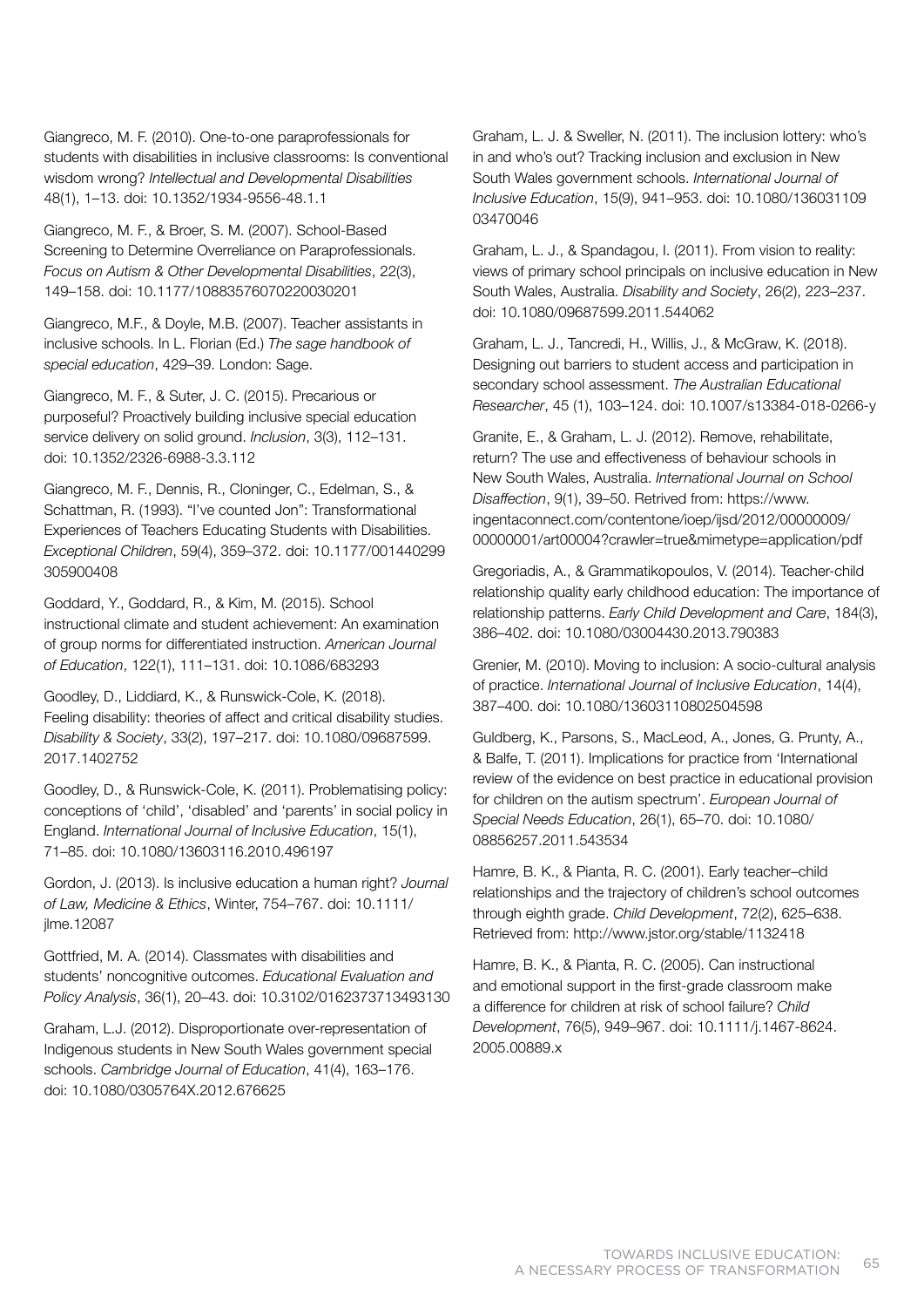### **REFERENCES**

Hanline, M.F. & Correa-Torres, S.M. (2012). Experiences of preschoolers with severe disabilities in an inclusive early education setting: A qualitative study. *Education and Training in Autism and Developmental Disabilities*, 47(1), 109–121. Retrieved from: http://daddcec.org/Publications/ ETADDJournal.aspx

Harpur, P. (2012). From disability to ability: changing the phrasing of the debate, *Disability & Society*, 27(3), 325–337. doi: 10.1080/09687599.2012.654985

Hart, S., Dixon, A., Drummond, M. J. & McIntyre, D. (2004) *Learning without Limits*. Berkshire: Open University Press.

Hart, J. E., & Whalon, K. J. (2011). Creating social opportunities for students with autism spectrum disorder in inclusive settings. *Intervention in School & Clinic*, 46(5), 273–279. doi: 10.1177/1053451210395382

Hehir, T. (2002). Eliminating ableism in education. *Harvard Educational Review*, 72(1), 1–32. doi: 10.17763/ haer.72.1.03866528702g2105

Hehir, T., & Katzman, L. I. (2012). *Effective inclusive schools designing successful schoolwide programs*. San Francisco: Jossey-Bass. Retrieved from http://site.ebrary.com/ id/10650970

Hehir, T., Grindal, T., Freeman, B., Lamoreau, R., Borquaye, Y., & Burke, S. (2016). *A summary of the evidence on inclusive education*. Retrieved from: https://alana.org.br/wpcontent/uploads/2016/12/A\_Summary\_of\_the\_evidence\_ on\_inclusive\_education.pdf;

Hemmings, B., & Woodcock, S. (2011). Preservice teachers' views of inclusive education: A content analysis. *Australasian Journal of Special Education*, 35(2), 103–116. doi: 10.1375/ajse.35.2.103

Hobson, L. (2010). *"How is Australia faring?": Social inclusion and people with disability*. Melbourne: Australian Federation of Disability Organisations

Hodge, N., & Runswick-Cole, K. (2013). 'They never pass me the ball': Exposing ableism through the leisure experiences of disabled children, young people and their families. *Children's Geographies*, 11(3), 311–325. doi: 10.1080/14733285.2013.812275

Hodkinson, A. (2012). Inclusive education and the cultural representation of disability and disabled people within the English education system: the influence of electronic media in the primary school. *Journal of Research in Special Educational Needs*, 12(4), 252–262. doi: 10.1111/j.1471-3802.2011. 01208.x

Hollingsworth, H. L., & Buysse, V. (2009). Establishing friendships in early childhood inclusive settings: What roles do parents and teachers play? *Journal of Early Intervention*, 31(4), 287–307. doi: 10.1177/1053815109352659

Hollingsworth, H. L., Boone, H. A., & Crais, E. R. (2009). Individualized inclusion plans work in early childhood classrooms *Young Exceptional Children*, 13(1), 19–35. doi: 10.1177/109625 0609347259

Honkasilta, J., Vehkakoski, T., & Vehmas, S. (2015). Power struggle, submission and partnership: Agency constructions of mothers of children with ADHD diagnosis in their narrated school involvement. *Scandinavian Journal of Educational Research*, 59(6), 674-690. doi: 10.1080/00313831.2014. 965794

Horrocks, J. L., White, G., & Roberts, L. (2008). Principals' attitudes regarding inclusion of children with autism in Pennsylvania public schools. *Journal of Autism Developmental Disorder* 38(8), 1462–1473. doi: 10.1007/s10803-007-0522-x

Hosp, J. L., & Reschly, D. J. (2004). Disproportionate representation of minority students in special education: academic, demographic, and economic predictors. *Exceptional Children*, 70(2), 185–199. doi: 10.1177/001440290407000204

Hsieh, W.-Y., Hsieh, C.-M., Ostrosky, M., & McCollum, J. (2012). Taiwanese first-grade teachers' perceptions of inclusive education. *International Journal of Inclusive Education*, 16(1), 71–88. doi: 10.1080/13603111003592283

Huang, H.-H., & Diamond, K. E. (2009). Early childhood teachers' ideas about including children with disabilities in programmes designed for typically developing children. *International Journal of Disability, Development and Education*, 56(2), 169–182. doi: 10.1080/10349120902868632

Hughes, M. T., & Valle-Riestra, D. M. (2008). Responsibilities, preparedness, and job satisfaction of paraprofessionals: working with young children with disabilities. *International Journal of Early Years Education*, 16(2), 163–173. doi:10.1080/09669760701516892

Humphrey, N. (2008). Including pupils with autistic spectrum disorders in mainstream schools. *Support for Learning*, 23 (1), 41–47. doi: 10.1111/j.1467-9604.2007.00367.x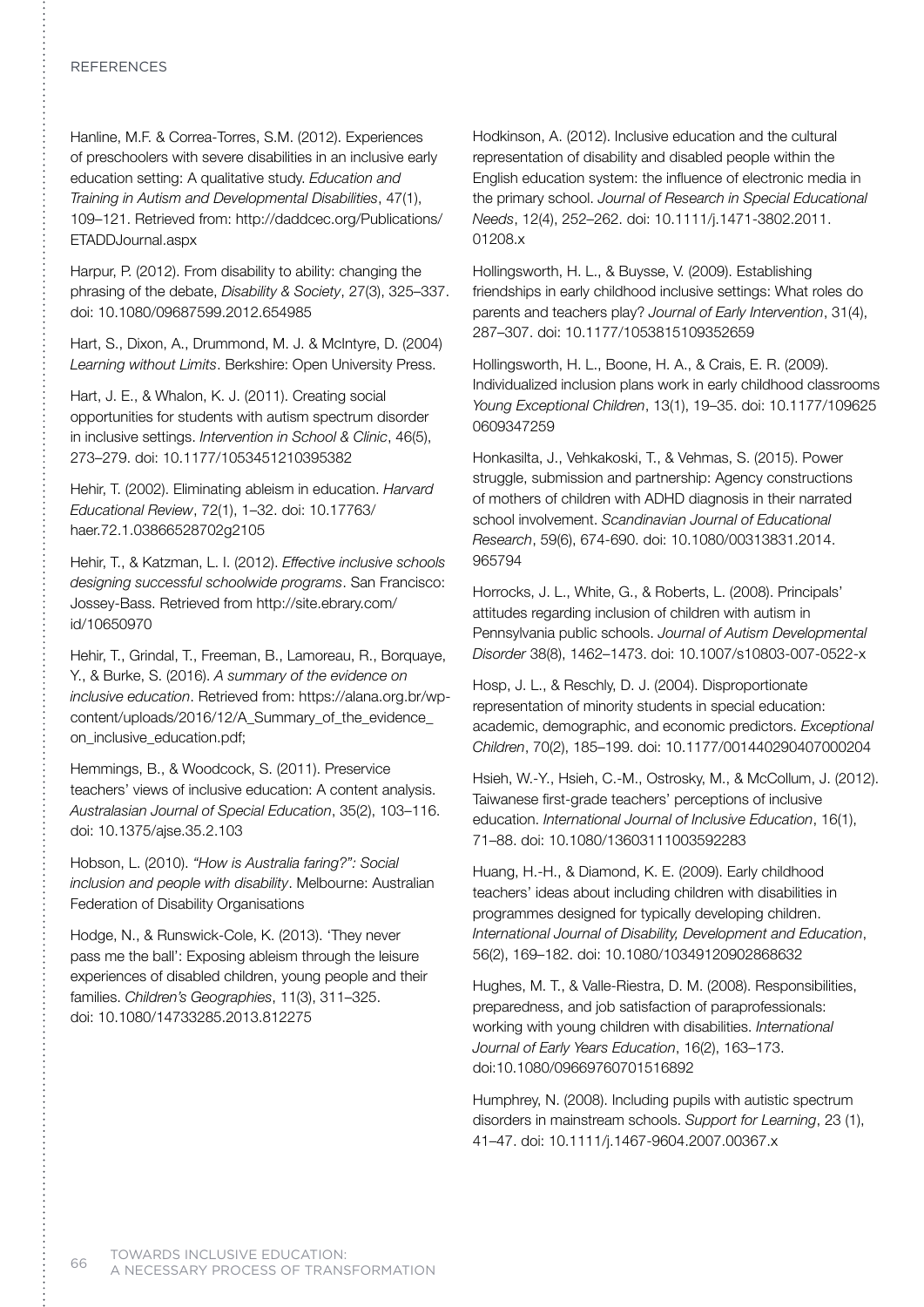Humphrey, N., & Hebron, J. (2015) Bullying of children and adolescents with autism spectrum conditions: A 'state of the field' review. *International Journal of Inclusive Education*, 19(8), 845–862, doi: 10.1080/13603116.2014.981602

Hunt, P., McDonnell, J., & Crockett, M. A. (2012). Reconciling an ecological curricular framework focusing on quality of life outcomes with the development and instruction of standardsbased academic goals. *Research and Practice for Persons with Severe Disabilities*, 37(3), 139–152. doi: 10.2511/0274948128 04153471

Hurley, J. J., & Horn, E. M. (2010). Family and professional priorities for inclusive early childhood settings. J*ournal of Early Intervention*, 32(5). 335–350. doi: 10.1177/1053815110385650

Iacono, T., & Cologon, K. (2014). Inclusion of children through augmentative and alternative communication supports. In K. Cologon (Ed). *Inclusive education in the early years: Right from the start* (pp. 461–481). South Melbourne: Oxford University Press.

Iacono, T., Chan, J., & Waring, R. (1998). Efficacy of a parent-implemented early language intervention based on collaborative consultation. *International Journal of Language and Communication Disorders*, 33, 281–304. doi: 10.1080/ 136828298247758

Iacono, T., Keeffe, M., Kenny, A., & McKinstry, C. (2019). A document review of exclusionary practices in the context of Australian school education policy. *Journal of Policy and Practice in Intellectual Disabilities*, Early View, 1–9. doi: 10.1111/jppi.12290

Jackson, R. (2008). Inclusion or segregation for children with an intellectual impairment: What does the research say? Queensland Parents for People with a Disability. Retrieved from: https://disability-studies.leeds.ac.uk/wp-content/uploads/ sites/40/library/Jackson-Inclusion-Seg1.pdf;

Jelas, Z. M., & Ali, M. M. (2014). Inclusive education in Malaysia: Policy and practice. *International Journal of Inclusive Education*, 18(10), 991–1003. doi: 10.1080/13603116.2012.693398

Johnston, S., McDonnell, A., Nelson, C., & Magnavito, A. (2003). Teaching functional communication skills using augmentative and alternative communication in inclusive settings. *Journal of Early Intervention*, 25(4), 263–280. doi: 10.1177/105381510302500403

Johnstone, C. J., & Chapman, D. W. (2009). Contributions and constraints to the implementation of inclusive education in Lesotho. *International Journal of Disability, Development and Education*, 56(2), 131–148. doi:10.1080/10349120902868582 Johnston, O., & Wildy, H. (2016). The effects of streaming in the secondary school on learning outcomes for Australian students – A review of the international literature. *Australian Journal of Education*, 60(1), 42–59. doi: 10.1177/0004944115626522

Jonsson, U. (2007). Millennium development goals and other good intentions. In P. Pinstrup-Andersen and P. Sandøe (Eds.), *Ethics, hunger and globalization: In search of appropriate policies* (111–129). Springer.

Jordan, A., & Stanovich, P. (2001). Patterns of teacher-student interaction in inclusive elementary classrooms and correlates with student self-concept. *International Journal of Disability, Development and Education*, 48(1), 33–52. doi: 10.1080/ 10349120120036297

Jordan, A., Glenn, C., & McGhie-Richmond, D. (2010). The Supporting Effective Teaching (SET) project: The relationship of inclusive teaching practices to teachers' beliefs about disability and ability, and about their roles as teachers. *Teaching & Teacher Education*, 26(2), 259–266. doi: 10.1016/j. tate.2009.03.005

Jordan, A., Schwartz, E., & McGhie-Richmond, D. (2009). Preparing teachers for inclusive classrooms. *Teaching and Teacher Education*, 25(4), 535–542. doi:10.1016/j. tate.2009.02.101

Justice, L. M., Logan, J. A. R., Lin, T. & Kaderavek, J. N. (2014). Peer effects in early childhood education: Testing the assumptions of special-education inclusion. *Association for Psychological Science*, 25(9), 1722–1729. doi: 10.1177/ 0956797614538978

Kalambouka, A., Farrell, P., Dyson, A., & Kaplan, I. (2007). The impact of placing pupils with special educational needs in mainstream schools on the achievement of their peers. *Educational Research*, 49(4), 365–382. doi: 10.1080/ 00131880701717222

Kalyanpur, M. (2011). Paradigm and paradox: Education for All and the inclusion of children with disabilities in Cambodia. *International Journal of Inclusive Education*, 15(10), 1053–1071. doi: 10.1080/13603116.2011.555069

Kasa-Hendrickson, C., & Kluth, P. (2005). "We have to start with inclusion and work it out as we go": Purposeful inclusion for non-verbal students with Autism. *International Journal of Whole Schooling*, 2(1), 2–14. Retrieved from: http://www. wholeschooling.net/Journal\_of\_Whole\_Schooling/articles.html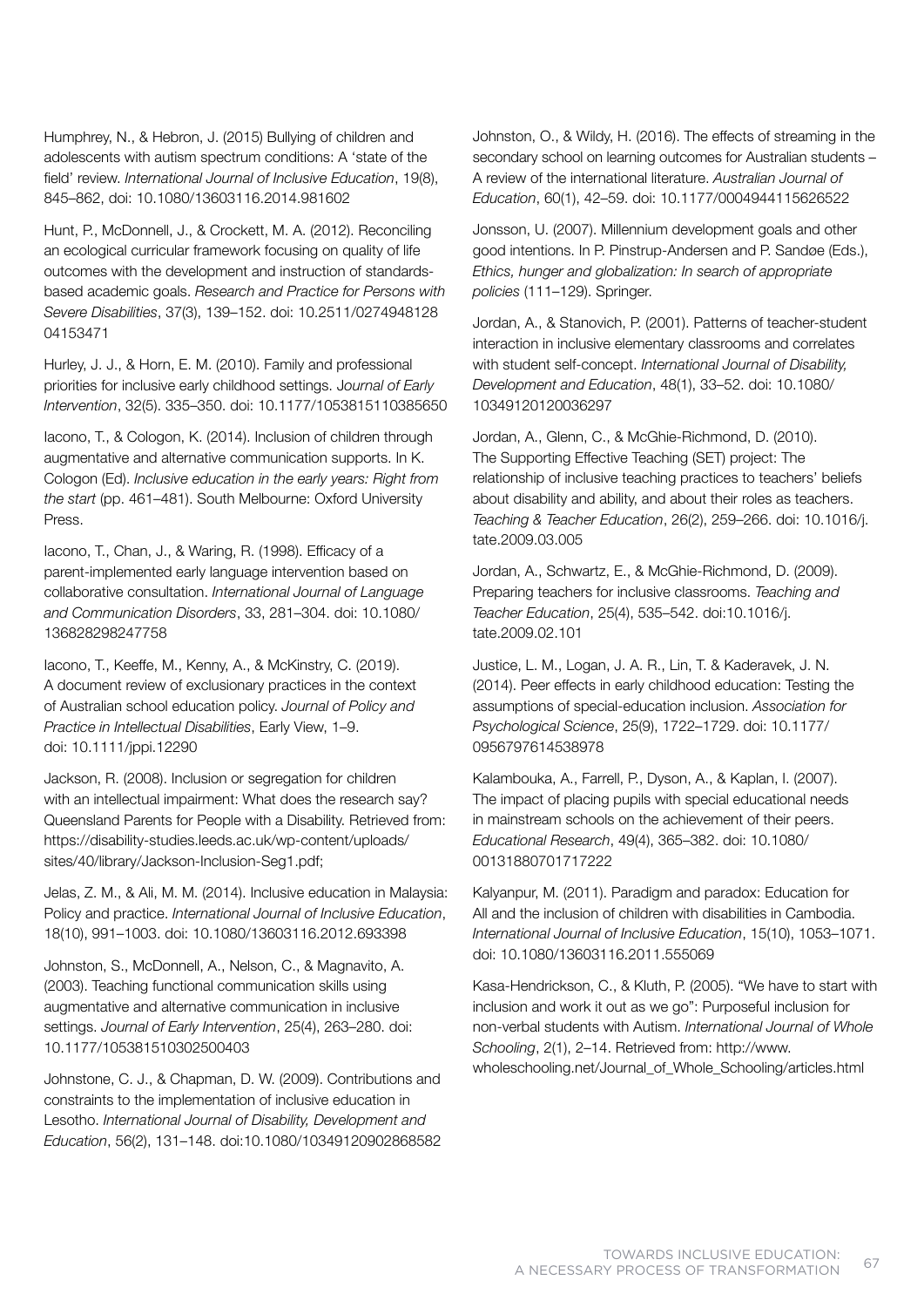## **REFERENCES**

Katz, J. (2013). The three block model of Universal Design for Learning (UDL): Engaging students in inclusive education. *Canadian Journal of Education*, 36(1), 153–194. Retrieved from: https://www-jstor-org.simsrad.net.ocs. mq.edu.au/stable/canajeducrevucan.36.1.153

Kent-Walsh, J., Murza, K. A., Malani, M. D., & Binger, C. (2015). Effects of communication partner instruction on the communication of individuals using AAC: A meta-analysis. *Augmentative and Alternative Communication* 31(4), 271–284. doi: 10.3109/07434618.2015.1052153

Kilkey, M. & Clarke, H. (2010): Disabled men and fathering: opportunities and constraints, *Community, Work & Family*, 13(2), 127–146. doi: 10.1080/13668800902923738

Kim, Y. W. (2013). Inclusive education in Korea: Policy, practice, and challenges. *Journal of Policy and Practice in Intellectual Disabilities*, 10(2), 79–81. doi: 10.1111/ jppi.12034

Kleinert, H., Towles-Reeves, E., Quenemoen, R., Thurlow, M., Fluegge, L., Weseman, L., & Kerbel, A. (2015). Where students with the most significant cognitive disabilities are taught: Implications for general curriculum access. *Exceptional Children*, 81(3), 312–328. doi: 10.1177/0014402914563697

Klibthong, S. (2013). Exploring Thai early childhood teachers' understanding, beliefs and concerns of inclusive education: A case study of an early childhood centre. *MIER Journal of Educational Studies, Trends & Practices*, 3(1), 16–32. Retrieved from: http://www.mierjs.in/ojs/index. php/mjestp/article/view/43

Kliewer, C. (1998). The meaning of inclusion. *Mental Retardation*, 36(4), 317–322. doi:10.1352/0047- 6765(1998)036<0317:TMOI>2.0.CO;2

Kliewer, C. (2008). Joining the literacy flow: Fostering symbol and written language learning in young children with significant developmental disabilities through the four currents of literacy. *Research & Practice for Persons with Severe Disabilities*, 33(3), 103–121. doi: 10.2511/ rpsd.33.3.103

Komesaroff, L. (2007). Denying claims of discrimination in the Federal Court of Australia: Arguments against the use of native sign language in education. *Sign Language Studies* 7(4), 360–386. doi: 10.1353/sls.2007.0024

Komesaroff, L., & McLean, M. (2006). Being there is not enough: Inclusion is both deaf and hearing. *Deafness and Education International*, 8(2), 88–100. doi: 10.1002/dei.192 Koutrouba, K., Vamvakari, M. & Steliou, M. (2006). Factors correlated with teachers' attitudes towards the inclusion of students with special educational needs in Cyprus. *European Journal of Special Needs Education* 21(4), 381–94. doi: 10.1080/08856250600956162

Kraska, J., & Boyle, C. (2014). Attitudes of preschool and primary school pre-service teachers towards inclusive education. *Asia-Pacific Journal of Teacher Education*, 42(3), 228–246. doi: 10.1080/1359866X.2014.926307

Kurth, J. A., Morningstar, M., & Kozleski, E. (2014). The persistence of highly restrictive special education placements for students with low-incidence disabilities. *Research and Practice for Persons with Severe Disabilities*, 39(3), 227–239. doi:10.1177/1540796914555580

Kurth, J., & Mastergeorge, A. M. (2012). Impact of setting and instructional context for adolescents with autism. *The Journal of Special Education*, 46(1), 36-48. doi: 10.1177/00224669103 66480

Lalvani, P. (2013). Privilege, compromise, or social justice: Teachers' conceptualizations of inclusive education. *Disability & Society*, 28(1), 14–27. doi: 10.1080/09687599.2012.692028

Lalvani, P. (2015). "We are not aliens": Exploring the meaning of disability and the nature of belongingness in a fourth-grade classroom. *Disability Studies Quarterly*, 35(4). Retrieved from: http://dsq-sds.org/article/view/4963

Lalvani, P., & Bacon, J. K. (2019). Rethinking "we are all special": Anti-ableism curricula in early childhood classrooms. *Young Exceptional Children*, 22(2), 87–100. doi: 109625 0618810706

Lane, K. L., Carter, E. W., & Sisco, L. (2012). Paraprofessional involvement in self determination instruction for students with high-incidence disabilities. *Exceptional Children*, 78(2), 237–251. doi: 10.1177/00144291107800206

Leiter, V. (2007). "Nobody's just normal, you know": The social creation of developmental disability. *Social Science & Medicine* 65, 1630–1641. doi: 10.1016/j.socscimed.2007.06.006

Light, J., & McNaughton, D. (2015). Designing AAC research and intervention to improve outcomes for individuals with complex communication needs. *Augmentative and Alternative Communication*, 31(2), 85-96, doi: 10.3109/07434618.2015. 1036458

Lilley, R. (2013). It's an absolute nightmare: maternal experiences of enrolling children diagnosed with autism in primary school in Sydney, Australia. *Disability & Society*, 28(4), 514–526. doi: 10.1080/09687599.2012.717882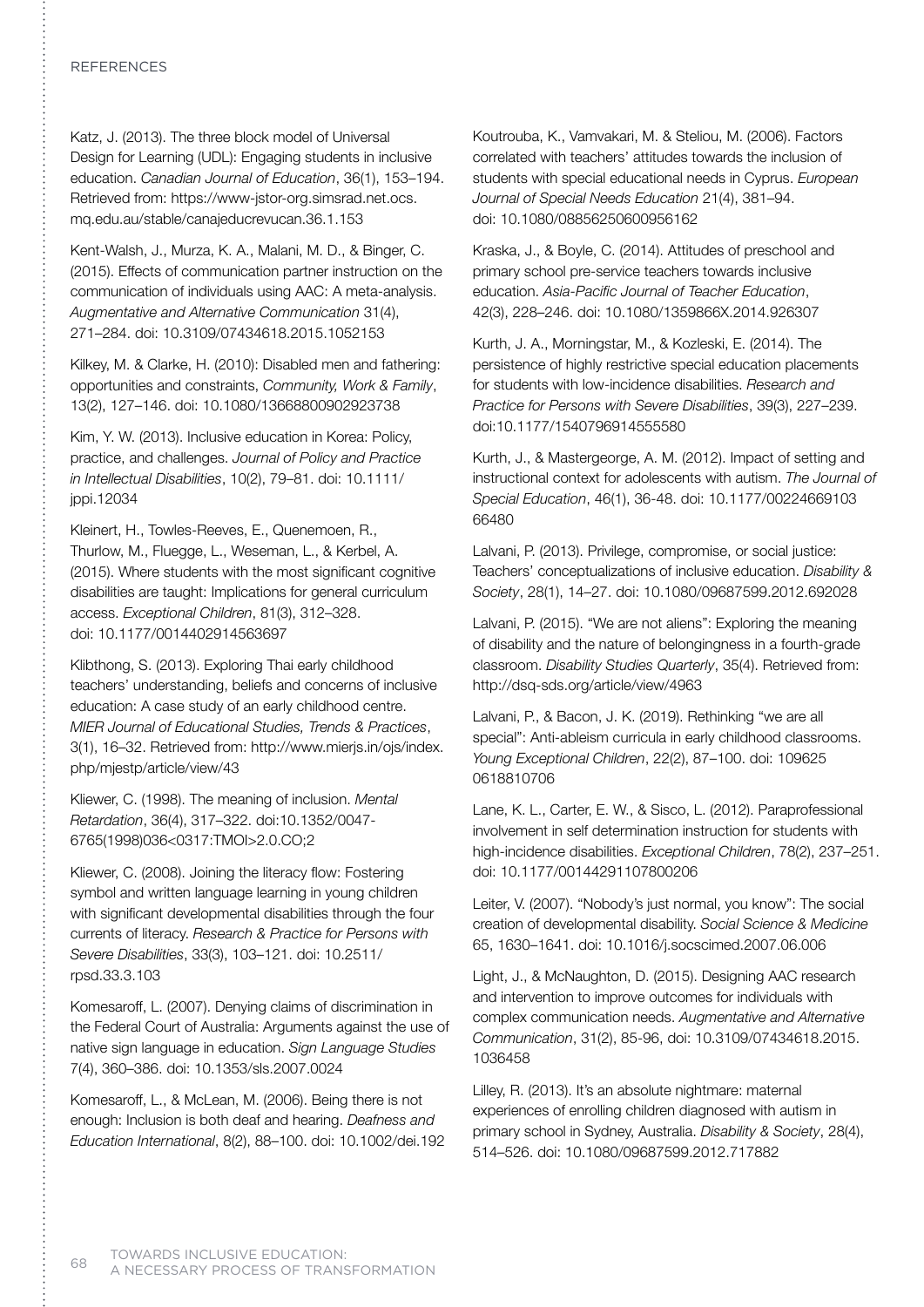Lilley, R. (2015). Trading places: Autism inclusion disorder and school change *International Journal of Inclusive Education*, 19(4), 379–396. doi: 10.1080/13603116.2014.935813

Little, C. A., McCoach, D. B., & Reis, S. M. (2014). Effects of differentiated reading instruction on student achievement in middle school. *Journal of Advanced Academics*, 25(4), 384–402. doi: 10.1177/1932202X14549250

Loja, E., Costa, M. E., Hughes B., & Menezes, I. (2013). Disability, embodiment and ableism: stories of resistance. *Disability & Society*, 28(2), 190–203. doi: 10.1080/09687599. 2012.705057

Lorde, A. (1994) *Our Dead Behind Us*. New York: Norton Publishers.

Loreman, T. (2014). Measuring inclusive education outcomes in Alberta, Canada. *International Journal of Inclusive Education*, 18(5), 459-483, doi: 10.1080/13603116.2013.788223

Macartney, B. & Morton, M. (2011). Kinds of participation: Teacher and special education perceptions and practices of 'inclusion' in early childhood and primary school settings. *International Journal of Inclusive Education*, 1–17. doi: 10.1080/ 13603116.2011.602529

Macartney, B. (2012). Teaching through an ethics of belonging, care and obligation as a critical approach to transforming education. *International Journal of Inclusive Education*, 16(2), 171–183. doi: 10.1080/13603111003686218

Mackenzie, M., Cologon, K., & Fenech, M. (2016). "Embracing everybody:" approaching the inclusive early childhood education of a child labelled with autism from a social relational understating of disability. *Australasian Journal of Early Childhood*, 41(2), 4–12. doi: 10.1177%2F183693911604100202

Macqueen, S. E. (2013). Grouping for inequity. *International Journal of Inclusive Education*, 17(3), 295–309

Mann, G. (2016). From here to there and back again: the story of a mother, her son, disability, and school choice. *International Journal of Inclusive Education*, 20(9), 909–920, doi: 10.1080/13603116.2015.1122842

Mann, G., Cuskelly, M., & Moni, K. (2018). An investigation of parents' decisions to transfer children from regular to special schools. *Journal of Policy and Practice in Intellectual Disabilities*, 15(3), 183–192. doi: 10.1111/jppi.12238

Margrain, V., & Farruga, A. (2018). Different means me: I just learn differently. In J. Berman & J. MacArthur (Eds.), *Student Perspectives on School*, 93–110. Brill.

Martin, T., & Alborz, A. (2014). Supporting the education of pupils with profound intellectual and multiple disabilities: the views of teaching assistants regarding their own learning and development needs. *British Journal of Special Education*, 41(3), 309–327. doi:10.1111/1467-8578.12070

Martinez-Bello, V. E., & Martinez-Bello, J. T. (2016). Bodies displayed on walls: are children's bodies represented in an inclusive way in the pictures on the walls in their early childhood educational environments? *Early Years*, 37(2). doi: 10.1080/09575146.2016.1165186

Mashburn, A. J., Pianta, R. C., Hamre, B. K., Downer, J. T., Barbarin, O. A., Bryant, D., Burchinal, M., Early, D. M. & Howes, C. (2008). Measures of classroom quality in prekindergarten and children's development of academic, language, and social skills. *Child Development*, 79(3), 732-749. doi: 10.1111/j.1467-8624. 2008.01154.x

Mayer, D. (2009). Disability and inclusion: Changing attitudes – changing policy. *Our Schools/Our Selves* (Spring 2009), 159–168. Retrieved from: https://www.policyalternatives.ca/ sites/default/files/uploads/publications/National%20 Office/2009/04/Disability%20and%20Inclusion.pdf

McCullough, R. (2009). Emerging issues in inclusive education. In P. Puamau & F. Pene (Eds.) *Inclusive education in the Pacific*. Institute of Education, University of the South Pacific: Suva, Fiji.

McCray, E. D., & McHatton, P. A. (2011). "Less afraid to have them in my classroom": Understanding pre-service general educators' perceptions about inclusion. *Teacher Education Quarterly*, 38(4), 135–155. Retrieved from: http://files.eric.ed. gov/fulltext/EJ960622.pdf

McDonald, L., & Tufue-Dolgoy, R. (2013). Moving forwards, sideways or backwards? Inclusive education in Samoa. *International Journal of Disability, Development and Education*, 60(3), 270–284. doi:10.1080/1034912X.2013.812187

McGregor, G. & Vogelsberg, R.T. (1998). Inclusive schooling practices: Pedagogical and research foundations. Baltimore: Paul H. Brookes Publishing Co.

McLean, M. A. (2008). Teaching about disability: An ethical responsibility? *International Journal of Inclusive Education*, 12(5), 605–619. doi: 10.1080/13603110802377649

McLeskey, J., & Waldron, N.L. (2007). Making differences ordinary in inclusive classrooms. *Intervention in School and Clinic*, 42(3), 162–168. doi: 10.1177/1053451207042 0030501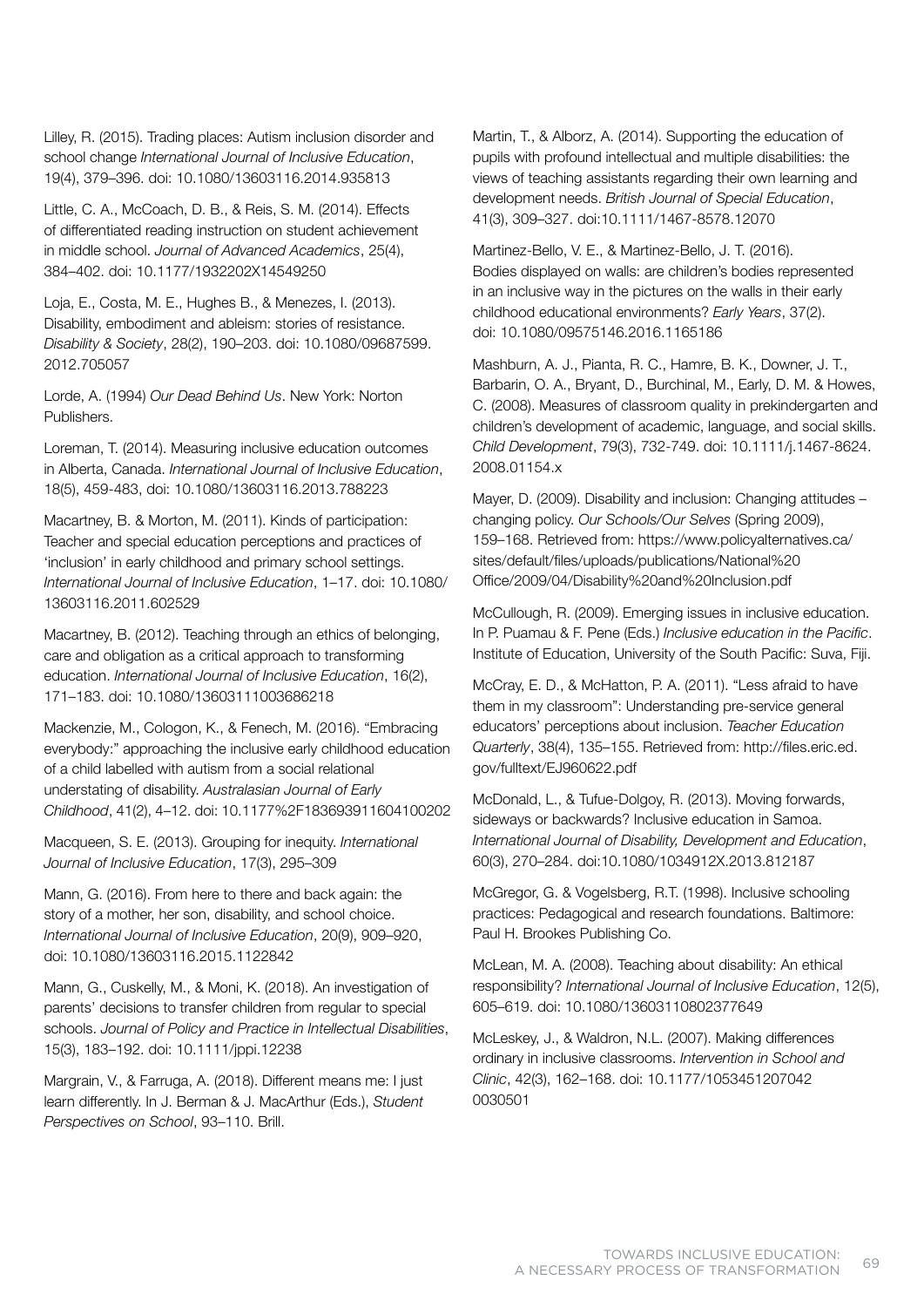## **REFERENCES**

McMahon, S. E. (2012). Doctors diagnose, teachers label: the unexpected in pre-service teachers' talk about labelling children with ADHD. *International Journal of Inclusive Education*, 16(3), 249-264. doi: 10.1080/13603116. 2010.481799

McMahon, S. & Harwood, V. (2016). Confusions and conundrums during final practicum: A study of preservice teachers' knowledge of challenging behaviour. In E. B. Petersen & Z. Millei (Eds.), *Interrupting the Psy-Disciplines in Education* (145–166). London, United Kingdom: Palgrave Macmillan.

McTighe, J., & Brown, J. L. (2005) Differentiated instruction and educational standards: Is detente possible? *Theory Into Practice*, 44(3), 234–244. doi: 10.1207/s15430421tip4403\_8

Mergler, A., Carrington, S., Kimber, M., & Bland, D. (2016). Inclusive Values: Exploring the Perspectives of Pre-Service Teachers. *Australian Journal of Teacher Education*, 41(4), 20–38. doi.org/10.14221/ajte.2016v41n4.2

Mevawalla, Z. (In press). *Young thinkers without borders: Critical consciousness, social justice and resistance – the experiences of young children living on the street in Mumbai, India*. New York: Peter Lang.

Miles, S., & Singal, N. (2010). The Education for All and inclusive education debate: conflict, contradiction or opportunity? *International Journal of Inclusive Education*., 14(1), 1–15. doi:10.1080/13603110802265125

Miles, S., Lene, D., & Merumeru, L. (2014). Making sense of inclusive education in the Pacific region: Networking as a way forward. *Childhood*, 21(3), 339–353. doi: 10.1177/ 0907568214524458

Miller, F. (2009). Inclusive education: A Pacific perspective. In P. Puamau & F. Pene (Eds.) *Inclusive education in the Pacific*. Institute of Education, University of the South Pacific: Suva, Fiji

Mogharreban, C., & Bruns, D. (2009). Moving to inclusive pre-kindergarten classrooms: Lessons from the field. *Early Childhood Education Journal*, 36(5), 407–414. doi: 10.1007/s10643-008-0301-0

Morningstar, M. E., Allcock, H. C., White, J. M., Taub, D., Kurth, J. A., Gonsier-Gerdin, J., Ryndak, D. L., Sauer, J., & Jorgensen, C. M. (2016). Inclusive education national research advocacy agenda: A call to action. *Research and Practice for Persons with Severe Disabilities*, 41(3) 209–215. doi: 10.1177/1540796916650975

Morningstar, M. E., Shogren, K. A., Lee, H., & Born, D. (2015). Preliminary lessons about supporting participation and learning in inclusive classrooms. *Research and Practice for Persons with Severe Disabilities*, 40(3), 192–210. doi: 10.1177/15407969 15594158

Morris, C., & Sharma, U. (2011). Facilitating the inclusion of children with vision impairment: Perspectives of itinerant support teachers *Australasian Journal of Special Education*, 35(2), 191–203. doi: 10.1375/ajse.35.2.191

Mortier, K., Hunt, P., Leroy, M., van de Putte, I., & van Hove, G. (2010). Communities of practice in inclusive education. *Educational Studies* 36(3), 345–355. doi: 10.1080/030556909 03424816

Myklebust, J.O. (2006). Class placement and competence attainment among students with special needs. *British Journal of Special Education* 33(2), 76–81. doi: 10.1111/j.1467-8578. 2006.00418.x

Naraian, S. (2011). Seeking transparency: the production of an inclusive classroom community. *International Journal of Inclusive Education*, 15(9), 955–973. doi:10.1080/13603110903477397

Neely-Barnes, S. L., Graff, J. C., Roberts, R. J., Hall, H. R., & Hankins, J. S. (2010). "It's our job": Qualitative study of family responses to ableism. *Intellectual and Developmental Disabilities*, 48(4), 245–258. doi: 10.1352/1934-9556-48.4.245

Niemeyer, J.A., & Proctor, R. (2002). The influence of experience on student teachers' beliefs about inclusion. *Journal of Early Childhood Teacher Education* 23(1), 49–57. doi: 10.1080/ 1090102020230109

Nikolaraizi, M., Kumar, P., Favazza, P., Sideridis, G., Koulousiou, D., & Raill, A. (2005). A cross-cultural examination of typically developing children's attitudes toward individuals with special needs. *International Journal of Disability, Development and Education*, 52(2), 101–119. doi: 10.1080/10349120500086348

NSW Government (2018) *Response to the report of the Legislative Council Portfolio Committee No.3 – Education – Education of students with a disability or special needs in New South Wales*. Retrieved from: https://www.parliament.nsw. gov.au/lcdocs/inquiries/2416/Government%20response%20 -%20education%20of%20students%20with%20a%20 disability%20or%20special%20needs%20in%20New%20 South%20Wales.pdf

Nutbrown, C., & Clough, P. (2009). Citizenship and inclusion in the early years: understanding and responding to children's perspectives on 'belonging'. *International Journal of Early Years Education*, 17(3), 191–206. doi: 10.1080/09669760903424523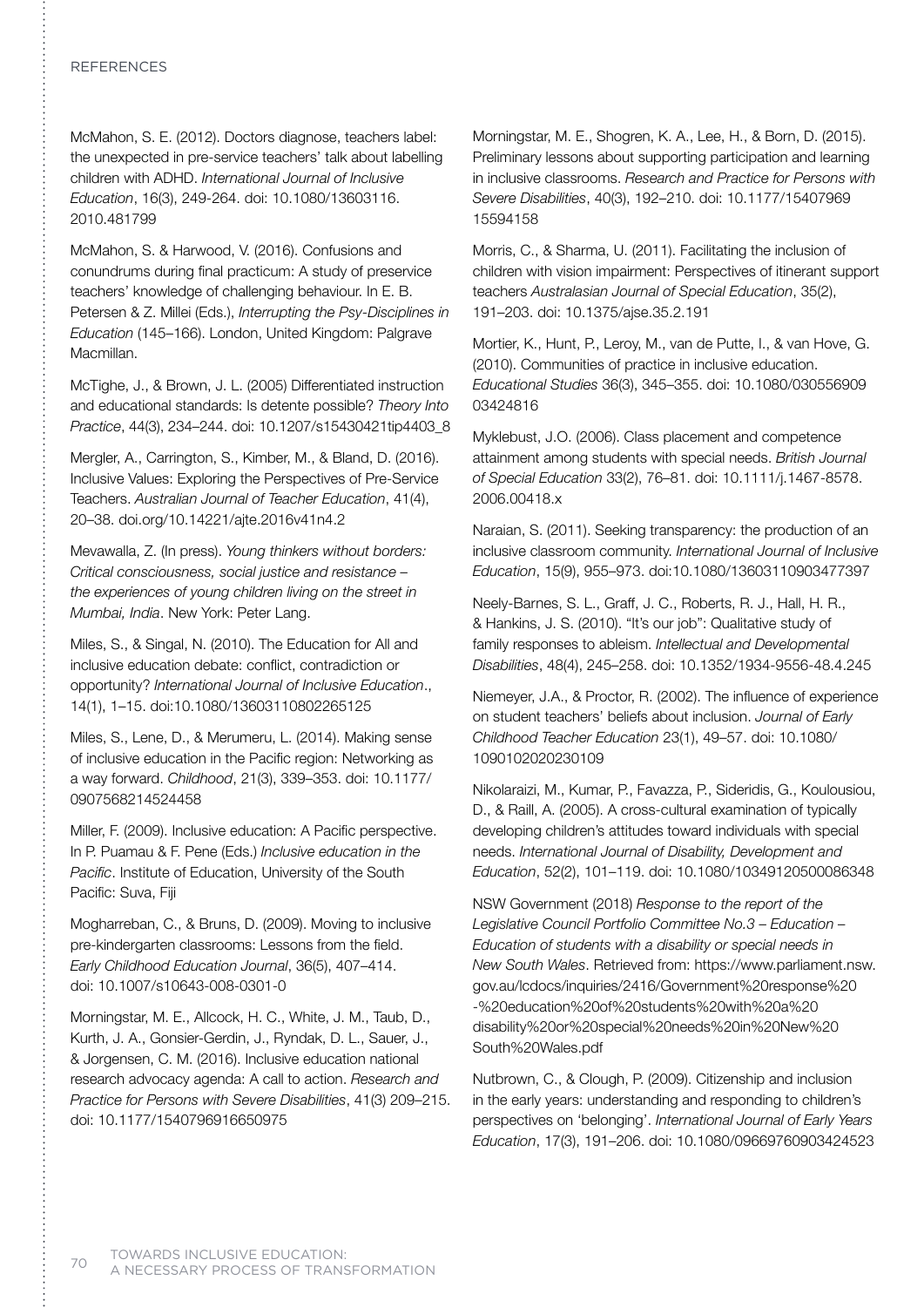O'Connor, E., & McCartney, K. (2007). Examining teacher-child relationships and achievement as part of an ecological model of development. *American Educational Research Journal*, 44(2), 340–369. doi:10.3102/0002831207302172

Odom, S. L., & Diamond, K. E. (1998). Inclusion of young children with special needs in early childhood education: The research base. *Early Childhood Research Quarterly*, 13(1), 3–25. doi: 10.1016/S0885-2006(99)80023-4

Odom, S. L., Buysse, V., & Soukakou, E. (2011). Inclusion for young children with disabilities: A quarter century of research perspectives. *Journal of Early Intervention*, 33(4), 344–356. doi: 10.1177/1053815111430094

Ojok, P., & Wormnæs, S. (2013). Inclusion of pupils with intellectual disabilities: primary school teachers' attitudes and willingness in a rural area in Uganda. *International Journal of Inclusive Education*, 17(9), 1003–1021. doi: 10.1080/ 13603116.2012.728251

Oliver, M., & Barnes, C. (2010). Disability studies, disabled people and the struggle for inclusion. *British Journal of Sociology of Education*, 31(5), 547–560. doi: 10.1080/ 01425692.2010.500088

Opertti, R., Walker, Z., & Zhang, Y. (2014). Inclusive education: From targeting groups and schools to achieving quality education as the core of EFA. In L. Florian (Ed.), *The SAGE handbook of special education* (2nd ed., Vol. 1, 149–169). London, England: SAGE

Ostrosky, M. M., Laumann, B. M., & Hsieh, W. Y. (2006). Early childhood teachers' beliefs and attitudes about inclusion: What does the research tell us? In B. Spodek & O. N. Saracho (Eds.), *Handbook of Research on the Education of Young Children* (2nd ed., 411–422). Mahwah, New Jersey: Lawrence Erlbaum Associates

Palmer, D. S., Fuller, K., Arora, T., & Nelson, M. (2001). Taking sides: Parent views on inclusion for their children with severe disabilities. *Exceptional Children*, 67(4), 467–484. doi: 10.1177/001440290106700403

Patterson, K. B. (2006). Roles and responsibilities of paraprofessionals: In their own words. *Teaching Exceptional Children Plus*, 2(5), n.p. Retrieved from: http://escholarship.bc. edu/education/tecplus/vol2/iss5/art1

Paugh, P., & Dudley-Marling, C. (2011). 'Speaking' deficit into (or out of) existence: How language constrains classroom teachers' knowledge about instructing diverse learners. *International Journal of Inclusive Education*, 15(8), 819–833. doi:10.1080/13603110903437144, p. 831.

Peetsma, T., Vergeer, M., Karsten, S., & Roeleveld, J. (2001). Inclusion in education: Comparing pupils' development in special and regular education. *Educational Review* 53(2), 125–35. doi: 10.1080/00131910125044

Petriwskyj, A. (2010). Diversity and inclusion in the early years. *International Journal of Inclusive Education*, 14(2), 195–212. doi: 10.1080/13603110802504515

Petriwskyj, A. (2010). Who has rights to what? Inclusion in Australian early childhood programs. *Contemporary Issues in Early Childhood*, 11(4), 342–352. doi: 10.2304/ciec.2010. 11.4.342

Pianta, R. C. (1999). Enhancing relationships between children and teachers. Washington, DC, US: *American Psychological Association*. Retrieved from: http://dx.doi.org/10.1037/10314- 000

Pianta, R. C., & Stuhlman, M. W. (2004). Teacher-child relationships and children's success in the first years of school. *School Psychology Review*, 33, 444–458. Retrieved from: http://connection.ebscohost.com/c/articles/14694590/teacherchild-relationships-childrens-success-first-years-school

Pirrie, A., Macleod, G., Cullen, M. A. & McCluskey, G. (2011) What happens to pupils permanently excluded from special schools and pupil referral units in England? *British Educational Research Journal*, 37(3), 519–38. 10.1080/01411926.2010. 481724

Poed, S., Cologon, K, & Jackson, R. (2017). Gatekeeping and restrictive practices with students with disability: results of an Australian survey. Paper delivered at the *Inclusive Education Summit*. Adelaide, October. Retrieved from: http://allmeansall. org.au/wp-content/uploads/2017/10/TIES-4.0-20172.pdf

Price, P. (2009). Guidelines to include children with disabilities in school systems. In P. Puamau & F. Pene (Eds.) *Inclusive education in the Pacific* (70–104). Institute of Education, University of the South Pacific: Suva, Fiji.

Price, D. (2015). Pedagogy through inclusion of students with disability in a national curriculum: essential human capabilities approach. *Journal of Educational Inquiry*, 14(2), 18–32. Retrieved from: https://ojs.unisa.edu.au/index.php/EDEQ/ article/view/936/784

Purdue, K., Ballard, K., & MacArthur, J. (2001). Exclusion and Inclusion in New Zealand Early Childhood Education: Disability, discourses and contexts. *International Journal of Early Years Education,* 9(1), 37–49. doi: 10.1080/0966976012004417 8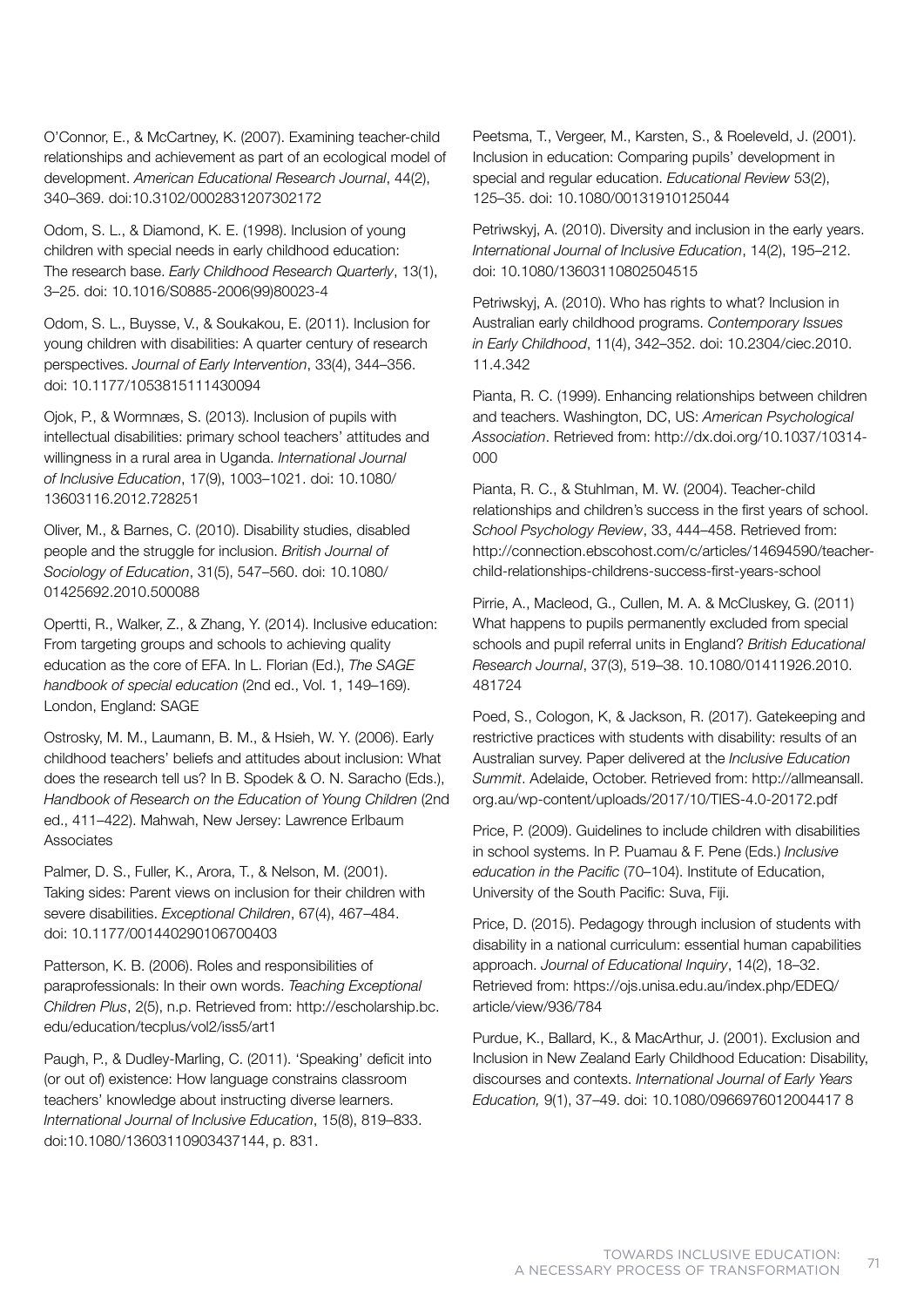## **REFERENCES**

Purdue, K., Gordon-Burns, D., Gunn, A., Madden, B., & Surtees, N. (2009). Supporting inclusion in early childhood settings: some possibilities and problems for teacher education. *International Journal of Inclusive Education*, 13(8), 805–815. doi: 10.1080/13603110802110743

Qi, J., & Ha, A. S. (2012): Inclusion in Physical Education: A review of literature, *International Journal of Disability, Development and Education*, 59(3), 257–281. doi: 10.1080/1034912X.2012.697737

Queensland Government. (2016). *The village roadshow theme parks showcase award for excellence in inclusive education.* Retrieved from: https://showcase.education.qld. gov.au/the-awards/2016awards

Queensland Government. (2018). *The QUT showcase award for excellence in inclusive education*. Retrieved from: https://showcase.education.qld.gov.au/theawards/2018awards

Queensland Government. (2019). Budget Estimates Committee hearing on 1 August 2019. Retrieved from: https://www.parliament.qld.gov.au/documents/ hansard/2019/2019\_08\_01\_estimatesEEC.pdf

Queensland Parents for People with a Disability. (2003). *There's small choice in rotten apples: An exploration of the process of parental decision-making around educational choice for parents of children with disabilities*. Paddington, QLD: Queensland Parents for People with a Disability

Recchia, S. L., & Puig, V. I. (2011). Challenges and inspirations: Student teachers' experiences in early childhood special education classrooms. *Teacher Education and Special Education*, 34(2), 133–151. doi: 10.1177/ 0888406410387444

Reeve, D. (2004). Psycho-emotional dimensions of disability and the social model. In C. Barnes and G. Mercer (Eds.) *Implementing the social model of disability: Theory and research* (83–100). Leeds: The Disability Press.

Reis, S. M, Eckert, R. D., McCoach, D. B., Jacobs, J. K., & Coyne, M. (2008). Using enrichment reading practices to increase reading fluency, comprehension, and attitudes. *The Journal of Educational Research* 101(5), 299–314. doi: 10.3200/JOER.101.5.299-315

Reis, S. M., McCoach, D. B., Coyne, M., Schreiber, F. J., Eckert, R. D., Gubbins, E. J. (2007). Using planned enrichment strategies with direct instruction to improve reading fluency, comprehension, and attitude toward reading: An evidence-based study. *The Elementary School Journal*, 108(1), 3–23. doi: 10.1086/522383

Reis, S. M., McCoach, D. B., Little, C. A., Muller, L. M., & Kaniskan, R. B. (2011). The effects of differentiated instruction and enrichment pedagogy on reading achievement in five elementary schools. *American Educational Research Journal*, 48(2), 462–501. doi: 10.3102/0002831210382891

Reupert, A., Deppeler, J. M., & Sharma, U. (2015) Enablers for inclusion: The perspectives of parents of children with autism spectrum disorder. *Australasian Journal of Special Education*, 39(1), 895–96. doi:10.1017/jse.2014.1

Rietveld, C. (2010). Early childhood inclusion: The hidden curriculum of peer relationships. *New Zealand Journal of Educational Studies*, 45(1), 17–32. Retrieved from: http://hdl. handle.net/10092/5223

Rietveld, C. (2014). Challenging early childhood sociocultural contexts: The inclusion of children with Down syndrome. *Early Education*, 56, 18–21. Retrieved from http://search.informit. com.au/documentSummary;dn=805084605293251; res=IELHSS

Robinson, S., Hickson, F., & Strike, R. (2001). Interactions with school personnel. In *More than getting through the gate: The involvement of parents who have a disability in their children's school education in NSW* (pp. 24–37). Sydney: Disability Council of NSW.

Rose, C.A., Monda-Amaya, L.E., & Espelage, D.L. (2011). Bullying perpetration and victimization in special education: A review of the literature. *Remedial and Special Education,* 32(2), 114–130. doi: 10.1177/0741932510361247

Rossetti, Z. (2014). Peer interactions and friendship opportunities between elementary students with and without Autism or developmental disability. *Inclusion*, 2, 301–315. doi: 10.1352/2326-6988-2.4.301

Rouse, M., & Florian, L. (2006). Inclusion and achievement: Student achievement in secondary schools with higher and lower proportions of pupils designated as having special educational needs. *International Journal of Inclusive Education*, 10, 481–493. doi: 10.1080/13603110600683206

Runswick-Cole, K. (2008). Between a rock and a hard place: parents' attitudes to the inclusion of children with special educational needs in mainstream and special schools. *British Journal of Special Education*, 35(3), 173–180. doi: 10.1111/ j.1467-8578.2008.00390.x

Runswick-Cole, K. & Goodley, D. (2015). Disability, austerity and cruel optimism in big society: Resistance and "The Disability Commons". *Canadian Journal of Disability Studies* 4(2), 162–86. Retrieved from: http://cjds.uwaterloo.ca/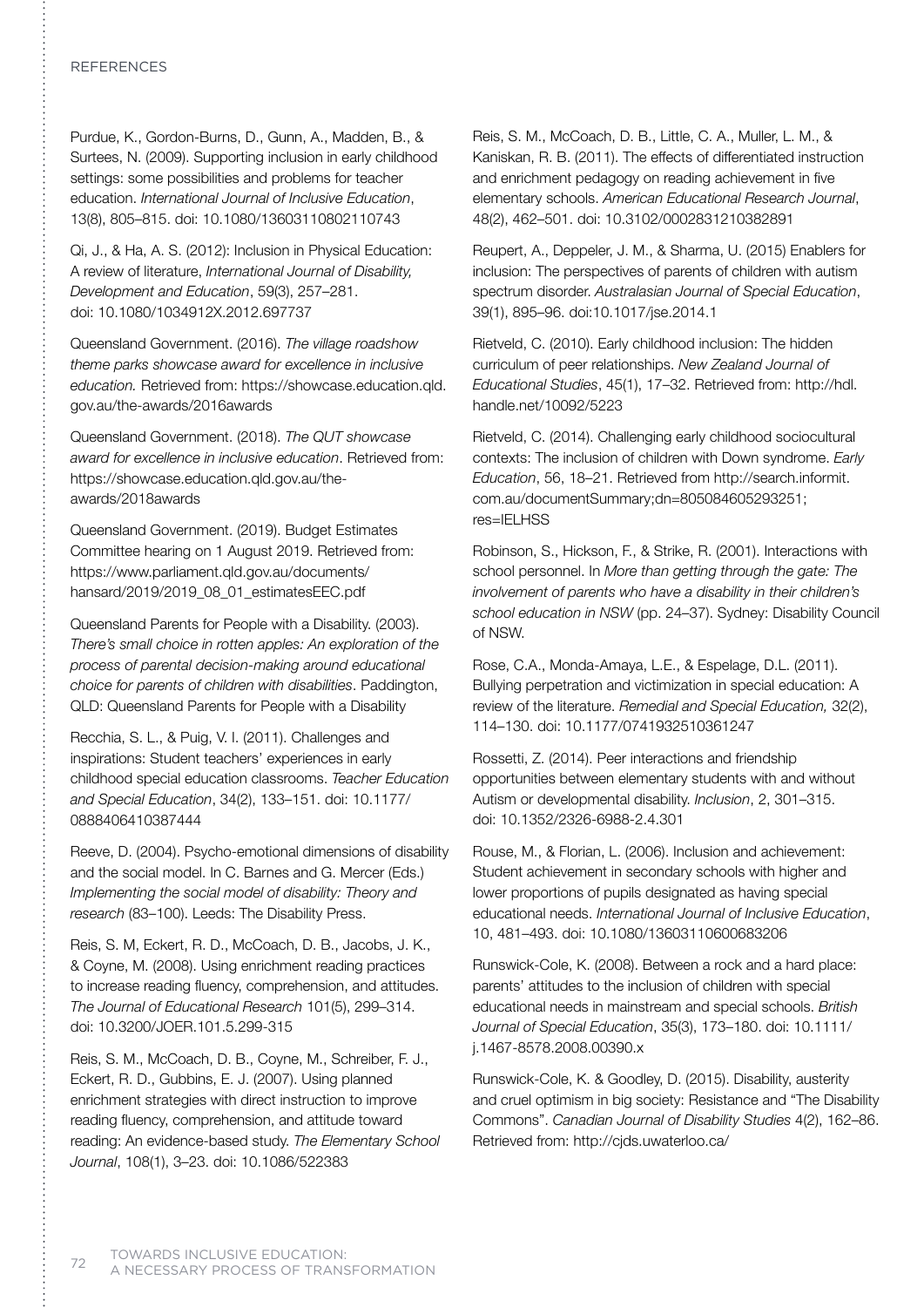Ruppar, A. L., Allcock, H., & Gonsier-Gerdin, J. (2017). Ecological factors affecting access to general education content and contexts for students with significant disabilities. *Remedial and Special Education*, 38(1) 53–63. doi: 10.1177/07419325 16646856

Rutherford, G. (2012). In, out or somewhere in between? Disabled students' and teacher aides' experiences of school. *International Journal of Inclusive Education*, 16(8), 757–774. doi: 10.1080/13603116.2010.509818

Rutherford, G. (2016). Questioning special needs-ism: Supporting student teachers in troubling and transforming understandings of human worth. *Teaching and Teacher Education*, 56 (2016) 127–137. doi: 10.1016/j.tate.2016.02.009

Saddler, H. (2014). Researching the influence of teaching assistants on the learning of pupils identified with special educational needs in mainstream primary schools: exploring social inclusion. *Journal of Research in Special Educational Needs*, 14(3), 145–152. doi:10.1111/1471-3802.12019

Salvador, A. (2017). *More than just toys: Toys that represent impairment, their online accessibility and diversity in Australia, and early childhood educators' perspectives towards them* (Master's Thesis). Macquarie University, Sydney, Australia.

Sapon-Shevin, M. (2003) Inclusion: A matter of social justice— How can we create schools that will help students thrive in a diverse society? *Education Leadership* 61(2), 25–28. Retrieved from: http://www.ascd.org, p. 26

Schifter, L. A. (2015). Using survival analysis to understand graduation of students with disabilities. *Exceptional Children*, 82(4) 479–496. doi: 10.1177/0014402915619418

Schwab, S. (2015). Social dimensions of inclusion in education of 4th and 7th grade pupils in inclusive and regular classes: Outcomes from Austria. *Research in Developmental Disabilities*, 43–44, 72–79. doi: 10.1016/j.ridd.2015.06.005

Scruggs, T.E., & Mastropieri, M.A. (1996). Teacher perceptions of mainstreaming/inclusion 1958–1995: A research synthesis. *Exceptional Children* 63(1), 59–74. doi: 10.1177%2F00 1440299606300106

Selvaraj, J. (2015). Inclusive education in New Zealand: policies, politics and contradictions. *International Journal of Inclusive Education*, 19(1), 86–101. doi: 10.1080/13603116.2014.907584

Sharma, U., & Ng, O. (2014). What has worked for bringing out-of-school children with disabilities into regular schools? A literature review. *Asia Pacific Disability Rehabilitation Journal*, 25(2), 54–75. doi: 10.5463/DCID.v25i2.355

Sharma, U., Forlin, C. & Loreman, T. (2008). Impact of training on pre-service teachers' attitudes and concerns about inclusive education and sentiments about persons with disabilities. *Disability & Society*, 23(7), 773–785. doi: 10.1080/096875 90802469271

Sharma, U., Forlin, C., Deppeler, J., & Guang-Xue, Y. (2013). Reforming teacher education for inclusion in developing countries in the Asia-Pacific region. *Asian Journal of Inclusive Education*, 1(1), 3–16. Retrieved from: http://www.ajie-bd.net/ archive.htm

Sharma, U., Loreman, T. & Forlin, C. (2012). Measuring teacher efficacy to implement inclusive practices. *Journal of Research in Special Educational Needs*, 12(1), 12–21. doi: 10.1111/ j.14713802.2011.01200.x

Sharma, U., Moore, D., & Sonawane, S. (2009). Attitudes and concerns of pre-service teachers regarding inclusion of students with disabilities into regular schools in Pune, India. *Asia-Pacific Journal of Teacher Education*, 37(3), 319–331. doi: 10.1080/ 13598660903050328

Shaw, A. (2017). Inclusion: the role of special and mainstream schools. *British Journal of Special Education*, 44(3), 292–312. doi: 10.1111/1467-8578.12181

Shippen, M. E., Crites, S. A. Houchins, D. E. Ramsey, M. L. & Simon, M. (2005). Preservice teachers' perceptions of including students with disabilities. *Teacher Education and Special Education* 28(2), 92–99. doi: 10.1177/088840640502800202

Slee, R. (2001). Social justice and the changing directions in educational research: the case of inclusive education. *International Journal of Inclusive Education*, 5(2), 167–177. doi:10.1080/13603110010035832

Slee, R. (2004). Meaning and the service of power. In L. Ware (Ed.), *Ideology and the politics of (in)exclusion* (pp. 46–60). New York: Peter Lang.

Slee, R. (2011). *The irregular school: Exclusion, schooling and inclusive education*. Abingdon, Oxon: Routledge.

Slee, R. (2018b). *Defining the scope of inclusive education*. Global Education Monitoring Report. UNESCO. Retrieved from: http://repositorio.minedu.gob.pe/handle/MINEDU/5977

Slee, R. (2018a). *Inclusive education isn't dead, it just smells funny*. London: Routledge.

Smith, W. (2018). Quality and inclusion in the SDGs: tension in principle and practice. In B. Hamre, A. Morin and C. Ydesen (Eds.). *Testing and Inclusive Schooling. International challenges and opportunities*. Abingdon: Routledge.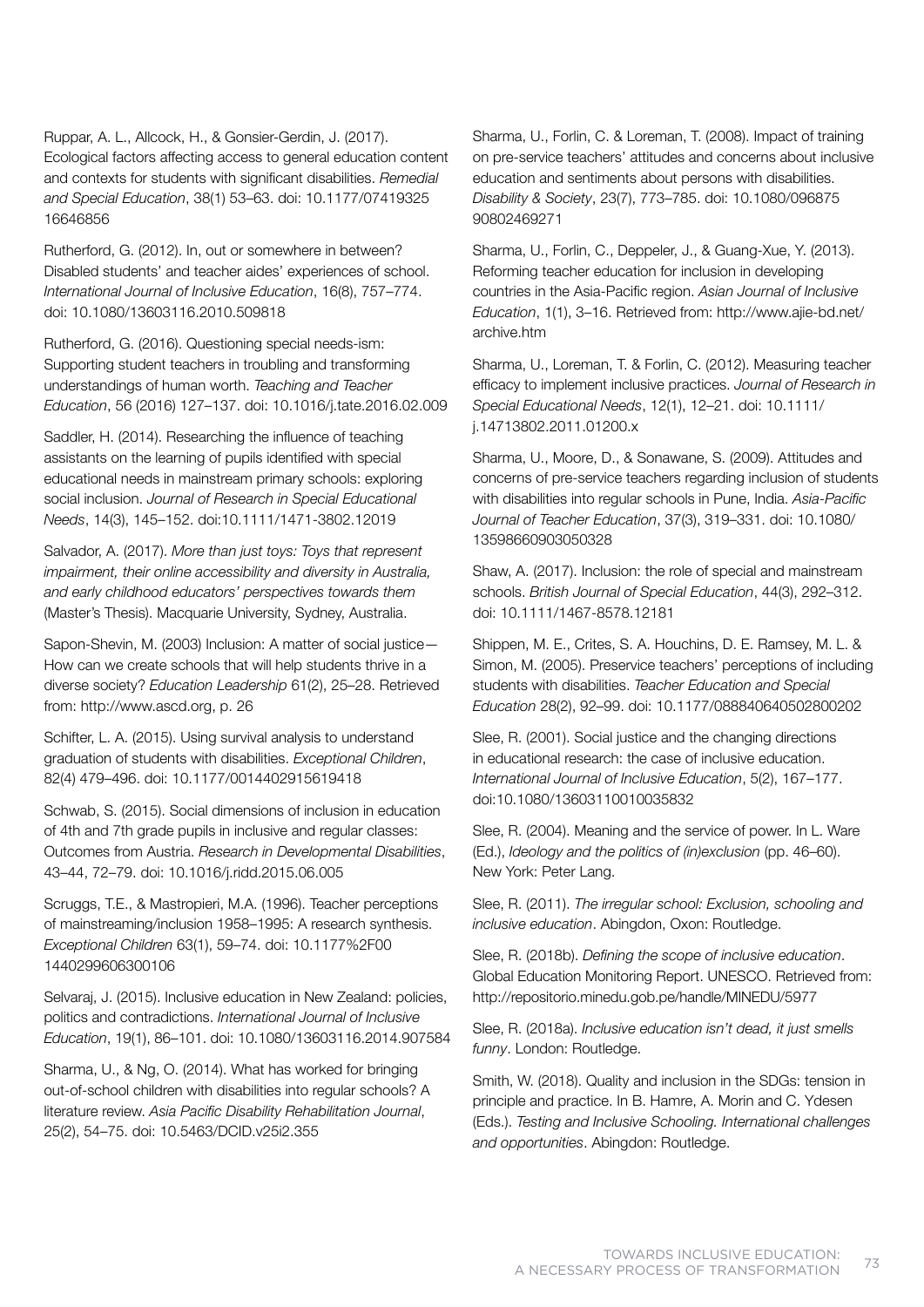## **REFERENCES**

Spencer-Cavaliere, N. & Watkinson, E. J. (2010). Inclusion understood from the perspectives of children with disabilities. *Adaptive Physical Activity Quarterly*, 27, 275–293. doi: 10.1123/apaq.27.4.275

Spilt, J. L., Koomen, H. M. Y., & Mantzicopoulos, P. Y. (2010). Young children's perceptions of teacher-child relationships: An evaluation of two instruments and the role of child gender in kindergarten. *Journal of Applied Developmental Psychology*, 31(6), 428–438. doi: 10.1016/j. appdev.2010.07.006

Srinivasan, P. (2017) What we see is what we choose: seers and seekers with diversity. *Pedagogy, Culture & Society*, 25(2), 293–307. doi: 10.1080/14681366.2016.1255243

Stahmer, A. C., Carter, C., Baker, M., & Miwa, K. (2003). Parent perspectives on their toddlers' development: Comparison of regular and inclusion childcare. *Early Child Development and Care*, 173(5), 477–488. doi: 10.1080/0300443032000088267

Stahmer, A. C., & Ingersoll, B. (2004). Inclusive programming for toddlers with autism spectrum disorders: Outcomes from the children's toddler school. *Journal of Positive Behavior Interventions*, 6(2), 67–82. doi: 10.1177/10983007040060020201

Stahmer, A. C., Akshoomoff, N., & Cunningham, A. B. (2011). Inclusion for toddlers with autism spectrum disorders. *The International Journal of Research & Practice*, 15(5), 625–641. doi: 10.1177/1362361310392253

Stanovich, P., & Jordan, A. (1998). Canadian teachers' and principals' beliefs about inclusive education as predictors of effective teaching in heterogeneous classrooms. *Elementary School Journal* 98(3), 221–38. doi: 10.1086/461892

Stockall, N. S. (2014). When an aide really becomes an aid: Providing professional development for special education paraprofessionals. *Teaching Exceptional Children*, 46(6), 197–205. doi:10.1177/0040059914537202

Strogilos, V. (2012). The cultural understanding of inclusion and its development within a centralised system. *International Journal of Inclusive Education*, 16(12), 1241–1258. doi: 10.1080/13603116.2011.557447

Subban, P., & Sharma, U. (2005). Understanding educator attitudes toward the implementation of inclusive education. *Disability Studies Quarterly*, 25(2). Retrieved from: http://dsq-sds.org/article/view/545/722

Suculoğlu, B., Bakkaloğlu, H., Karasu, F., Demir, Ş. & Akalın, S. (2013). Inclusive preschool teachers: Their attitudes and knowledge about inclusion. *International Journal of Early Childhood Special Education*, 5(2), 107–128. http://www. int-jecse.net/article/view/5000016557/5000016363

Sukbunpant, S., Arthur-Kelly, M., & Dempsey, I. (2013). Thai preschool teachers' views about inclusive education for young children with disabilities. *International Journal of Inclusive Education*, 17(10), 1106–1118. doi: 10.1080/13603116.2012. 741146

Sullivan, A. M., Johnson, B., Owens, L., & Conway, R. (2014). Punish them or engage them? Teachers' views of unproductive student behaviours in the classroom. *Australian Journal of Teacher Education*, 39(6). doi: 10.14221/ajte.2014v39n6.6

Suter, J. C., & Giangreco, M. F. (2009). Numbers that count: Exploring special education and paraprofessional service delivery in inclusion-oriented schools. *Journal of Special Education*, 43(2), 81–93. doi: 10.1177/0022466907313353

SWIFT Center. (2017). Research Support for Inclusive Education and SWIFT. Lawrence, KS: Author. Retrieved from: http://www. swiftschools.org/sites/default/files/Research%20Support%20 for%20SWIFT%202017.pdf

Symeonidou, S., & Loizou, E. (2018) Disability studies as a framework to design disability awareness programs: No need for 'magic' to facilitate children's understanding. *Disability & Society*, 33(8), 1234–1258. doi:10.1080/09687599.2018. 1488677

Sze, S. (2009). A literature review: Pre-service teachers' attitudes toward students with disabilities. *Education* 130(1), 53–6. Retrieved from: https://link.galegroup.com/apps/doc/ A207643760/AONE?u=macquarie&sid=AONE&xid=1b54268b

Szumski, G., Smogorzewska, J., & Karwowski, M. (2017). Academic achievement of students without special educational needs in inclusive classrooms: A meta-analysis. *Educational Research Review* 21, 33–54. doi: 10.1016/j.edurev.2017.02.004

Tait, K., & Purdie, N. (2000). Attitudes toward disability: Teacher education for inclusive environments in an Australian university. *International Journal of Disability Development and Education* 47(1), 25–38. doi: 10.1080/103491200116110

Tanti Burlo, E. (2010). Inclusive education: A qualitative leap. *Life Span and Disability*, 13(2), 203–221. Retrieved from http://www.lifespan.it

.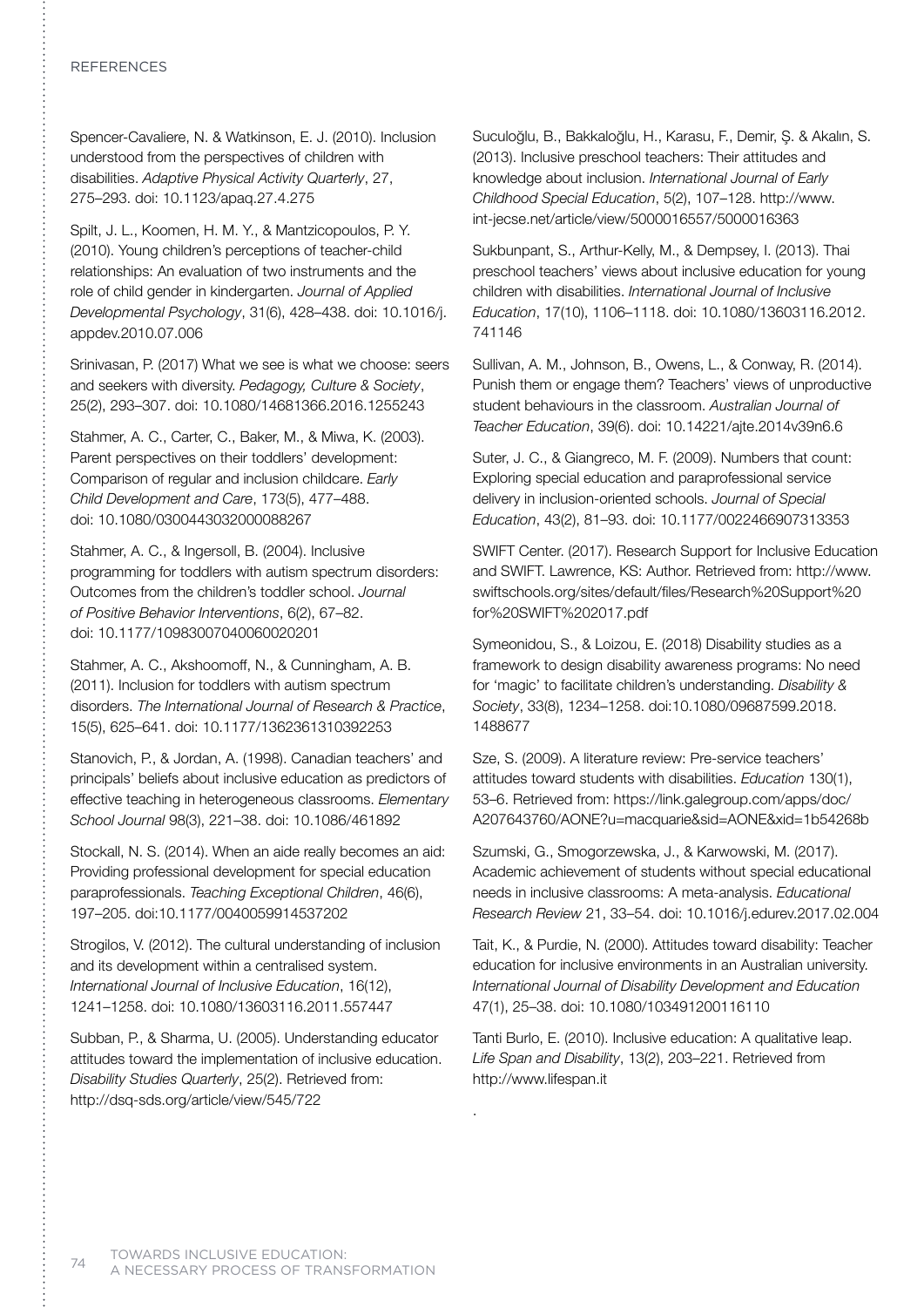Thaver, T. & Lim, L. (2014). Attitudes of pre-service mainstream teachers in Singapore towards people with disabilities and inclusive education. *International Journal of Inclusive Education*, 18(10), 1038–1052. doi: 10.1080/13603116.2012.693399

Theodorou, F., & Nind, M. (2010). Inclusion in play: A case study of a child with autism in an inclusive nursery. J*ournal of Research in Special Educational Needs*, 10(2), 99–106. doi: 10.1111/j.1471-3802.2010.01152.x

Thijs, J., Koomen, H., Roorda, D., & Hagen, J. (2011). Explaining teacher-student interactions in early childhood: An interpersonal theoretical approach. *Journal of Applied Developmental Psychology*, 32(1), 34–43. doi: 10.1016/j. appdev.2010.10.002

Thomas, C. (2012). Theorising disability and chronic illness: Where next for perspectives in medical sociology? *Social Theory and Health*, 10(3), 209–227. doi: 10.1057/sth.2012.7

Todorovic, J., Stojiljkovic, S., Ristanic, S., & Djigic, G. (2011). Attitudes towards inclusive education and dimensions of teacher's personality. *Procedia – Social and Behavioural Sciences*, 29, 426–432. doi: 10.1016/j.sbspro.2011.11.259

Tomlinson, C. A. (2017). *How to differentiate instruction in academically diverse classrooms* (Third ed.). Alexandria, VA: Association for Supervision and Curriculum Development.

Tomlinson, S. (2017). *A sociology of special and inclusive education: Exploring the manufacture of inability*. Abingdon: Routledge.

Torrance, D.A. (2000). Qualitative studies into bullying in special schools. *British Journal of Special Education*, 27(1), 16–21. Retrieved from: http://onlinelibrary.wiley.com/journal/10.1111/ (ISSN)1467-8578

Tregaskis, C. (2002). Social model theory: The story so far. *Disability & Society*, 17(4), 457–470. doi: 10.1080/0968759 0220140377

Trepanier-Street, M. (2010). Education and medical professionals collaborating to prepare early childhood teachers for inclusive settings. *Journal of Early Childhood Teacher Education*, 31(1), 63–70. doi: 10.1080/10901020903539739

UN General Assembly. (2016). *Convention on the rights of a person with a disability; general comment number 4 on the right to inclusive education (CPRPD)*. Retrieved from: http:// tbinternet.ohchr.org/\_layouts/treatybodyexternal/Download. aspx?symbolno=CRPD/C/GC/4&Lang=en

UNESCO Institute for Statistics (UIS) and UNICEF (2015). Fixing the broken promise of education for all: Findings from the Global Initiative on Out-of-School Children. Montreal: UIS. Retrieved from: http://dx.doi.org/10.15220/978-92-9189-161-0-en

UNESCO. (2013). *Children still battling to go to school. Education for all global monitoring report: policy paper,* 10. Retrieved from: http://www.unesco.org/ulis/cgibin/ulis. pl?catno=221668&set=520C6B75\_3\_272&gp=1&lin=1&ll=1

United Nations Children's Fund (UNICEF) (2013) The State of the World's Children 2013: Children with Disabilities. New York, United Nations Children Fund. Retrieved from: http://www. unicef.org/sowc2013/

United Nations Committee on the Rights of Persons with Disabilities (2006). *Convention on the Rights of Persons with Disabilities (CRPD)*. Retrieved from: www.un.org./disabilities/ comvention/conventionfull.shtml

United Nations Educational, Scientific and Cultural Organisation (UNESCO). (1990). *World Declaration on Education for All: Meeting basic learning needs.* Retrieved from: http://www. unesco.org/education/wef/en-conf/Jomtien%20Declaration%20 eng.shtm

Vakil, S., Welton, E., O'Connor, B., & Kline, L. (2009). Inclusion means everyone! The role of the early childhood educator when including young children with autism in the classroom. *Early Childhood Education Journal*, 36(4), 321–326. doi: 10.1007/ s10643-008-0289-5

Valle, J. W. (2009) *What mothers say about special education: From the 1960s to the present*. New York: Palgrave.

Valle, J., & Connor, D. (2011). *Rethinking disability: A disability studies approach to inclusive practices*. New York: McGraw-Hill.

Valle, J., Connor, D. J., Broderick, A. A., Bejoian, L. M. & Baglieri, S. (2011). Creating alliances against exclusivity: a pathway to inclusive education reform. T*eachers College Record*, 113(10). 2283–308. Retrieved from: http://www. tcrecord.org/Content.asp?ContentId=16434

Varcoe, L. & Boyle, C. (2014). Pre-service primary teachers' attitudes towards inclusive education. *Educational Psychology: An International Journal of Experimental Educational Psychology*, 34(3). doi: 10.1080/01443410.2013.785061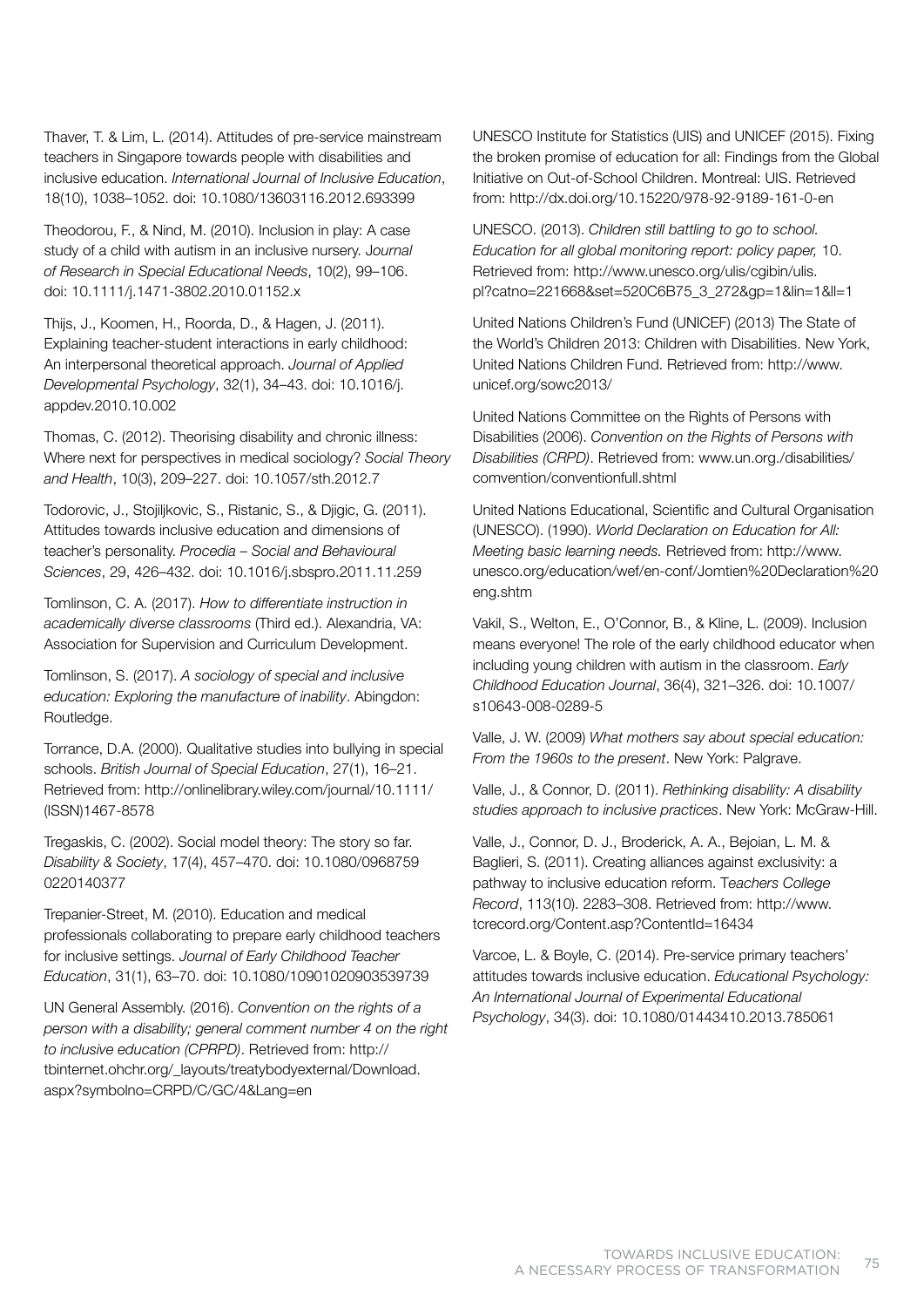## **REFERENCES**

Vianello, R., & Lanfranchi, S. (2009). Genetic syndromes causing mental retardation: Deficit and surplus in school performance and social adaptability compared to cognitive functioning. *Life Span and Disability*, 12(1), 41–52. Retrieved from: http://www.lifespan.it

Victorian Government. (2017). *Victorian Education Excellence Awards: Outstanding Inclusive Education Award*. Retrieved from: https://www.education.vic.gov.au/about/ awards/Pages/veeapastwinners.aspx

Victorian Government. (2018). *Victorian Education Excellence Awards: Outstanding Inclusive Education Award*. Retrieved from: https://www.education.vic.gov.au/about/ awards/Pages/veeawinners.aspx#link22.

Villa, R. A., Van Tac, L., Muc, P. M., Ryan, S., Thuy, N. T. M., Weill, C., et al. (2003). Inclusion in Viet Nam: More than a decade of implementation. *Research & Practice for Persons with Severe Disabilities*, 28(1), 23–32. doi: 10.2511/ rpsd.28.1.23

Waitoller, F. R., & Artiles, A. J. (2013). A Decade of Professional Development Research for Inclusive Education: A Critical Review and Notes for a Research Program. *Review of Educational Research*, 83(3), 319–356. doi: 10.3102/0034654313483905

Wang, M. C., & Baker, E. T. (1985). Mainstreaming programs: Design features and effects. *The Journal of Special Education*, 19(4), 503–521. doi: 10.1177% 2F002246698501900412

Watson, K. (2018). Unspeakable: the discursive production of a 'tragic subject' among children in the early childhood classroom, *International Journal of Inclusive Education*, Online First. doi: 10.1080/13603116.2018.1532535

WHO (2011). *World report on disability*. Geneva: World Health Organisation. Retrieved from: https://www.who.int/ disabilities/world\_report/2011/accessible\_en.pdf

Wills, R., Morton, M., McLean, M., Stephenson, M., & Slee, R. (Eds.) (2014). *Tales from school: Learning disability and state education after administrative reform*. Netherlands: Sense.

Webster, R., & Blatchford, P. (2019) Making sense of 'teaching', 'support' and 'differentiation': The educational experiences of pupils with Education, Health and Care Plans and Statements in mainstream secondary schools. *European Journal of Special Needs Education*, 34(1), 98–113. doi: 10.1080/08856257.2018.1458474

Webster, R., & Blatchford, P. (2013). The educational experiences of pupils with a statement for special educational needs in mainstream primary schools. Results from a systematic observation study. *European Journal of Special Needs Education*, 28(4), 463–479. doi: 10.1080/08856257.2013. 820459

Webster, R., & Blatchford, P. (2015). Worlds apart? The nature and quality of the educational experiences of pupils with a statement for special educational needs in mainstream primary schools. *British Educational Research Journal*, 41(2), 324–342. doi: 10.1002/berj.3144

Westover, J. M., & Martin, E. J. (2014). Performance feedback, paraeducators, and literacy instruction for students with significant disabilities. *Journal of Intellectual Disabilities*, 18(4), 364–381. doi: 10.1177/1744629514552305

Whitburn, B. (2013). The dissection of paraprofessional support in inclusive education: 'You're in mainstream with a chaperone'. *Australasian Journal of Special Education*, 37(2), 147–161. doi: 10.1017/jse.2013.12

Woods, S., & Wolke, D. (2004). Direct and relational bullying among primary school children and academic achievement. *Journal of School Psychology*, 42, 135–155. doi: 10.1016/j. jsp.2003.12.002

Wright, K.T. W. (2017). *Investigating the Practical Application of the Social Relational Model of Disability: Examining Early Childhood Educator's Inclusive Education* (Masters Thesis). Available from Macquarie University Library. (Identifier No: http://hdl.handle.net/1959.14/1266479)

Zhang, K. C. (2011). Early childhood education and special education: how well do they mix? An examination of inclusive practices in early childhood educational settings in Hong Kong. *International Journal of Inclusive Education*, 15(6), 683–697. doi: 10.1080/13603110903317676